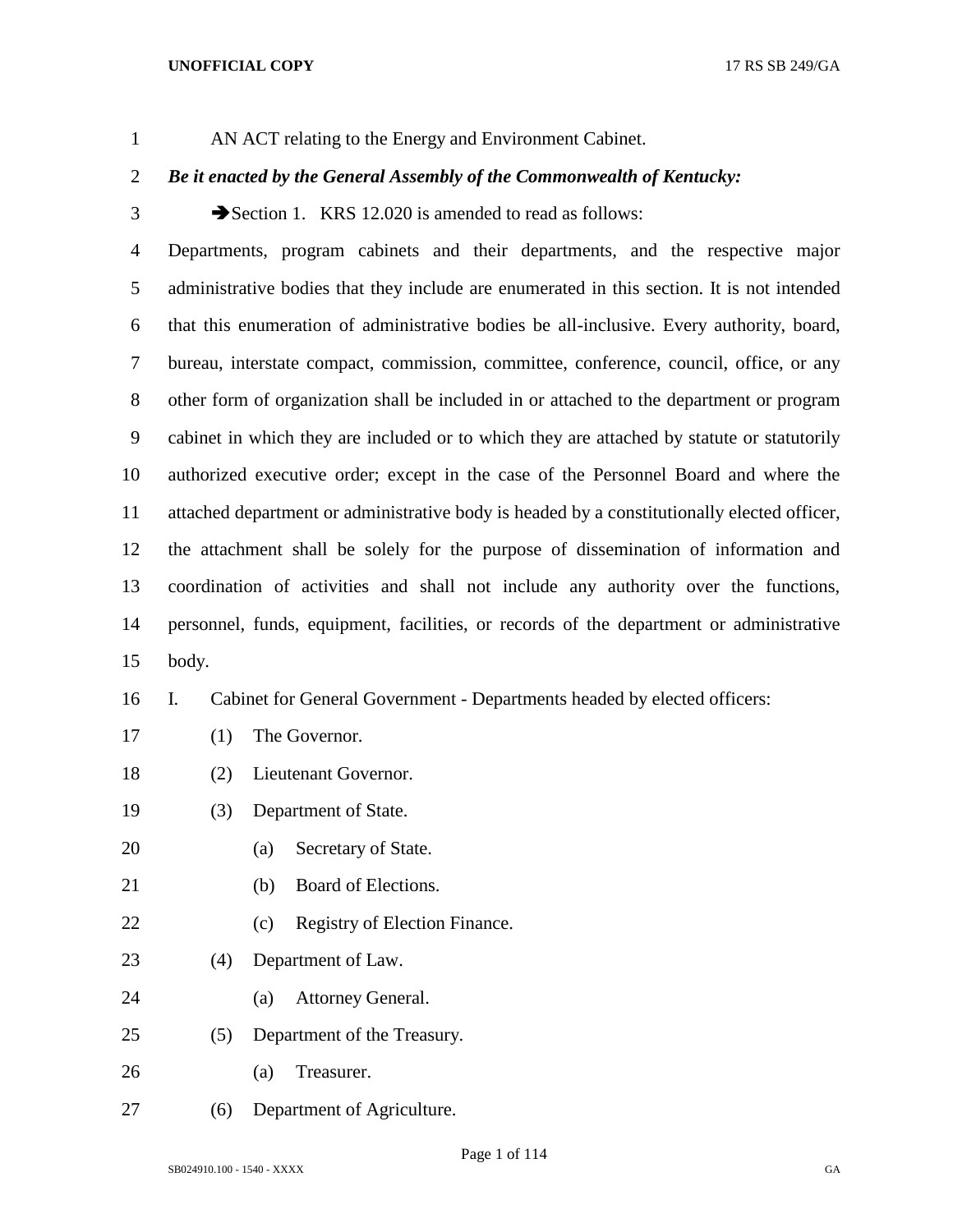| $\mathbf{1}$   |    |     | (a) | Commissioner of Agriculture.                          |
|----------------|----|-----|-----|-------------------------------------------------------|
| $\overline{2}$ |    |     | (b) | Kentucky Council on Agriculture.                      |
| 3              |    | (7) |     | Auditor of Public Accounts.                           |
| 4              | П. |     |     | Program cabinets headed by appointed officers:        |
| 5              |    | (1) |     | Justice and Public Safety Cabinet:                    |
| 6              |    |     | (a) | Department of Kentucky State Police.                  |
| 7              |    |     | (b) | Department of Criminal Justice Training.              |
| 8              |    |     | (c) | Department of Corrections.                            |
| 9              |    |     | (d) | Department of Juvenile Justice.                       |
| 10             |    |     | (e) | Office of the Secretary.                              |
| 11             |    |     | (f) | Office of Drug Control Policy.                        |
| 12             |    |     | (g) | Office of Legal Services.                             |
| 13             |    |     | (h) | Office of the Kentucky State Medical Examiner.        |
| 14             |    |     | (i) | Parole Board.                                         |
| 15             |    |     | (i) | Kentucky State Corrections Commission.                |
| 16             |    |     | (k) | Office of Legislative and Intergovernmental Services. |
| 17             |    |     | (1) | Office of Management and Administrative Services.     |
| 18             |    |     | (m) | Department for Public Advocacy.                       |
| 19             |    | (2) |     | <b>Education and Workforce Development Cabinet:</b>   |
| 20             |    |     | (a) | Office of the Secretary.                              |
| 21             |    |     |     | Governor's Scholars Program.<br>1.                    |
| 22             |    |     |     | 2.<br>Governor's School for Entrepreneurs Program.    |
| 23             |    |     | (b) | Office of Legal and Legislative Services.             |
| 24             |    |     |     | Client Assistance Program.<br>1.                      |
| 25             |    |     | (c) | Office of Communication.                              |
| 26             |    |     | (d) | Office of Budget and Administration.                  |
| 27             |    |     |     | Division of Human Resources.<br>1.                    |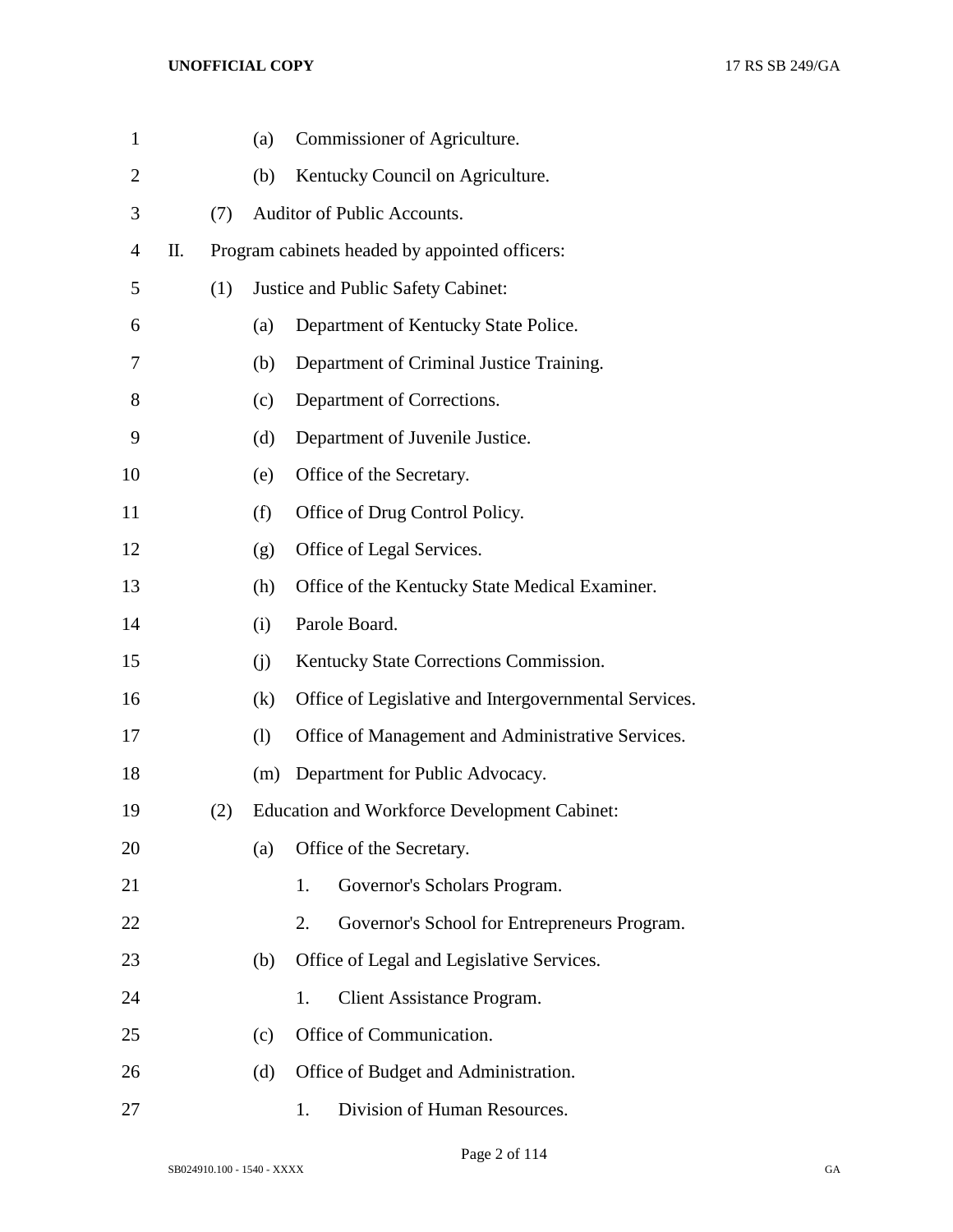| $\mathbf{1}$ |                    | Division of Administrative Services.<br>2.                           |
|--------------|--------------------|----------------------------------------------------------------------|
| 2            | (e)                | Office of Technology Services.                                       |
| 3            | (f)                | Office of Educational Programs.                                      |
| 4            | (g)                | Office for Education and Workforce Statistics.                       |
| 5            | (h)                | Board of the Kentucky Center for Education and Workforce Statistics. |
| 6            | (i)                | Board of Directors for the Center for School Safety.                 |
| 7            | (i)                | Department of Education.                                             |
| 8            |                    | Kentucky Board of Education.<br>1.                                   |
| 9            |                    | Kentucky Technical Education Personnel Board.<br>2.                  |
| 10           | (k)                | Department for Libraries and Archives.                               |
| 11           | (1)                | Department of Workforce Investment.                                  |
| 12           |                    | Office for the Blind.<br>1.                                          |
| 13           |                    | Office of Vocational Rehabilitation.<br>2.                           |
| 14           |                    | Office of Employment and Training.<br>3.                             |
| 15           |                    | Division of Grant Management and Support.<br>a.                      |
| 16           |                    | Division of Workforce and Employment Services.<br>b.                 |
| 17           |                    | Division of Unemployment Insurance.<br>c.                            |
| 18           | (m)                | Foundation for Workforce Development.                                |
| 19           | (n)                | Kentucky Office for the Blind State Rehabilitation Council.          |
| 20           | $\left( 0 \right)$ | Kentucky Workforce Investment Board.                                 |
| 21           | (p)                | Statewide Council for Vocational Rehabilitation.                     |
| 22           | (q)                | Unemployment Insurance Commission.                                   |
| 23           | (r)                | <b>Education Professional Standards Board.</b>                       |
| 24           |                    | Division of Educator Preparation.<br>1.                              |
| 25           |                    | Division of Certification.<br>2.                                     |
| 26           |                    | Division of Professional Learning and Assessment.<br>3.              |
| 27           |                    | Division of Legal Services.<br>4.                                    |

Page 3 of 114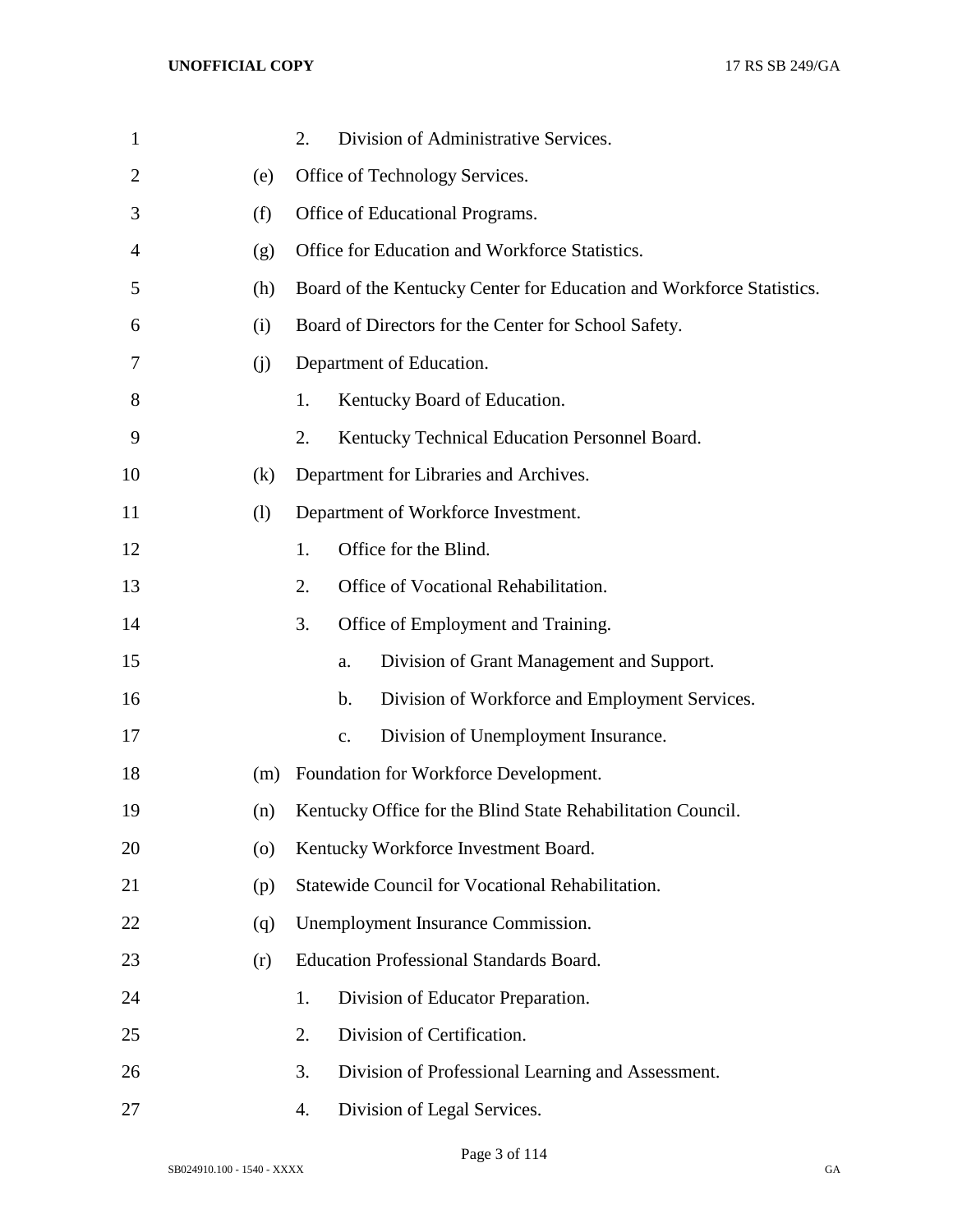| $\mathbf{1}$   |     | (s) |      | Kentucky Commission on the Deaf and Hard of Hearing. |
|----------------|-----|-----|------|------------------------------------------------------|
| $\overline{2}$ |     | (t) |      | Kentucky Educational Television.                     |
| 3              |     | (u) |      | Kentucky Environmental Education Council.            |
| $\overline{4}$ | (3) |     |      | <b>Energy and Environment Cabinet:</b>               |
| 5              |     | (a) |      | Office of the Secretary.                             |
| 6              |     |     | 1.   | Office of Legislative and Intergovernmental Affairs. |
| 7              |     |     | 2.   | Office of General Counsel.                           |
| 8              |     |     | 3.   | Office of Administrative Hearings.                   |
| 9              |     |     | 4.   | Mine Safety Review Commission.                       |
| 10             |     |     | 5.   | Kentucky State Nature Preserves Commission.          |
| 11             |     |     | 6.   | [Kentucky Environmental Quality Commission.          |
| 12             |     |     | $7+$ | Kentucky Public Service Commission.                  |
| 13             |     | (b) |      | Department for Environmental Protection.             |
| 14             |     |     | 1.   | Office of the Commissioner.                          |
| 15             |     |     | 2.   | Division for Air Quality.                            |
| 16             |     |     | 3.   | Division of Water.                                   |
| 17             |     |     | 4.   | Division of Environmental Program Support.           |
| 18             |     |     | 5.   | Division of Waste Management.                        |
| 19             |     |     | 6.   | Division of Enforcement.                             |
| 20             |     |     | 7.   | Division of Compliance Assistance.                   |
| 21             |     | (c) |      | Department for Natural Resources.                    |
| 22             |     |     | 1.   | Office of the Commissioner.                          |
| 23             |     |     | 2.   | Division of Technical and Administrative Support.    |
| 24             |     |     | 3.   | Division of Mine Permits.                            |
| 25             |     |     | 4.   | Division of Mine Reclamation and Enforcement.        |
| 26             |     |     | 5.   | Division of Abandoned Mine Lands.                    |
| 27             |     |     | 6.   | Division of Oil and Gas.                             |

Page 4 of 114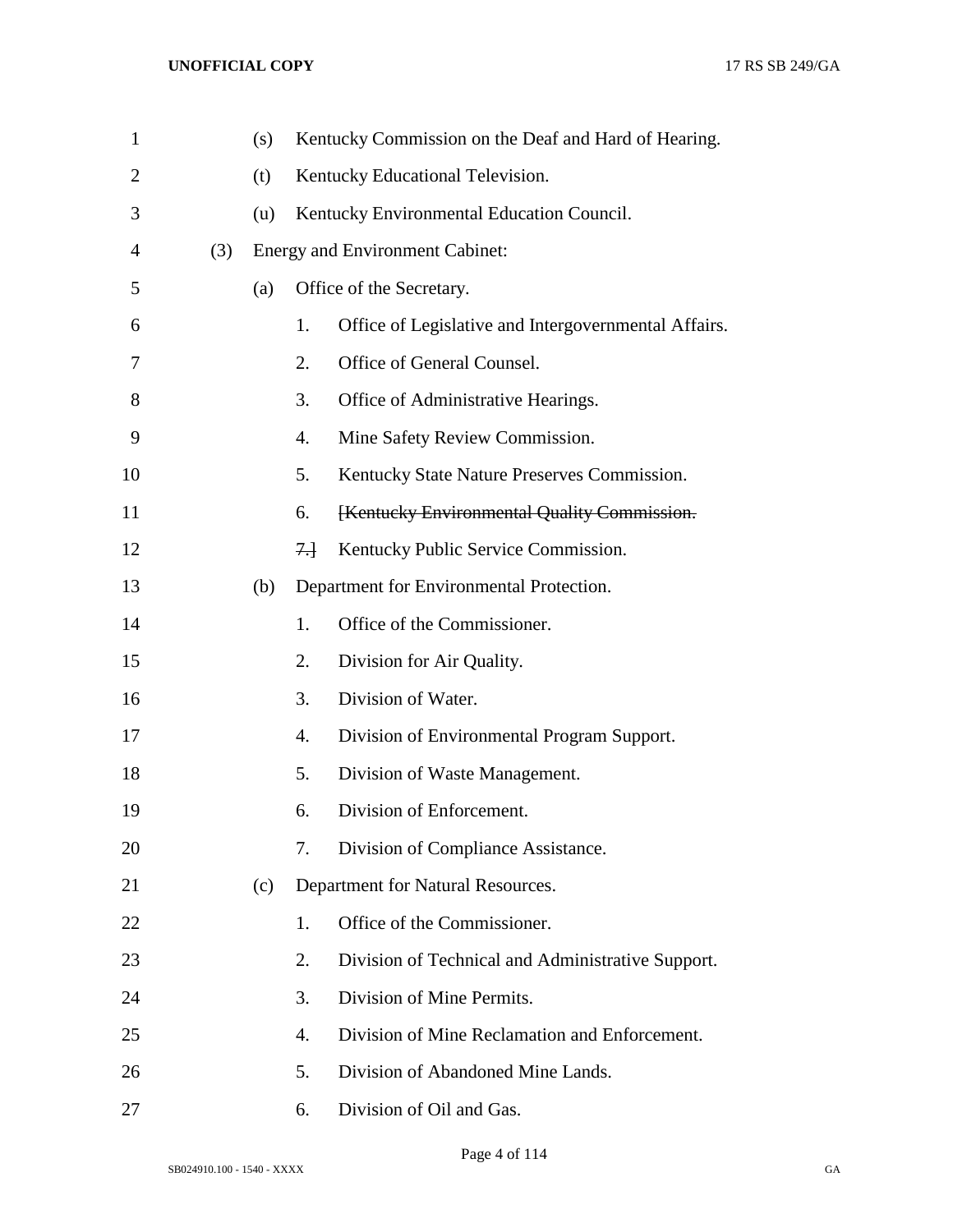| $\mathbf{1}$   |     |     | 7.  |               | Division of Mine Safety.                                     |
|----------------|-----|-----|-----|---------------|--------------------------------------------------------------|
| $\overline{2}$ |     |     | 8.  |               | Division of Forestry.                                        |
| 3              |     |     | 9.  |               | Division of Conservation.                                    |
| 4              |     |     | 10. |               | Office of the Reclamation Guaranty Fund.                     |
| 5              |     |     |     |               | [11. Kentucky Mining Board.]                                 |
| 6              |     | (d) |     |               | Department for Energy Development and Independence.          |
| 7              |     |     | 1.  |               | Division of Efficiency and Conservation.                     |
| 8              |     |     | 2.  |               | Division of Renewable Energy.                                |
| 9              |     |     | 3.  |               | Division of Biofuels.                                        |
| 10             |     |     | 4.  |               | Division of Energy Generation Transmission and Distribution. |
| 11             |     |     | 5.  |               | Division of Carbon Management.                               |
| 12             |     |     | 6.  |               | Division of Fossil Energy Development.                       |
| 13             | (4) |     |     |               | <b>Public Protection Cabinet.</b>                            |
| 14             |     | (a) |     |               | Office of the Secretary.                                     |
| 15             |     |     | 1.  |               | Office of Communications and Public Outreach.                |
| 16             |     |     | 2.  |               | Office of Legal Services.                                    |
| 17             |     |     |     | a.            | Insurance Legal Division.                                    |
| 18             |     |     |     | $\mathbf b$ . | Charitable Gaming Legal Division.                            |
| 19             |     |     |     | $C_{\bullet}$ | Alcoholic Beverage Control Legal Division.                   |
| 20             |     |     |     | d.            | Housing, Buildings and Construction Legal Division.          |
| 21             |     |     |     | e.            | Financial Institutions Legal Division.                       |
| 22             |     | (b) |     |               | Crime Victims Compensation Board.                            |
| 23             |     | (c) |     |               | Board of Claims.                                             |
| 24             |     | (d) |     |               | Kentucky Board of Tax Appeals.                               |
| 25             |     | (e) |     |               | Kentucky Boxing and Wrestling Authority.                     |
| 26             |     | (f) |     |               | Kentucky Horse Racing Commission.                            |
| 27             |     |     | 1.  |               | Division of Licensing.                                       |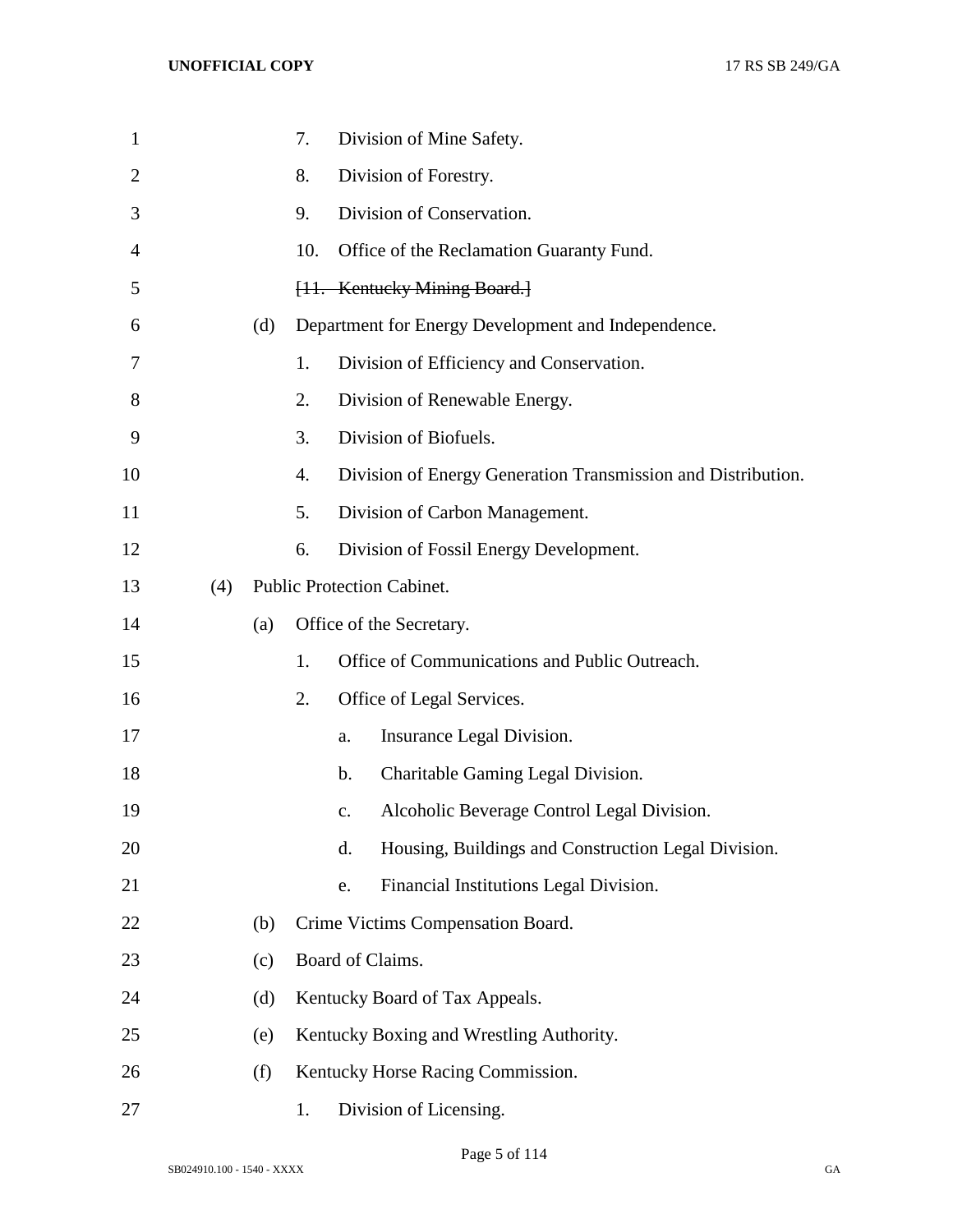| $\mathbf{1}$   |     | 2. | Division of Incentives and Development.                 |
|----------------|-----|----|---------------------------------------------------------|
| $\overline{2}$ |     | 3. | Division of Veterinary Services.                        |
| 3              |     | 4. | Division of Security and Enforcement.                   |
| $\overline{4}$ | (g) |    | Department of Alcoholic Beverage Control.               |
| 5              |     | 1. | Division of Distilled Spirits.                          |
| 6              |     | 2. | Division of Malt Beverages.                             |
| 7              |     | 3. | Division of Enforcement.                                |
| 8              | (h) |    | Department of Charitable Gaming.                        |
| 9              |     | 1. | Division of Licensing and Compliance.                   |
| 10             |     | 2. | Division of Enforcement.                                |
| 11             | (i) |    | Department of Financial Institutions.                   |
| 12             |     | 1. | Division of Depository Institutions.                    |
| 13             |     | 2. | Division of Non-Depository Institutions.                |
| 14             |     | 3. | Division of Securities.                                 |
| 15             | (j) |    | Department of Housing, Buildings and Construction.      |
| 16             |     | 1. | Division of Fire Prevention.                            |
| 17             |     | 2. | Division of Plumbing.                                   |
| 18             |     | 3. | Division of Heating, Ventilation, and Air Conditioning. |
| 19             |     | 4. | Division of Building Code Enforcement.                  |
| 20             | (k) |    | Department of Insurance.                                |
| 21             |     | 1. | Property and Casualty Division.                         |
| 22             |     | 2. | Health and Life Division.                               |
| 23             |     | 3. | Division of Financial Standards and Examination.        |
| 24             |     | 4. | Division of Agent Licensing.                            |
| 25             |     | 5. | Division of Insurance Fraud Investigation.              |
| 26             |     | 6. | <b>Consumer Protection Division.</b>                    |
| 27             |     | 7. | Division of Kentucky Access.                            |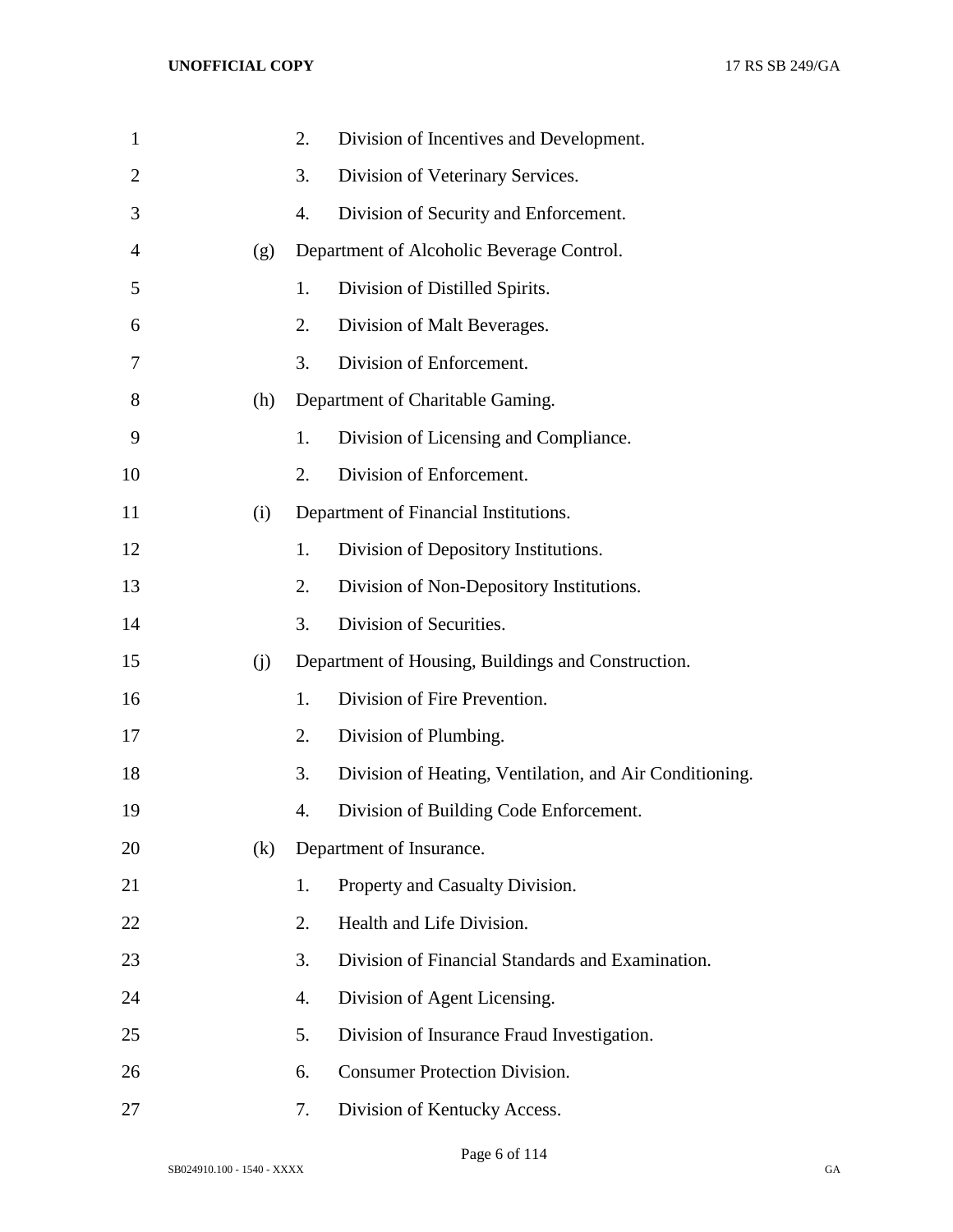| $\mathbf{1}$ |     | (1) | Office of Occupations and Professions.                            |
|--------------|-----|-----|-------------------------------------------------------------------|
| 2            | (5) |     | Labor Cabinet.                                                    |
| 3            |     | (a) | Office of the Secretary.                                          |
| 4            |     |     | 1.<br>Division of Management Services.                            |
| 5            |     |     | 2.<br>Office of General Counsel.                                  |
| 6            |     | (b) | Office of General Administration and Program Support for Shared   |
| 7            |     |     | Services.                                                         |
| 8            |     |     | 1.<br>Division of Human Resource Management.                      |
| 9            |     |     | 2.<br>Division of Fiscal Management.                              |
| 10           |     |     | 3.<br>Division of Budgets.                                        |
| 11           |     |     | $\overline{4}$ .<br>Division of Information Services.             |
| 12           |     | (c) | Office of Inspector General for Shared Services.                  |
| 13           |     | (d) | Department of Workplace Standards.                                |
| 14           |     |     | 1.<br>Division<br>of Employment Standards, Apprenticeship,<br>and |
| 15           |     |     | Mediation.                                                        |
| 16           |     |     | 2.<br>Division of Occupational Safety and Health Compliance.      |
| 17           |     |     | 3.<br>Division of Occupational Safety and Health Education and    |
| 18           |     |     | Training.                                                         |
| 19           |     |     | Division of Workers' Compensation Funds.<br>4.                    |
| 20           |     | (e) | Department of Workers' Claims.                                    |
| 21           |     |     | Office of General Counsel for Workers' Claims.<br>1.              |
| 22           |     |     | 2.<br>Office of Administrative Law Judges.                        |
| 23           |     |     | 3.<br>Division of Claims Processing.                              |
| 24           |     |     | 4.<br>Division of Security and Compliance.                        |
| 25           |     |     | 5.<br>Division of Information and Research.                       |
| 26           |     |     | Division of Ombudsman and Workers' Compensation Specialist<br>6.  |
| 27           |     |     | Services.                                                         |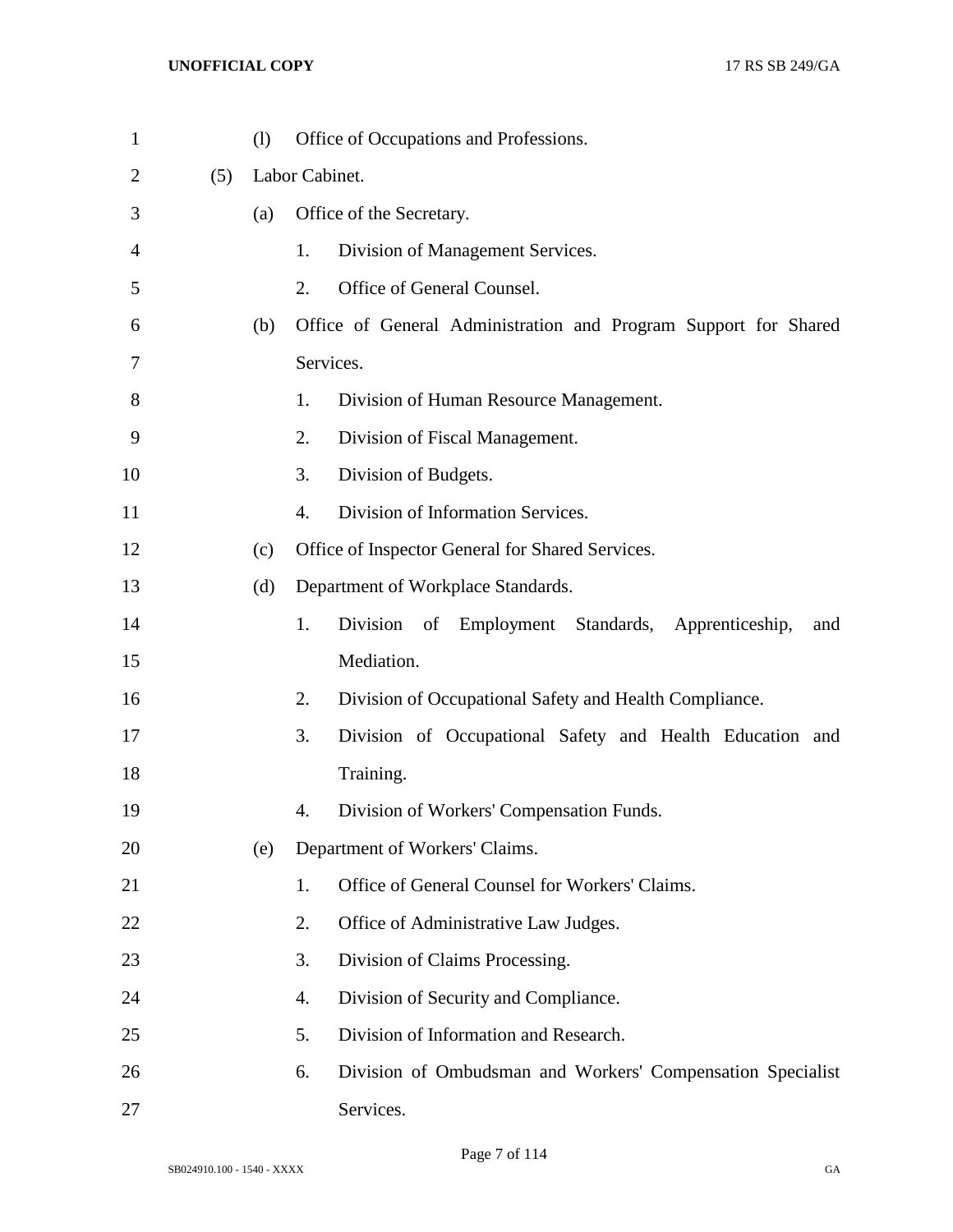| $\mathbf{1}$   |     |     | 7. | Workers' Compensation Board.                               |
|----------------|-----|-----|----|------------------------------------------------------------|
| $\overline{2}$ |     |     | 8. | Workers' Compensation Advisory Council.                    |
| 3              |     |     | 9. | Workers' Compensation Nominating Commission.               |
| 4              |     | (f) |    | Workers' Compensation Funding Commission.                  |
| 5              |     | (g) |    | Kentucky Labor-Management Advisory Council.                |
| 6              |     | (h) |    | Occupational Safety and Health Standards Board.            |
| 7              |     | (i) |    | Prevailing Wage Review Board.                              |
| 8              |     | (i) |    | Apprenticeship and Training Council.                       |
| 9              |     | (k) |    | <b>State Labor Relations Board.</b>                        |
| 10             |     | (1) |    | Employers' Mutual Insurance Authority.                     |
| 11             |     | (m) |    | Kentucky Occupational Safety and Health Review Commission. |
| 12             | (6) |     |    | <b>Transportation Cabinet:</b>                             |
| 13             |     | (a) |    | Department of Highways.                                    |
| 14             |     |     | 1. | Office of Project Development.                             |
| 15             |     |     | 2. | Office of Project Delivery and Preservation.               |
| 16             |     |     | 3. | Office of Highway Safety.                                  |
| 17             |     |     | 4. | Highway District Offices One through Twelve.               |
| 18             |     | (b) |    | Department of Vehicle Regulation.                          |
| 19             |     | (c) |    | Department of Aviation.                                    |
| 20             |     | (d) |    | Department of Rural and Municipal Aid.                     |
| 21             |     |     | 1. | Office of Local Programs.                                  |
| 22             |     |     | 2. | Office of Rural and Secondary Roads.                       |
| 23             |     | (e) |    | Office of the Secretary.                                   |
| 24             |     |     | 1. | Office of Public Affairs.                                  |
| 25             |     |     | 2. | Office for Civil Rights and Small Business Development.    |
| 26             |     |     | 3. | Office of Budget and Fiscal Management.                    |
| 27             |     |     | 4. | Office of Inspector General.                               |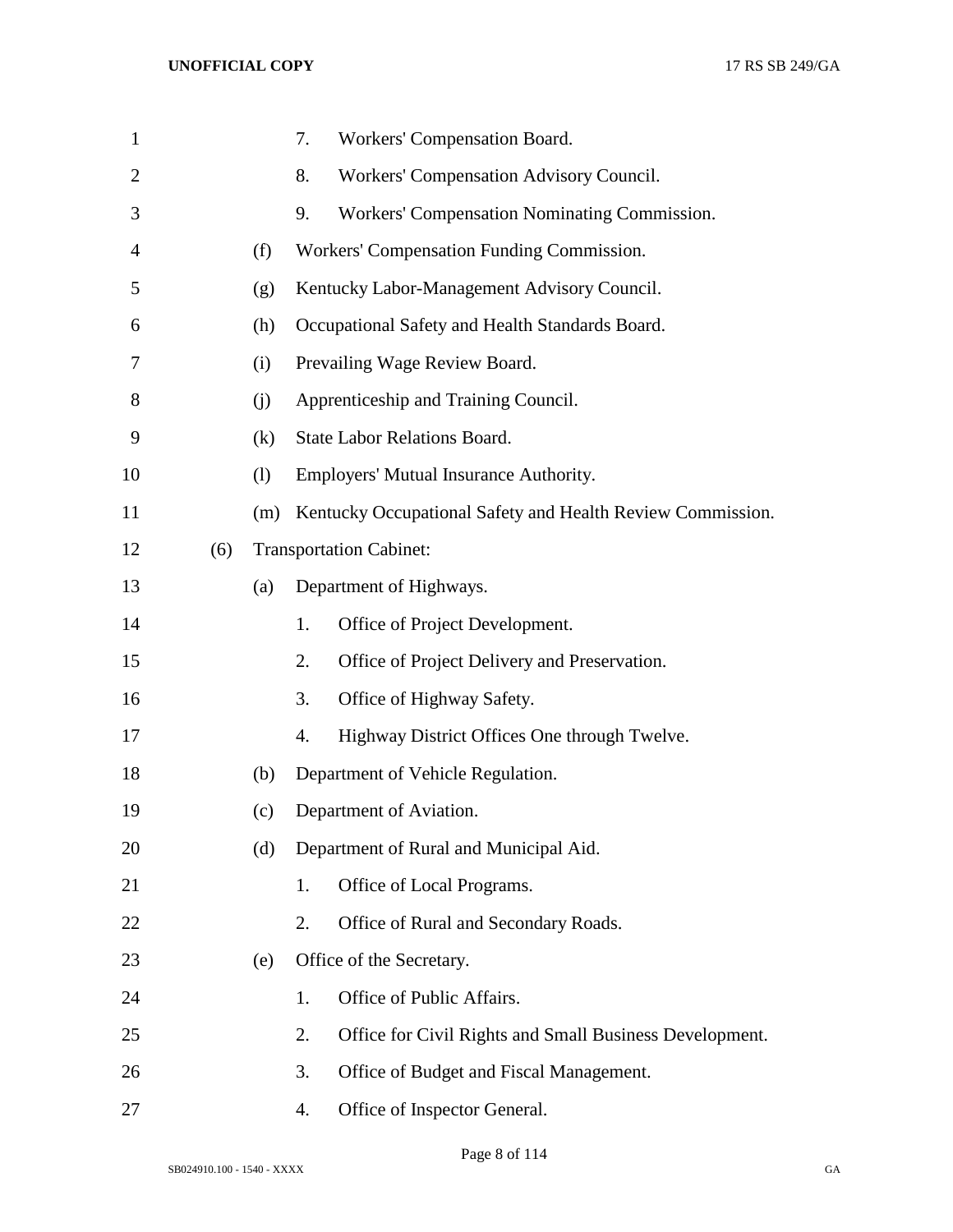| $\mathbf{1}$ |     | (f) |    |               | Office of Support Services.                         |
|--------------|-----|-----|----|---------------|-----------------------------------------------------|
| 2            |     | (g) |    |               | Office of Transportation Delivery.                  |
| 3            |     | (h) |    |               | Office of Audits.                                   |
| 4            |     | (i) |    |               | Office of Human Resource Management.                |
| 5            |     | (i) |    |               | Office of Information Technology.                   |
| 6            |     | (k) |    |               | Office of Legal Services.                           |
| 7            | (7) |     |    |               | <b>Cabinet for Economic Development:</b>            |
| 8            |     | (a) |    |               | Office of the Secretary.                            |
| 9            |     |     | 1. |               | Office of Legal Services.                           |
| 10           |     |     | 2. |               | Department for Business Development.                |
| 11           |     |     |    | a.            | Office of Entrepreneurship.                         |
| 12           |     |     |    |               | Commission on Small Business Advocacy.<br>i.        |
| 13           |     |     |    | $\mathbf b$ . | Office of Research and Public Affairs.              |
| 14           |     |     |    | $C_{\bullet}$ | Bluegrass State Skills Corporation.                 |
| 15           |     |     | 3. |               | Office of Financial Services.                       |
| 16           |     |     |    | a.            | Kentucky Economic Development Finance Authority.    |
| 17           |     |     |    | $\mathbf b$ . | Division of Finance and Personnel.                  |
| 18           |     |     |    | $C_{\bullet}$ | Division of Network Administration.                 |
| 19           |     |     |    | d.            | Compliance Division.                                |
| 20           |     |     |    | e.            | Incentive Assistance Division.                      |
| 21           | (8) |     |    |               | Cabinet for Health and Family Services:             |
| 22           |     | (a) |    |               | Office of the Secretary.                            |
| 23           |     | (b) |    |               | Office of Health Policy.                            |
| 24           |     | (c) |    |               | Office of Legal Services.                           |
| 25           |     | (d) |    |               | Office of Inspector General.                        |
| 26           |     | (e) |    |               | Office of Communications and Administrative Review. |
| 27           |     | (f) |    |               | Office of the Ombudsman.                            |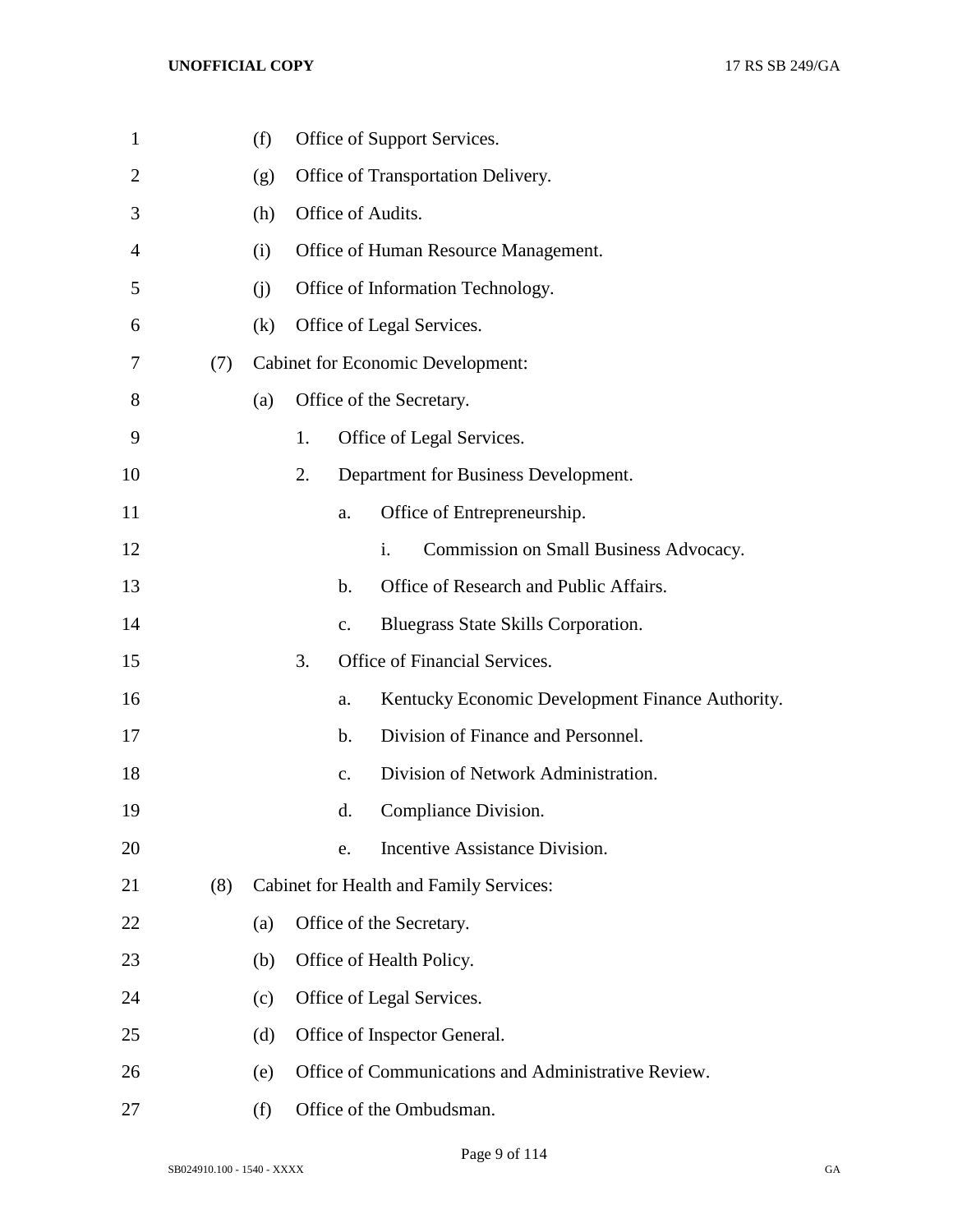| 1              |     | (g)                | Office of Policy and Budget.                                     |
|----------------|-----|--------------------|------------------------------------------------------------------|
| $\overline{2}$ |     | (h)                | Office of Human Resource Management.                             |
| 3              |     | (i)                | Office of Administrative and Technology Services.                |
| 4              |     | (j)                | Department for Public Health.                                    |
| 5              |     | (k)                | Department for Medicaid Services.                                |
| 6              |     | (1)                | Department for Behavioral Health, Developmental and Intellectual |
| 7              |     |                    | Disabilities.                                                    |
| 8              |     | (m)                | Department for Aging and Independent Living.                     |
| 9              |     | (n)                | Department for Community Based Services.                         |
| 10             |     | $\left( 0 \right)$ | Department for Income Support.                                   |
| 11             |     | (p)                | Department for Family Resource Centers and Volunteer Services.   |
| 12             |     | (q)                | Kentucky Commission on Community Volunteerism and Service.       |
| 13             |     | (r)                | Kentucky Commission for Children with Special Health Care Needs. |
| 14             |     | (s)                | Governor's Office of Electronic Health Information.              |
| 15             | (9) |                    | Finance and Administration Cabinet:                              |
| 16             |     | (a)                | Office of General Counsel.                                       |
| 17             |     | (b)                | Office of the Controller.                                        |
| 18             |     | (c)                | Office of Administrative Services.                               |
| 19             |     | (d)                | Office of Public Information.                                    |
| 20             |     | (e)                | Office of Policy and Audit.                                      |
| 21             |     | (f)                | Department for Facilities and Support Services.                  |
| 22             |     | (g)                | Department of Revenue.                                           |
| 23             |     | (h)                | Commonwealth Office of Technology.                               |
| 24             |     | (i)                | State Property and Buildings Commission.                         |
| 25             |     | (j)                | Office of Equal Employment Opportunity and Contract Compliance.  |
| 26             |     | (k)                | Kentucky Employees Retirement Systems.                           |
| 27             |     | (1)                | Commonwealth Credit Union.                                       |

Page 10 of 114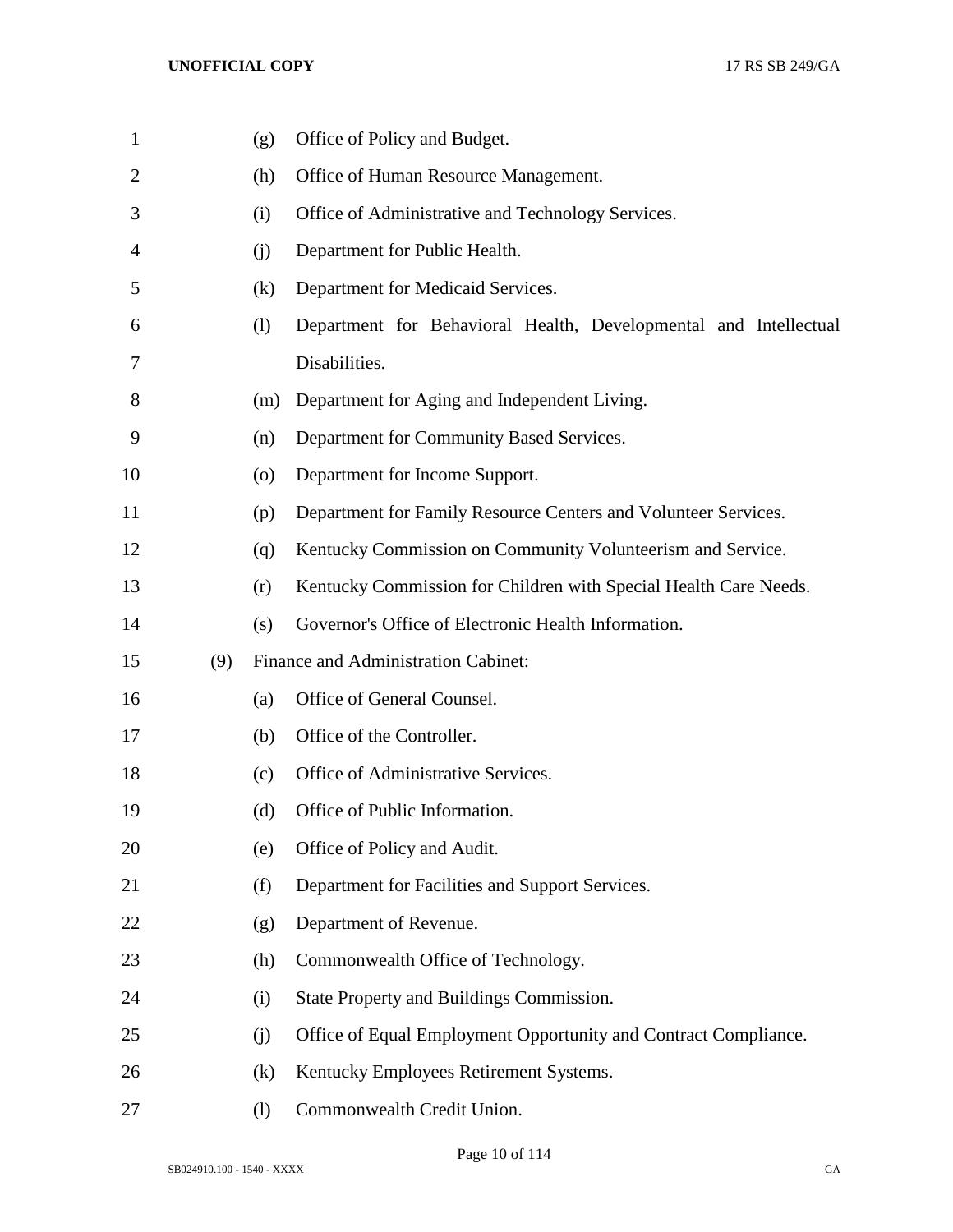| $\mathbf{1}$   |      | (m) |     | State Investment Commission.                                   |
|----------------|------|-----|-----|----------------------------------------------------------------|
| $\overline{2}$ |      | (n) |     | Kentucky Housing Corporation.                                  |
| 3              |      | (0) |     | Kentucky Local Correctional Facilities Construction Authority. |
| 4              |      | (p) |     | Kentucky Turnpike Authority.                                   |
| 5              |      | (q) |     | Historic Properties Advisory Commission.                       |
| 6              |      | (r) |     | Kentucky Tobacco Settlement Trust Corporation.                 |
| 7              |      | (s) |     | Kentucky Higher Education Assistance Authority.                |
| 8              |      | (t) |     | Kentucky River Authority.                                      |
| 9              |      | (u) |     | Kentucky Teachers' Retirement System Board of Trustees.        |
| 10             |      | (v) |     | Executive Branch Ethics Commission.                            |
| 11             | (10) |     |     | Tourism, Arts and Heritage Cabinet:                            |
| 12             |      | (a) |     | Kentucky Department of Travel and Tourism.                     |
| 13             |      |     | 1.  | Division of Tourism Services.                                  |
| 14             |      |     | 2.  | Division of Marketing and Administration.                      |
| 15             |      |     | 3.  | Division of Communications and Promotions.                     |
| 16             |      | (b) |     | Kentucky Department of Parks.                                  |
| 17             |      |     | 1.  | Division of Information Technology.                            |
| 18             |      |     | 2.  | Division of Human Resources.                                   |
| 19             |      |     | 3.  | Division of Financial Operations.                              |
| 20             |      |     | 4.  | Division of Facilities Management.                             |
| 21             |      |     | 5.  | Division of Facilities Maintenance.                            |
| 22             |      |     | 6.  | Division of Customer Services.                                 |
| 23             |      |     | 7.  | Division of Recreation.                                        |
| 24             |      |     | 8.  | Division of Golf Courses.                                      |
| 25             |      |     | 9.  | Division of Food Services.                                     |
| 26             |      |     | 10. | Division of Rangers.                                           |
| 27             |      |     | 11. | Division of Resort Parks.                                      |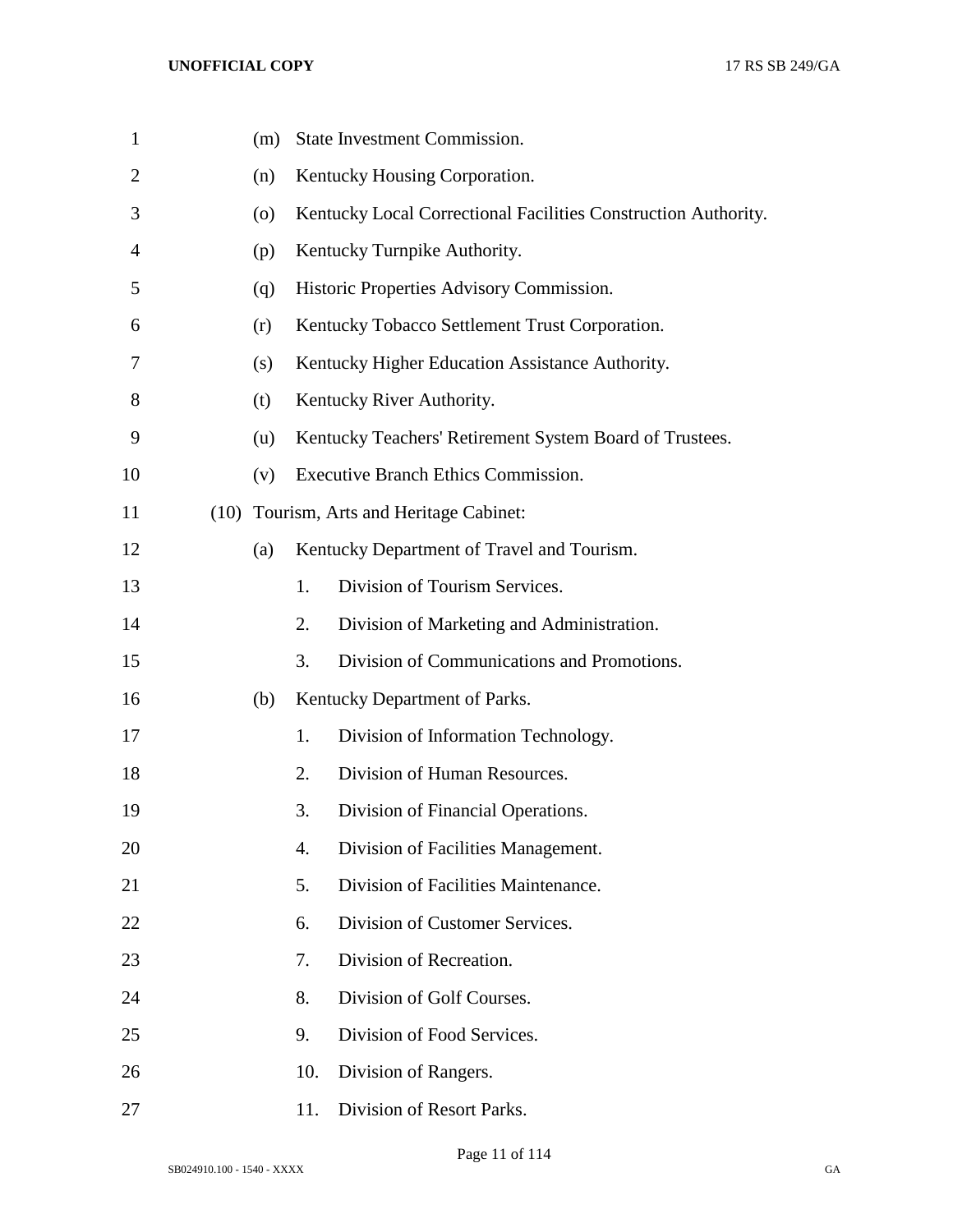| $\mathbf{1}$   |     | 12. | Division of Recreational Parks and Historic Sites.            |
|----------------|-----|-----|---------------------------------------------------------------|
| $\overline{2}$ | (c) |     | Department of Fish and Wildlife Resources.                    |
| 3              |     | 1.  | Division of Law Enforcement.                                  |
| 4              |     | 2.  | Division of Administrative Services.                          |
| 5              |     | 3.  | Division of Engineering.                                      |
| 6              |     | 4.  | Division of Fisheries.                                        |
| 7              |     | 5.  | Division of Information and Education.                        |
| 8              |     | 6.  | Division of Wildlife.                                         |
| 9              |     | 7.  | Division of Public Affairs.                                   |
| 10             | (d) |     | Kentucky Horse Park.                                          |
| 11             |     | 1.  | Division of Support Services.                                 |
| 12             |     | 2.  | Division of Buildings and Grounds.                            |
| 13             |     | 3.  | Division of Operational Services.                             |
| 14             | (e) |     | Kentucky State Fair Board.                                    |
| 15             |     | 1.  | Office of Administrative and Information Technology Services. |
| 16             |     | 2.  | Office of Human Resources and Access Control.                 |
| 17             |     | 3.  | Division of Expositions.                                      |
| 18             |     | 4.  | Division of Kentucky Exposition Center Operations.            |
| 19             |     | 5.  | Division of Kentucky International Convention Center.         |
| 20             |     | 6.  | Division of Public Relations and Media.                       |
| 21             |     | 7.  | Division of Venue Services.                                   |
| 22             |     | 8.  | Division of Personnel Management and Staff Development.       |
| 23             |     | 9.  | Division of Sales.                                            |
| 24             |     | 10. | Division of Security and Traffic Control.                     |
| 25             |     | 11. | Division of Information Technology.                           |
| 26             |     | 12. | Division of the Louisville Arena.                             |
| 27             |     | 13. | Division of Fiscal and Contract Management.                   |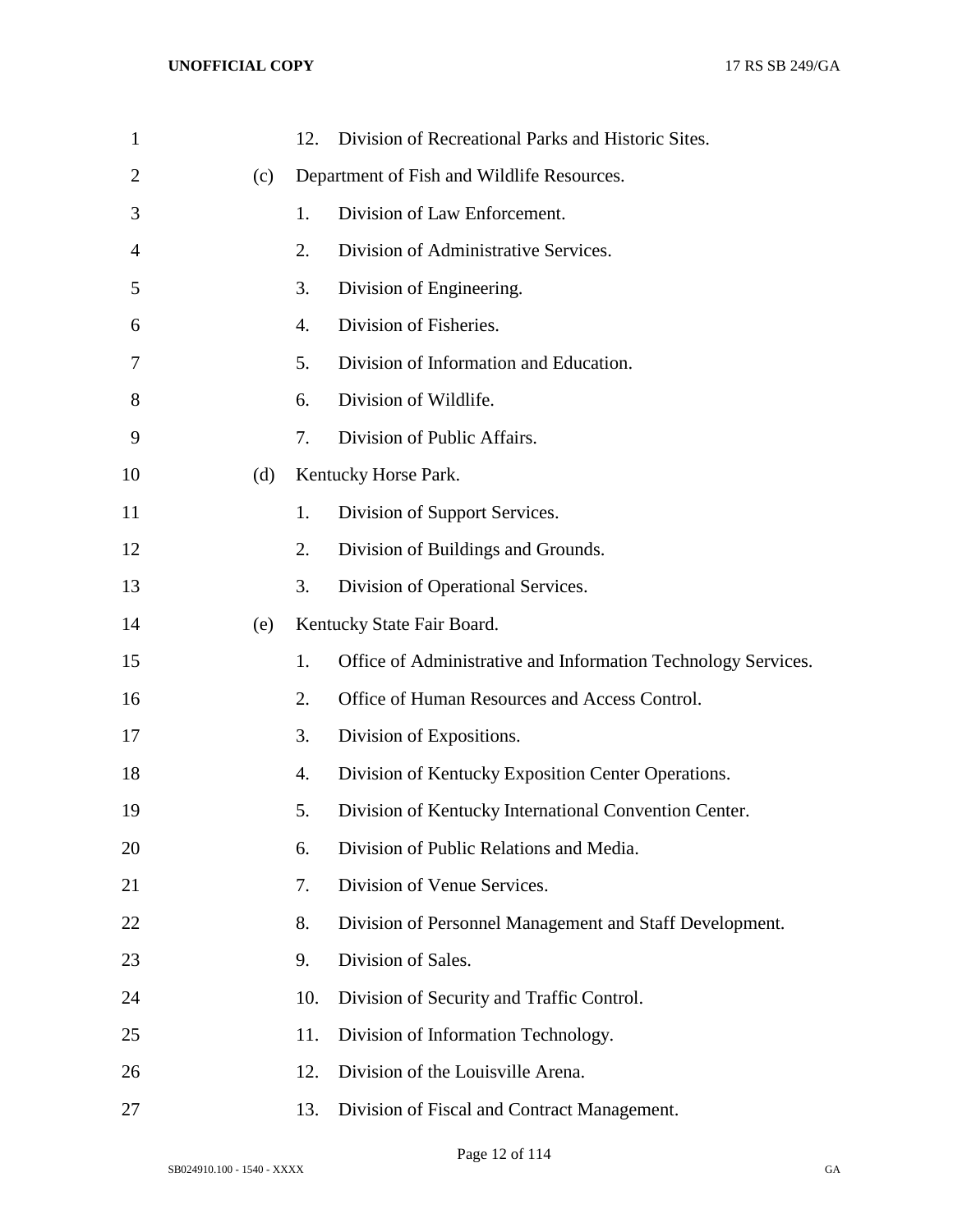| 1              |                    | Division of Access Control.<br>14.                              |
|----------------|--------------------|-----------------------------------------------------------------|
| $\overline{2}$ | (f)                | Office of the Secretary.                                        |
| 3              |                    | Office of Finance.<br>1.                                        |
| $\overline{4}$ |                    | Office of Research and Administration.<br>2.                    |
| 5              |                    | 3.<br>Office of Governmental Relations and Tourism Development. |
| 6              |                    | Office of the Sports Authority.<br>4.                           |
| 7              |                    | 5.<br>Kentucky Sports Authority.                                |
| 8              | (g)                | Office of Legal Affairs.                                        |
| 9              | (h)                | Office of Human Resources.                                      |
| 10             | (i)                | Office of Public Affairs and Constituent Services.              |
| 11             | (i)                | Office of Creative Services.                                    |
| 12             | (k)                | Office of Capital Plaza Operations.                             |
| 13             | (1)                | Office of Arts and Cultural Heritage.                           |
| 14             | (m)                | Kentucky African-American Heritage Commission.                  |
| 15             | (n)                | Kentucky Foundation for the Arts.                               |
| 16             | $\left( 0 \right)$ | Kentucky Humanities Council.                                    |
| 17             | (p)                | Kentucky Heritage Council.                                      |
| 18             | (q)                | Kentucky Arts Council.                                          |
| 19             | (r)                | Kentucky Historical Society.                                    |
| 20             |                    | Division of Museums.<br>1.                                      |
| 21             |                    | Division of Oral History and Educational Outreach.<br>2.        |
| 22             |                    | Division of Research and Publications.<br>3.                    |
| 23             |                    | Division of Administration.<br>$\overline{4}$ .                 |
| 24             | (s)                | Kentucky Center for the Arts.                                   |
| 25             |                    | Division of Governor's School for the Arts.<br>1.               |
| 26             | (t)                | Kentucky Artisans Center at Berea.                              |
| 27             | (u)                | Northern Kentucky Convention Center.                            |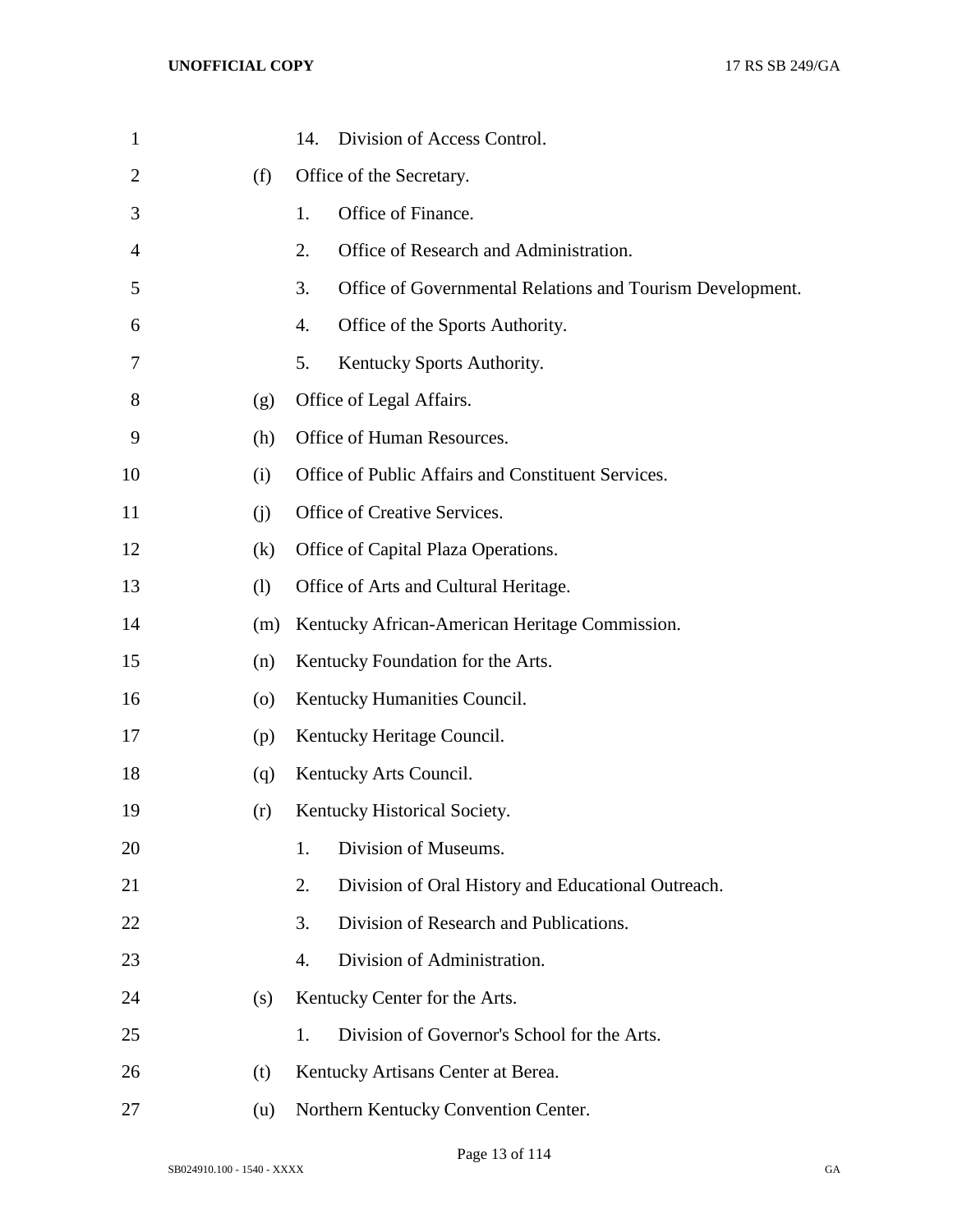| $\mathbf{1}$   |     |                                                                                     | (v)                                      | Eastern Kentucky Exposition Center.                                                 |  |
|----------------|-----|-------------------------------------------------------------------------------------|------------------------------------------|-------------------------------------------------------------------------------------|--|
| $\overline{2}$ |     |                                                                                     | (11) Personnel Cabinet:                  |                                                                                     |  |
| 3              |     |                                                                                     | (a)                                      | Office of the Secretary.                                                            |  |
| 4              |     |                                                                                     | (b)                                      | Department of Human Resources Administration.                                       |  |
| 5              |     |                                                                                     | (c)                                      | Office of Employee Relations.                                                       |  |
| 6              |     |                                                                                     | (d)                                      | Kentucky Public Employees Deferred Compensation Authority.                          |  |
| 7              |     |                                                                                     | (e)                                      | Office of Administrative Services.                                                  |  |
| 8              |     |                                                                                     | (f)                                      | Office of Legal Services.                                                           |  |
| 9              |     |                                                                                     | (g)                                      | Governmental Services Center.                                                       |  |
| 10             |     |                                                                                     | (h)                                      | Department of Employee Insurance.                                                   |  |
| 11             |     |                                                                                     | (i)                                      | Office of Diversity and Equality.                                                   |  |
| 12             |     |                                                                                     | (i)                                      | Center of Strategic Innovation.                                                     |  |
| 13             | Ш.  |                                                                                     |                                          | Other departments headed by appointed officers:                                     |  |
| 14             |     | (1)                                                                                 |                                          | Council on Postsecondary Education.                                                 |  |
| 15             |     | (2)                                                                                 |                                          | Department of Military Affairs.                                                     |  |
| 16             |     | (3)                                                                                 |                                          | Department for Local Government.                                                    |  |
| 17             |     | (4)                                                                                 |                                          | Kentucky Commission on Human Rights.                                                |  |
| 18             |     | (5)                                                                                 |                                          | Kentucky Commission on Women.                                                       |  |
| 19             |     | (6)                                                                                 |                                          | Department of Veterans' Affairs.                                                    |  |
| 20             |     | (7)                                                                                 | Kentucky Commission on Military Affairs. |                                                                                     |  |
| 21             |     | (8)                                                                                 | Office of Minority Empowerment.          |                                                                                     |  |
| 22             |     | (9)                                                                                 |                                          | Governor's Council on Wellness and Physical Activity.                               |  |
| 23             |     |                                                                                     |                                          | Section 2. KRS 146.090 is amended to read as follows:                               |  |
| 24             | (1) |                                                                                     |                                          | The secretary of the [for] Energy and Environment Cabinet, with the approval of the |  |
| 25             |     |                                                                                     |                                          | Soil and Water Conservation Commission shall divide the state into nine (9) soil    |  |
| 26             |     | and water conservation areas which shall contain as nearly as practicable, an equal |                                          |                                                                                     |  |
| 27             |     | number of soil and water conservation districts;                                    |                                          |                                                                                     |  |

Page 14 of 114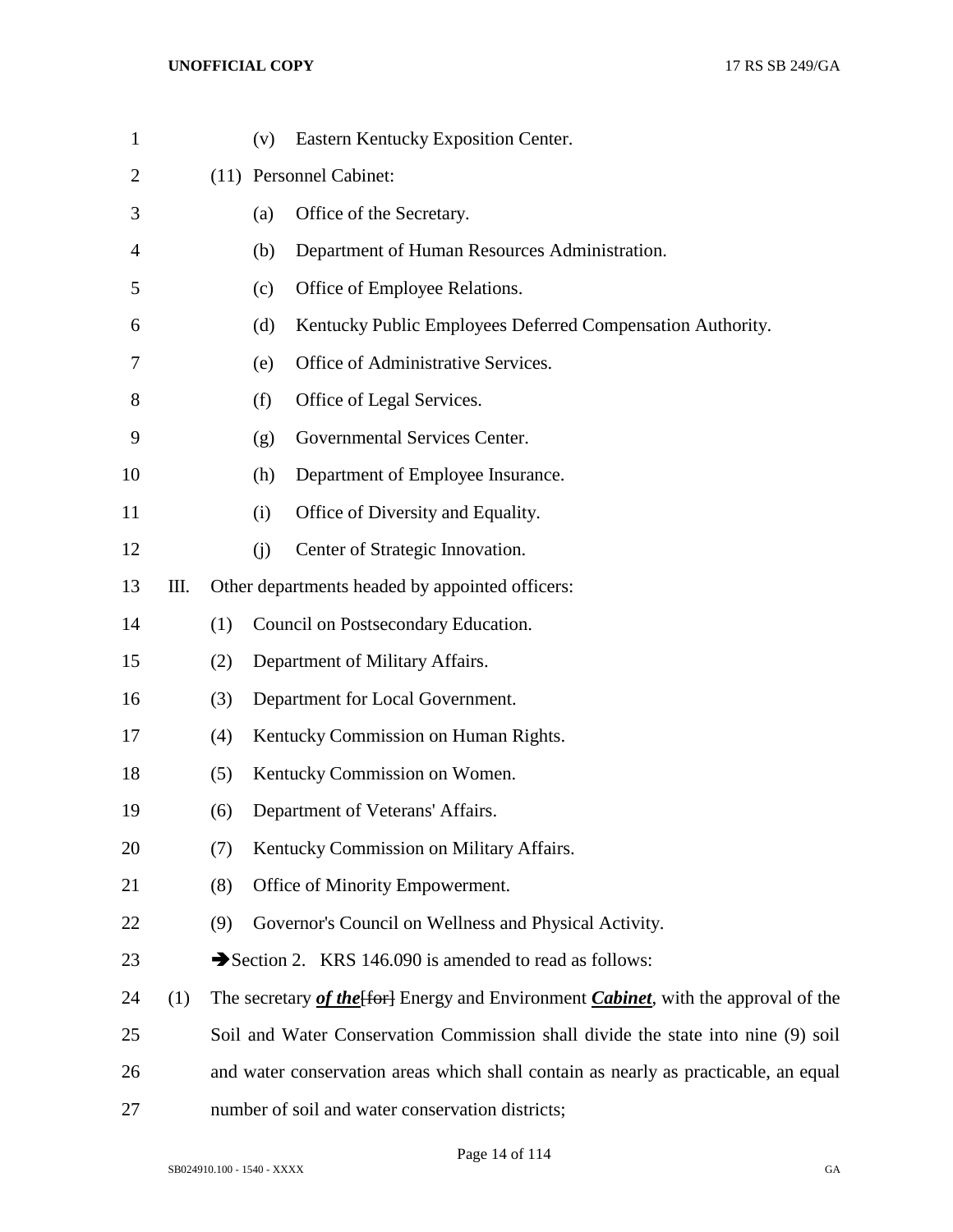- (2) The Soil and Water Conservation Commission shall consist of nine (9) members, not more than five (5) of whom shall be of the same political party, to be appointed by the secretary *of the*[for] Energy and Environment *Cabinet* with the approval of the Governor;
- (3) One (1) member shall be appointed from each of the areas from a list of two (2) 6 names submitted from each <del>[such ]</del>area by the supervisors of the soil and water conservation districts that have their principal offices therein. All members shall be supervisors of soil and water conservation districts;
- 9 (4) The term of office of each <del>[such ]</del>member shall be four (4) years; provided that, whenever a member of the commission ceases to hold the office of district supervisor by virtue of which he is serving on the commission, his term of office as a member of the commission shall be terminated. In the case of any vacancy other 13 than the one (1) caused by the expiration of a term, the secretary *of the* [for ] Energy and Environment *Cabinet*, with the approval of the Governor, shall appoint the successor from a list of two (2) names submitted by the supervisors of the soil and water conservation area which was represented by the former member. The successor shall also be a supervisor of a soil and water conservation district;
- (5) The members of the commission shall designate a chairman from among their members and may from time to time change such designation. The commission shall keep a record of its official actions. A majority of the commission shall 21 constitute a quorum. The commission may call upon the Attorney General for-22 such legal services as it may require. It may delegate to its chairman, any of its 23 members, the director of the division, or any officer, employee, or agent,  $\frac{1}{2}$  powers and duties as it deems proper. Members of the commission shall receive no compensation for their services, but shall be entitled to expenses, including traveling expenses, necessarily incurred in discharging their duties;
- (6) The following persons are advisory members of the commission by virtue of their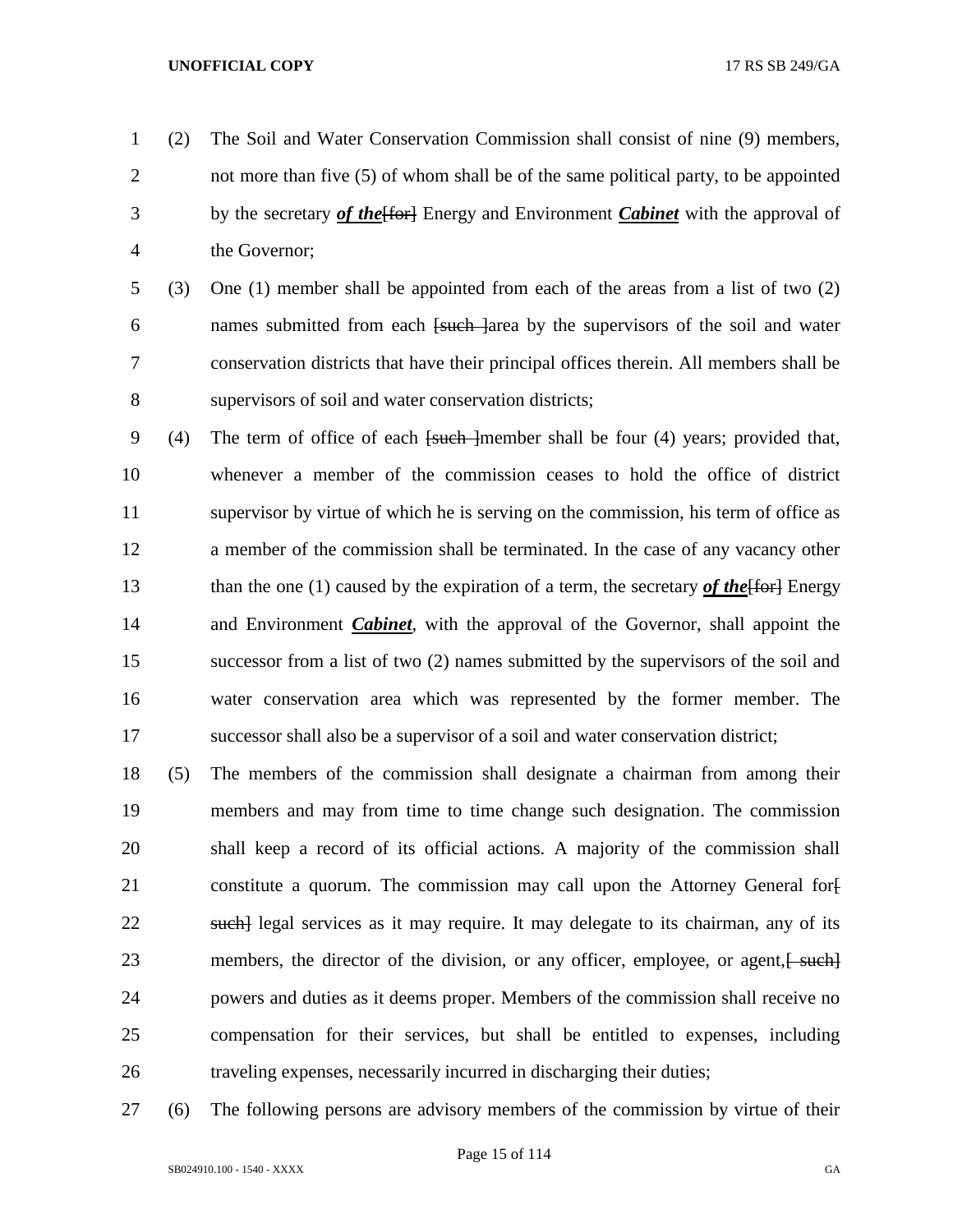offices: the secretary *of the*[for] Energy and Environment *Cabinet*, the Commissioner of Agriculture, the director of the agricultural experiment station, the director of vocational education, and the state conservationist of the United States Department of Agriculture.

5 Section 3. KRS 146.100 is amended to read as follows:

 (1) The secretary *of the*[for] Energy and Environment *Cabinet*, with the approval of the Soil and Water Conservation Commission shall appoint a director of the Division of 8 Conservation [who shall be a graduate of a recognized agricultural college, ] with [at 9 least five (5) years practical lexperience in professional agricultural activities and who shall serve as executive officer for the commission. The director shall serve at 11 the will of, and receive<del>[ such]</del> compensation as may be determined by the secretary *of the*[for] Energy and Environment *Cabinet* with the *advice*[approval] of the Soil 13 and Water Conservation Commission. <del>[Before entering upon his duties, the director</del> shall take the constitutional oath. The director shall hold no other public office or employment. ]In addition to any other duties assigned to him *or her* by the secretary **of the form** Energy and Environment *Cabinet*, the director shall exercise, subject to the approval of the secretary, general administrative supervision over all activities, employees and property of the commission;

19 (2) The secretary *of the* [for ] Energy and Environment *Cabinet* may employ [such] 20 bother officers, employees, and agents, who shall serve at his *or her* will as he *or she* deems necessary, with the *advice*[approval] of the Soil and Water Conservation Commission, and shall provide for surety bonds for members, the director, officers, employees or agents if entrusted with funds or property.

24 Section 4. KRS 146.110 is amended to read as follows:

 (1) The commission shall have the general power to take any action it may consider necessary or proper to assist soil and water conservation districts, agricultural districts, or watershed conservancy districts in carrying out their functions, powers,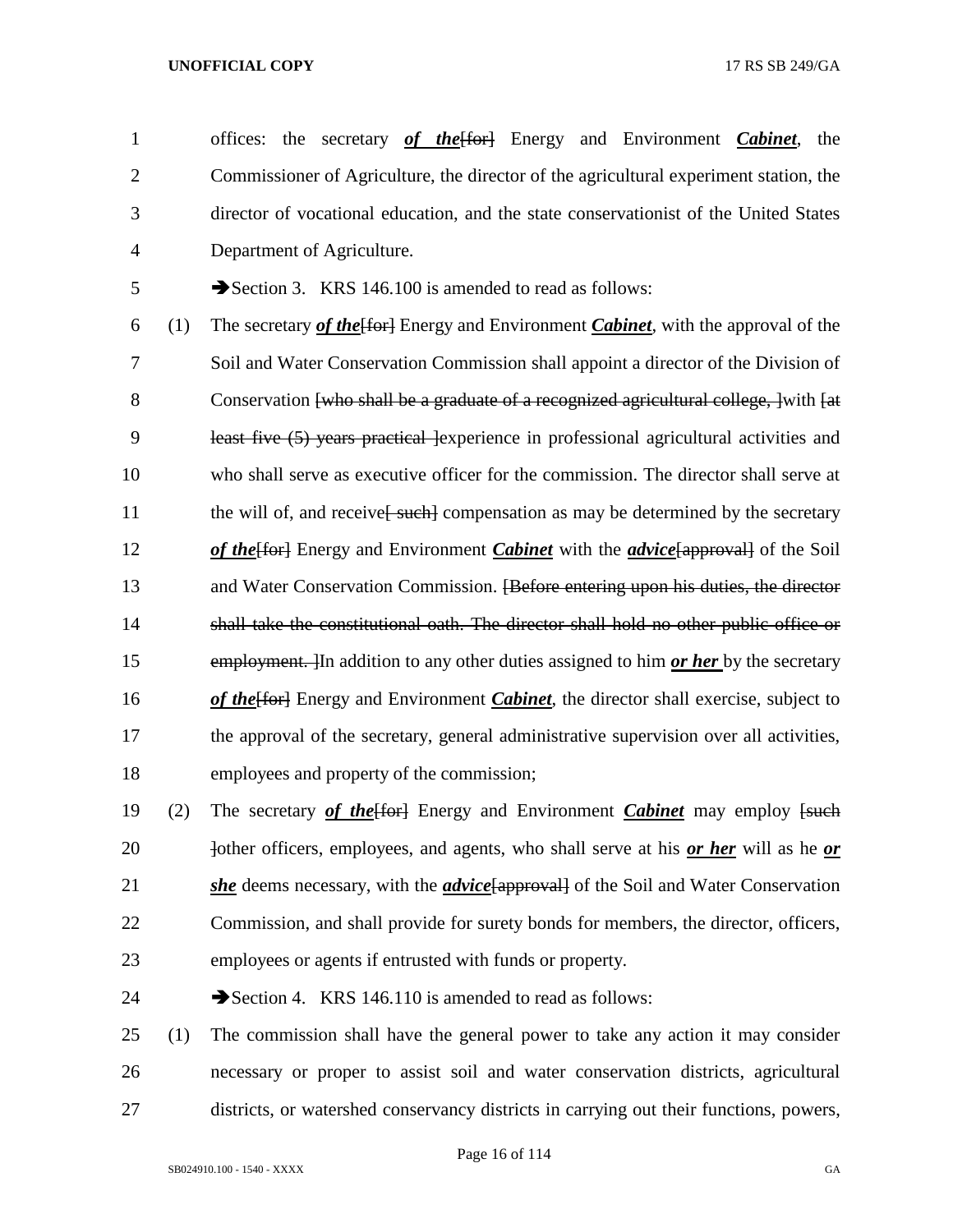duties, and programs in accordance with the provisions of KRS Chapter 262, and for such purpose it may furnish financial and other aid to the districts and perform such services for them at their request as may be possible under available appropriations and resources; (2) The commission has all the powers and duties formerly possessed by the State Soil Conservation Committee; (3) The commission shall take any action it may consider necessary or proper in order to discharge for the state any of the state's functions, responsibilities, or duties relating to flood control, drainage, and other activities with respect to the conservation, utilization, or control of soil or water resources; (4) The commission may *request the Secretary of the Energy and Environment Cabinet to* promulgate those administrative regulations as may be necessary to the performance of its duties and may enter into and execute any agreements or legal 14 instruments that may be necessary for these purposes, and *the commission* [it] shall have the authority to acquire necessary supplies, materials, and equipment, and warehousing, servicing, and maintenance facilities for equipment. 17 Section 5. KRS 146.210 is amended to read as follows: As used in KRS 146.210 to 146.360, the words listed herein shall have the following respective meanings, unless another or different meaning or intent shall be clearly indicated by the context: (1) "Stream or watercourse" shall mean a flowing body of water or a section or portion 22 thereof, including rivers, streams, and creeks.

 (2) "Free flowing" shall mean existing or flowing in a natural condition without impoundment, diversion, straightening, riprapping, or other modification of the waterway. The existence, however, of low dams, diversion works, and other minor structures at the time any stream is proposed for inclusion in the Wild Rivers System shall not automatically bar its consideration for such inclusion; provided,

Page 17 of 114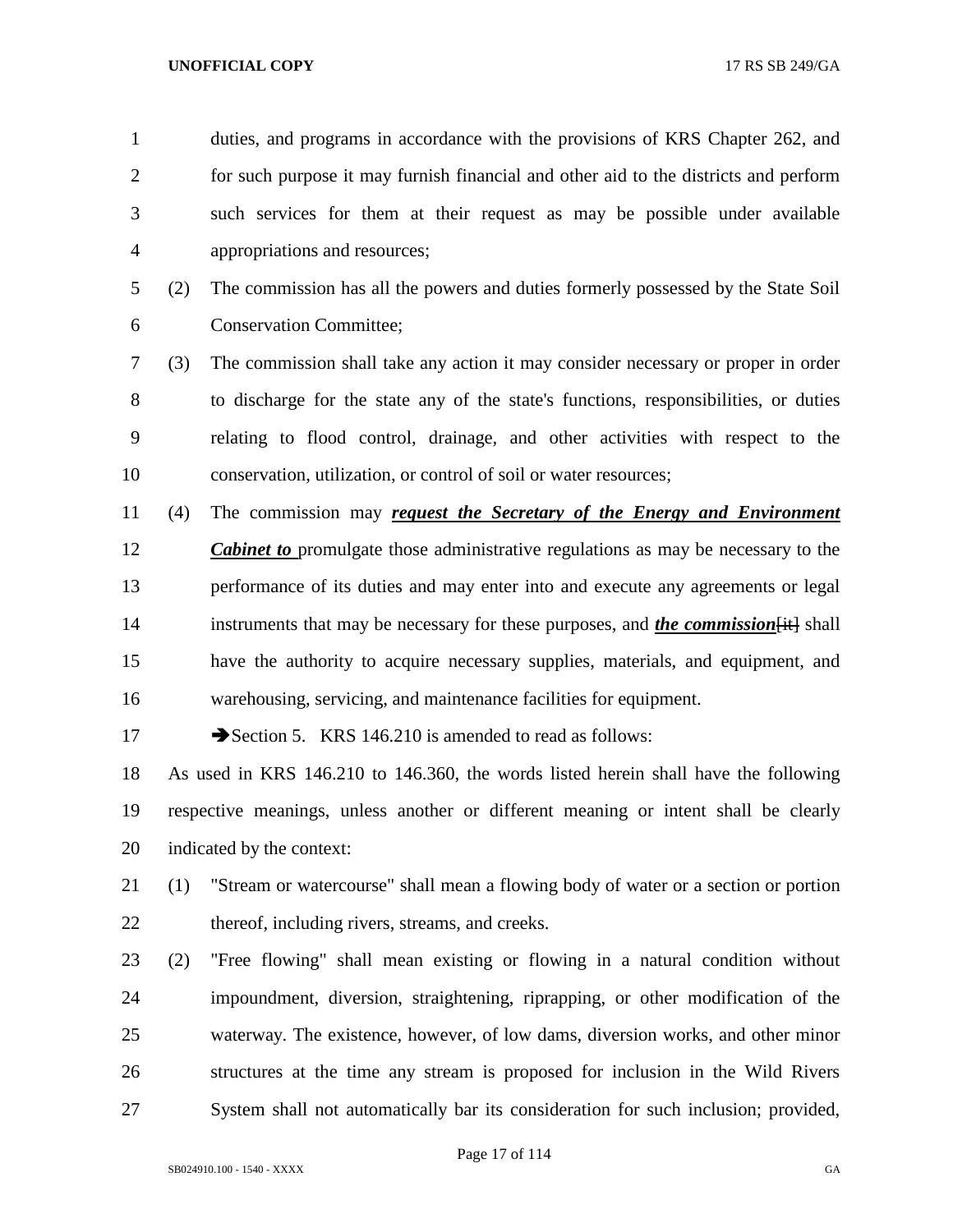that this shall not be construed to authorize or to be intended to encourage future construction of such structures within components of the Wild Rivers System.

 (3) "Road" shall mean a highway, a hard-surfaced road, or an improved or unimproved dirt road. The existence, however, of unimproved roads at the time any stream is proposed for inclusion in the Wild Rivers System shall not automatically bar its consideration for such inclusion; provided, that this shall not be construed to authorize or to be intended to encourage future construction of such roads where 8 this would be contrary to the provisions of KRS 146.200 to 146.360.

 (4) "Wilderness type recreation" shall mean activities such as fishing, hunting, canoeing, camping, hiking, horseback riding, exploring, archaeological and scientific investigation, and scenic and aesthetic enjoyment, which utilizes and protects to the highest degree the primitive and natural values of the area.

 (5) "Visual horizon" shall mean the normal distance to which land and vegetative features can be unobstructedly viewed from the center of the stream.

 (6) "Access point" shall mean an area along the stream under public ownership, or under easement acquired by agreement with a private landowner. This area would be available for public recreational use including, but not limited to, the launching of boats, picnicking, and camping.

19 (7) "Secretary" shall mean the secretary *of the* [for ] Energy and Environment *Cabinet* or the successor to that office.

21 Section 6. KRS 146.270 is amended to read as follows:

 The Wild Rivers System shall be administered by the Energy and Environment Cabinet 23 according to the policies and criteria set forth in KRS 146.200 to 146.360. The secretary [for energy and environment ]shall adopt [such ]rules or *promulgate administrative*  regulations necessary for the preservation and enhancement of the stream areas as set forth in KRS 146.250, and for control of recreational, educational, scientific, and other 27 uses of these areas in a manner that shall not impair them. In <del>[such ]</del>administration

Page 18 of 114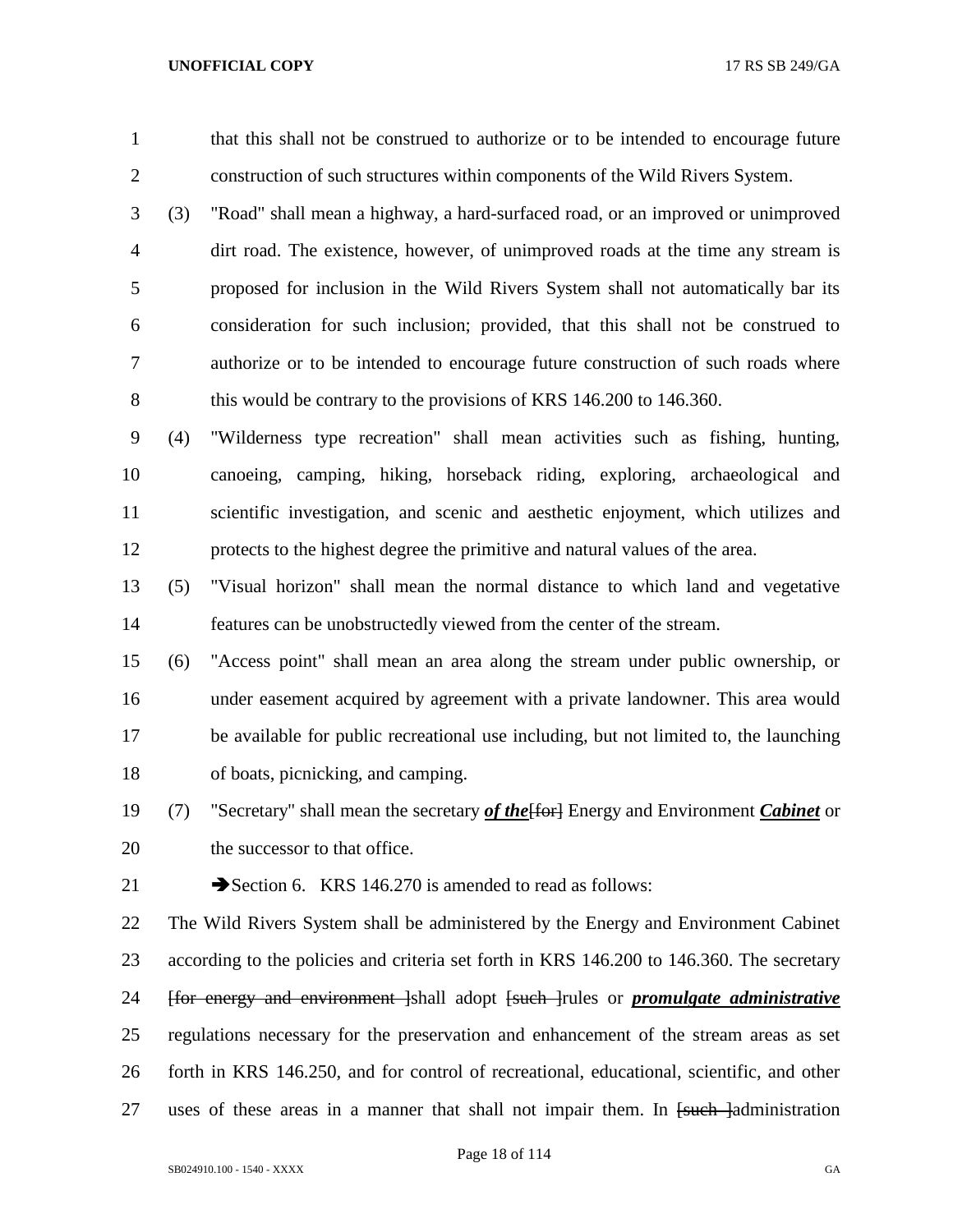primary emphasis shall be given to protecting aesthetic, scenic, historic, archaeologic, and scientific features of the area. The secretary shall develop a management plan for a designated stream area and shall publicize and hold public hearings and record the views expressed on each plan developed. Management plans for a given stream area may establish varying degrees of intensity for its protection, based on special attributes of each area, but shall follow the concepts embodied in KRS 146.230. No public use of lands within the boundaries of a designated wild river area in which the state has acquired an 8 interest shall be permitted prior to the development of a management plan. Any [such ]management plan shall be developed jointly with the Department of Fish and Wildlife Resources with respect to those aspects of *the*[such] plan as relate to the jurisdiction of that department over fish and wildlife resources.

12 Section 7. KRS 146.280 is amended to read as follows:

 (1) Within the boundaries of a designated stream area, as established and authorized by the Kentucky General Assembly, the secretary *shall be*[for energy and environment 15 is lauthorized and empowered to acquire by purchase, exercise of the rights of eminent domain, grant, gift, devise, or otherwise, the fee simple title, an easement, or any acceptable lesser interest in any lands, and by lease or conveyance, contract 18 for the right to use and occupy any lands. Where property within such boundaries is owned by the federal government, the secretary can enter into agreements with the landowning agency concerning use of the property consistent with the objectives of KRS 146.200 to 146.360. Nothing in KRS 146.200 to 146.360 shall be construed to deprive a landowner of the fee simple title to or lesser interest in his property without just compensation.

24 (2) The secretary <del>[for energy and environment ]</del>may not exercise authority to acquire lands or interests in lands located within any incorporated city, village, or county when such entities have in force a duly adopted, valid ordinance or plan for the management, zoning and protection of such lands in accordance with the provisions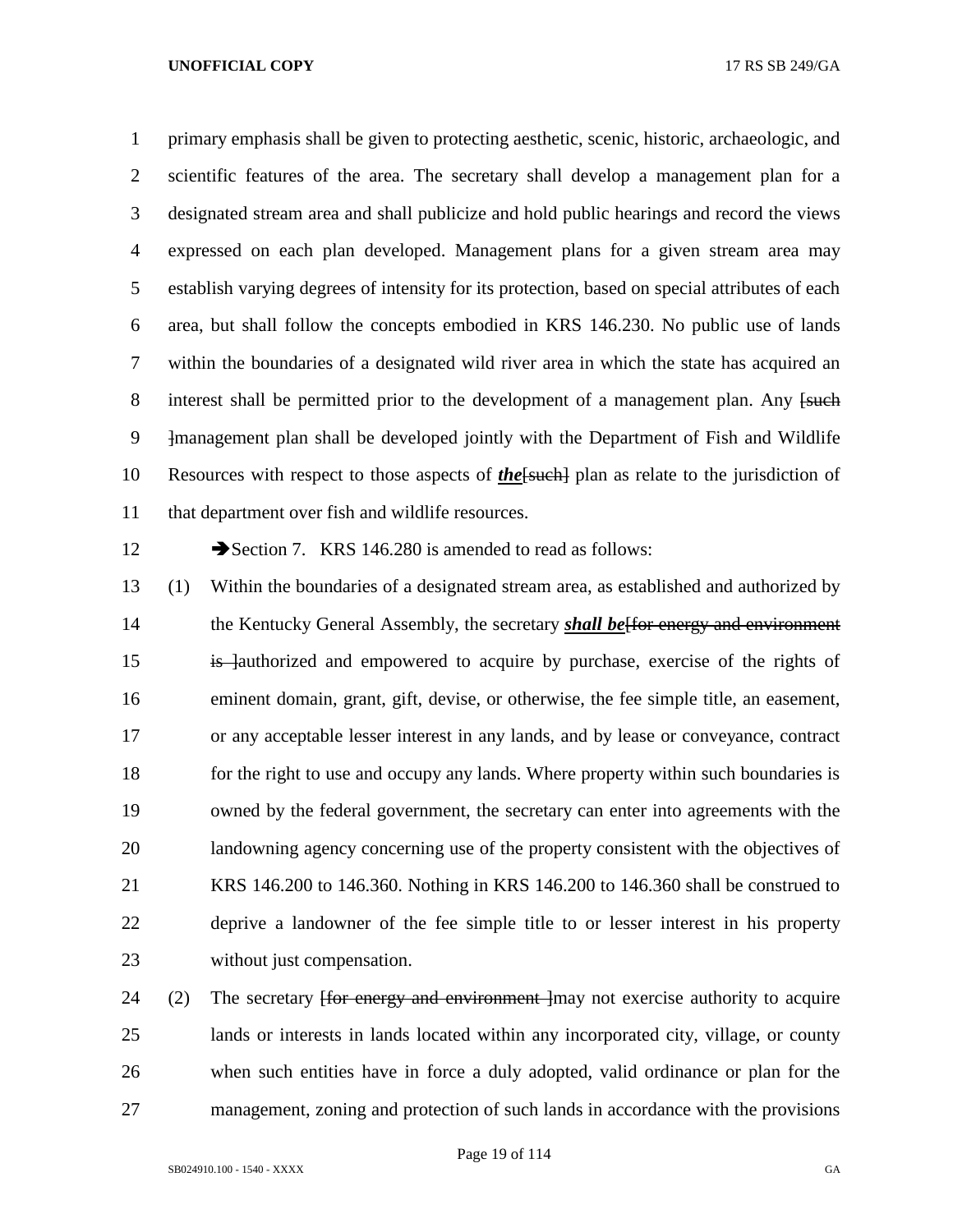of KRS 146.200 to 146.360. 2 Section 8. KRS 146.320 is amended to read as follows: Nothing in KRS 146.200 to 146.360 shall preclude a component of the Wild Rivers System from becoming a part of the National Wild and Scenic Rivers System. The 5 secretary **shall be** for energy and environment is directed to encourage and assist any federal studies for inclusion of Kentucky streams in the National Wild and Scenic Rivers 7 System. The secretary <del>[for energy and environment ]</del>may enter into written cooperative agreements for joint federal-state or interstate administration of a Kentucky component of 9 the National Wild and Scenic Rivers System, provided <del>[such ]</del>agreements for the administration of water and land uses are not less restrictive than those set forth in KRS 146.200 to 146.360. 12 Section 9. KRS 146.330 is amended to read as follows: 13 The secretary <del>[for energy and environment ]</del>may employ such technical, clerical, stenographic and other employees and assistants as are required to effectively carry out his duties and responsibilities as provided in KRS 146.200 to 146.360. 16 Section 10. KRS 146.415 is amended to read as follows: As used in KRS 146.410 to 146.530:

 (1) "Natural area" means any area of land or water, or of both land and water, in public or private ownership, which either retains, or has reestablished to some degree in the judgment of the commission its natural character, though it need not be completely natural and undisturbed, or which has natural flora, fauna, biological, ecological, geological, scenic or archaeological features of scientific, aesthetic, 23 cultural or educational interest:

 (2) "Nature preserve" means a natural area, and land necessary for its protection, any estate, interest or right in which has been formally dedicated under the provisions of KRS 146.410 to 146.530 to be maintained as nearly as possible in its natural condition and to be used in a manner and under limitations consistent with its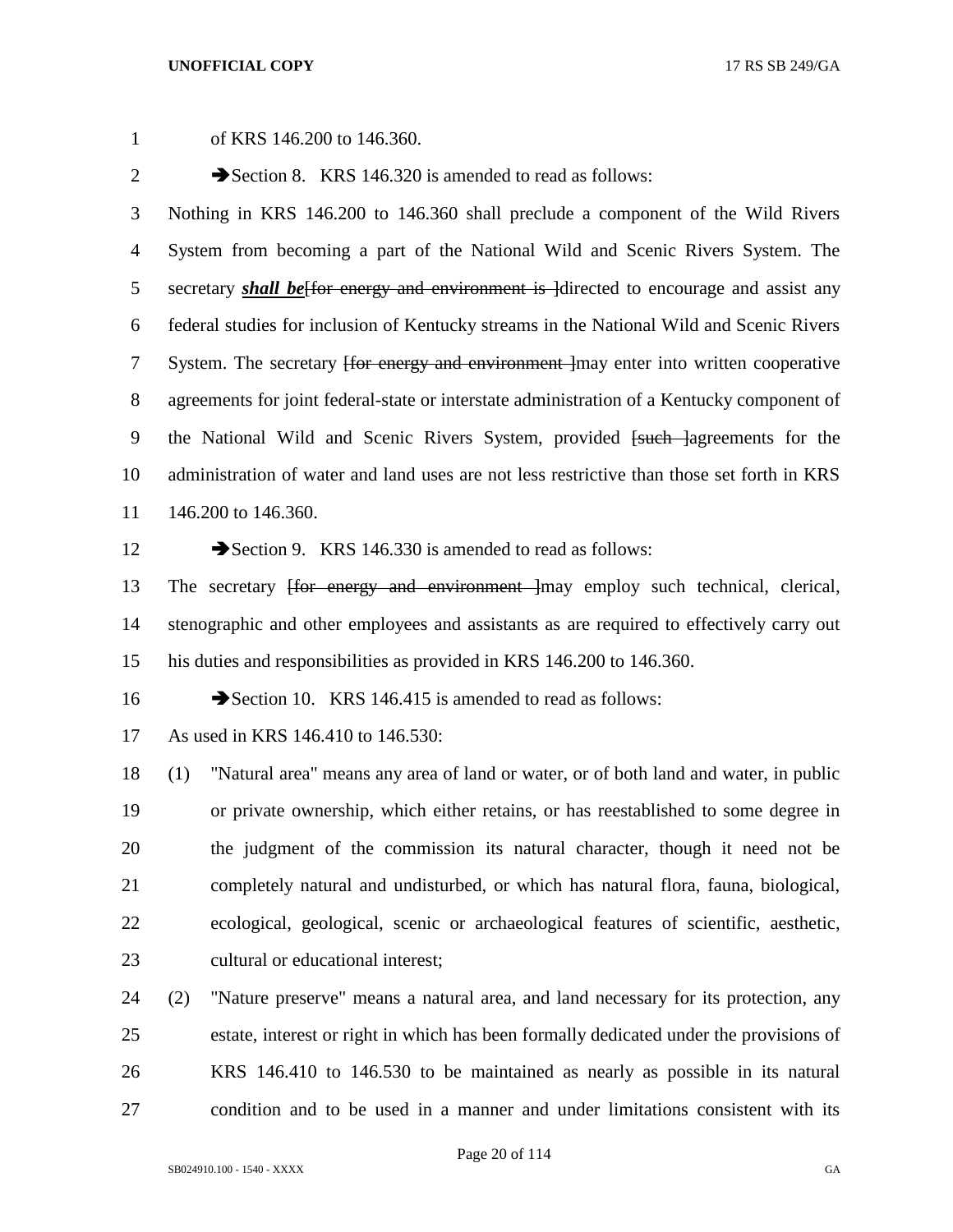| $\mathbf{1}$ |     | continued preservation, without impairment, disturbance or artificial development,                 |  |  |
|--------------|-----|----------------------------------------------------------------------------------------------------|--|--|
| $\mathbf{2}$ |     | for the public purposes of present and future scientific research, education, aesthetic            |  |  |
| 3            |     | enjoyment and habitat for plant and animal species and other natural objects;                      |  |  |
| 4            | (3) | "Articles of dedication" means the writing by which any estate, interest or right in a             |  |  |
| 5            |     | natural area is formally dedicated, as provided in KRS 146.410 to 146.530;                         |  |  |
| 6            | (4) | "Commission" means the Kentucky State Nature Preserves Commission;                                 |  |  |
| 7            | (5) | "System" means the state system of nature preserves established under KRS                          |  |  |
| $8\,$        |     | 146.410 to 146.530;                                                                                |  |  |
| 9            | (6) | "Cabinet" means the Energy and Environment Cabinet; [and]                                          |  |  |
| 10           | (7) | "Director" means the director of the Kentucky State Nature Preserves Commission;                   |  |  |
| 11           |     | and                                                                                                |  |  |
| 12           | (8) | "Secretary" means the secretary of the Energy and Environment Cabinet.                             |  |  |
| 13           |     | $\rightarrow$ Section 11.<br>KRS 146.430 is amended to read as follows:                            |  |  |
| 14           | (1) | and administer KRS<br>order to<br>effectuate<br>146.410 to<br>146.530,<br>the<br>In                |  |  |
| 15           |     | secretary [commission] may appoint [hire] a full-time director, with the approval of               |  |  |
| 16           |     | <i>the commission</i> , who shall be qualified by training and experience to perform the           |  |  |
| 17           |     | duties of this office and carry out the purpose of KRS 146.410 to 146.530, and who                 |  |  |
| 18           |     | shall hold office at the pleasure of the <b>secretary</b> [commission]. The salary of the          |  |  |
| 19           |     | director shall be determined by the <b>secretary</b> [commission]. The <b>secretary</b> [director] |  |  |
| 20           |     | shall, upon the advice and consent of the commission, employ and fix the                           |  |  |
| 21           |     | compensation of such personnel as may be necessary to effectuate the provisions of                 |  |  |
| 22           |     | KRS 146.410 to 146.530.                                                                            |  |  |
| 23           | (2) | The director shall, upon the advice and consent of the commission and the                          |  |  |
| 24           |     | secretary, provide for the allocation of the work and activities of all employees of               |  |  |
| 25           |     | the commission.                                                                                    |  |  |
| 26           |     | Section 12. KRS 146.485 is amended to read as follows:                                             |  |  |
| 27           |     | In furtherance of the purposes of KRS 146.410 to 146.530, the commission shall have the            |  |  |

Page 21 of 114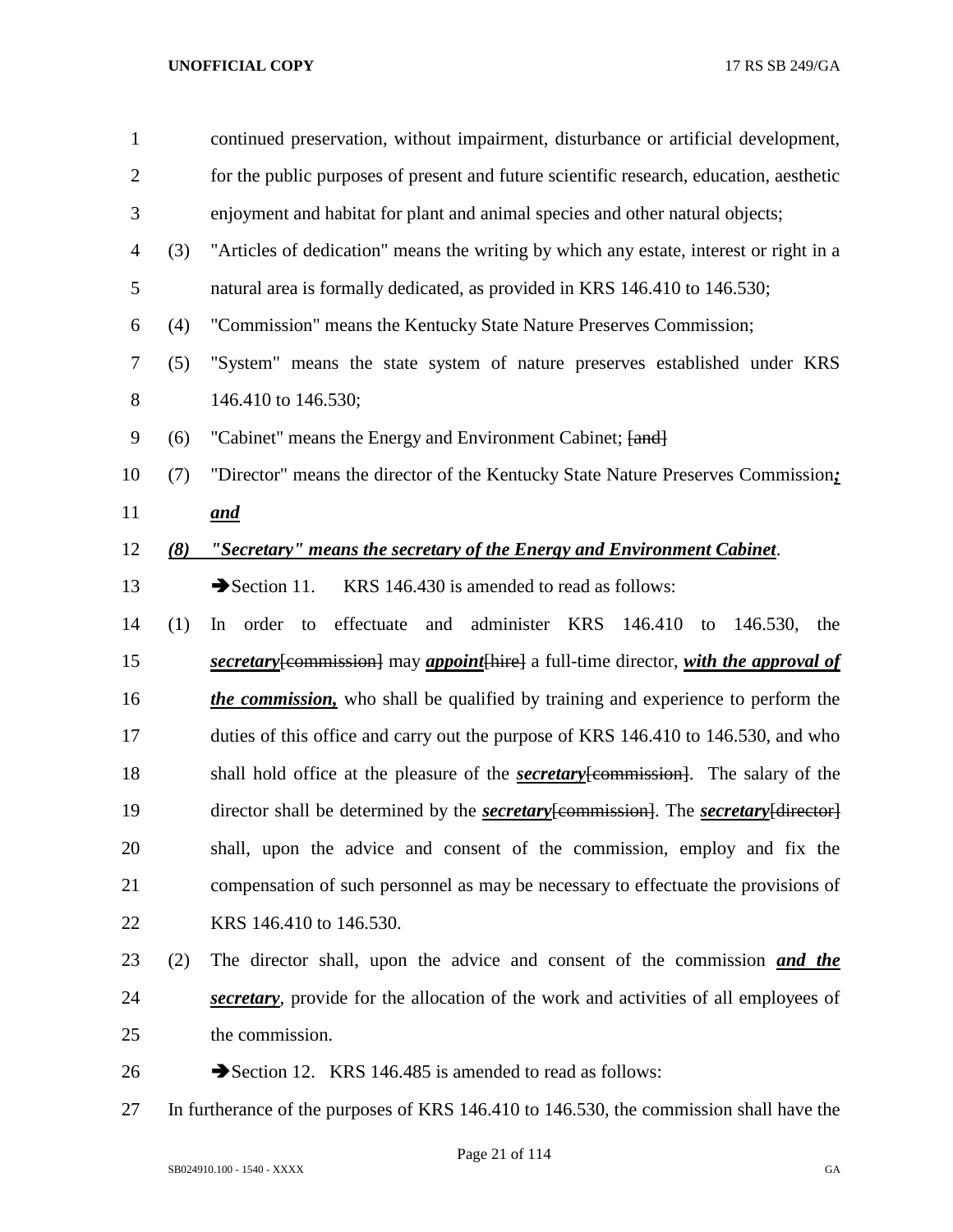- following additional powers and duties:
- (1) To seek and approve the dedication of nature preserves as part of the system;
- (2) To make and publish policies[,] *and* rules, and *to recommend to the secretary the*

 *promulgation of administrative* regulations for the selection, acquisition, management, protection, and use of natural areas and nature preserves, and for the conduct of commission affairs;

- (3) To cooperate with and to contract with any public body of this state, any public body of any other state, any private organization, any individual, and the federal government and its agencies;
- (4) To purchase land from a willing seller without the use of the powers of condemnation or eminent domain, which said powers are expressly denied to the commission;
- (5) To make reasonable investigations as to the ownership of any lands which it judges may be appropriate for acquisition;
- (6) To maintain a state registry of natural areas, an inventory of natural types, flora, and fauna, and other records of natural areas and nature preserves within the Commonwealth;
- (7) To promote the coordination of all departments, divisions and branches of state, county and city governments within the Commonwealth which relate to nature preserves;
- (8) To study the operation of all laws, rules, regulations, orders, and governmental policies affecting conservation of natural resources pertaining to natural areas, and to recommend to the Governor, and to the General Assembly, new legislation, rules, regulations, orders and policies in the interest of correcting natural resource conservation problems pertaining to natural areas and nature preserves;
- (9) To provide a central clearing house of information for environmental and conservation matters and to promote educational programs pertaining to natural

Page 22 of 114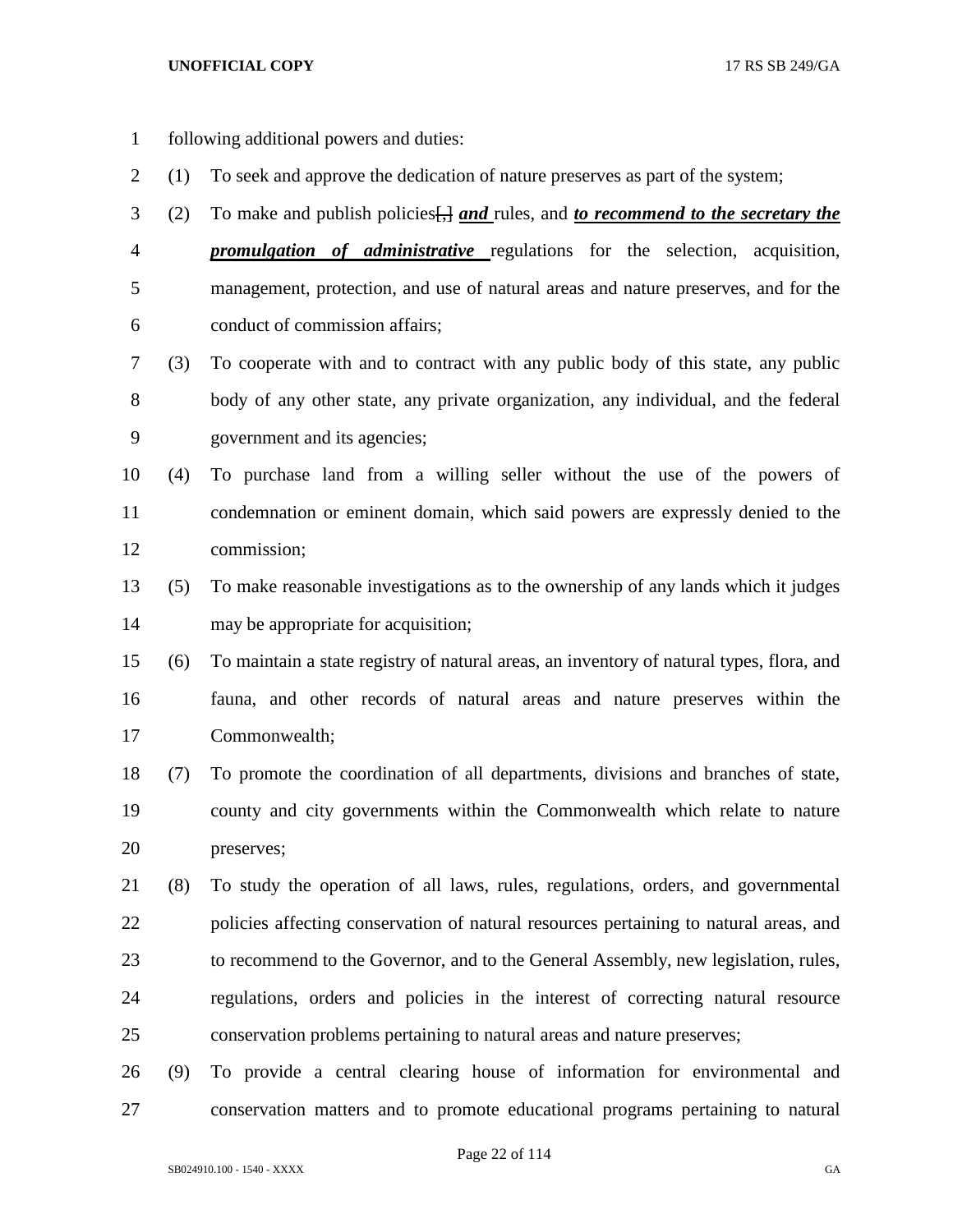| $\mathbf{1}$     |     | areas and nature preserves;                                                            |  |
|------------------|-----|----------------------------------------------------------------------------------------|--|
| $\overline{2}$   |     | (10) To conduct research, investigations, public hearings, and interpretative programs |  |
| 3                |     | and to publish and disseminate information to the general public pertaining to         |  |
| $\overline{4}$   |     | natural areas and nature preserves;                                                    |  |
| 5                |     | (11) To supervise the protection, management, and use of nature preserves and to       |  |
| 6                |     | enforce and administer rules and regulations pertaining thereto;                       |  |
| 7                |     | (12) To promote, study, investigate, recommend, encourage, advise and assist in the    |  |
| $8\,$            |     | preservation, protection, and management of natural areas;                             |  |
| $\boldsymbol{9}$ |     | (13) To report to the Governor and General Assembly on proposed legislation, policies, |  |
| 10               |     | regulations, or actions, public or private, which may significantly affect the quality |  |
| 11               |     | of the natural ecology or the human environment in the Commonwealth. Such              |  |
| 12               |     | report shall include an evaluation of environmental and ecological effects, and shall  |  |
| 13               |     | compare any adverse effects of the proposed action against possible social             |  |
| 14               |     | benefits. The report shall describe and recommend appropriate alternatives, which      |  |
| 15               |     | avoid significant adverse effects on the quality of the natural ecology of natural     |  |
| 16               |     | areas;                                                                                 |  |
| 17               |     | (14) To submit to the Governor and members of the General Assembly, a report on or     |  |
| 18               |     | before January 15, 1977, and by the same date each second year thereafter, detailing   |  |
| 19               |     | the condition of each nature preserve in the system, and each registered natural area, |  |
| 20               |     | and make [such ] other reports and recommendations as it may deem advisable.           |  |
| 21               |     | Section 13. KRS 147A.031 is amended to read as follows:                                |  |
| 22               | (1) | The Department for Local Government, in cooperation with cities, counties, waste       |  |
| 23               |     | management districts, waste industries, <i>and</i> the Energy and Environment Cabinet. |  |
| 24               |     | and the Environmental Quality Commission, [shall develop procedures designed to        |  |
| 25               |     | resolve conflicts resulting from municipal solid waste management facility siting      |  |
| 26               |     | and operation. The procedures shall address:                                           |  |
| 27               |     | Resolution of conflicts associated with multijurisdictional municipal solid<br>(a)     |  |

Page 23 of 114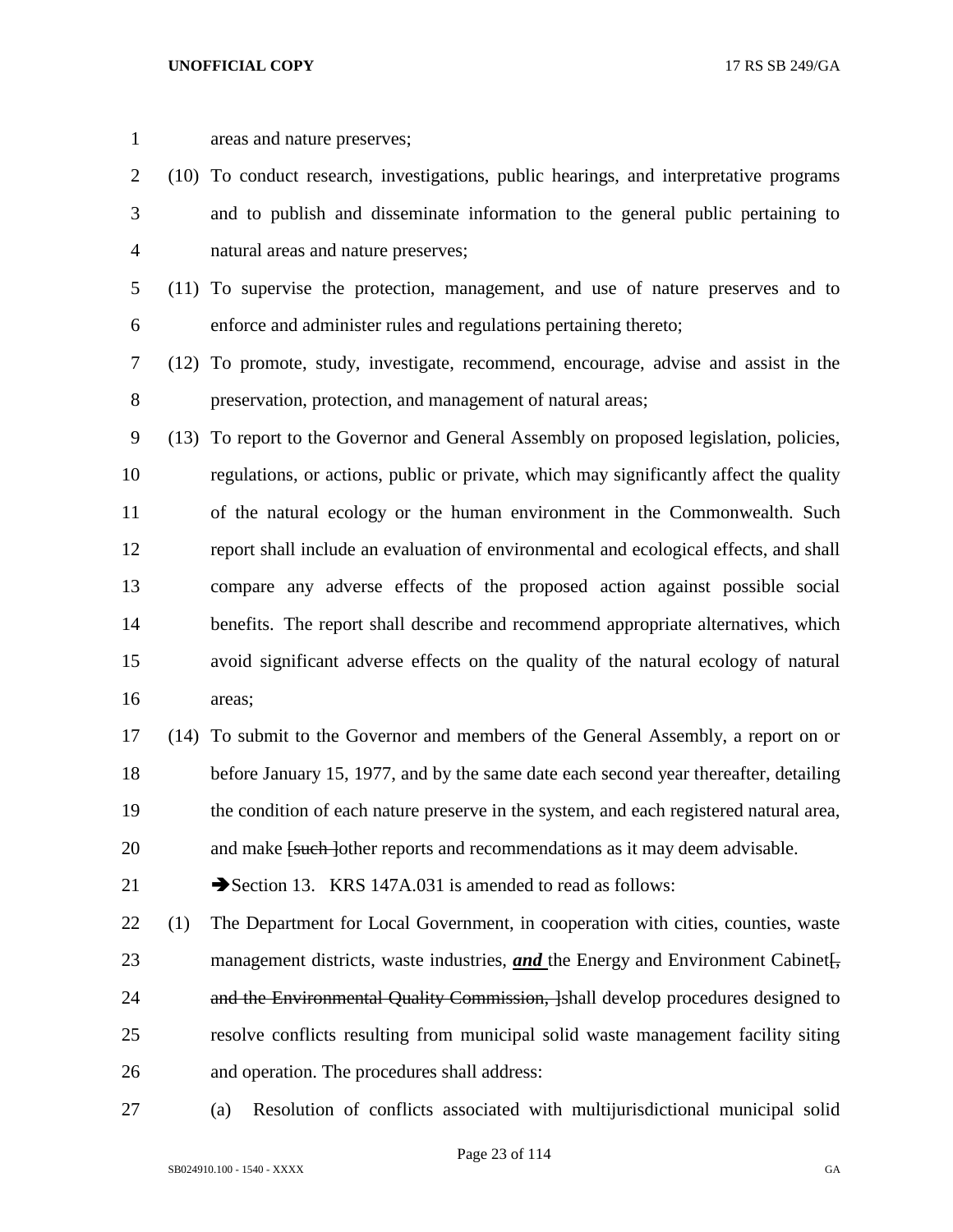| $\mathbf{1}$   |     | waste management facilities, including the use of such techniques as                  |  |  |
|----------------|-----|---------------------------------------------------------------------------------------|--|--|
| $\overline{2}$ |     | negotiation, mediation, or arbitration to address issues, including but not           |  |  |
| 3              |     | limited to host community compensation and collection and disposal fees; and          |  |  |
| $\overline{4}$ |     | Resolution of issues, except those relating to permit conditions imposed by<br>(b)    |  |  |
| 5              |     | the cabinet, resulting from municipal solid waste management facility siting          |  |  |
| 6              |     | and operation, including the use of such techniques as negotiation, mediation,        |  |  |
| 7              |     | or arbitration to address concerns of those persons and landowners who are            |  |  |
| 8              |     | directly affected by the facility's location and operation. Issues which may be       |  |  |
| 9              |     | addressed include but are not limited to the following:                               |  |  |
| 10             |     | Operational issues, such as hours of operation;<br>1.                                 |  |  |
| 11             |     | Recycling and composting efforts that may be implemented;<br>2.                       |  |  |
| 12             |     | Protection of property values;<br>3.                                                  |  |  |
| 13             |     | Traffic routing and road maintenance; and<br>4.                                       |  |  |
| 14             |     | 5.<br>Establishment of local advisory committees.                                     |  |  |
| 15             | (2) | The Department for Local Government shall adopt administrative regulations to         |  |  |
| 16             |     | implement the provisions of subsection (1) of this section.                           |  |  |
| 17             | (3) | Nothing in this section shall be construed to abridge any rights or remedies provided |  |  |
| 18             |     | by KRS Chapters 109 and 224, or at common law.                                        |  |  |
| 19             |     | Section 14. KRS 151.293 is amended to read as follows:                                |  |  |
| 20             | (1) | Within sixty (60) days of completion of an on-site inspection of an existing dam,     |  |  |
| 21             |     | the cabinet may either grant a certificate of inspection, or deny the certificate of  |  |  |
| 22             |     | inspection and notify the owner in writing, stating the reasons for denial.           |  |  |
| 23             | (2) | In deciding whether or not a certificate of inspection should be issued, the cabinet  |  |  |
| 24             |     | shall take into account all pertinent facts and conditions, but shall not issue a     |  |  |
| 25             |     | certificate unless the following conditions have been met:                            |  |  |
| 26             |     | The proposed action in the judgment of the cabinet will be conducted in such<br>(a)   |  |  |
| 27             |     | a way that the safety of the public is adequately provided for;                       |  |  |

Page 24 of 114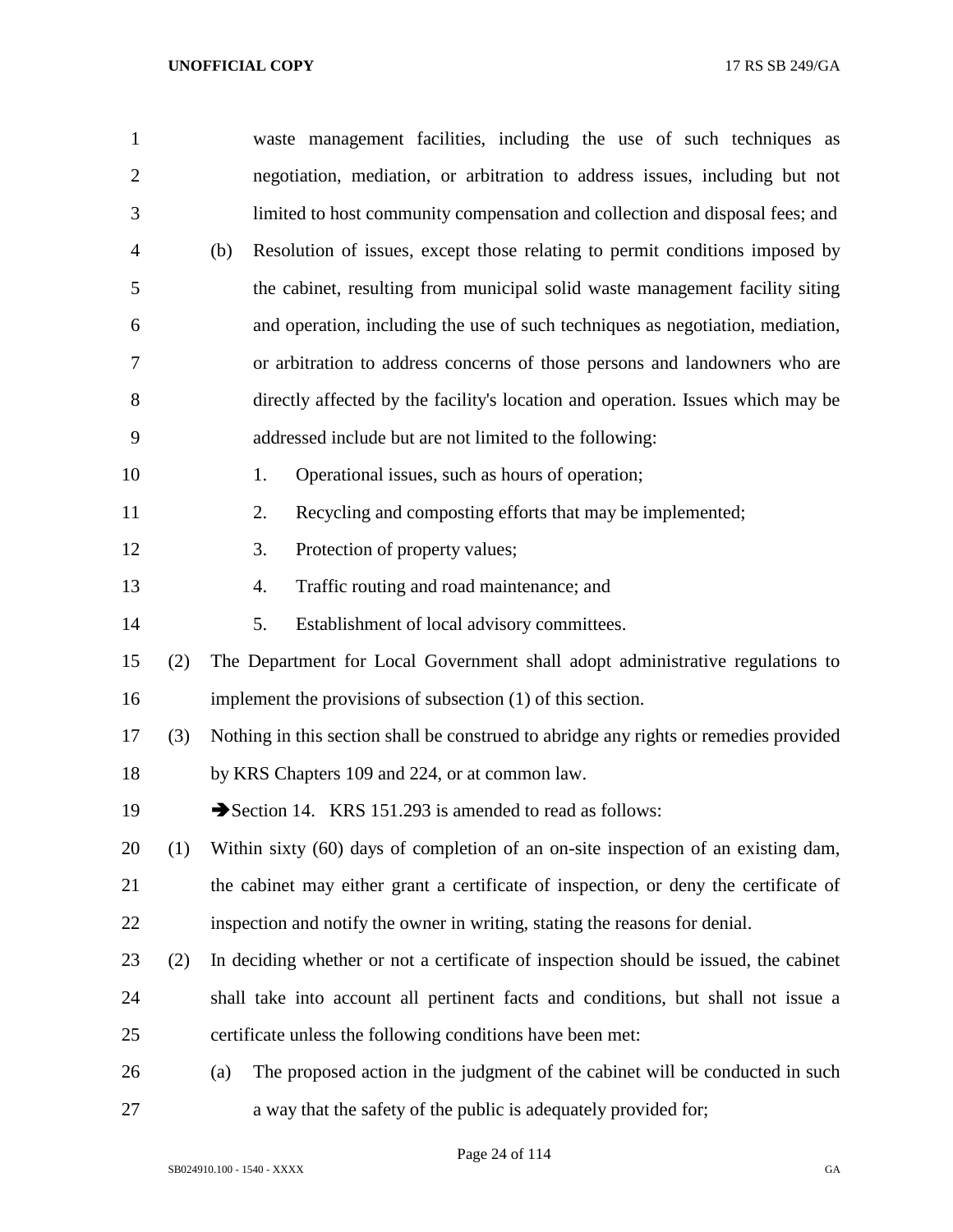(b) All information requested by the cabinet has been provided; and

- (c) The changed flow of the stream or level of the reservoir will not significantly interfere with a beneficial use by other water users.
- (3) In granting a certificate of inspection, the cabinet may impose such conditions relating to the inspection, operation, maintenance, alteration, repair, use, or control of a dam or reservoir as it determines are necessary for the protection of public health, safety or welfare.
- (4) The cabinet may establish hazard categories for dams based on downstream floodplain use, size, or type of dam, or other criteria, and may impose different conditions or types of conditions on the approval of dams or reservoirs in the different categories. The hazard categories in all cases shall be based only on the actual risk imposed by the dam.
- (5) The cabinet may utilize the results and information provided by or for the United States Army Corps of Engineers pursuant to the provisions of Public Law 92-367 if the information is not more than one (1) year old at the time of use.
- (6) Certificates of inspection shall be for a definite period of time, not to exceed five (5) years, as determined by the cabinet and stated on the certificate. In determining the period of inspection, the cabinet may take account of any circumstances pertinent to the situation, including, but not limited to, the size and type of dam, topography, geology, soil conditions, hydrology, climate, use of the reservoir, the lands lying in the floodplain downstream from the dam, and the hazard category of the dam.
- (7) The cabinet may modify a certificate of inspection or the conditions attached to it. Such modification shall become effective ninety (90) days following issuance by the cabinet of a revised certificate, except when the cabinet finds that a state of emergency exists and that life or property would be endangered by delay. In case of an emergency declared by the cabinet, the new conditions shall be effective immediately.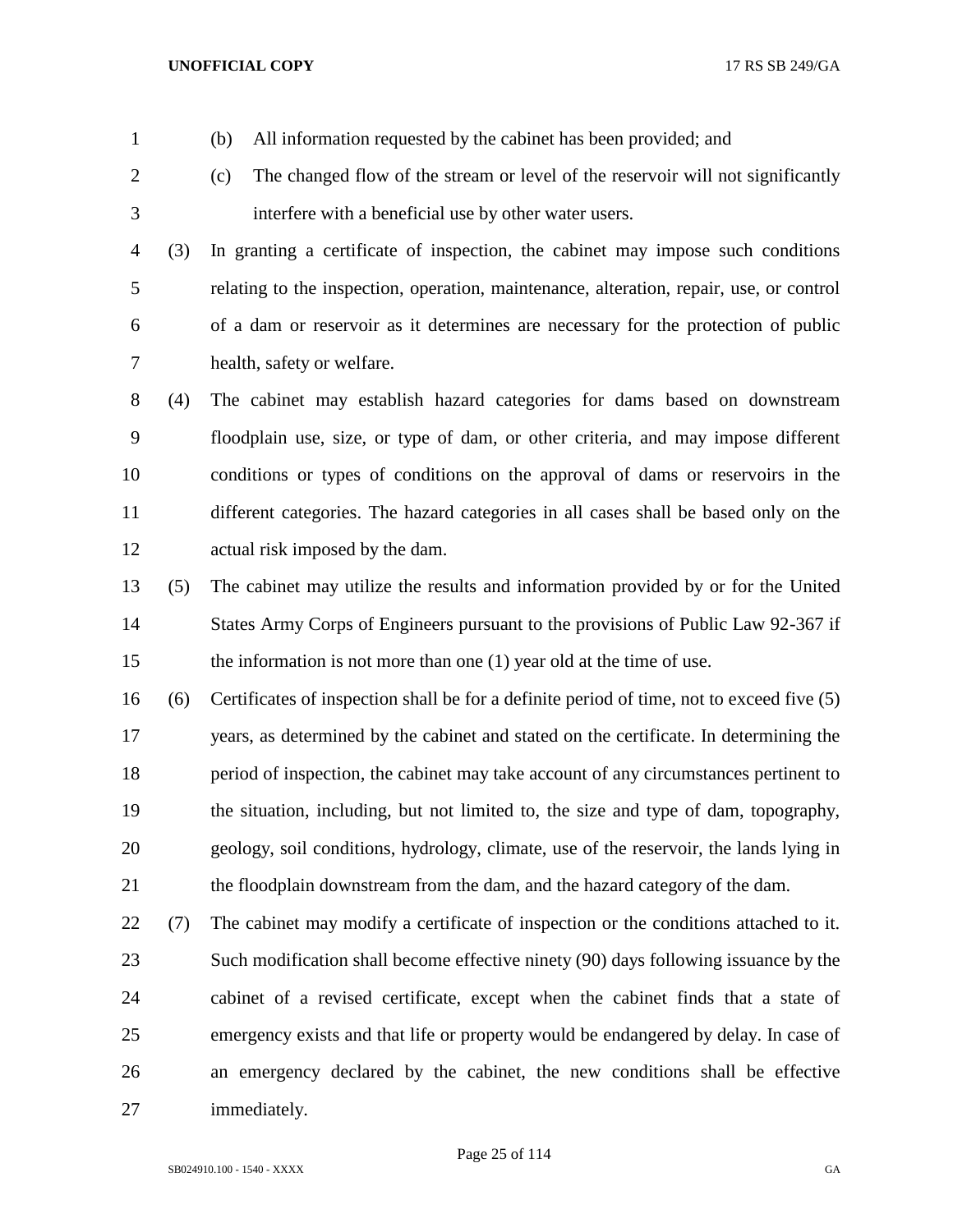(8) Specific guidelines for issuance and renewal of certificate of inspection for earth embankment dams shall be provided by administrative regulations which shall address at least the following areas:

- (a) The hydraulic capacity requirements for each category of dam shall be provided. The probable maximum precipitation as determined by the United States Weather Service shall be used only where it can be clearly demonstrated that failure of the dam by overtopping would result in greater loss of life than would occur if the dam did not exist and only for small watersheds, since such large rainfall events are not expected to occur over large areas. The cabinet shall provide a table of factors that reduce this rainfall appropriately for larger watersheds;
- (b) Minimum criteria for the embankment stability of the dam, including consideration of such factors as steepness of slopes, strength of materials, and earthquake loadings shall be specified;
- (c) Variance procedures for applicable hydraulic and stability considerations shall be included for, but not limited to, variances to hydraulic criteria where only a small number of persons are at risk and where a reliable, effective emergency preparedness system will be installed; where a risk analysis demonstrates that at rainfall levels less than that specified in the administrative regulation there is no risk that actually results from the dam; where an owner can demonstrate that the dam substantially conforms to the criteria in the administrative regulation; and, for dams that pose a risk of economic damages only, where the owner provides indemnification against potential damages;
- (d) Before any variance is issued, the affected public shall be notified of the cabinet's intended action and allowed to make known any objections or concerns that it might have;
- 

(e) Whenever the owner of a dam has requested a variance and the request has not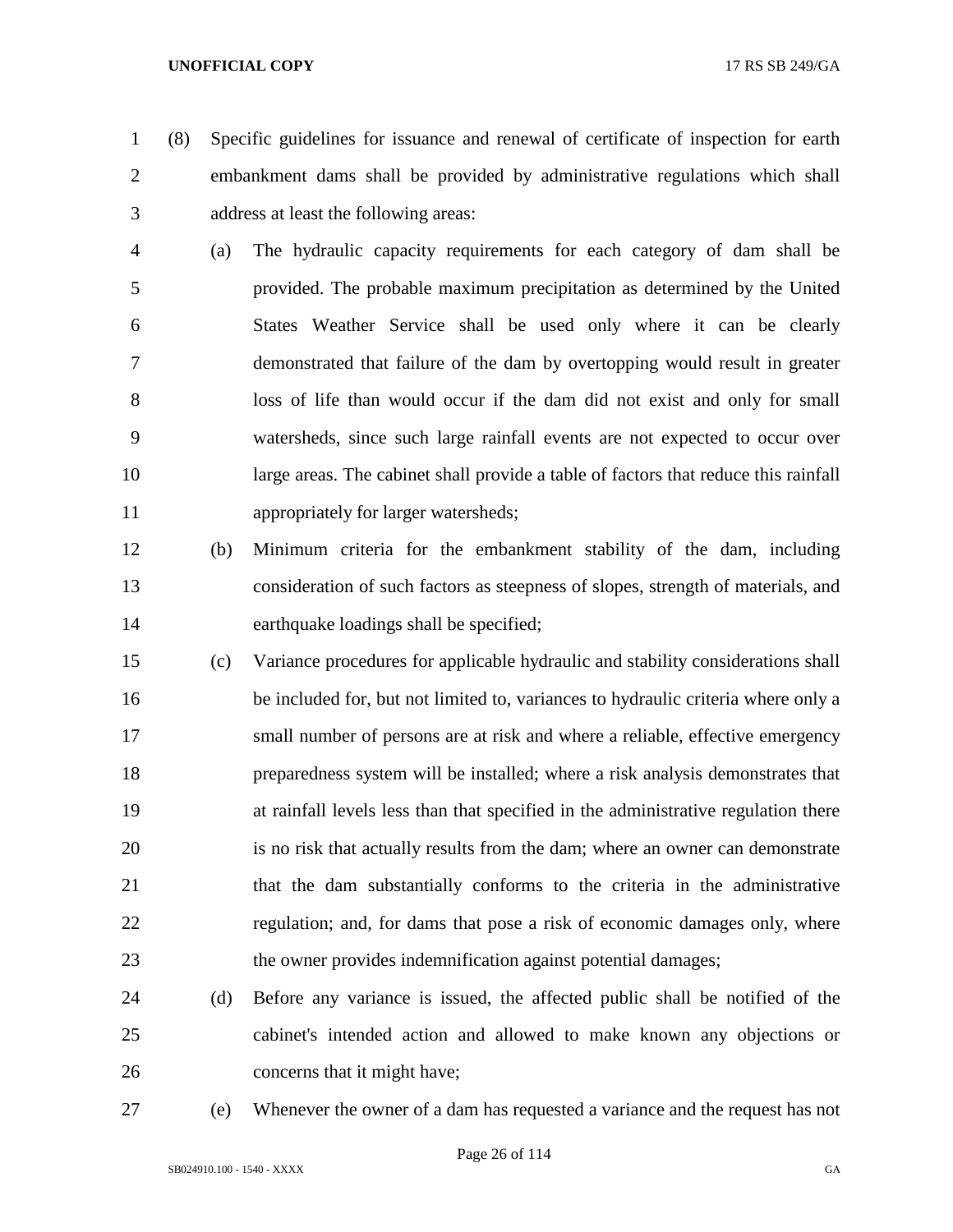|           | been granted or has not been granted in the manner requested, the owner or               |
|-----------|------------------------------------------------------------------------------------------|
| 2         | aggrieved party may petition the cabinet to have the variance request <i>reviewed</i>    |
| 3         | and a final determination made by the cabinet and the cabinet's preliminary              |
| 4         | decision on it reviewed by an unbiased, three (3) person panel of qualified              |
| 5         | experts to be named by the Environmental Quality Commission in                           |
| 6         | consultation with the Kentucky Water Research Institute. The panel shall                 |
|           | make nonbinding recommendations to the cabinet with regard to these                      |
| 8         | matters. After reviewing the recommendations, the cabinet will make a final              |
| 9         | determination on the variance. If not satisfied by the <i>final determination of</i>     |
| 10        | <i>the cabinet</i> [finding of the panel or the determination of the cabinet], the party |
| 11        | may seek administrative remedy from the cabinet under the provisions of KRS              |
| 12        | 151.182;                                                                                 |
| 12<br>(f) | Items of general maintenance of a dam shall include provisions for at least the          |

 (f) Items of general maintenance of a dam shall include provisions for at least the following: dams shall be mowed regularly; dams shall be free of trees and brush; animal burrows shall not be allowed on dams; slides, erosion and cracks that could pose problems to dams shall be properly repaired; action shall be taken to alleviate excessive wetness and abnormal seepage; appurtenances that are necessary for the proper operation and maintenance of the dam shall be kept in proper working condition;

 (g) Provisions shall be made whereby the cabinet will allow for staged renovation of dams that do not meet the criteria of the administrative regulations and shall clearly identify the circumstances under which staging is allowable and set a maximum time limit that may be allowed for bringing the dam into compliance. Other provisions shall require the owner to develop and maintain an emergency action plan, to provide interim insurance, bonding or other indemnification, and on a frequent basis as specified by the cabinet, to inspect the dam and report to the cabinet the status of any facilities or conditions of

Page 27 of 114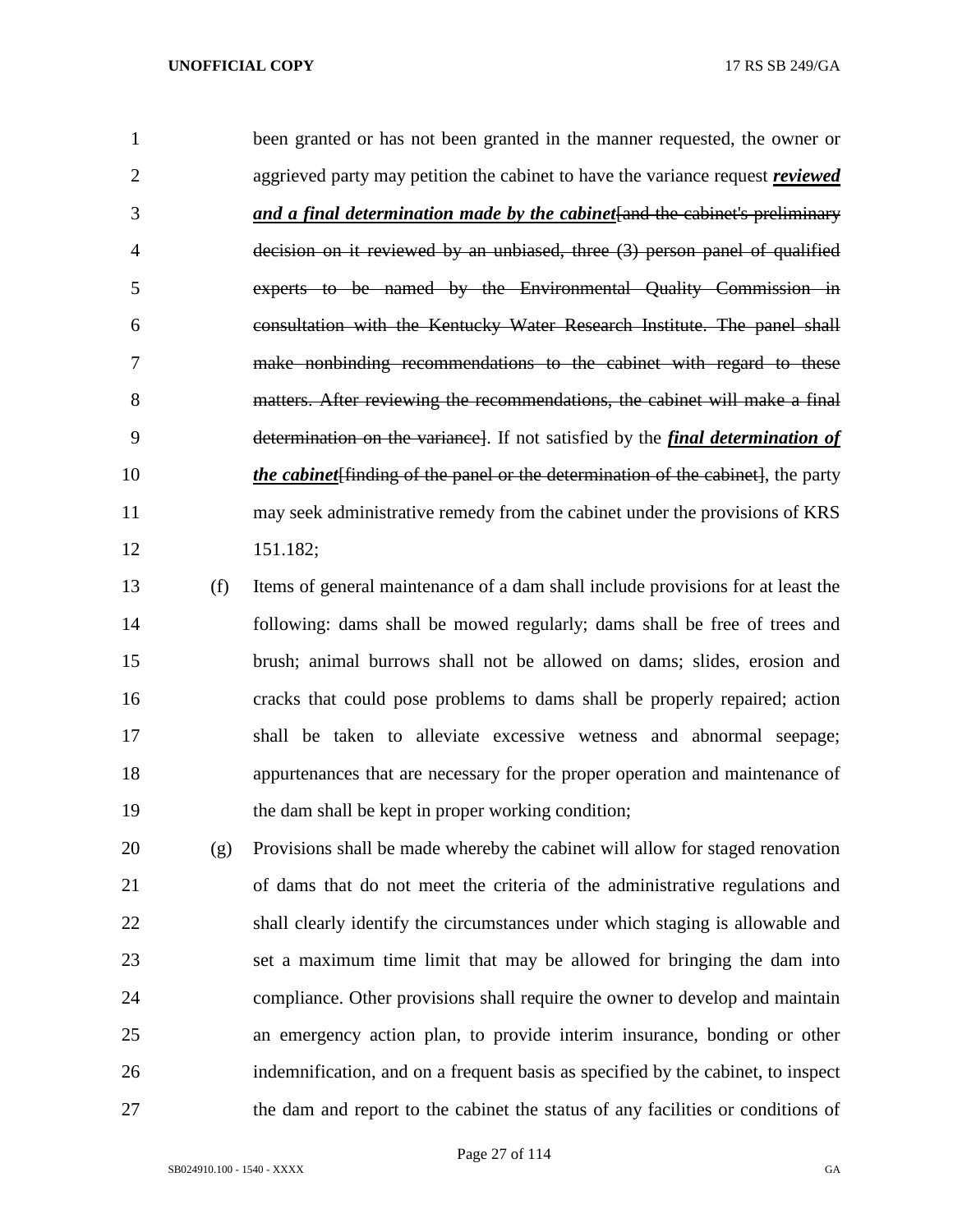concern; and

 (h) If the cabinet has previously required a dam to be upgraded to meet a certain dam safety standard, it shall not require that the dam be upgraded again because of a change in the administrative regulation with regard to that same standard. However, if the owner proposes substantial construction on the dam or if the dam must be repaired due to indications of distress or to partial failure, the cabinet may require the owner to bring the dam into full compliance with current standards.

 (9) The cabinet shall establish guidelines on a case-by-case basis for gravity dams and other types of dams that are unusual to the Commonwealth, and shall follow recognized engineering practice.

 (10) Plans and specifications submitted to the cabinet shall be the responsibility of and signed by an engineer licensed by the Commonwealth and experienced in the design and construction of dams, as determined by the cabinet.

15 Section 15. KRS 152.713 is amended to read as follows:

- (1) For purposes of this section, "renewable energy" has the same meaning as in KRS 154.20-400.
- (2) The Center for Renewable Energy Research and Environmental Stewardship is 19 hereby created<del>[ and attached to the Energy and Environment Cabinet for</del> 20 administrative purposes. The Energy and Environment Cabinet shall provide consultation, coordination services, technical assistance, and staff support to the board of directors created in subsection (4) of this section, on an as-needed basis, and perform other necessary administrative functions until the center is deemed fully operational. The secretary of the cabinet or his or her designee shall coordinate the development of the center and act as the chair of the board of directors created in subsection (4) of this section until the board is established and is operational].
- (3) The Center for Renewable Energy Research and Environmental Stewardship shall: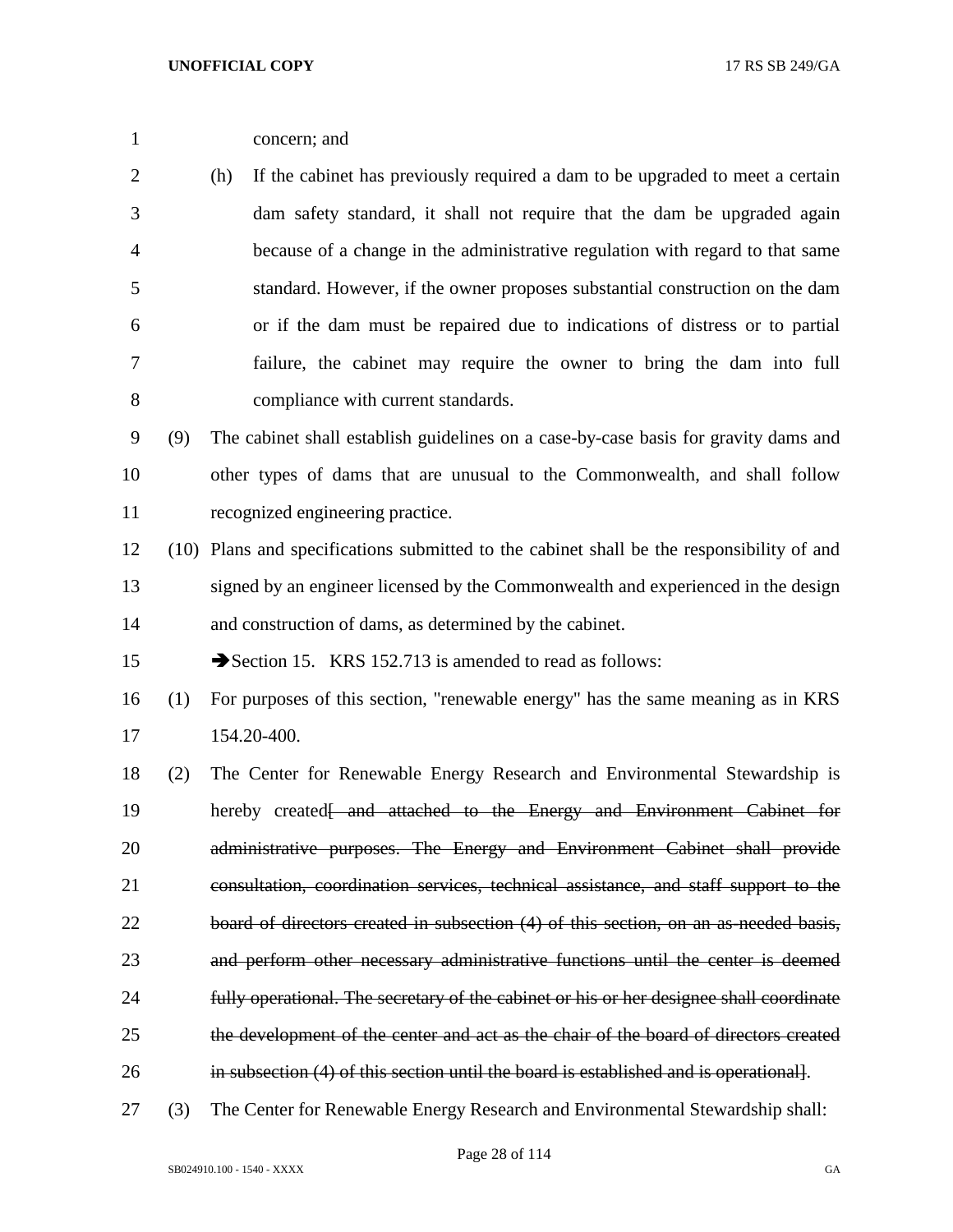- (a) Provide leadership, research, support, and policy development in renewable energy;
- (b) Advance the goal of renewable energy;
- (c) Promote technologies, practices, and programs that increase efficiency in energy utilization in homes, businesses, and public buildings;
- (d) Emphasize energy policies that would result in cost-conscious, responsible development of Kentucky's energy resources and a commitment to environmental quality;
- (e) Promote partnerships among the state's postsecondary education institutions, private industry, and nonprofit organizations to actively pursue federal research and development resources that are dedicated to renewable energy;
- (f) Promote the continued development of public-private partnerships dedicated to promoting energy efficiency through education and outreach;
- (g) Establish research priorities with approval of the board of directors created in subsection (4) of this section, relating to renewable energy, and develop procedures and processes for awarding research grants to eligible recipients as defined by the board and to the extent that funding is available;
- (h) Collaborate with the Department for Energy Development and Independence to avoid duplication of efforts, provide appropriate data and information, and support the implementation of Kentucky's comprehensive energy strategy; and (i) Carry out other activities to further the efficient and environmentally responsible use of renewable energy.
- (4) (a) There is hereby created a governing board of directors to provide policy direction, establish a strategic research agenda and operating policies, and provide financial and operational oversight for the Center for Renewable Energy Research and Environmental Stewardship. The initial board shall be appointed within sixty (60) days following July 15, 2008.

Page 29 of 114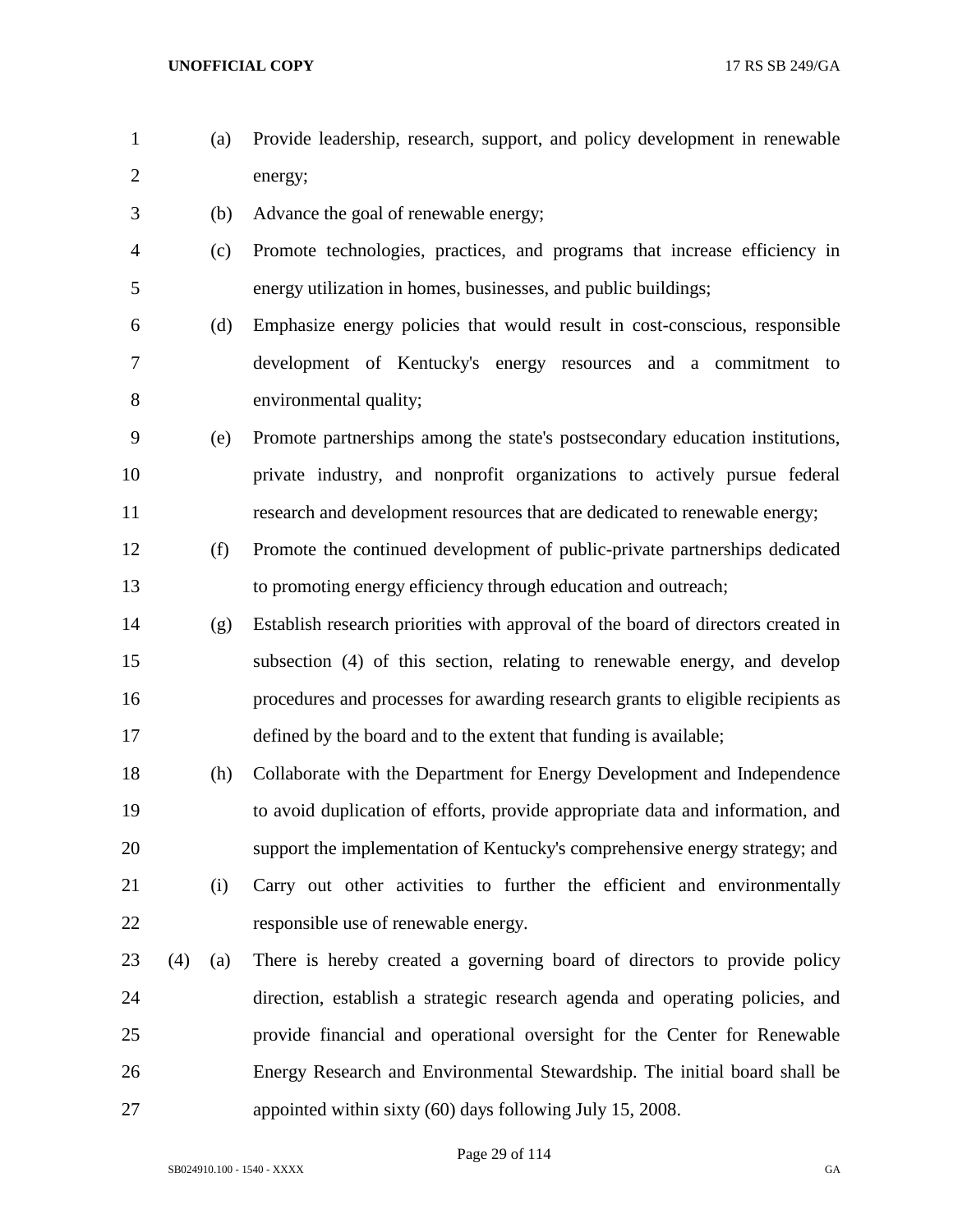| $\mathbf{1}$   |     | (b) | The board shall consist of thirteen (13) members:                              |  |
|----------------|-----|-----|--------------------------------------------------------------------------------|--|
| 2              |     |     | One (1) member to represent the Department for Energy Development<br>1.        |  |
| 3              |     |     | and Independence as designated by its commissioner;                            |  |
| $\overline{4}$ |     |     | Three (3) members representing postsecondary education interests who<br>2.     |  |
| 5              |     |     | shall be appointed by the Governor;                                            |  |
| 6              |     |     | 3.<br>One (1) member to be designated by the governing body of the Kentucky    |  |
| 7              |     |     | Science and Technology Corporation;                                            |  |
| 8              |     |     | One (1) member from an energy conservation organization who shall be<br>4.     |  |
| 9              |     |     | appointed by the Governor;                                                     |  |
| 10             |     |     | The secretary of the Economic Development Cabinet or the secretary's<br>5.     |  |
| 11             |     |     | designee;                                                                      |  |
| 12             |     |     | One (1) member who shall be a recognized consumer advocate to be<br>6.         |  |
| 13             |     |     | appointed by the Governor;                                                     |  |
| 14             |     |     | 7.<br>Three (3) members to represent companies that are focused on             |  |
| 15             |     |     | renewable energy who shall be appointed by the Governor;                       |  |
| 16             |     |     | 8.<br>One (1) member who shall represent environmental interests to be         |  |
| 17             |     |     | appointed by the Governor; and                                                 |  |
| 18             |     |     | 9.<br>One (1) member who shall be selected to represent local government       |  |
| 19             |     |     | interests to be appointed by the Governor.                                     |  |
| 20             |     | (c) | The members appointed by the Governor shall serve two (2) year terms and       |  |
| 21             |     |     | may be reappointed. The members representing specific agencies shall serve     |  |
| 22             |     |     | for as long as the respective agencies determine appropriate.                  |  |
| 23             | (5) |     | The board shall:                                                               |  |
| 24             |     | (a) | Adopt operating procedures, including a meeting schedule;                      |  |
| 25             |     | (b) | Meet at least quarterly;                                                       |  |
| 26             |     | (c) | Select a chair and co-chair annually who may be reelected, not to exceed three |  |
| 27             |     |     | (3) consecutive terms;                                                         |  |

Page 30 of 114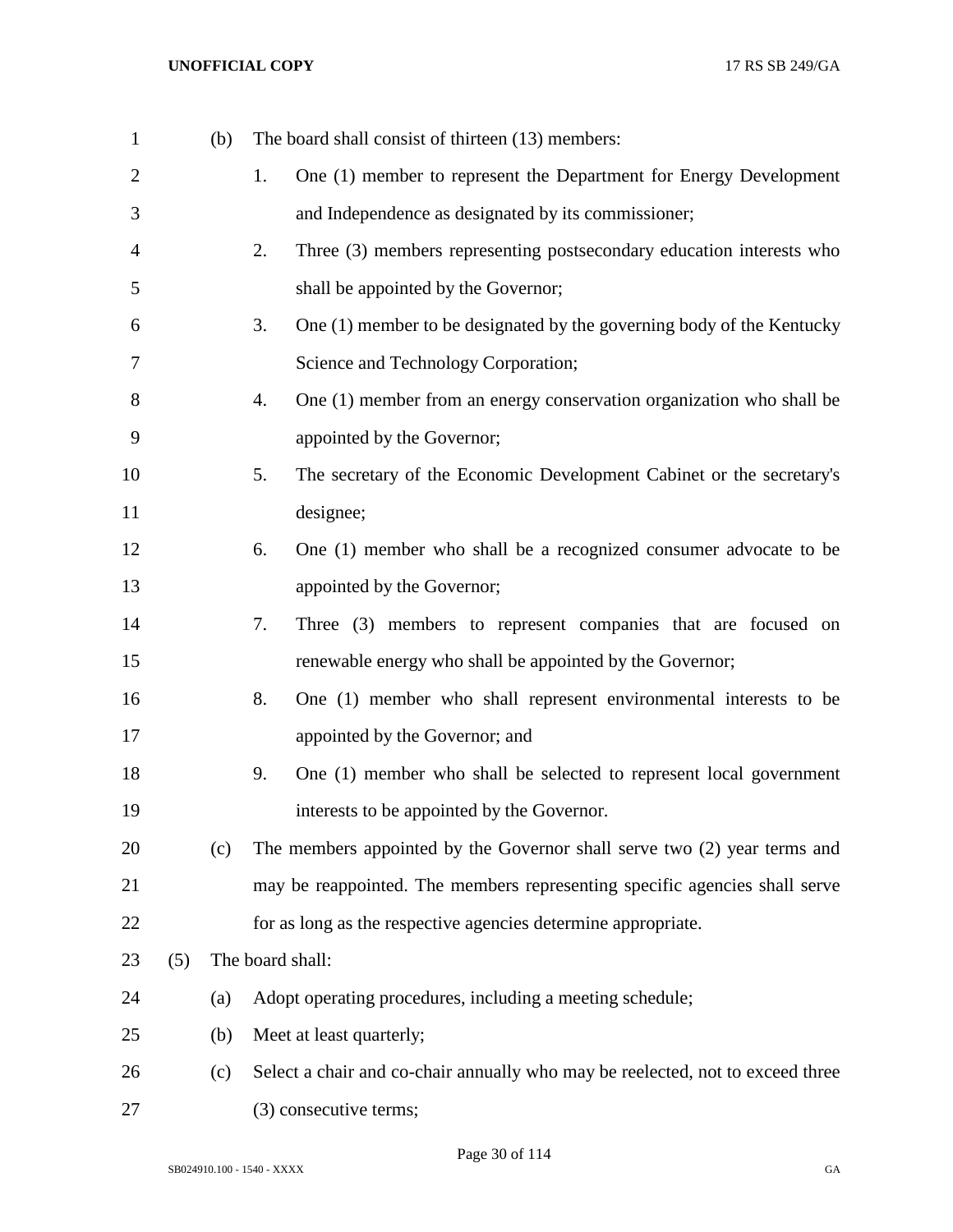| $\mathbf{1}$   | Establish working groups or subcommittees of the board as the board<br>(d)                 |  |  |
|----------------|--------------------------------------------------------------------------------------------|--|--|
| $\overline{c}$ | determines is needed;                                                                      |  |  |
| 3              | Establish qualifications and job descriptions, set the compensation and<br>(e)             |  |  |
| 4              | benefits, and employ staff as it determines necessary to carry out its                     |  |  |
| 5              | responsibilities under this section; and                                                   |  |  |
| 6              | (f)<br>Provide an annual program and financial report to the Legislative Research          |  |  |
| 7              | Commission within ninety (90) days of the close of each fiscal year.                       |  |  |
| 8              | Section 16. KRS 154.47-005 is amended to read as follows:                                  |  |  |
| 9              | As used in this subchapter, unless the context clearly indicates otherwise:                |  |  |
| 10             | "Approved network" means a flexible manufacturing network approved by the<br>(1)           |  |  |
| 11             | cabinet in accordance with KRS 154.47-040;                                                 |  |  |
| 12             | (2)<br>"Cabinet" means the Cabinet for Economic Development;                               |  |  |
| 13             | "Center" means the Quicksand Wood Utilization Center located in Breathitt County,<br>(3)   |  |  |
| 14             | Kentucky;                                                                                  |  |  |
| 15             | "Certified tree farmer" means a person whose tree farm is certified by the Kentucky<br>(4) |  |  |
| 16             | Tree Farm Committee and approved by the American Forest Foundation;                        |  |  |
| 17             | ["Council" means the Kentucky Forest Products Council as created in KRS 154.47-<br>(5)     |  |  |
| 18             | $H0$ ;                                                                                     |  |  |
| 19             | (6)                                                                                        |  |  |
| 20             | wood products businesses as provided by KRS 154.47-040;                                    |  |  |
| 21             | "Forest steward" means a person whose forest property is certified as a<br>$(6)$ $(7)$     |  |  |
| 22             | stewardship forest and approved by the Division of Forestry of the Department for          |  |  |
| 23             | <b>Natural Resources;</b>                                                                  |  |  |
| 24             | "Procurement area" means an area specified by the applicant in a radius of<br>$(7)$ $(8)$  |  |  |
| 25             | miles from the applicant's site of operations from which the applicant acquires raw        |  |  |
| 26             | wood products;                                                                             |  |  |
| 27             | "Secondary wood products industry" means businesses that compose that<br>(8)(9)            |  |  |

Page 31 of 114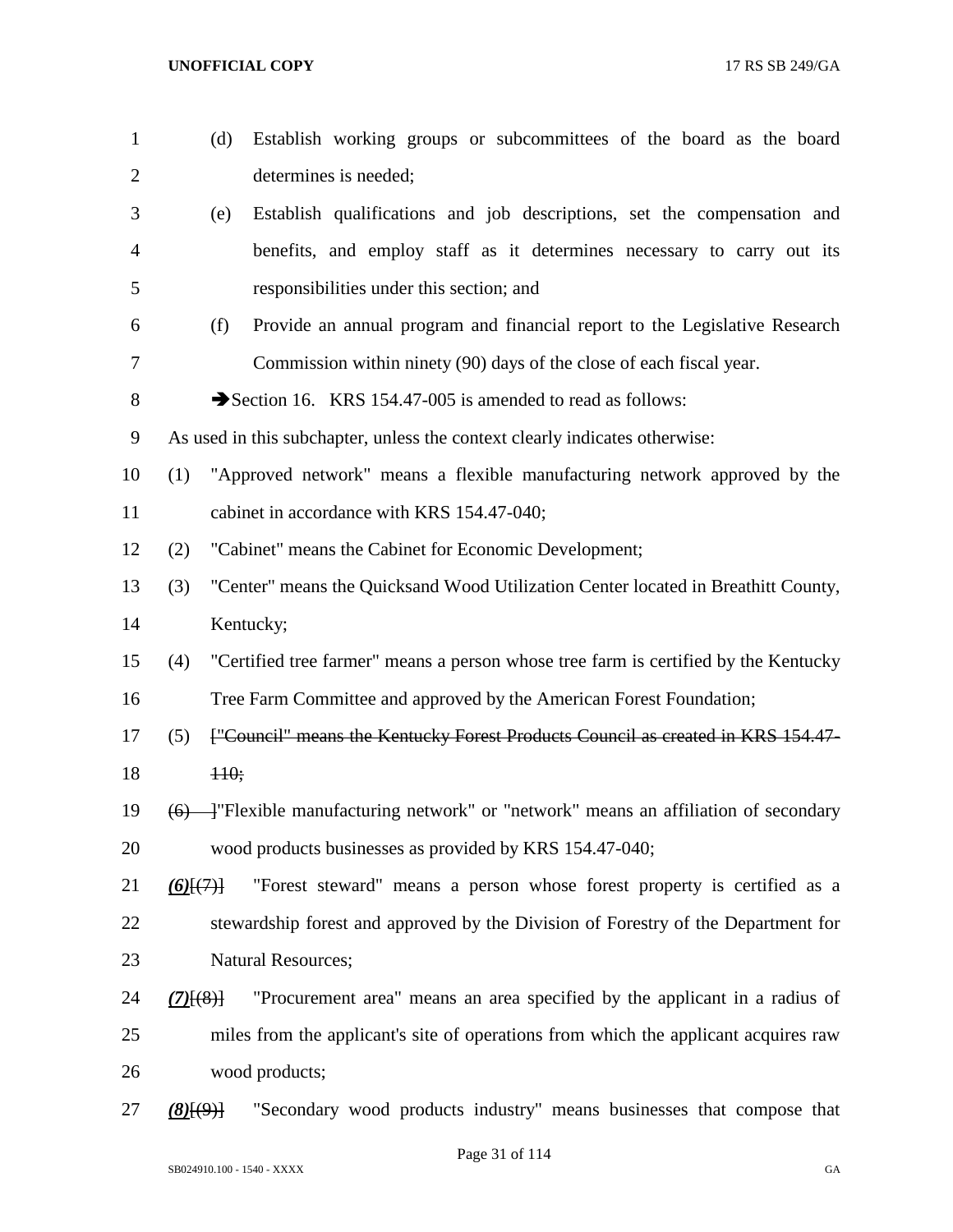segment of the forest products industry that manufacture, assemble, process, or produce wood into a finished or semifinished product; however, the "secondary wood products industry" does not include primary wood products operations such as logging, sawmilling, chip milling, veneer milling, or pulp milling. Businesses that include both primary and secondary wood products operations are deemed to be within the secondary wood products industry only in regard to their secondary wood products operations; and

 *(9)*[(10)] "Wood industry hub" or "hub" means a system in which the technical and workforce training needs of the secondary wood products industry are integrated.

10 Section 17. KRS 154.20-170 is amended to read as follows:

 (1) Industrial entities, agricultural business entities, business enterprises, or private sector firms which are members of a business network within the meaning of KRS 154.1-010 in a targeted industrial sector as set forth in the state strategic plan for economic development as prescribed in KRS 154.10-120, and businesses that compose the secondary wood products industry as defined in KRS 154.47- 005*(8)*[(9)], shall be given priority consideration under state economic development loan, grant, and incentive programs administered by the Kentucky Economic Development Finance Authority.

 (2) Notwithstanding the provisions of subsection (1) of this section, highest priority consideration under state economic development loan, grant, and incentive programs administered by the authority shall be given to those projects that are located in counties of Kentucky which have had an average countywide rate of unemployment of fifteen percent (15%) or greater in the most recent twelve (12) consecutive months for which unemployment figures are available, on the basis of the final unemployment figures calculated by the Office of Employment and Training within the Department of Workforce Investment in the Education and Workforce Development Cabinet.

Page 32 of 114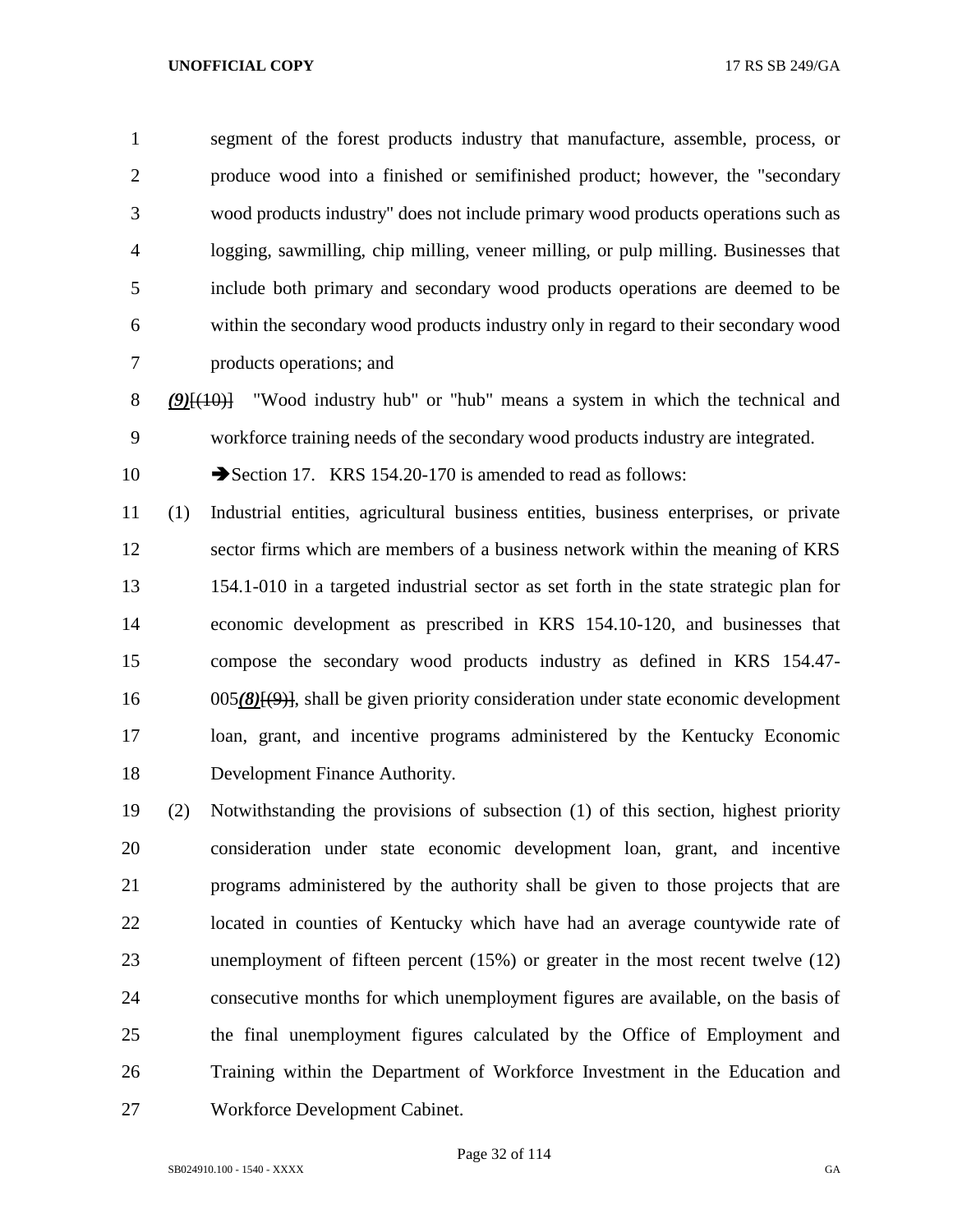1 Section 18. KRS 224.10-022 is amended to read as follows: There is established in the Office of the Secretary an Office of Administrative Hearings and an Office of Legislative and Intergovernmental Affairs. Each of these offices shall be headed by an executive director appointed by the secretary with the approval of the Governor as required by KRS 12.050. There is also established in the Office of the Secretary an Office of General Counsel, headed by a general counsel appointed by the secretary with the approval of the Governor in accordance with KRS 12.050 and 12.210. The executive directors and the general counsel shall be directly responsible to the secretary and shall perform the functions, powers, and duties as provided by law and as 10 prescribed by the secretary. The Environmental Quality Commission, which shall be headed by an executive director appointed by the secretary with the approval of the Governor, shall be attached to the Office of the Secretary.] The Kentucky State Nature Preserves Commission, which shall be headed by a director, and the Mine Safety Review Commission, whose members shall be appointed by the Governor with the consent of the General Assembly, shall be attached to the Office of the Secretary. The Kentucky Public Service Commission, which shall be headed by an executive director appointed by the commission in accordance with KRS 278.100, shall be attached to the Office of the Secretary for administrative purposes.

19 Section 19. KRS 224.1-010 is amended to read as follows:

As used in this chapter unless the context clearly indicates otherwise:

 (1) "Air contaminant" includes smoke, dust, soot, grime, carbon, or any other particulate matter, radioactive matter, noxious acids, fumes, gases, odor, vapor, or any combination thereof;

 (2) "Air contaminant source" means any and all sources of emission of air contaminants, whether privately or publicly owned or operated. Without limiting the generality of the foregoing, this term includes all types of business, commercial and industrial plants, works, shops, and stores, and heating and power plants and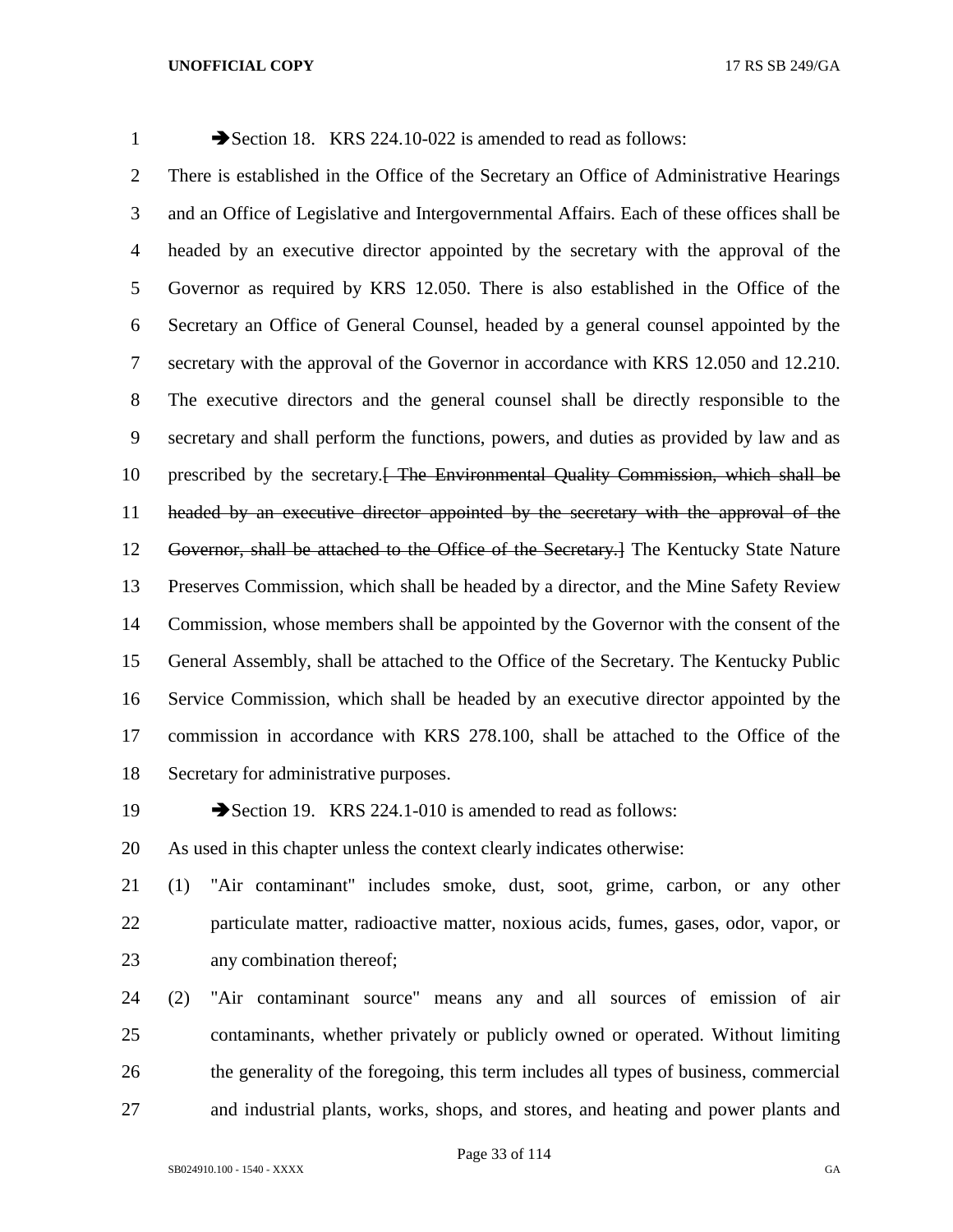stations, buildings and other structures of all types, including single and multiple family residences, apartments, houses, office buildings, public buildings, hotels, restaurants, schools, hospitals, churches, and other institutional buildings, automobiles, trucks, tractors, buses and other motor vehicles, garages and vending and service locations and stations, railroad locomotives, ships, boats and other waterborne craft, portable fuel-burning equipment, incinerators of all types (indoor and outdoor), refuse dumps and piles, and all stack and other chimney outlets from any of the foregoing;

 (3) "Air pollution" means the presence in the outdoor atmosphere of one (1) or more air contaminants in sufficient quantities and of such characteristics and duration as is or 11 threatens to be injurious to human, plant, or animal life, or to property, or which unreasonably interferes with the comfortable enjoyment of life or property;

 (4) "Closure" means the time at which a waste treatment, storage, or disposal facility permanently ceases to accept wastes, and includes those actions taken by the owner or operator of the facility to prepare the site for post-closure monitoring and maintenance or to make it suitable for other uses;

(5) ["Commission" means the Environmental Quality Commission;

18 (6) — "Compost" means solid waste which has undergone biological decomposition of organic matter, been disinfected using composting or similar technologies, been stabilized to a degree which is potentially beneficial to plant growth and which is approved for use or sale as a soil amendment, artificial topsoil, growing medium amendment, or other similar uses;

- *(6)*[(7)] "Composting" means the process by which biological decomposition of organic solid waste is carried out under controlled aerobic conditions, and which stabilizes the organic fraction into a material which can easily and safely be stored, handled, and used in an environmentally acceptable manner:
- (a) "Composting" may include a process which creates an anaerobic zone within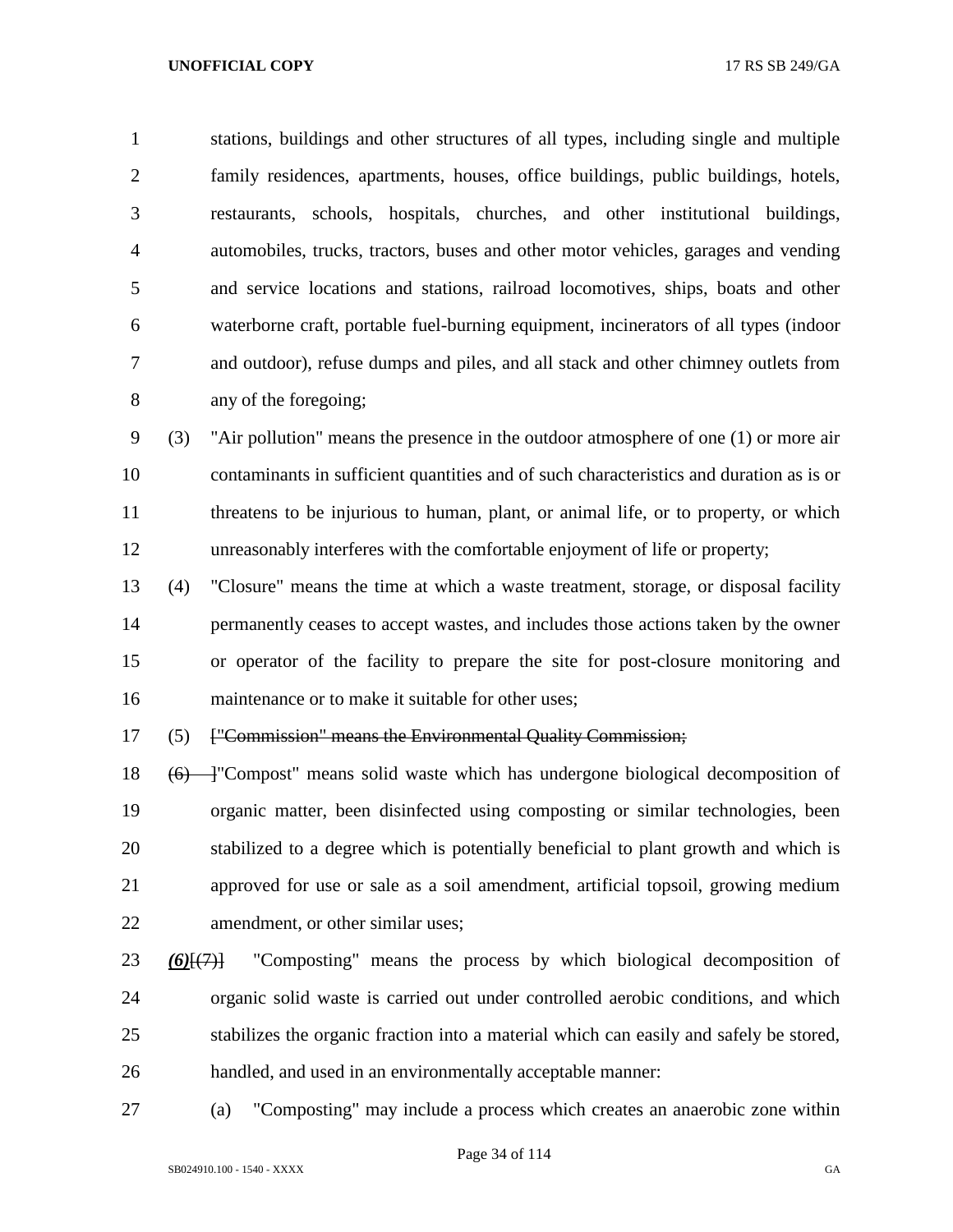the composting material;

- (b) "Composting" does not include simple exposure of solid waste under uncontrolled conditions resulting in natural decay;
- *(7)*[(8)] "Demonstration" means the initial exhibition of a new technology, process or practice or a significantly new combination or use of technologies, processes or practices, subsequent to the development stage, for the purpose of proving technological feasibility and cost effectiveness;
- *(8)*[(9)] "Cabinet" means the Energy and Environment Cabinet;
- *(9)*[(10)] "Disposal" means the discharge, deposit, injection, dumping, spilling, leaking, or placing of any waste into or on any land or water so that such waste or any constituent thereof may enter the environment or be emitted into the air or discharged into any waters, including ground waters;
- *(10)*[(11)] "District" means an air pollution control district as provided for in KRS Chapter 77;
- *(11)*[(12)] "Effluent limitations" means any restrictions or prohibitions established under state law which include, but are not limited to, effluent limitations, standards of performance for new sources, and toxic effluent standards on quantities, rates, and concentrations of chemical, physical, biological, and other constituents which are discharged into waters;
- *(12)*[(13)] "Generator" means any person, by site, whose act or process produces waste;
- *(13)*[(14)] "Materials recovery facility" means a solid waste management facility that provides for the extraction from solid waste of recyclable materials, materials suitable for use as a fuel or soil amendment, or any combination of those materials;
- *(14)*[(15)] "Municipal solid waste disposal facility" means any type of waste site or facility where the final deposition of any amount of municipal solid waste occurs, whether or not mixed with or including other waste allowed under Subtitle D of the Federal Resource Conservation and Recovery Act of 1976, as amended, and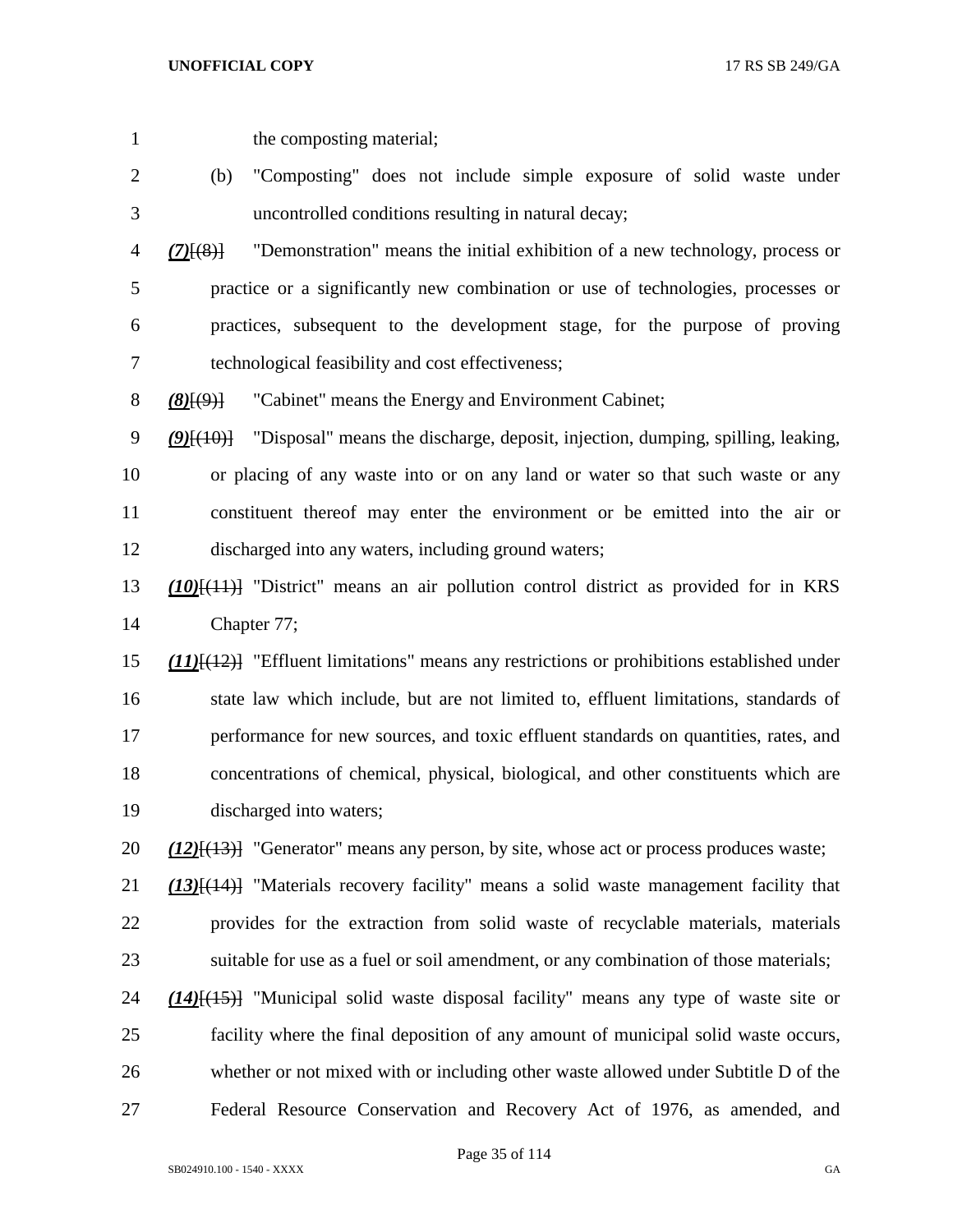includes, but is not limited to, incinerators and waste-to-energy facilities that burn municipal solid waste, and contained and residential landfills, but does not include a waste site or facility which is operated exclusively by a solid waste generator on property owned by the solid waste generator which accepts only industrial solid waste from the solid waste generator or industrial solid waste generated at another facility owned and operated by the generator or wholly-owned subsidiary, or a medical waste incinerator which is owned, operated, and located on the property of a hospital or university which is regulated by the cabinet and used for the purpose of treatment, prior to landfill, of medical waste received from the generator exclusively or in combination with medical waste generated by professionals or facilities 11 licensed or regulated or operated by the Commonwealth;

 *(15)*[(16)] "Municipal solid waste reduction" means source reduction, waste minimization, reuse, recycling, composting, and materials recovery;

 *(16)*[(17)] "Person" means an individual, trust, firm, joint stock company, corporation (including a government corporation), partnership, association, federal agency, state agency, city, commission, political subdivision of the Commonwealth, or any interstate body;

 *(17)*[(18)] "Post-closure monitoring and maintenance" means the routine care, maintenance, and monitoring of a solid waste or hazardous waste treatment, storage, or disposal facility following closure of the facility;

 *(18)*[(19)] "Publicly owned treatment works" means any device or system used in the treatment (including recycling and recovery) of municipal sewage or industrial wastes of a liquid nature which is owned by the Commonwealth or a political subdivision of the Commonwealth;

 *(19)*[(20)] "Recovered material" means those materials, including but not limited to compost, which have known current use, reuse, or recycling potential, which can be feasibly used, reused, or recycled, and which have been diverted or removed from

Page 36 of 114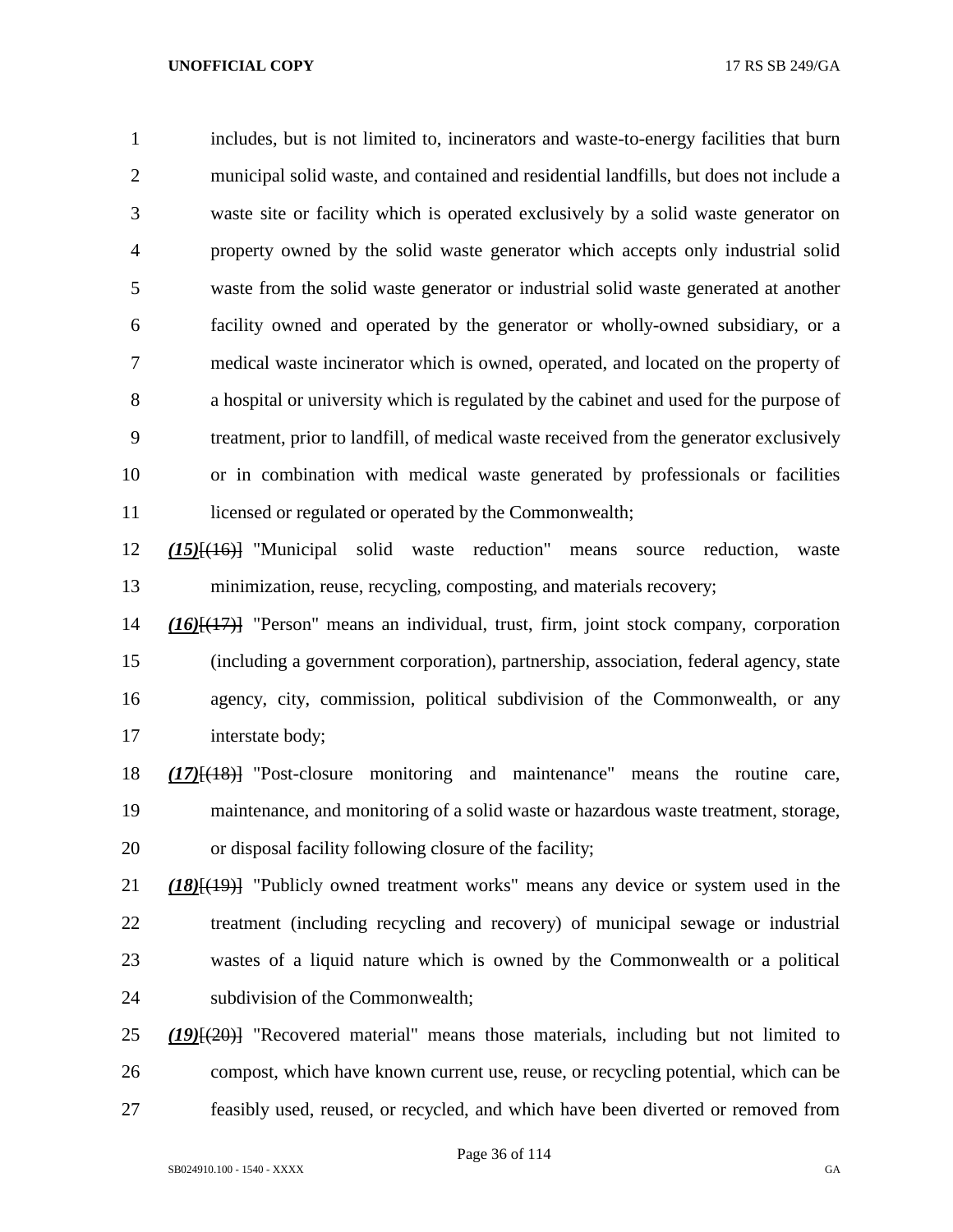the solid waste stream for sale, use, reuse, or recycling, whether or not requiring subsequent separation and processing, but does not include materials diverted or removed for purposes of energy recovery or combustion except refuse-derived fuel (RDF), which shall be credited as a recovered material in an amount equal to that percentage of the municipal solid waste received on a daily basis at the processing facility and processed into RDF; but not to exceed fifteen percent (15%) of the total amount of the municipal solid waste received at the processing facility on a daily basis. Notwithstanding any provision of law to the contrary, tire-derived fuel, as defined in subsection (54) of this section, shall be considered a recovered material;

 *(20)*[(21)] "Recovered material processing facility" means a facility engaged solely in the storage, processing, and resale or reuse of recovered material, but does not mean a solid waste management facility if solid waste generated by a recovered material processing facility is managed pursuant to this chapter and administrative regulations adopted by the cabinet;

 *(21)*[(22)] "Recycling" means any process by which materials which would otherwise become solid waste are collected, separated, or processed and reused or returned to use in the form of raw materials or products, including refuse-derived fuel when processed in accordance with administrative regulations established by the cabinet, but does not include the incineration or combustion of materials for the recovery of energy;

 *(22)*[(23)] "Refuse-derived fuel" means a sized, processed fuel product derived from the extensive separation of municipal solid waste, which includes the extraction of recoverable materials for recycling and the removal of nonprocessables such as dirt and gravel prior to processing the balance of the municipal solid waste into the refuse-derived fuel product;

*(23)*[(24)] "Secretary" means the secretary of the Energy and Environment Cabinet;

*(24)*[(25)] "Sewage system" means individually or collectively those constructions or

Page 37 of 114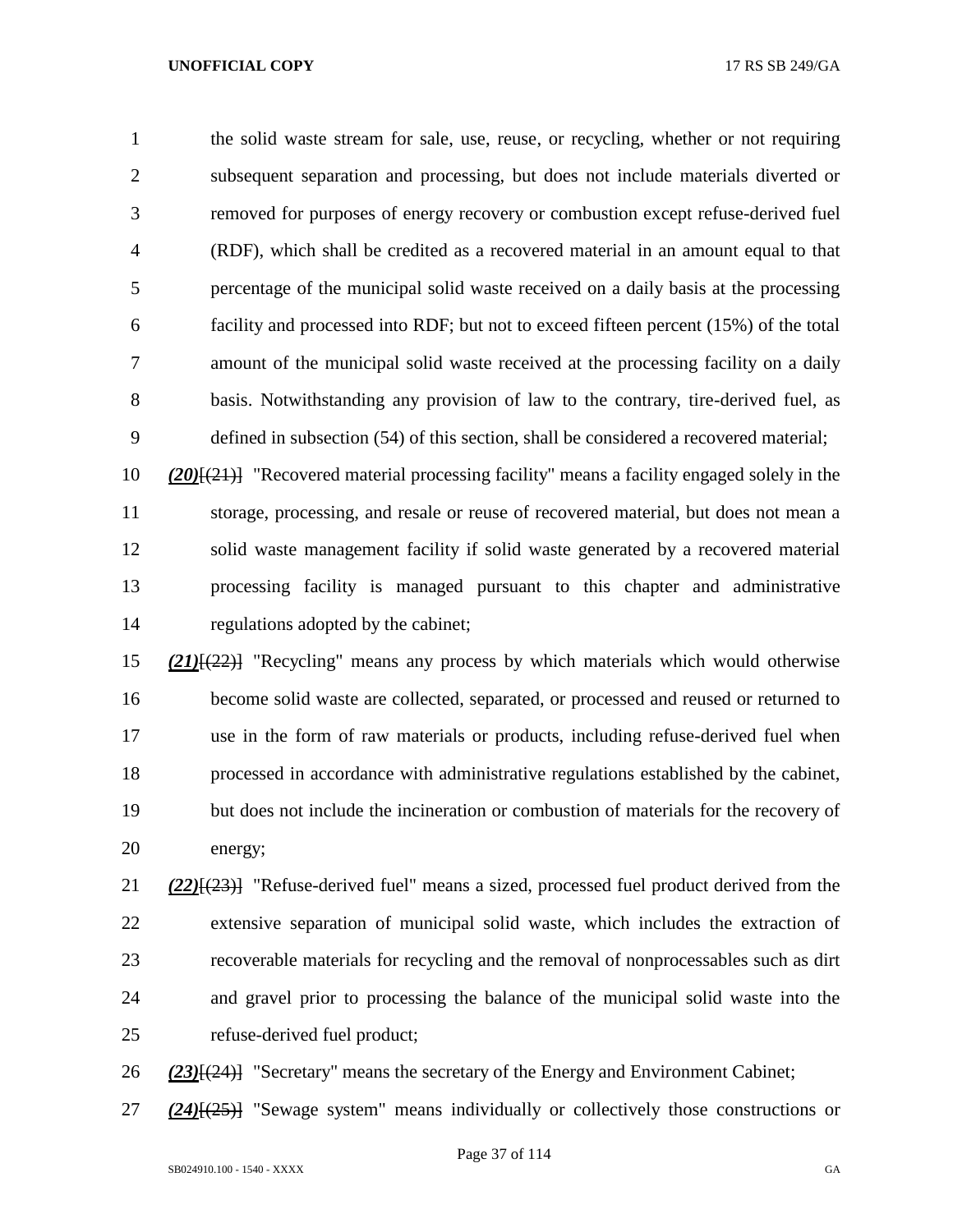devices used for collecting, pumping, treating, and disposing of liquid or waterborne sewage, industrial wastes, or other wastes; *(25)*[(26)] "Termination" means the final actions taken by the cabinet as to a solid waste or hazardous waste treatment, storage, or disposal facility when formal responsibilities for post-closure monitoring and maintenance cease; *(26)*[(27)] "Waste site or facility" means any place where waste is managed, processed, or disposed of by incineration, landfilling, or any other method, but does not include a container located on property where solid waste is generated and which is used solely for the purpose of collection and temporary storage of that solid waste prior to off-site disposal, or a recovered material processing facility, or the combustion of 11 processed waste in a utility boiler; *(27)*[(28)] "Storage" means the containment of wastes, either on a temporary basis or for a period of years, in such a manner as not to constitute disposal of such wastes; *(28)*[(29)] "Transportation" means any off-site movement of waste by any mode, and any loading, unloading, or storage incidental thereto; *(29)*[(30)] "Treatment" means any method, technique, or process, including neutralization, designed to change the physical, chemical, or biological character or composition of any waste so as to neutralize such waste or so as to render such waste nonhazardous, safer for transport, amenable for recovery, amenable for

 storage, or reduced in volume. Such term includes any activity or processing designed to change the physical form or chemical composition of hazardous waste so as to render it nonhazardous;

*(30)*[(31)] "Waste" means:

 (a) "Solid waste" means any garbage, refuse, sludge, and other discarded material, including solid, liquid, semi-solid, or contained gaseous material resulting from industrial, commercial, mining (excluding coal mining wastes, coal mining by-products, refuse, and overburden), agricultural operations, and from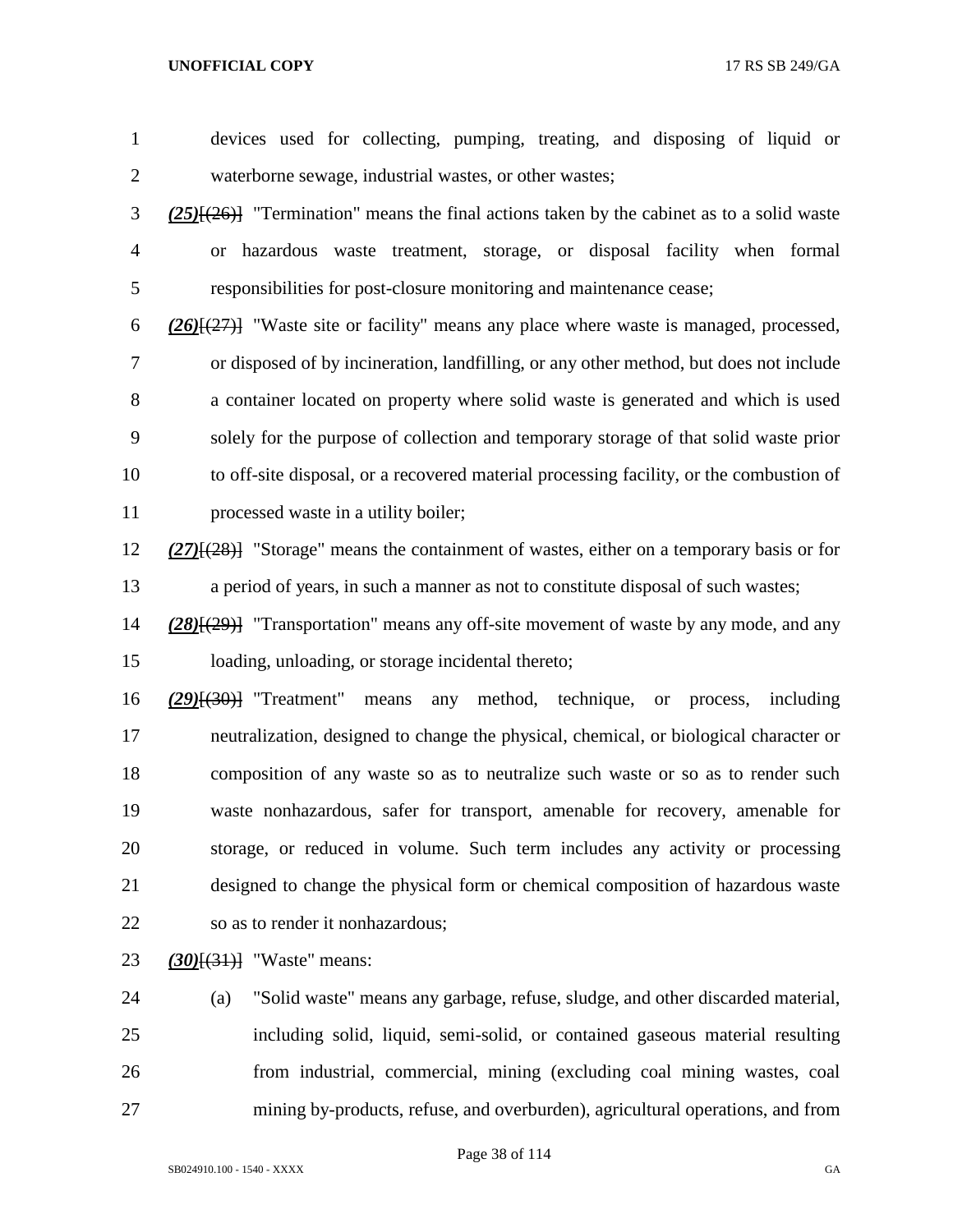community activities, but does not include those materials including, but not limited to, sand, soil, rock, gravel, or bridge debris extracted as part of a public road construction project funded wholly or in part with state funds, recovered material, tire-derived fuel, special wastes as designated by KRS 224.50-760, solid or dissolved material in domestic sewage, manure, crops, crop residue, or a combination thereof which are placed on the soil for return to the soil as fertilizers or soil conditioners, or solid or dissolved material in irrigation return flows or industrial discharges which are point sources subject to permits under Section 402 of the Federal Water Pollution Control Act, as amended (86 Stat. 880), or source, special nuclear, or by-product material as defined by the Atomic Energy Act of 1954, as amended (68 Stat. 923):

 1. "Household solid waste" means solid waste, including garbage and trash generated by single and multiple family residences, hotels, motels, 14 bunkhouses, ranger stations, crew quarters, and recreational areas such as picnic areas, parks, and campgrounds, but it does not include tire-derived fuel;

- 2. "Commercial solid waste" means all types of solid waste generated by stores, offices, restaurants, warehouses, and other service and nonmanufacturing activities, excluding tire-derived fuel and household 20 and industrial solid waste;
- 3. "Industrial solid waste" means solid waste generated by manufacturing or industrial processes that is not a hazardous waste or a special waste as designated by KRS 224.50-760, including, but not limited to, waste resulting from the following manufacturing processes: electric power generation; fertilizer or agricultural chemicals; food and related products or by-products; inorganic chemicals; iron and steel manufacturing; leather and leather products; nonferrous metals manufacturing/foundries;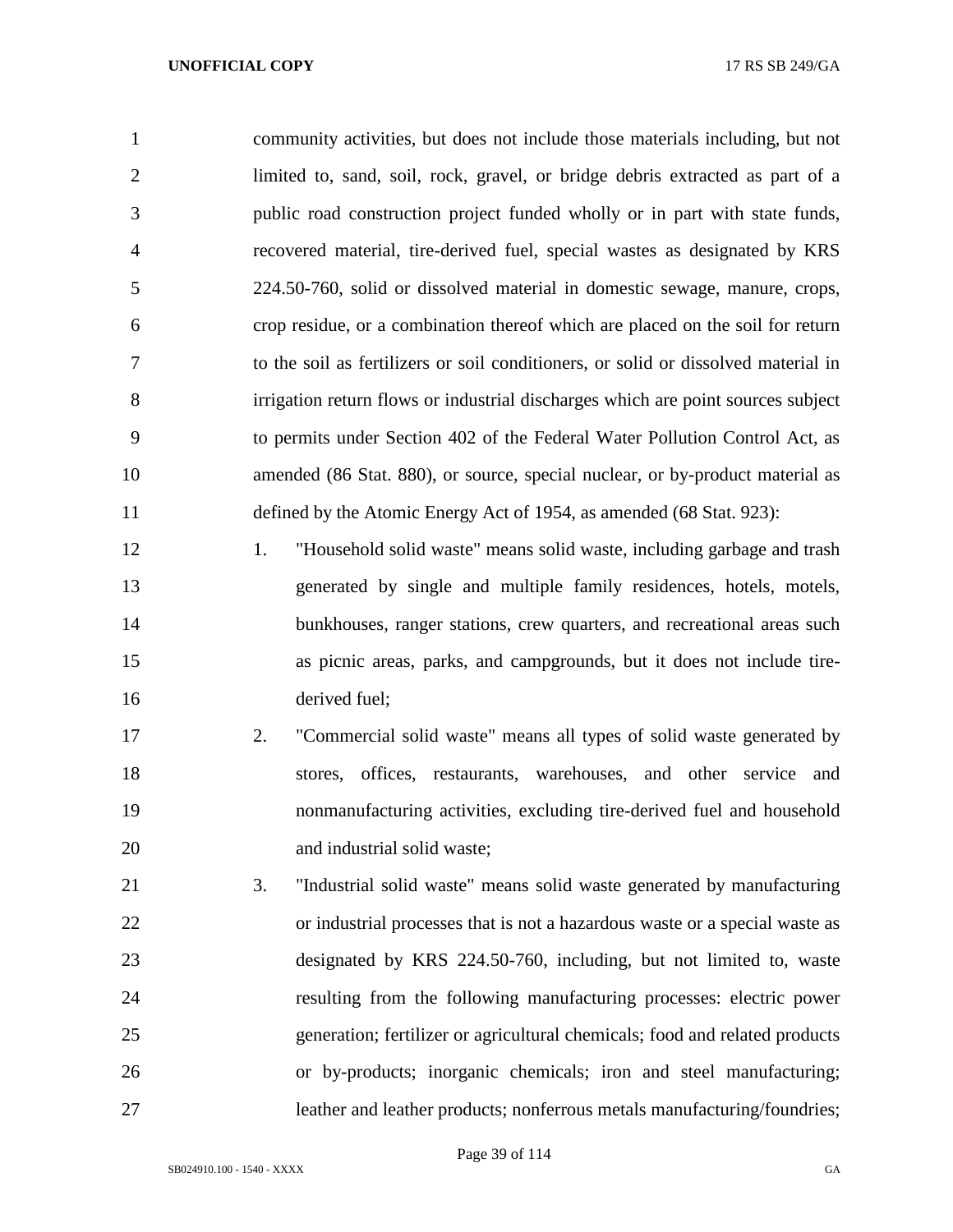|   | organic chemicals; plastics and resins manufacturing; pulp and paper     |
|---|--------------------------------------------------------------------------|
| 2 | industry; rubber and miscellaneous plastic products, except tire-derived |
| 3 | fuel; stone, glass, clay, and concrete products; textile manufacturing;  |
| 4 | transportation equipment; and water treatment; and                       |
| 5 | "Municipal solid waste" means household solid waste and commercial       |

solid waste; and

 (b) "Hazardous waste" means any discarded material or material intended to be discarded or substance or combination of such substances intended to be discarded, in any form which because of its quantity, concentration or physical, chemical or infectious characteristics may cause, or significantly contribute to an increase in mortality or an increase in serious irreversible, or incapacitating reversible, illness or pose a substantial present or potential hazard to human health or the environment when improperly treated, stored, transported, or disposed of, or otherwise managed;

 *(31)*[(32)] "Waste management district" means any county or group of counties electing to form under the provisions of KRS Chapter 109 and operate in conformance with 17 the provisions of KRS Chapter 109 and with Section 4006, Resource Conservation and Recovery Act of 1976, as amended (Public Law 94-580);

 *(32)*[(33)] "Water" or "waters of the Commonwealth" means and includes any and all rivers, streams, creeks, lakes, ponds, impounding reservoirs, springs, wells, marshes, and all other bodies of surface or underground water, natural or artificial, situated wholly or partly within or bordering upon the Commonwealth or within its 23 jurisdiction;

 *(33)*[(34)] "Water pollution" means the alteration of the physical, thermal, chemical, biological, or radioactive properties of the waters of the Commonwealth in such a manner, condition, or quantity that will be detrimental to the public health or welfare, to animal or aquatic life or marine life, to the use of such waters as present

Page 40 of 114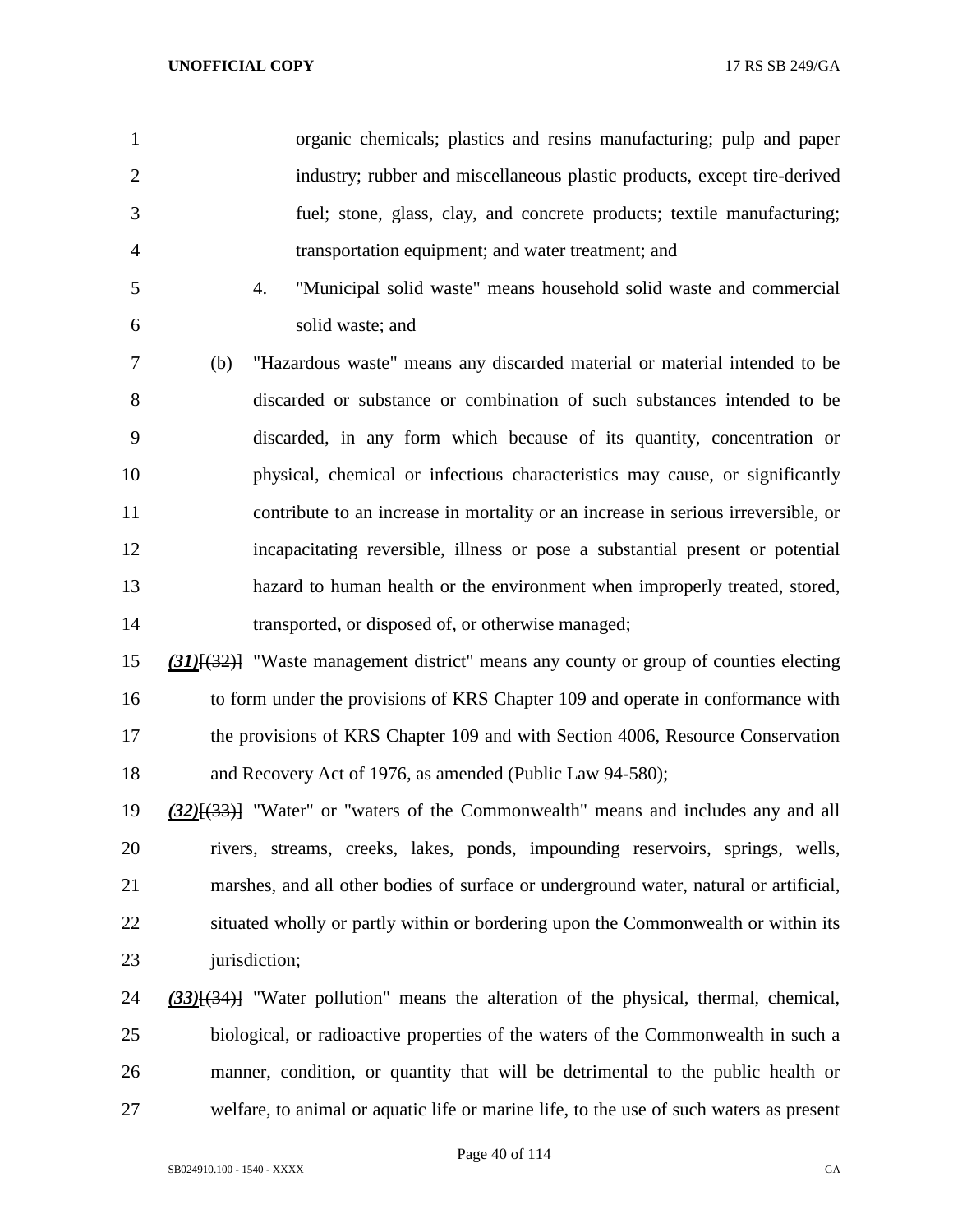| $\mathbf{1}$   | or future sources of public water supply or to the use of such waters for recreational,           |
|----------------|---------------------------------------------------------------------------------------------------|
| $\overline{2}$ | commercial, industrial, agricultural, or other legitimate purposes;                               |
| 3              | $(34)$ [ $(35)$ ] "Pollutant" means and includes dredged spoil, solid waste, incinerator residue, |
| 4              | sewage, sewage sludge, garbage, chemical, biological or radioactive materials, heat,              |
| 5              | wrecked or discarded equipment, rock, sand, soil, industrial, municipal or                        |
| 6              | agricultural waste, and any substance resulting from the development, processing,                 |
| 7              | or recovery of any natural resource which may be discharged into water;                           |
| 8              | (35) <sup>{(36)}</sup> "NPDES" means National Pollutant Discharge Elimination System;             |
| 9              | $(36)$ $(37)$ "Manifest" means the form used for identifying the quantity, composition, and       |
| 10             | the origin, routing, and destination of waste during its transportation from the point            |
| 11             | of generation to the point of disposal, treatment, or storage;                                    |
| 12             | $(37)$ $(38)$ "Open dump" means any facility or site for the disposal of solid waste which        |
| 13             | does not have a valid permit issued by the cabinet or does not meet the                           |
| 14             | environmental performance standards established under regulations promulgated by                  |
| 15             | the cabinet;                                                                                      |
| 16             | $(38)(39)$ "Solid waste management" means the administration of solid waste activities:           |
| 17             | collection, storage, transportation, transfer, processing, treatment, and disposal,               |
| 18             | which shall be in accordance with a cabinet-approved county or multicounty solid                  |
| 19             | waste management plan;                                                                            |
| 20             | (39) <sup>[(40)</sup> ] "Solid waste management area" or "area" means any geographical area       |
| 21             | established or designated by the cabinet in accordance with the provisions of this                |
| 22             | chapter;                                                                                          |
| 23             | (40)[(41)] "Solid waste management facility" means any facility for collection, storage,          |
| 24             | transportation, transfer, processing, treatment, or disposal of solid waste, whether              |
| 25             | such facility is associated with facilities generating such wastes or otherwise, but              |
| 26             | does not include a container located on property where solid waste is generated and               |
| 27             | which is used solely for the purpose of collection and temporary storage of that                  |

Page 41 of 114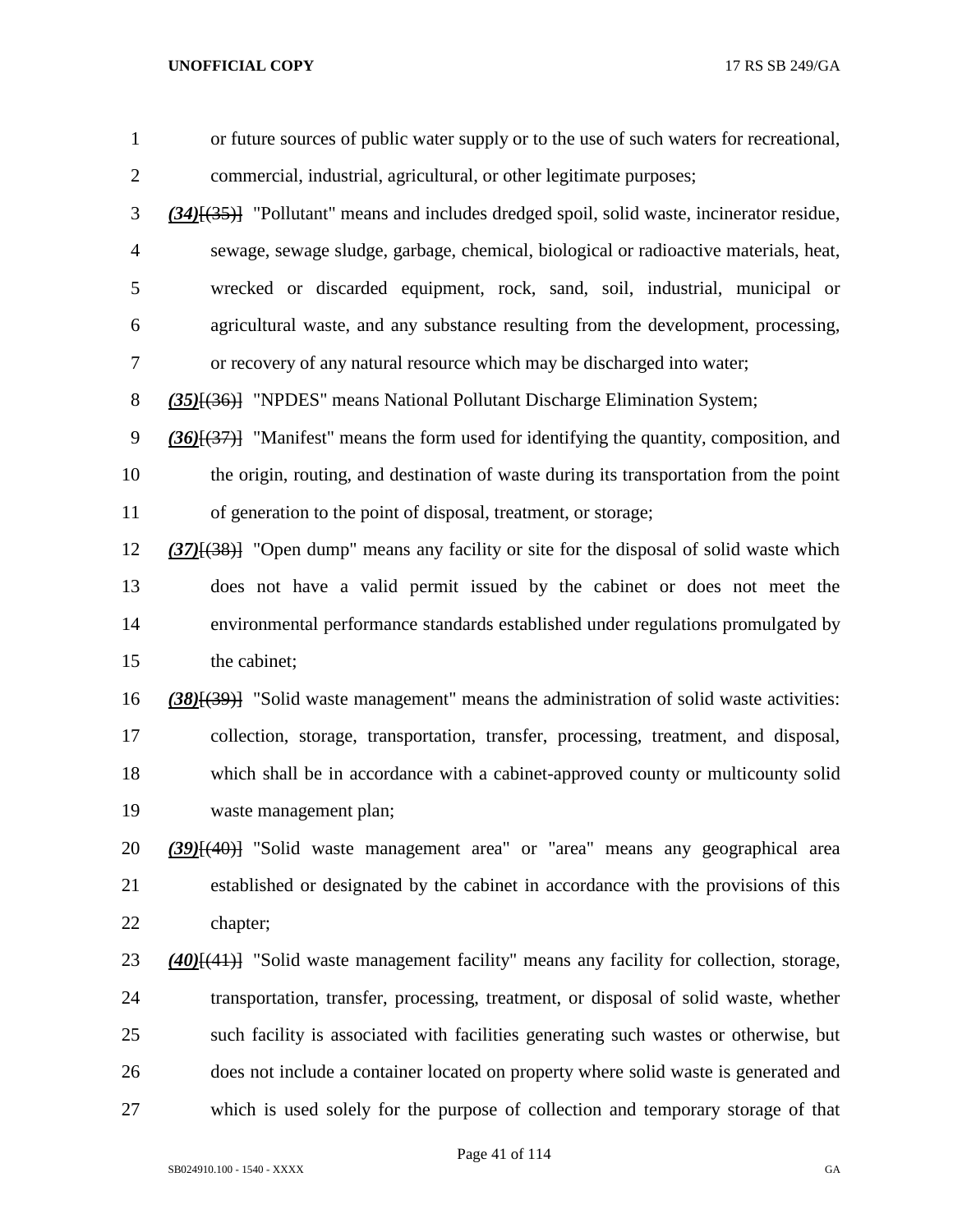- solid waste prior to off-site disposal, or a recovered material processing facility which is subject to regulation pursuant to the chapter for control of environmental impacts and to prevent any public nuisance; *(41)*[(42)] "Hazardous constituent" shall conform to the requirements of the Resource Conservation and Recovery Act (RCRA), as amended; *(42)*[(43)] "Land disposal" includes but is not limited to any placement of hazardous waste in a landfill, surface impoundment, waste pile, injection well, land treatment facility, salt dome formation, salt bed formation, or underground mine or cave; *(43)*[(44)] "Key personnel" means an officer, partner, director, manager, or shareholder of five percent (5%) or more of stock or financial interest in a corporation, partnership, or association or parent, subsidiary, or affiliate corporation and its officers, directors, or shareholders of five percent (5%) or more of stock or financial interest; *(44)*[(45)] "Universal collection" means a municipal solid waste collection system which is established by ordinance and approved by the cabinet and requires access for each household or solid waste generator in a county. A commercial or industrial entity which transports or contracts for the transport of the municipal solid waste it generates or which operates a solid waste management facility for its exclusive use may be excluded from participation; *(45)*[(46)] "Governing body" means a county, a waste management district, an entity
- created pursuant to the Interlocal Cooperation Act, a taxing district created pursuant 22 to the provisions of KRS 65.180 to 65.192, a special district created pursuant to the provisions of KRS 65.160 to 65.176, or counties acting under contract pursuant to KRS 109.082;
- *(46)*[(47)] "Convenience center" means a facility that is manned during operating hours for the collection and subsequent transportation of municipal solid wastes;
- *(47)*[(48)] "Transfer facility" means any transportation related facility including loading

Page 42 of 114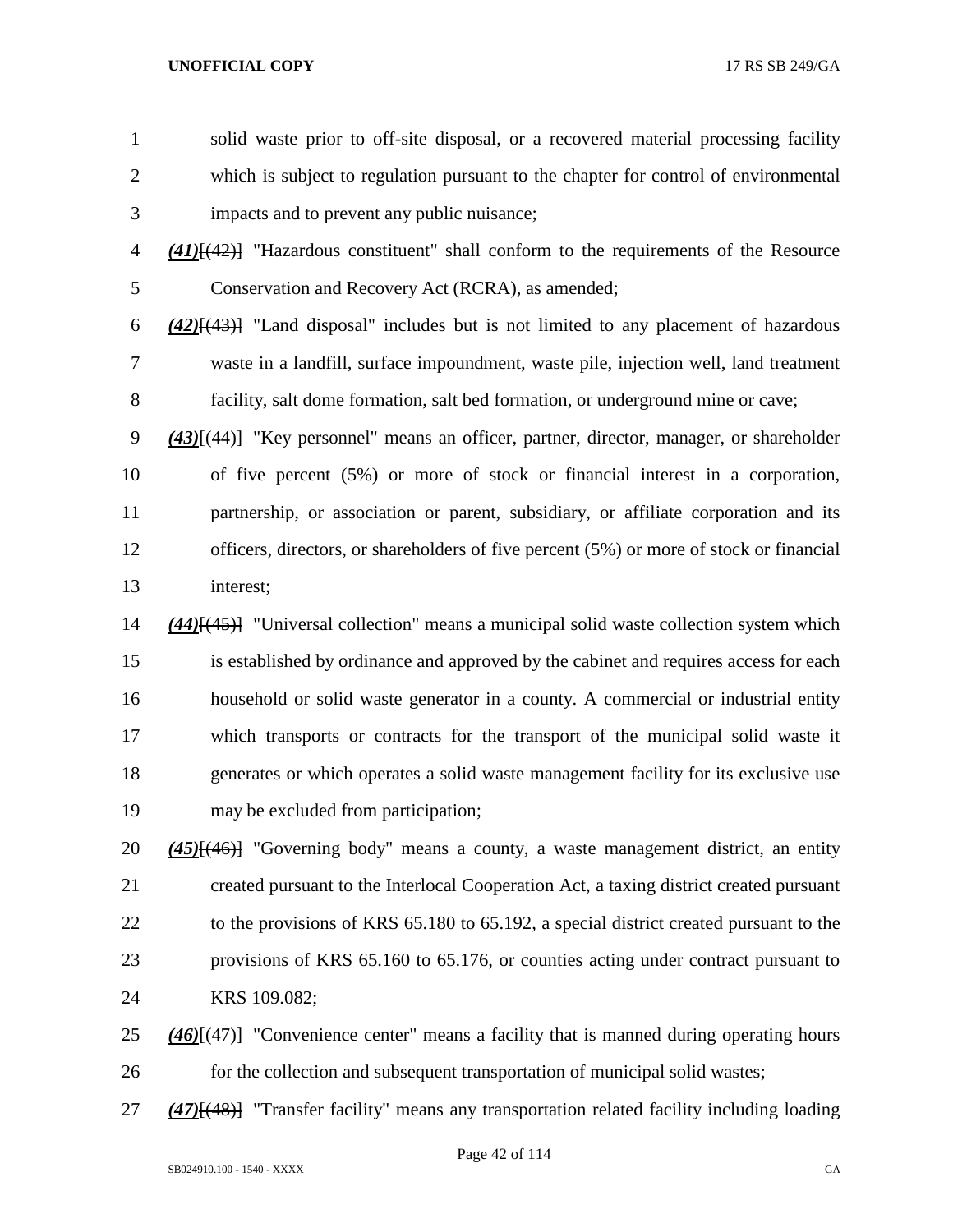| $\mathbf{1}$   | docks, parking areas, and other similar areas where shipments of solid waste are                    |
|----------------|-----------------------------------------------------------------------------------------------------|
| $\overline{c}$ | held or transferred during the normal course of transportation;                                     |
| 3              | $(48)$ [ $(49)$ ] "Collection box" means an unmanned receptacle utilized to collect municipal       |
| 4              | solid waste;                                                                                        |
| 5              | $(49)$ [ $(50)$ ] "Newsprint" means that class or kind of paper chiefly used for printing           |
| 6              | newspapers and weighing more than twenty-four and one-half (24 1/2) pounds, but                     |
| 7              | less than thirty-five $(35)$ pounds for five hundred $(500)$ sheets of paper two $(2)$ feet         |
| 8              | by three (3) feet in size, on rolls that are not less than thirteen (13) inches wide and            |
| 9              | twenty-eight (28) inches in diameter and having a brightness of less than sixty (60);               |
| 10             | $(50)(51)$ "Postconsumer waste paper" means discarded paper after it has served its                 |
| 11             | intended use by a publisher;                                                                        |
| 12             | $(51)$ [ $(52)$ ] "Publisher" means a person engaged in the business of publishing newspapers,      |
| 13             | advertisement flyers, telephone books, and other printed material;                                  |
| 14             | $(52)$ [ $(53)$ ] "Recycled content" means the proportion of fiber in newsprint that is derived     |
| 15             | from postconsumer waste paper;                                                                      |
| 16             | $(53)$ [(54)] "Tire-derived fuel" or "TDF" means a product made from waste tires to the             |
| 17             | exact specifications of a system designed to accept tire-derived fuel as a primary or               |
| 18             | supplemental fuel source, that have been reduced to particle sizes not greater than                 |
| 19             | two (2) inches by two (2) inches and that is destined for transportation from the                   |
| 20             | waste tire processor for use as a fuel. "Tire-derived fuel" shall not mean refuse-                  |
| 21             | derived fuel; and                                                                                   |
| 22             | $(54)$ [ $(55)$ ] "Industrial energy facility" means a facility that produces transportation fuels, |
| 23             | synthetic natural gas, chemicals, or electricity through a gasification process using               |
| 24             | coal, coal waste, or biomass resources, and costing in excess of seven hundred fifty                |
| 25             | million dollars (\$750,000,000) at the time of construction.                                        |
| 26             | Section 20. KRS 224.70-120 is amended to read as follows:                                           |
| 27             | As used in this section, "cabinet" shall mean the Energy and Environment Cabinet.<br>(1)            |

Page 43 of 114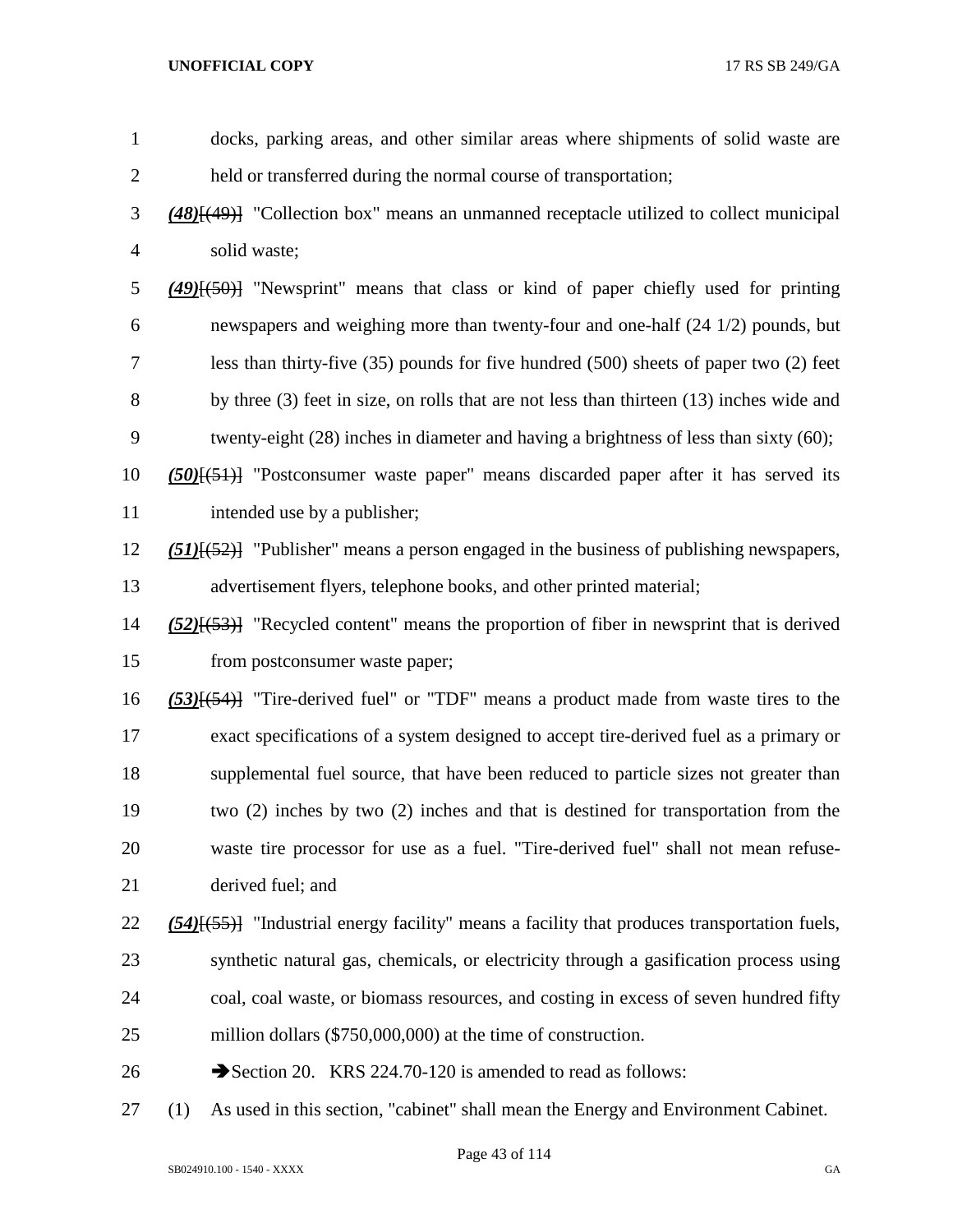| 1              | (2) | An applicant for a permit to discharge pollutants into waters of the Commonwealth        |
|----------------|-----|------------------------------------------------------------------------------------------|
| $\overline{2}$ |     | shall be subject to a <i>permit</i> [filing] fee by the cabinet in the amount of twenty  |
| 3              |     | percent (20%) of the discharge permit fee.                                               |
| $\overline{4}$ | (3) | [An applicant for a permit to discharge pollutants into waters of the Commonwealth       |
| 5              |     | shall be subject to a discharge permit fee by the cabinet upon receiving the cabinet's   |
| 6              |     | determination that the permit will be issued and The <i>permit</i> fee shall be equal to |
| 7              |     | the cost of review but shall not exceed the following amounts:                           |
| 8              |     | Major industry: three thousand two hundred dollars (\$3,200);<br>(a)                     |
| 9              |     | Minor industry: two thousand one hundred dollars (\$2,100);<br>(b)                       |
| 10             |     | Nonprocess industry: one thousand dollars (\$1,000);<br>(c)                              |
| 11             |     | (d)<br>Large, non-publicly-owned treatment works: one thousand seven hundred             |
| 12             |     | dollars (\$1,700);                                                                       |
| 13             |     | Intermediate, non-publicly-owned treatment works: one thousand five<br>(e)               |
| 14             |     | hundred dollars (\$1,500);                                                               |
| 15             |     | Small, non-publicly-owned treatment works: one thousand dollars (\$1,000);<br>(f)        |
| 16             |     | Agriculture: one thousand two hundred dollars (\$1,200); and<br>(g)                      |
| 17             |     | Surface mining operation: one thousand two hundred dollars (\$1,200).<br>(h)             |
| 18             | (4) | The cabinet may impose the maximum <i>permit</i> fee if a discharge falls into multiple  |
| 19             |     | categories.                                                                              |
| 20             |     | Section 21. KRS 189.450 is amended to read as follows:                                   |
| 21             | (1) | No person shall stop a vehicle, leave it standing, or cause it to stop or to be left     |
| 22             |     | standing upon any portion of the roadway; provided, however, that this section shall     |
| 23             |     | not be construed to prevent parking in front of a private residence off the roadway      |
| 24             |     | or street in a city or suburban area where such parking is otherwise permitted, as       |
| 25             |     | long as the vehicle so parked does not impede the flow of traffic. This subsection       |
| 26             |     | shall not apply to:                                                                      |
| 27             |     | A vehicle that has been disabled on the right-of-way of such a highway in<br>(a)         |

SB024910.100 - 1540 - XXXX GA

Page 44 of 114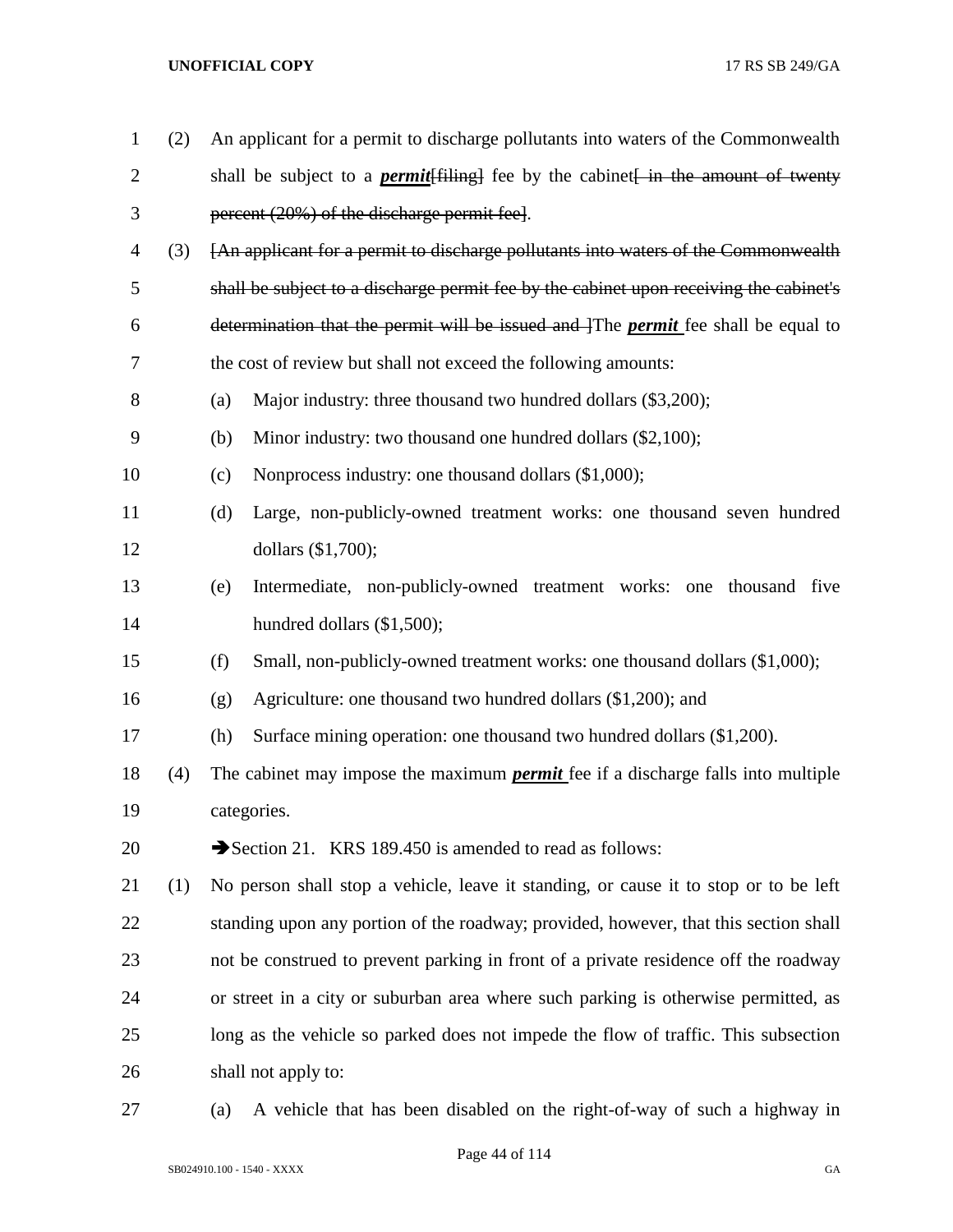| $\mathbf{1}$   |     |     | such a manner and to such extent that it is impossible to avoid the occupation       |
|----------------|-----|-----|--------------------------------------------------------------------------------------|
| $\overline{2}$ |     |     | of the shoulder of a state-maintained highway or impracticable to remove it          |
| 3              |     |     | from the shoulder of the highway until repairs have been made or sufficient          |
| 4              |     |     | help obtained for its removal. In no event shall a disabled vehicle remain on        |
| 5              |     |     | the shoulder of a state-maintained highway for twenty-four (24) hours or             |
| 6              |     |     | more;                                                                                |
| 7              |     | (b) | Motor vehicles when required to stop in obedience to the provisions of any           |
| 8              |     |     | section of the Kentucky Revised Statutes or any traffic ordinance, regulation,       |
| 9              |     |     | or sign or the command of any peace officer;                                         |
| 10             |     | (c) | Vehicles operating as common carriers of passengers for hire and school buses        |
| 11             |     |     | taking passengers on such vehicle or discharging passengers therefrom;               |
| 12             |     |     | provided, that no such vehicle shall stop for such purposes at a place on the        |
| 13             |     |     | highway which does not afford reasonable visibility to approaching motor             |
| 14             |     |     | vehicles from both directions;                                                       |
| 15             |     | (d) | Vehicles which are stopped for a period of not more than fifteen (15) minutes        |
| 16             |     |     | at a time for the purpose of collecting and transporting solid waste as defined      |
| 17             |     |     | in KRS 224.1-010(30) $\frac{30}{31}$ }(a), and which are operated by a:              |
| 18             |     |     | Collection service registered in accordance with KRS 224.43-315; or<br>1.            |
| 19             |     |     | 2.<br>Person or organization actively participating in the Adopt-a-Highway           |
| 20             |     |     | Program; or                                                                          |
| 21             |     | (e) | Any vehicle required to stop by reason of an obstruction to its progress.            |
| 22             | (2) |     | When any police officer finds a vehicle standing upon such a highway in violation    |
| 23             |     |     | of this section, he may move or cause to be moved the vehicle or require the         |
| 24             |     |     | operator or other person in charge of the vehicle to move it. The police officer may |
| 25             |     |     | cause the vehicle to be removed by ordering any person engaged in the business of    |
| 26             |     |     | storing or towing motor vehicles to remove the vehicle to a site chosen by such      |
| 27             |     |     | person. Ownership of the vehicle shall be determined by the police officer's         |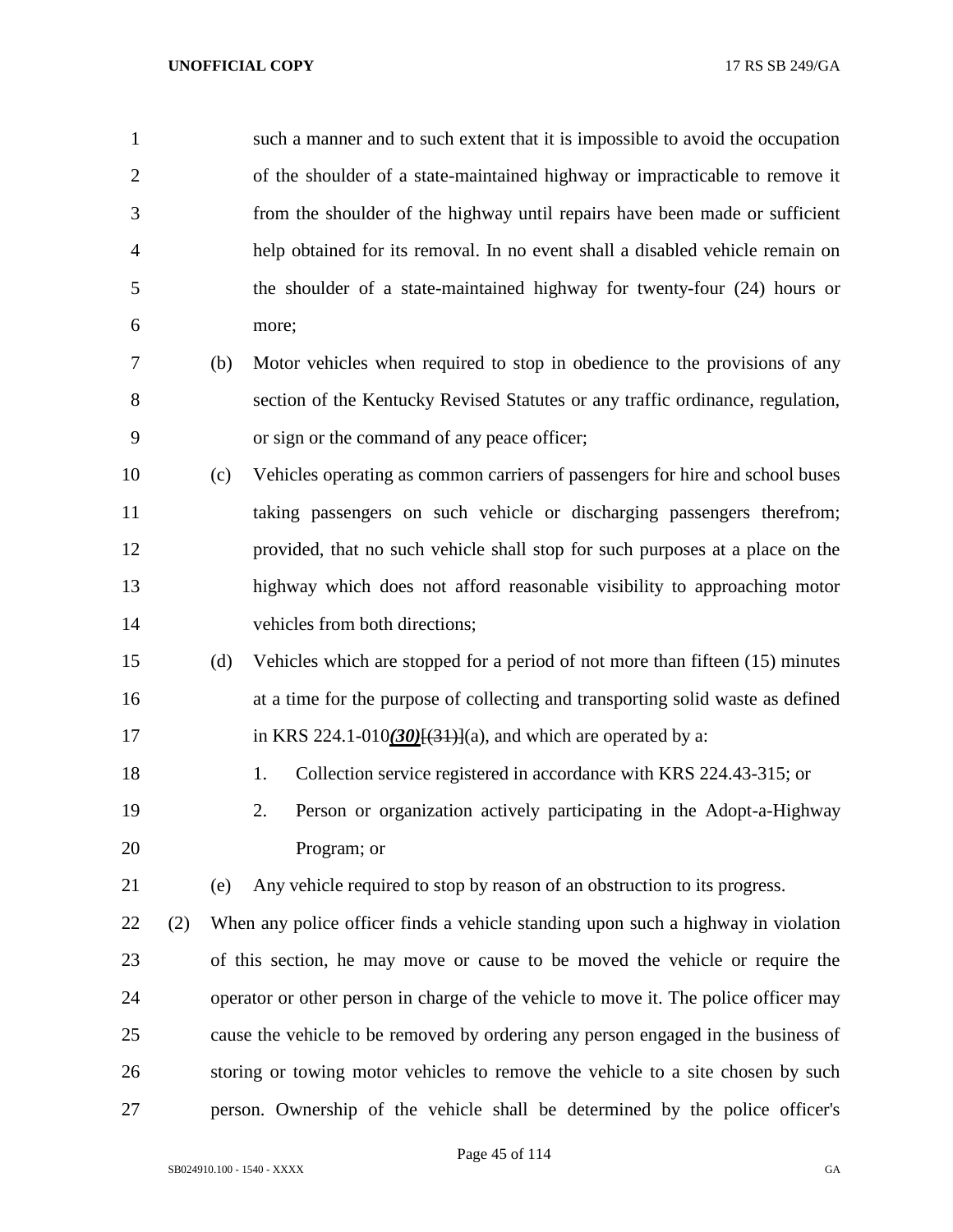enforcement agency through the vehicle's license plates, serial number, or other means of determining ownership. As soon as practicable, the police officer's enforcement agency shall notify the owner by mail that the vehicle was illegally upon public property; the name and address of the storage facility where the vehicle is located; that removal of the vehicle from the storage facility will involve payment of towing and storage charges; and that the vehicle may be sold pursuant to the provisions of KRS 376.275 if not claimed within sixty (60) days. No notification shall be required if ownership cannot be determined. In the event of a sale pursuant to KRS 376.275, the state shall receive any proceeds after the satisfaction of all liens placed on the vehicle.

 (3) No vehicle shall be parked, stopped, or allowed to stand on the shoulders of any toll road, interstate highway, or other fully controlled access highway, including ramps thereto, nor shall any vehicle registered at a gross weight of over forty-four thousand (44,000) pounds be parked, stopped, or allowed to stand on the shoulders of any state-maintained highway, except that, in the case of emergency or in response to a peace officer's signal, vehicles shall be permitted to stop on the shoulders to the right of the traveled way with all wheels and projecting parts of the vehicles, including the load, completely clear of the traveled way. Parking of any vehicle which is disabled on the shoulders of a toll road, interstate highway, other fully controlled access highway, including ramps thereto, or any state-maintained highway not mentioned in this section for twenty-four (24) hours continuously is prohibited and vehicles violating this provision may be towed away at the cost of the owner.

 (4) When any police officer finds a vehicle unattended upon any bridge or causeway or in a tunnel where the vehicle constitutes an obstruction to traffic, the officer may provide for the removal of the vehicle to the nearest garage or other place of safety as provided in subsection (2) of this section.

Page 46 of 114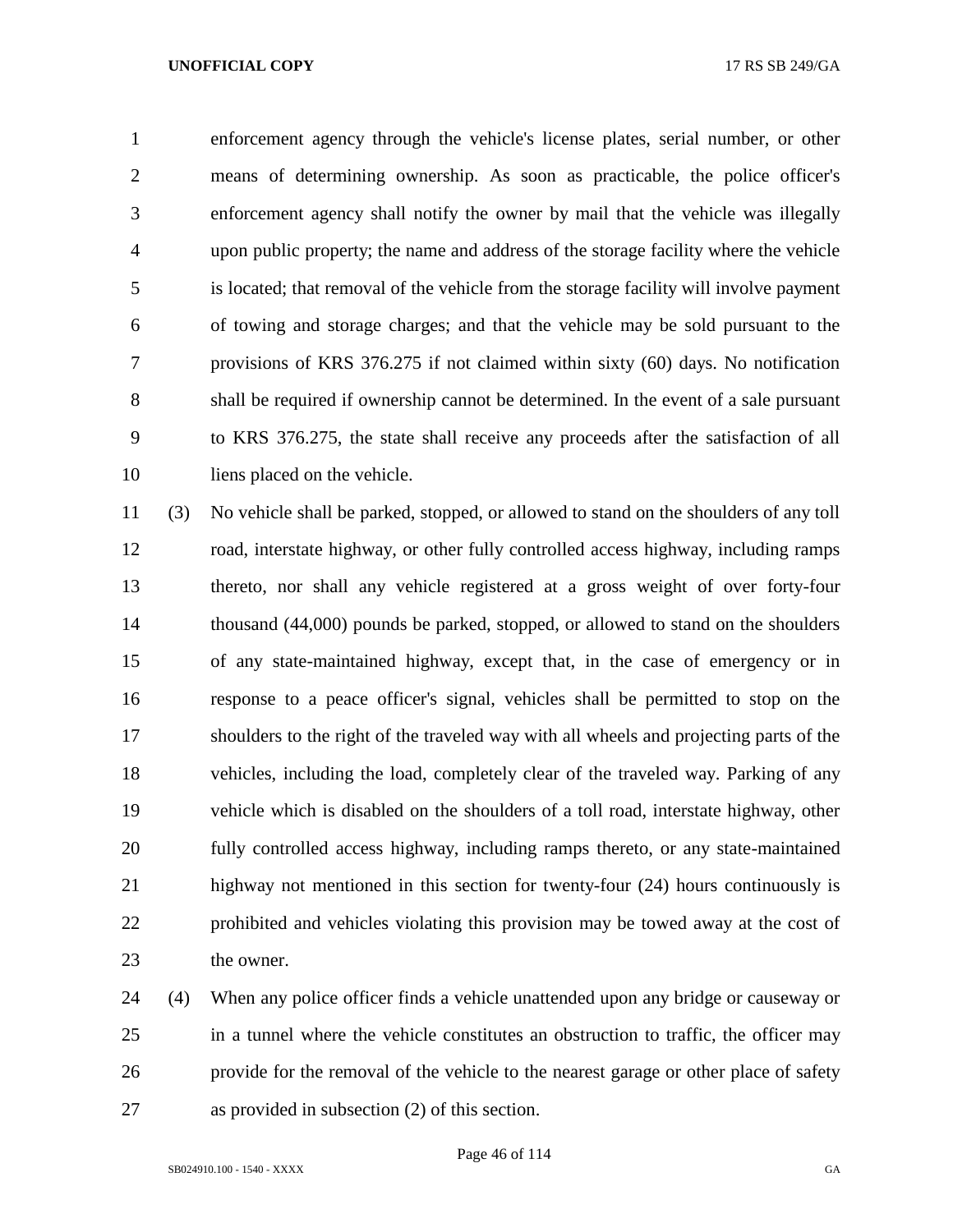(5) No person shall stop or park a vehicle except when necessary to avoid conflict with other traffic or in compliance with the directions of a police officer or traffic control device, in the following places: (a) On a sidewalk; (b) In front of sidewalk ramps provided for persons with disabilities; (c) In front of a public or private driveway; (d) Within an intersection or on a crosswalk; (e) At any place where official signs prohibit stopping or parking; (f) Within thirty (30) feet upon the approach to any flashing beacon, stop sign, or traffic control signal located at the side of a roadway; (g) On any controlled access highway; (h) Within a highway tunnel; (i) Within fifteen (15) feet of a fire hydrant; or (j) In an area between the roadways of a divided highway. (6) No person shall move a vehicle not lawfully under his control into any such prohibited area. (7) The restrictions in subsection (5)(e) of this section shall not apply to sheriffs and their deputies or police officers when operating properly identified vehicles during performance of their official duties. 20 Section 22. KRS 224.40-315 is amended to read as follows: (1) No permit to construct or expand a municipal solid waste disposal facility shall be accepted for processing by the cabinet unless the application contains a determination from the governing body for the solid waste management area in which the facility is or will be located concerning the consistency of the application 25 with the area solid waste management plan submitted under KRS 224.43-345(1)(a) to (d) and (l) until January 1, 1993, and the entire plan after January 1, 1993. The governing body for the area shall, within sixty (60) days of receipt of a written

Page 47 of 114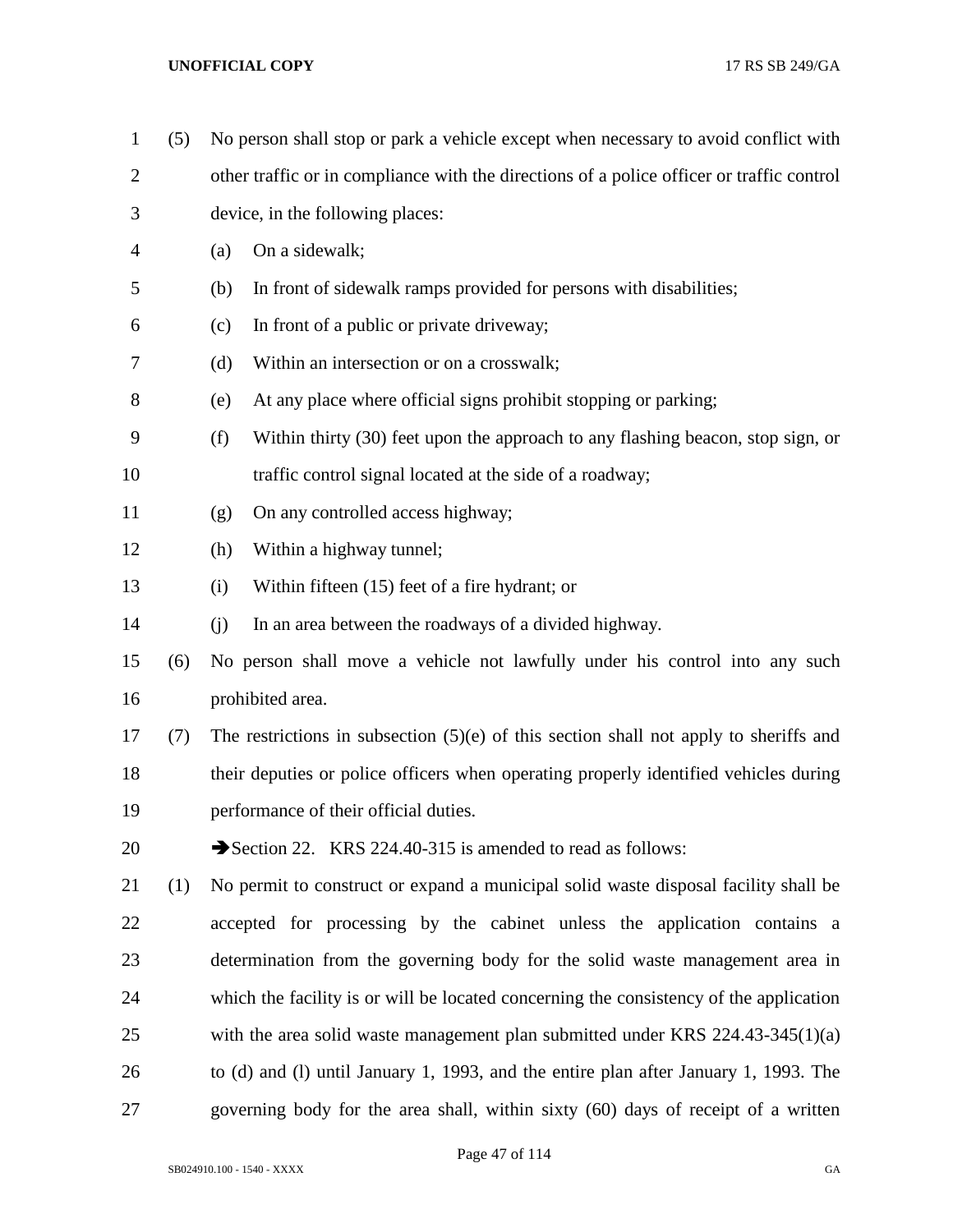request, make the determination after public notice and opportunity for public comment and public hearing. For applications with a notice of intent filed prior to February 26, 1991, the cabinet shall continue to process the application but no permit shall be approved until the governing body for the solid waste management area in which the facility is or will be located has made a determination in accordance with this section.

 (2) No permit to construct or expand a municipal solid waste disposal facility shall be approved unless the applicant affirmatively demonstrates and the cabinet makes a written finding in the preliminary determination made pursuant to KRS 224.40- 310(2) that the application conforms to and is consistent with all of the following:

(a) The capacity needs identified in the area solid waste management plan;

- (b) Other elements of the area solid waste management plan, for permit applications filed after approval of those elements;
- (c) The statewide solid waste reduction and management plan, for permit applications filed after completion of the plan; and

(d) Applicable zoning regulations adopted pursuant to KRS Chapter 100.

 (3) If the cabinet approves a permit to construct or expand a municipal solid waste management facility after the governing body for the area has determined the application to be inconsistent with the area solid waste management plan, as part of the written finding the cabinet shall state in detail the reasons why it did not accept the determination of the governing body for the area.

 (4) For the purposes of this section, the term municipal solid waste disposal facility includes, in addition to those facilities defined in KRS 224.1-010*(14)*[(15)], any residual or contained landfill or incinerator disposing of industrial solid waste for a fee, but does not include a waste site or facility which is operated exclusively by a solid waste generator on property owned by the solid waste generator which accepts only industrial solid waste from the solid waste generator or industrial solid waste

Page 48 of 114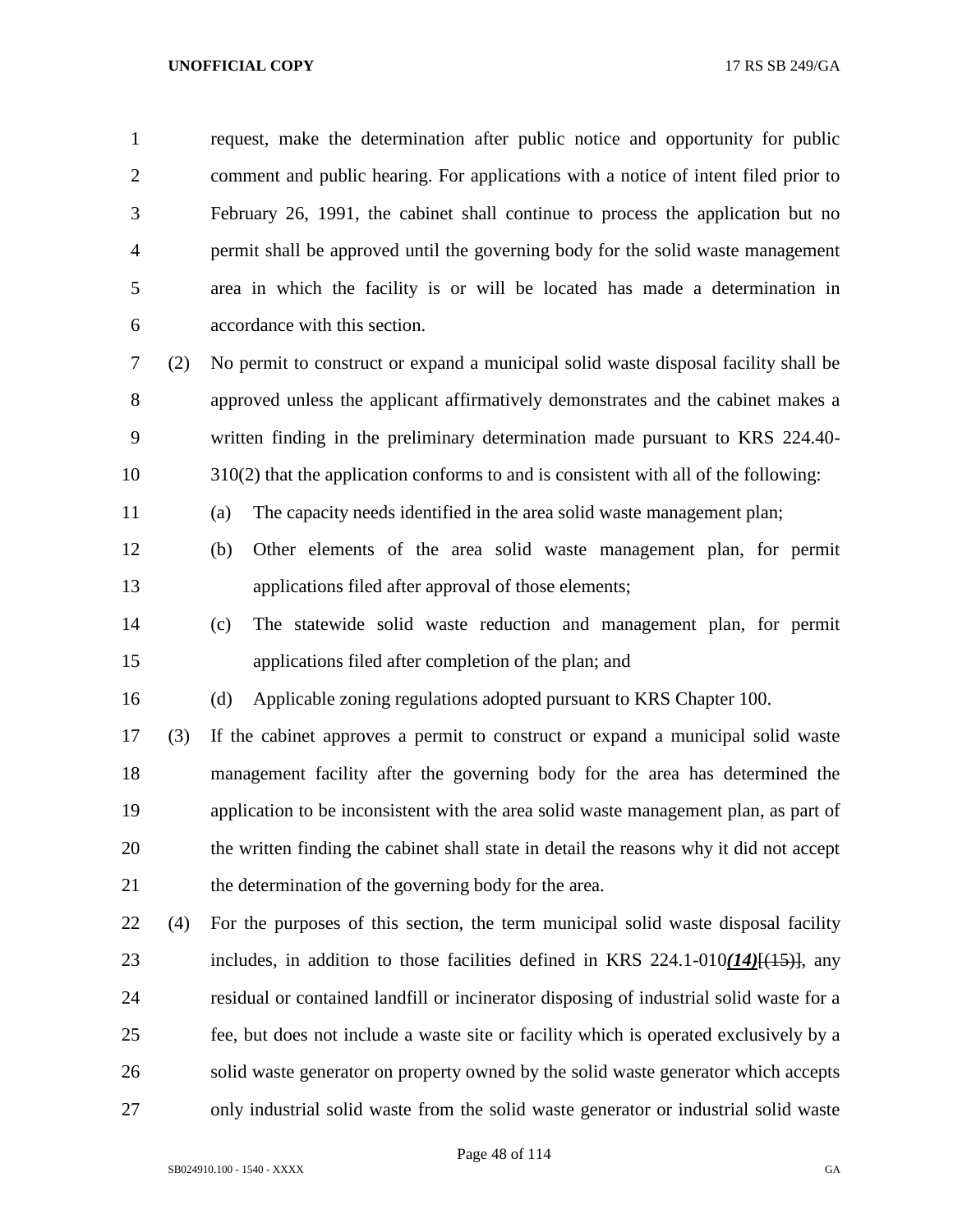generated at another facility owned and operated by the generator or wholly-owned subsidiary.

3 Section 23. KRS 224.50-760 is amended to read as follows:

- (1) (a) For purposes of this section and KRS 224.46-580(7), special wastes are those wastes of high volume and low hazard which include but are not limited to mining wastes, utility wastes (fly ash, bottom ash, scrubber sludge), wastes from coal gasification facilities (vitrified coarse solid residues, prilled or blocked sulfur) approved by the cabinet based on submittal of appropriate testing demonstrating that the wastes are of low hazard, sludge from water treatment facilities and wastewater treatment facilities, cement kiln dust, gas and oil drilling muds, and oil production brines. Other wastes may be designated special wastes by the cabinet;
- (b) Disposal sites or facilities for special wastes shall be exempt from the 14 provisions of KRS 224.46-520 and the provisions of KRS 224.43-810 *and*  224.43-815[, and KRS 224.46-820 to 224.46-870] but may be regulated by the cabinet consistent with the Resource Conservation and Recovery Act of 1976, as amended (Pub. L. 94-580), and regulations issued pursuant thereto, unless the special waste received is listed or meets the criteria of a hazardous waste in regulations pursuant to KRS 224.46-510(3). If the special waste is a hazardous waste as specified in regulations pursuant to KRS 224.46-510(3), the site or facility shall be required by the cabinet to comply with the provisions of KRS 224.46-520 but shall not be subject to the requirements of KRS 224.40-310(6);
- (c) Generators of special wastes shall register with the cabinet and be subject to the provisions of KRS 224.46-510, except for generators of coal mining wastes which shall be regulated pursuant to the provisions of KRS Chapter 350;

Page 49 of 114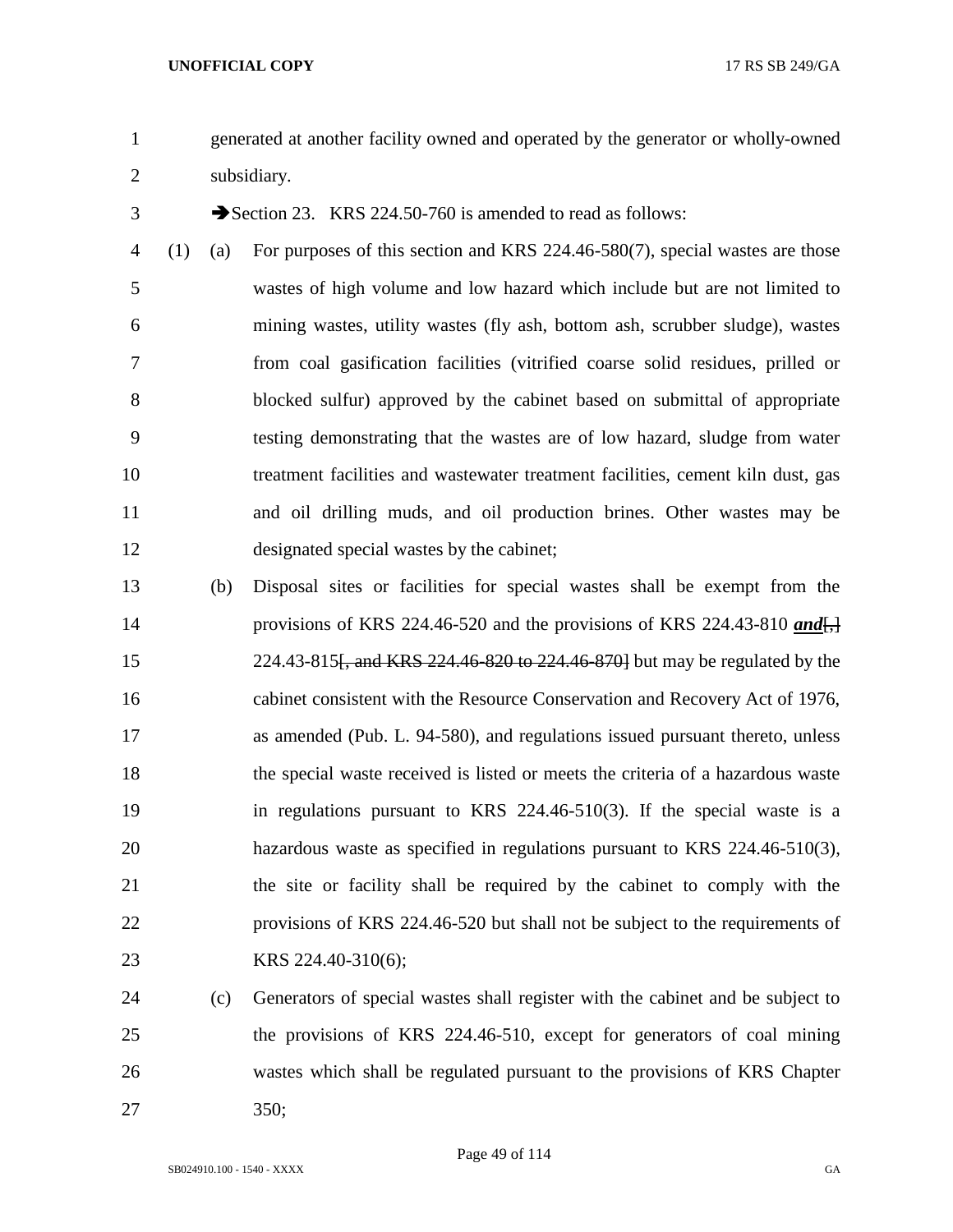(d) The cabinet shall, when promulgating regulations affecting special waste, recognize special waste as a separate and distinct indivisible category and shall recognize the distinct differences between the category of special wastes and other hazardous wastes and solid wastes as defined in KRS 224.1- 5 010 $(30)(31)(a)$  and 109.012(9) due to the fact that special wastes have large volume but low hazardousness. The cabinet's regulations for the generation, transport, recordkeeping, reporting, treatment, storage, and disposal shall reflect those distinct differences. The cabinet's regulations shall recognize and incorporate, where appropriate, and if consistent with the policies of KRS 224.46-510 to 224.46-570, any deadline extensions, studies, and specialized requirements for specific kinds of special wastes that are or may be undertaken at the federal or other levels of government; and

 (e) It is the intent of the General Assembly that the processing of sludge from water treatment facilities and wastewater treatment facilities by composting shall be considered an industrial process. The cabinet shall, when promulgating administrative regulations affecting sludge from water treatment facilities and wastewater treatment facilities, consider the treatment of this sludge by composting as an industrial process. The provisions of this paragraph and subsection (3) of this section shall not apply to a city, county, urban-county government, charter county government, or special district as defined in KRS Chapter 65, or to a public or private college or university that processes its own water treatment or wastewater treatment sludge by composting on property owned or leased by the city, county, urban-county government, charter county government, special district, or public or private college or university.

 (2) Generators of waste oil shall be exempt from the provisions of KRS 224.46-510 and 224.46-520 so long as waste oil is not specified as a hazardous waste in regulations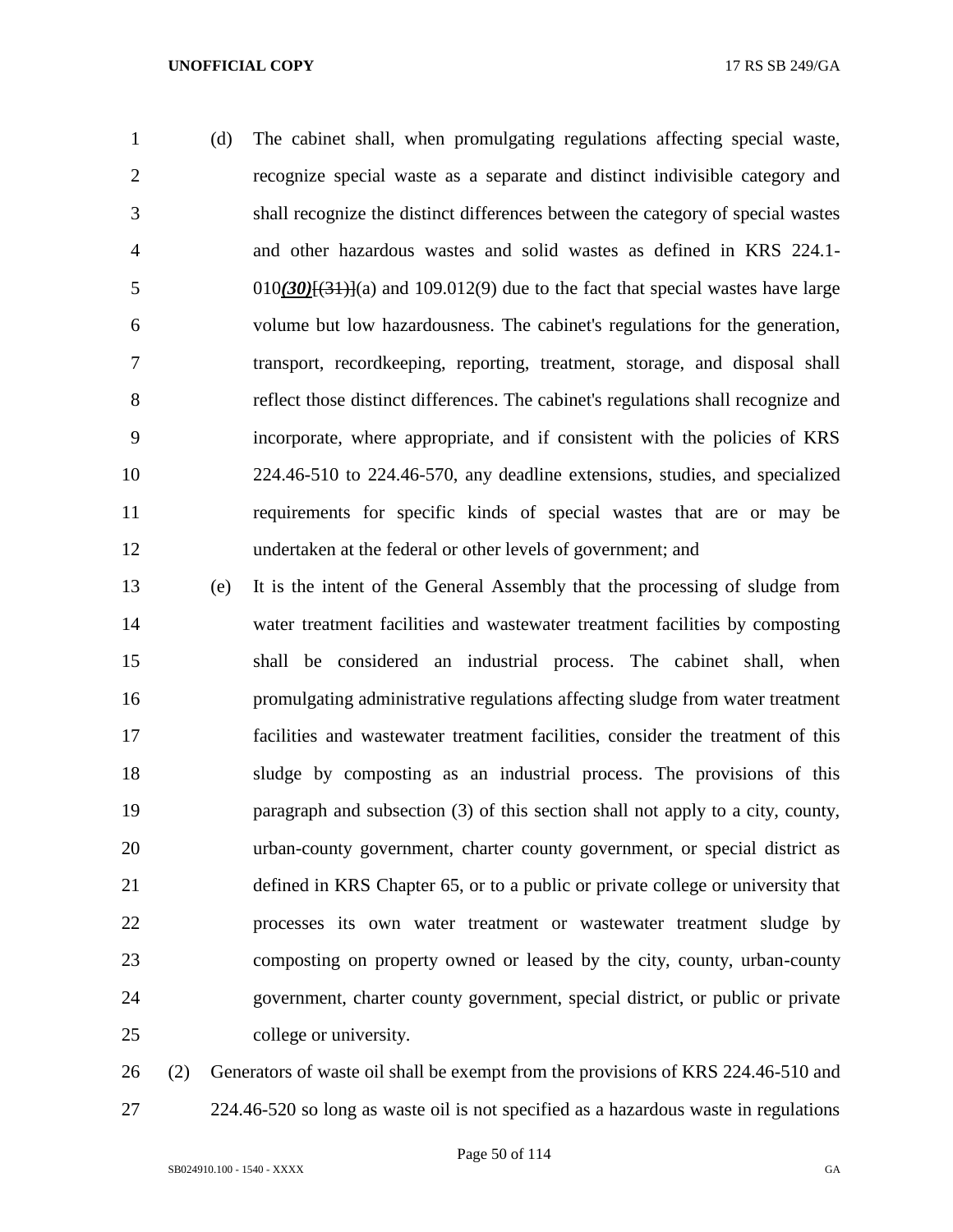pursuant to KRS 224.46-510(3) but may be regulated by the cabinet consistent with the Resource Conservation and Recovery Act of 1976, as amended (Pub. L. 94- 580), and regulations issued pursuant thereto.

 (3) A permit application to establish, operate, or modify a composting site or composting facility for the processing of water treatment sludge or wastewater treatment sludge, shall require immediately the general public notice provided for in KRS 224.40-310(4) and (5). If a hearing is requested, no permit to establish, operate, or modify a composting site or facility shall be issued prior to the public hearing. The hearing shall be held within the county where the composting site or facility is located or proposed. Composting of this sludge shall be considered an 11 industrial process.

12 Section 24. KRS 224.50-856 is amended to read as follows:

- (1) No person shall engage in disposal of waste tires in Kentucky except by transfer to a permitted solid waste disposal facility and except as follows:
- (a) 1. If transferred to a contained landfill, the waste tires shall be processed to prevent the entrapment of air or water;
- 2. If transferred to a residual landfill, the waste tires shall be rendered suitable for disposal in a landfill and the landfill shall accept only waste 19 tires for disposal; or
- 3. If transferred to an incinerator or to any facility for use as a fuel, the incinerator or other facility shall be permitted in accordance with KRS 224.20-110 and 224.40-310 to allow the burning of waste tires and shall have received a local determination related to the waste tires in accordance with KRS 224.40-315(1); and
- (b) Facilities proposing to use tire-derived fuel, as that term is defined in KRS 26 224.1-010(53)<del>[(54)]</del>, as a fuel or for other energy recovery, shall not be required to receive a local determination related to the tire-derived fuel use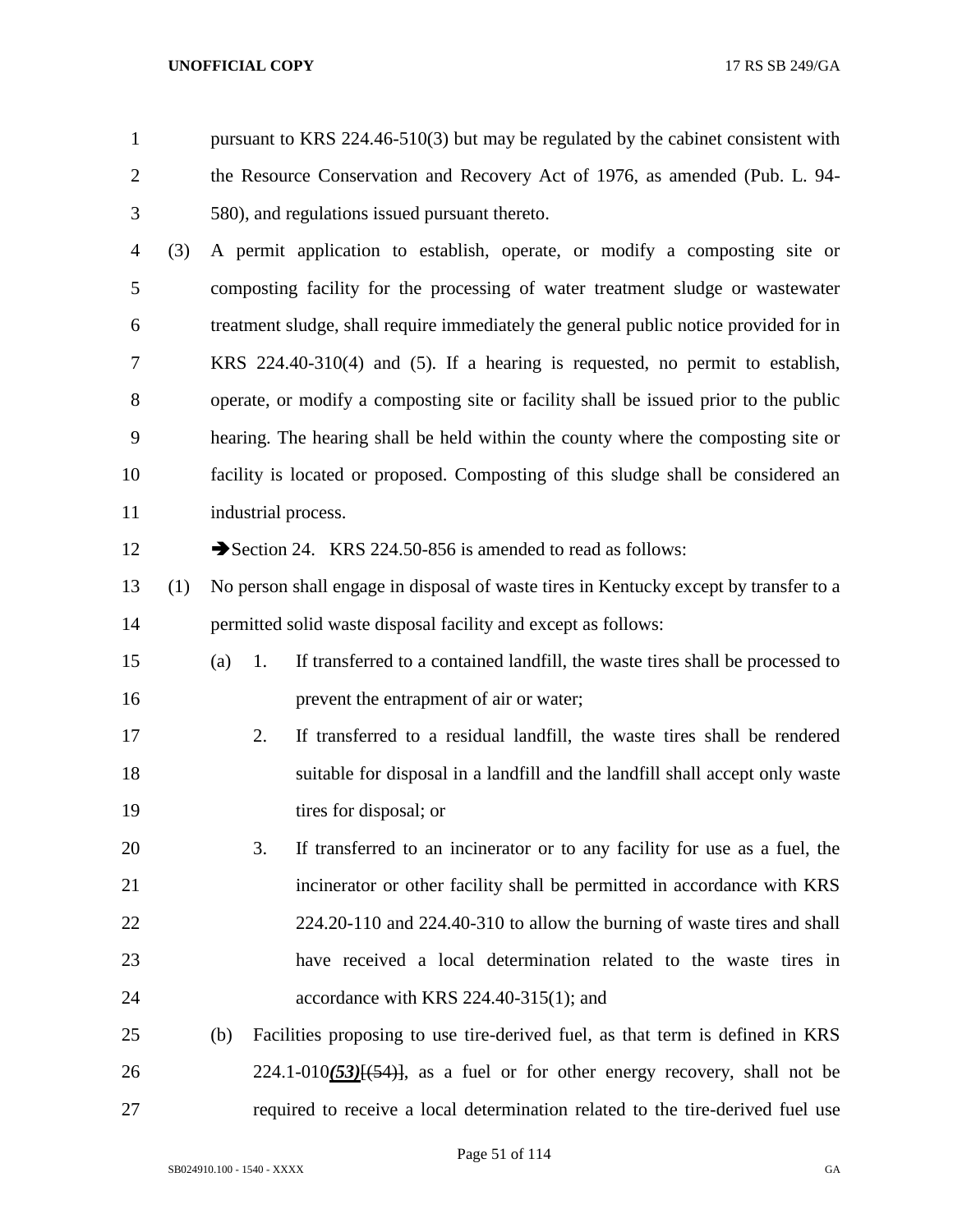- under KRS 224.40-315(1). The Division of Air Quality shall provide for public notice and an opportunity for comment on any application seeking approval for use of tire-derived fuel.
- (2) No person shall accumulate more than twenty-five (25) waste tires in Kentucky at a time for processing, by baling, chopping, recycling, shredding, or other means of changing their shape, size, or chemical content without meeting the requirements of the waste tire program. For processing which had been approved by the cabinet before July 15, 1998, the person who had received the approval shall register within forty-five (45) days of July 15, 1998.
- (3) No person shall transport more than fifty (50) waste tires in Kentucky at a time, either in one (1) vehicle or more than one (1) vehicle managed by or operated under contract with that person, without meeting the requirements of the waste tire program, unless transported in accordance with subsection (5) of this section.
- (4) No person shall accumulate more than one hundred (100) waste tires in Kentucky at a time without meeting the requirements of the waste tire program, unless exempted by KRS 224.50-854 or accumulated in accordance with subsection (5) or (6) of this section. For accumulations of more than one hundred (100) tires not accumulated in accordance with subsection (5) or (6) of this section and existing on July 15, 1998, the person who has accumulated the tires shall register within forty-five (45) days of July 15, 1998.
- (5) A person making retail sales of new motor vehicle tires in Kentucky may 22 accumulate up to one thousand (1,000) waste tires at the place where retail sales are made without registering as an accumulator as required by KRS 224.50-858, if the waste tires are stored in accordance with the requirements of KRS 224.50-860(3), (5), (6), (7), and (8), and stored on-site in a building, in an adjacent covered area, or closed container where public access is prohibited after business hours. The retailer may transport the waste tires it accumulates at the place where retail sales are made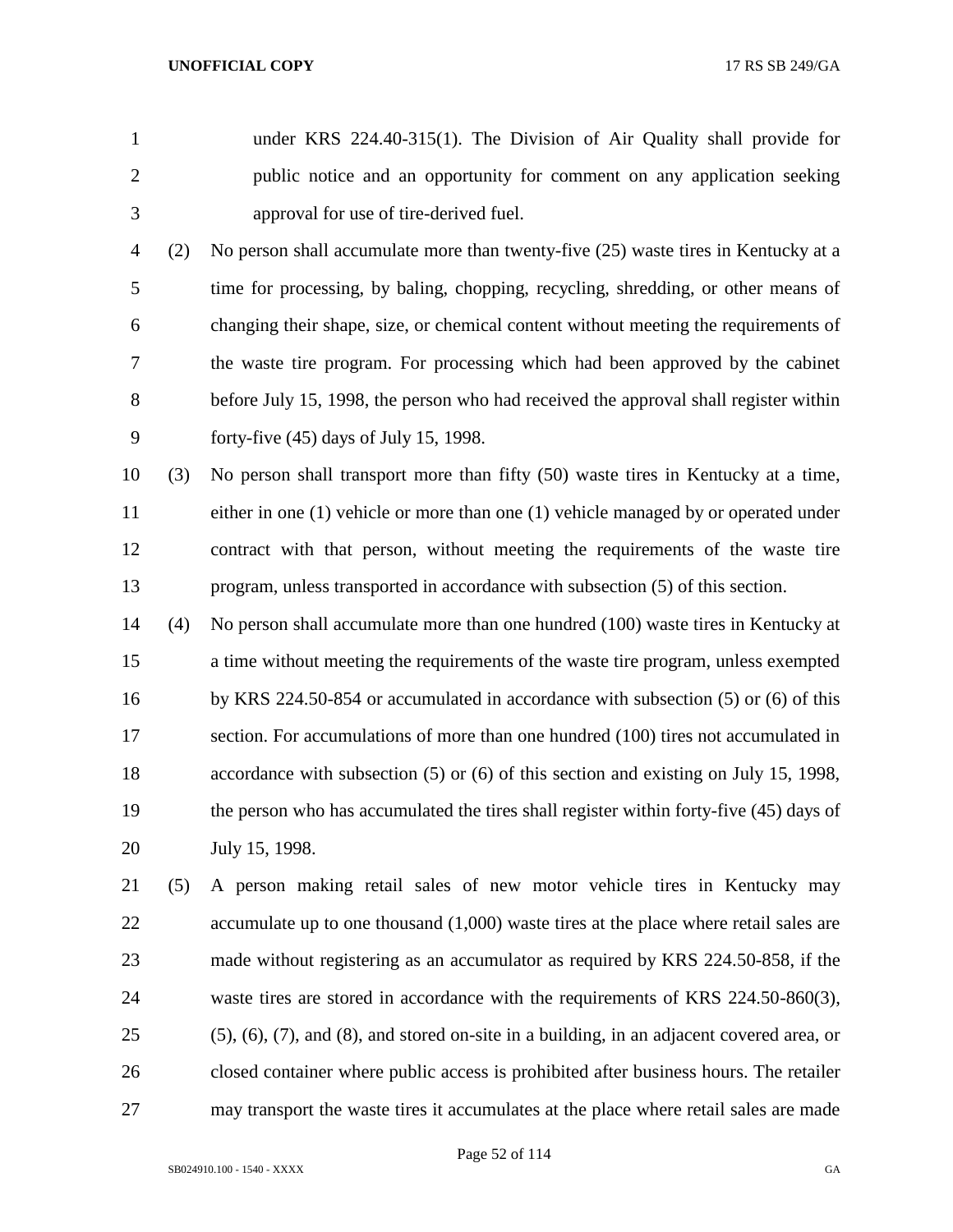without registering as a transporter as required by KRS 224.50-858 if the waste tires will remain in the retailer's possession until they reach their destination.

 (6) An automotive recycling dealer in Kentucky who is licensed by the Transportation Cabinet pursuant to KRS 190.010 to 190.080 may accumulate up to one thousand (1,000) waste tires at the place where automotive recycling is done without registering as an accumulator as required by KRS 224.50-858 if the waste tires are stored in accordance with KRS 224.50-860(2) to (11) and stored on-site in a building, in an adjacent covered area, or closed container where public access is prohibited after business hours.

10 Section 25. KRS 224.73-110 is amended to read as follows:

 (1) The Kentucky Board of Certification of Wastewater System Operators is established. The board shall recommend qualified applicants to the cabinet for 13 certification and perform <del>[such ]</del>other acts as may be necessary to carry out the purposes of this section. Members of the board shall be appointed by the Governor. The board shall consist of eight (8) members who may have professional backgrounds as follows: one (1) employee of a municipality who holds the position of either city manager, city engineer, director of public works, or the equivalent thereof; one (1) member who is a faculty member of a college, university, or professional school whose major field is related to wastewater treatment; one (1) nonvoting ex officio member representing the cabinet; and five (5) members currently employed as operators holding valid certificates where one (1) of these five (5) shall be an operator of an industrial wastewater system. Board members shall serve for a four (4) year term, except for the first board to which two (2) of the operators will be appointed for four (4) years and three (3) for two (2) years. The first college faculty member will be appointed for two (2) years and the remaining board members will be appointed for four (4) years. The cabinet's representative shall serve as executive secretary and treasurer and be responsible for maintaining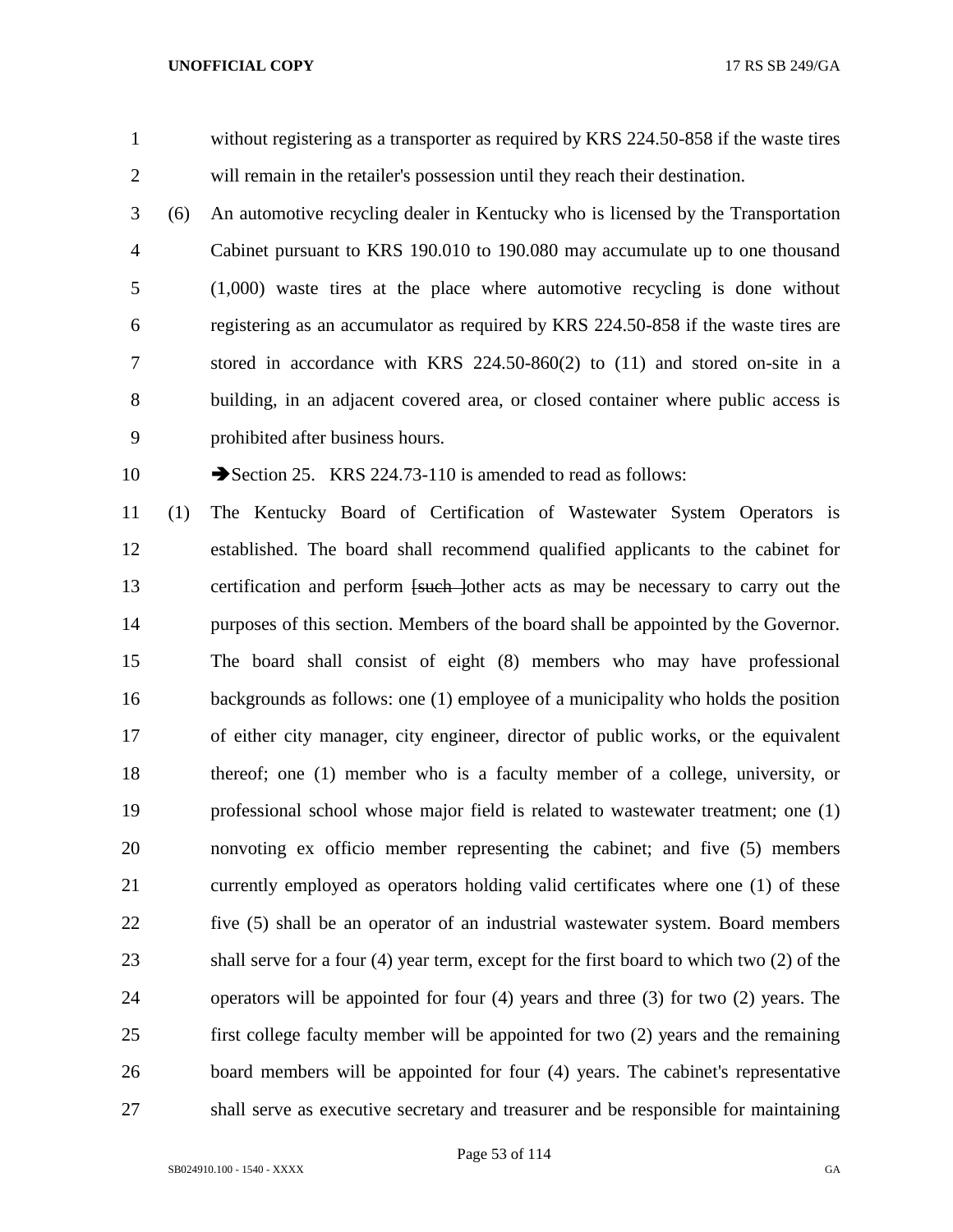records. The members of the board shall serve without compensation but may be reimbursed for all actual and necessary expenses incurred while discharging their official duties. At least four (4) existing members of the board shall constitute a quorum.

- (2) No person shall have primary responsibility for the operation of any sewage system or portion thereof whether publicly or privately owned unless*:*
- *(a) The person*[he] has passed an examination prescribed by the Energy and Environment Cabinet and board which shall determine *the person's*[his] skill 9 and competency for *the*[such] operation and has been issued a certificate to that effect by the cabinet*; or*
- *(b) The person is operating a sewage system located at the residence where the person lives and the sewage system serves only one (1) residence*.
- (3) No person shall authorize or allow any person who does not hold a certificate issued pursuant to subsection (2) of this section to have primary responsibility for the operation of any sewage system or portion thereof.
- (4) The cabinet, with the advice of the board of certification, may classify all sewage systems and portions thereof in the manner provided by the rules and regulations of the cabinet with regard to size, type, physical conditions affecting such systems or portions thereof, and the skill, knowledge and experience required for the operation of the system or portion thereof and restrict the application of any certificate issued pursuant to subsection (2) of this section to the operation of a sewage system or portion thereof of a specific class.
- (5) Any person who has primary responsibility for the operation of a sewage system for a school shall be entitled to a limited certificate of competency for his particular system, provided he has demonstrated that he has the knowledge and experience required to operate properly the particular sewage system for which he is responsible. A limited certificate of competency so issued is not transferable to any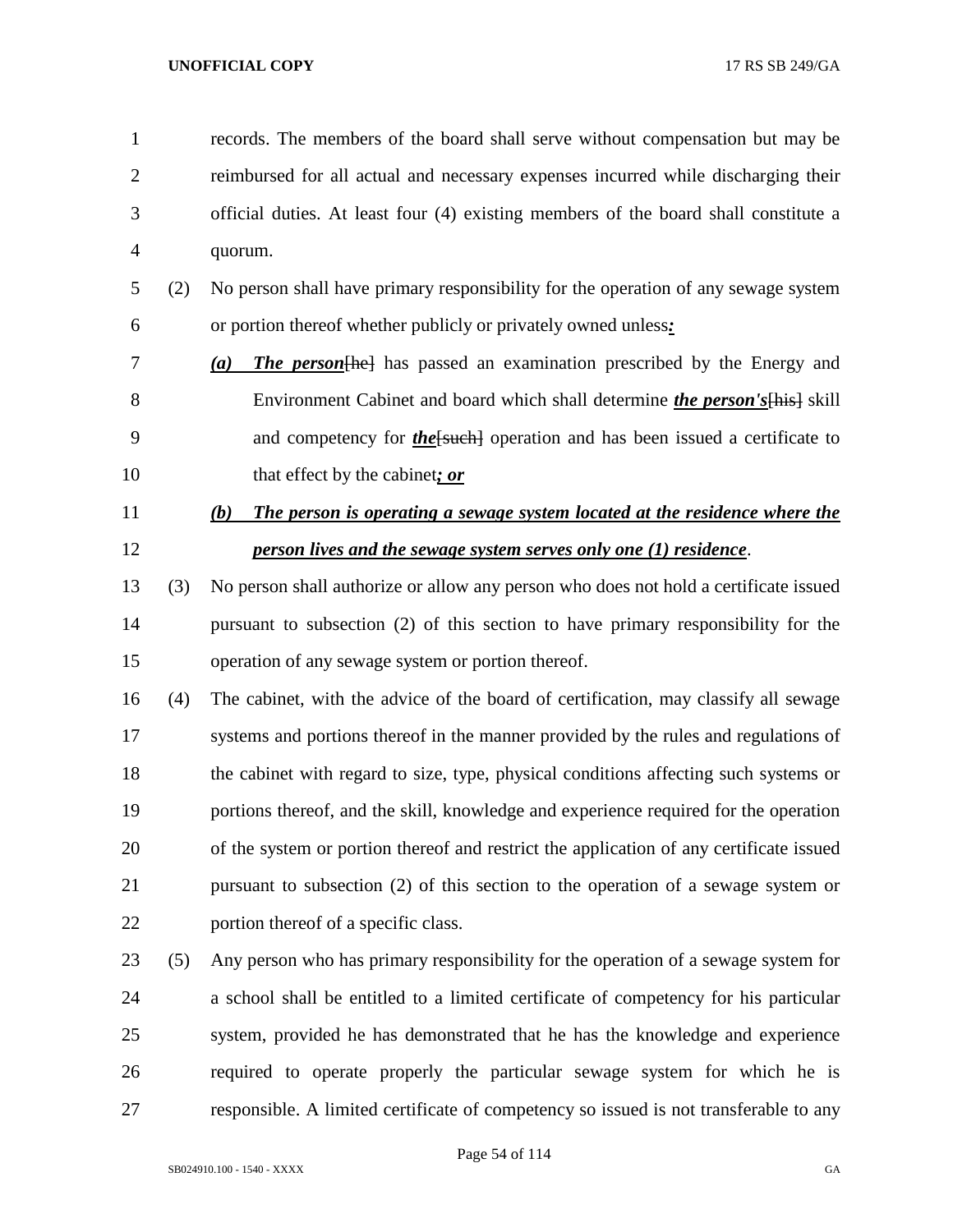other sewage system, nor is the period of operation under such a limited certificate eligible for consideration toward the experience requirements for a certificate of competency as provided in subsection (2) of this section. (6) All applicants for the examination and certification for the operation of any sewage system or portion thereof, whether publicly or privately owned, shall pay a reasonable schedule of fees and charges fixed by regulation. The fees required under this section shall be payable to the cabinet. (7) Operators shall have accumulated a minimum number of hours of appropriate board approved training set by regulation for certificate renewal. Such training shall include, but may not be limited to, correspondence courses, short courses, trade association meetings, and on-the-job training. Training hours accumulated in any given year in excess of the minimum requirement necessary for renewal may be carried forward for a period not to exceed two (2) years. (8) The board may waive any or all of the requirements of subsection (7) of this section for all or portions of an established class of operators. 16 Section 26. KRS 224.80-100 is amended to read as follows: As used in this subchapter: (1) "Activity and use limitations" means restrictions or obligations created under KRS 224.80-100 to 224.80-210. (2) "Applicant" means a person applying to the cabinet for approval of an environmental covenant. (3) "Cabinet" means the Energy and Environment Cabinet.

 (4) "Common interest community" means a condominium, cooperative, or other real property owned by a person as part of a parcel of real property for which there is an obligation to pay property taxes, insurance premiums, or maintenance, or to make improvements to the real property as described and established in a recorded environmental covenant.

Page 55 of 114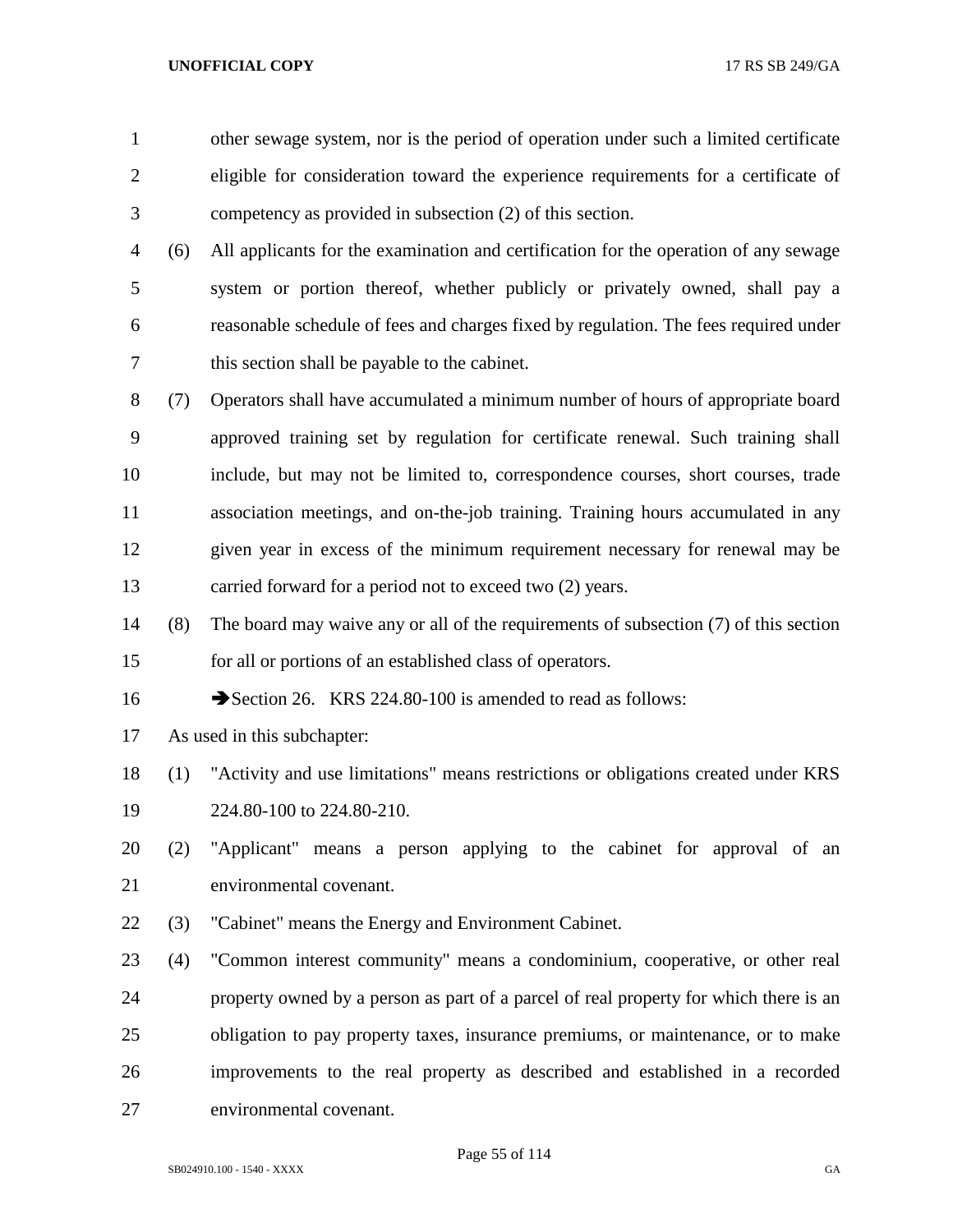- (5) "Environmental covenant" means a servitude arising under an environmental response project that imposes activity and use limitations. (6) "Environmental response project" means a plan or work performed for the environmental remediation of real property conducted: (a) Under a federal or state program governing environmental remediation of real property including programs established pursuant to KRS 224.1-400, 224.1- 405, 224.46-530, and 224.1-450 to 224.1-465; (b) Incident to closure of a solid or hazardous waste management unit, if the closure is conducted with approval of the cabinet; or (c) Under a Commonwealth voluntary cleanup program authorized under KRS 11 224.1-510 to 224.1-532. (7) "Holder" means the grantee of an environmental covenant. (8) "Indexing" means the practice or method kept by a county clerk's office to record legal property transactions. (9) "Interest" means all or part of a legal equitable claim to a right in real property which shall include both possessory and nonpossessory interests. (10) "Owner" means a person that owns a fee simple interest or any other interest in real property that is subject to an environmental covenant. (11) "Person" shall have the meaning specified in KRS 224.1-010*(16)*[(17)]. (12) "Public notice" means the publication of required information in a daily or weekly newspaper of major circulation located in the county or counties where the property subject to the proposed environmental covenant is located. If there is no daily or weekly newspaper of major circulation in the county or counties where the property is located, public notice shall mean publication of required information in a daily or weekly newspaper of major circulation in a county adjacent to the county or counties where the property is located.
- (13) "Subordination agreement" means an agreement affecting priority of interests in a

Page 56 of 114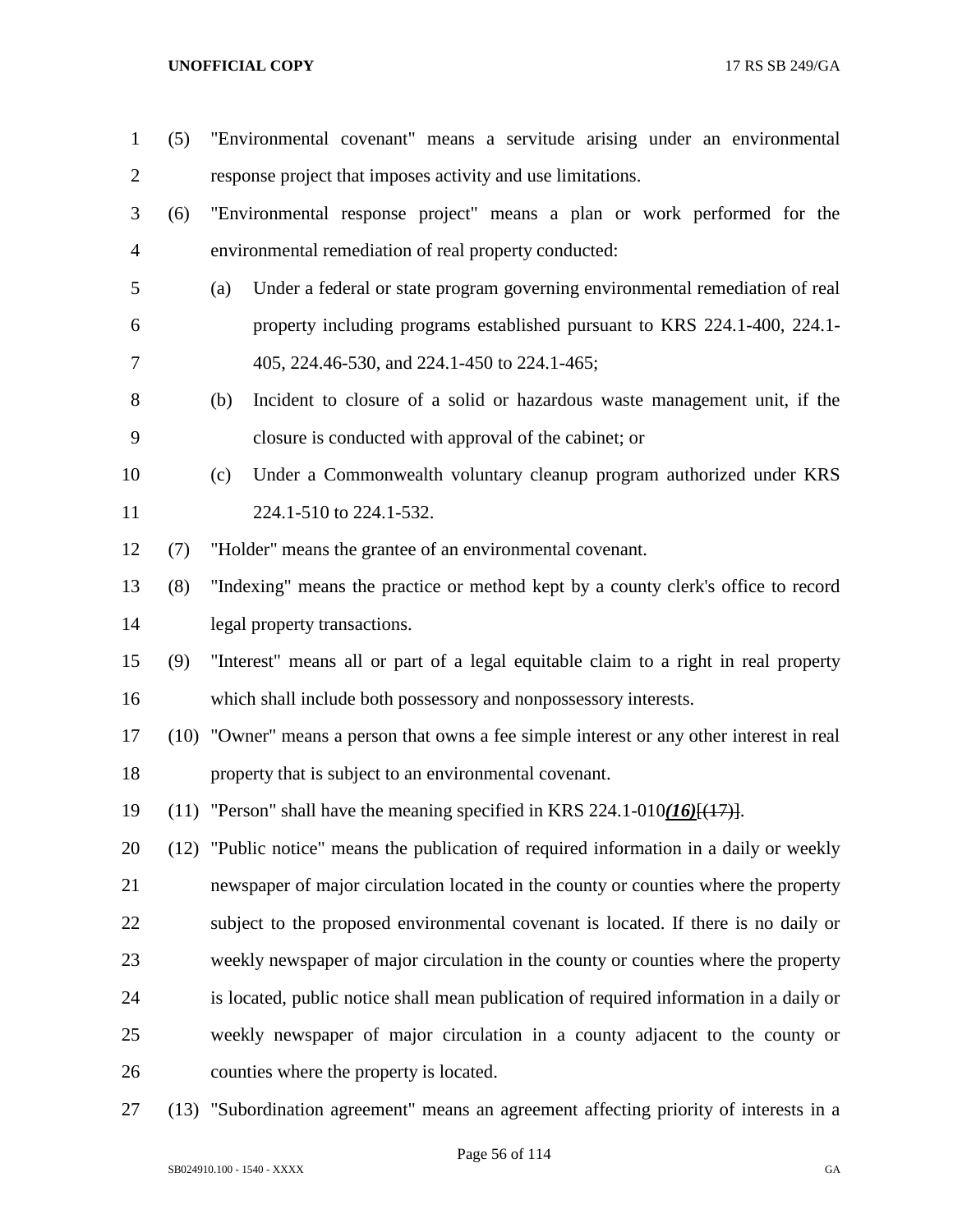| $\mathbf{1}$   |     |          | real property that is subject to an environmental covenant.                             |
|----------------|-----|----------|-----------------------------------------------------------------------------------------|
| $\overline{2}$ |     |          | (14) "Servitude" means a right, burden, or restriction on the use of real property that |
| 3              |     |          | passes from the current owner or tenant to any owners or tenants in succession.         |
| $\overline{4}$ |     |          | Section 27. KRS 224A.011 is amended to read as follows:                                 |
| 5              |     |          | As used in this chapter, unless the context requires otherwise:                         |
| 6              | (1) |          | "Administrative fee" means a fee assessed and collected by the authority from           |
| 7              |     |          | borrowers under assistance agreements, to be used for operational expenses of the       |
| $8\,$          |     |          | authority;                                                                              |
| 9              | (2) |          | "Applicable interest rate" means the rate of interest which shall be used as part of    |
| 10             |     |          | the repayment criteria for an assistance agreement between a governmental agency        |
| 11             |     |          | and the authority, and shall be determined by the authority pertinent to the source of  |
| 12             |     |          | funds from which the assistance agreement is funded;                                    |
| 13             | (3) |          | "Assistance agreement" means the agreement to be made and entered into by and           |
| 14             |     |          | between a governmental agency and the authority, as authorized by this chapter,         |
| 15             |     |          | providing for a lease, loan, services, or grant to the governmental agency or for the   |
| 16             |     |          | purchase of obligations issued by the governmental agency, and for the repayment        |
| 17             |     |          | thereof to the authority by the governmental agency;                                    |
| 18             | (4) |          | "Authority" means the Kentucky Infrastructure Authority, which is created by this       |
| 19             |     | chapter; |                                                                                         |
| 20             | (5) |          | "Authority revenues" means the totality of all:                                         |
| 21             |     | (a)      | Service charges;                                                                        |
| 22             |     | (b)      | Utility tax receipts, to the extent not otherwise committed and budgeted by the         |
| 23             |     |          | authority during any fiscal period of the authority;                                    |
| 24             |     | (c)      | Any gifts, grants, or loans received, to the extent not otherwise required to be        |
| 25             |     |          | applied;                                                                                |
| 26             |     | (d)      | Any and all appropriations made to the authority by the General Assembly of             |
| 27             |     |          | the Commonwealth of Kentucky, to the extent not otherwise required to be                |

Page 57 of 114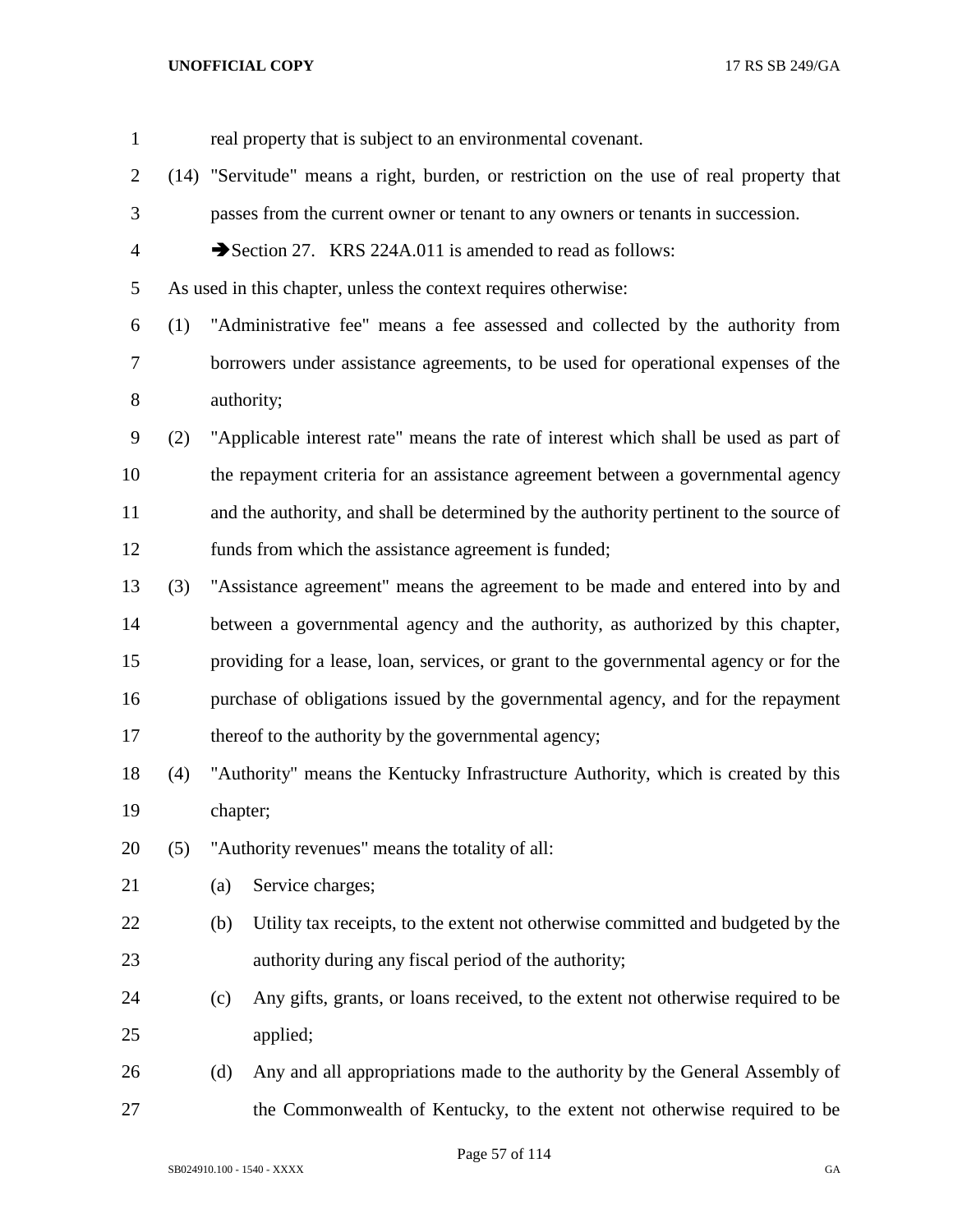|  | applied; |
|--|----------|
|--|----------|

- (e) All moneys received in repayment of and for interest on any loans made by the authority to a governmental agency, except as provided in KRS 224A.111, 224A.1115, and 224A.112, or as principal of and interest on any obligations issued by a governmental agency and purchased by the authority, or as receipts under any assistance agreement;
- (f) The proceeds of bonds or long-term debt obligations of governmental agencies pledged to the payment of bond anticipation notes issued by the authority on behalf of the said governmental agency to provide interim construction financing; and

$$
f_{\rm{max}}
$$

- (g) Payments under agreements with any agencies of the state and federal government;
- (6) "Borrower or borrowing entity" means any agency of the state or its political subdivisions, any city, or any special district created under the laws of the state acting individually or jointly under interagency or interlocal cooperative agreements to enter into assistance agreements with the authority;
- (7) "Community flood damage abatement project" means any structural or nonstructural study, plan, design, construction, development, improvement, or other activity to provide for flood control;
- (8) "Construction" means and includes but is not limited to:
- (a) Preliminary planning to determine the economic and engineering feasibility of infrastructure projects, the engineering, architectural, legal, fiscal, and economic investigations, and studies necessary thereto, and surveys, designs, plans, working drawings, specifications, procedures, and other actions necessary to the construction of infrastructure or solid waste projects;
- (b) The erection, building, acquisition, alteration, remodeling, improvement, or extension of infrastructure or solid waste projects; and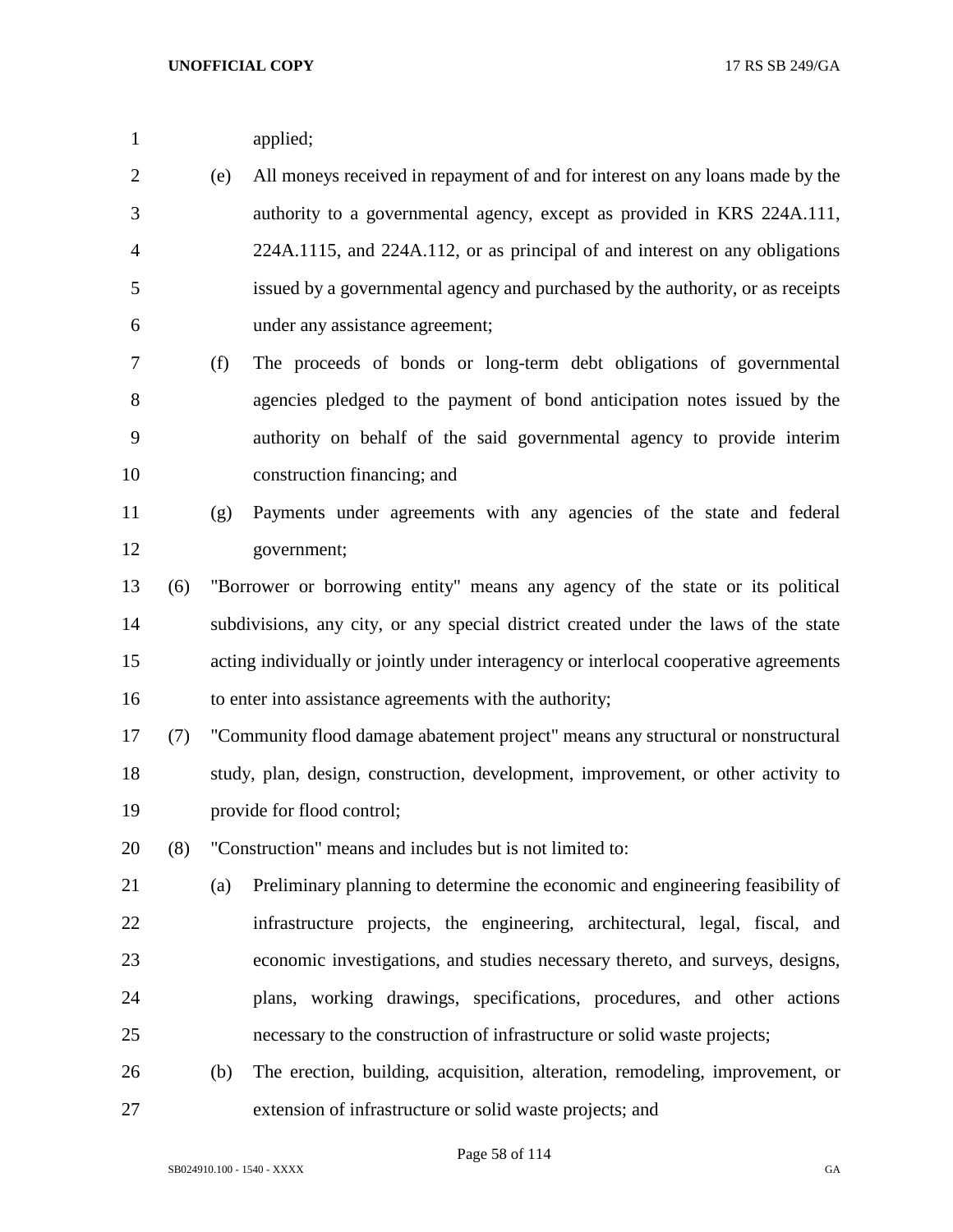| $\mathbf{1}$   |      | (c) | The inspection and supervision of the construction of infrastructure or solid                |
|----------------|------|-----|----------------------------------------------------------------------------------------------|
| $\overline{2}$ |      |     | waste projects and all costs incidental to the acquisition and financing of                  |
| 3              |      |     | same. This term shall also relate to and mean any other physical devices or                  |
| 4              |      |     | appurtenances in connection with, or reasonably attendant to, infrastructure or              |
| 5              |      |     | solid waste projects;                                                                        |
| 6              | (9)  |     | "Dams" means any artificial barrier, including appurtenant works, which does or              |
| 7              |      |     | can impound or divert water, and which either:                                               |
| 8              |      | (a) | Is or will be twenty-five (25) feet or more in height from the natural bed of the            |
| 9              |      |     | stream or watercourse at the downstream toe of the barrier, as determined by                 |
| 10             |      |     | the Energy and Environment Cabinet; or                                                       |
| 11             |      | (b) | Has or will have an impounding capacity at maximum water storage elevation                   |
| 12             |      |     | of fifty (50) acre feet or more;                                                             |
| 13             |      |     | (10) "Distribution facilities" means all or any part of any facilities, devices, and systems |
| 14             |      |     | used and useful in obtaining, pumping, storing, treating, and distributing water for         |
| 15             |      |     | agricultural, industrial, commercial, recreational, public, and domestic use;                |
| 16             | (11) |     | "Energy and Environment Cabinet" means the Kentucky Energy and Environment                   |
| 17             |      |     | Cabinet, or its successor, said term being meant to relate specifically to the state         |
| 18             |      |     | agency which is designated as the water pollution agency for the Commonwealth of             |
| 19             |      |     | Kentucky, for purposes of the federal act;                                                   |
| 20             | (12) |     | "Federal act" means the Federal Clean Water Act (33 U.S.C. secs. 1251 et seq.) as            |
| 21             |      |     | said federal act may be amended from time to time in the future, or any other                |
| 22             |      |     | enactment of the United States Congress providing funds that may assist in carrying          |
| 23             |      |     | out the purposes of the authority;                                                           |
|                |      |     |                                                                                              |

 (13) "Federally assisted wastewater revolving fund" means that fund which will receive federal and state funds or the proceeds from the sale of revenue bonds of the authority for the purpose of providing loans to finance construction of publicly owned treatment works as defined in Section 212 of the federal act and for the

Page 59 of 114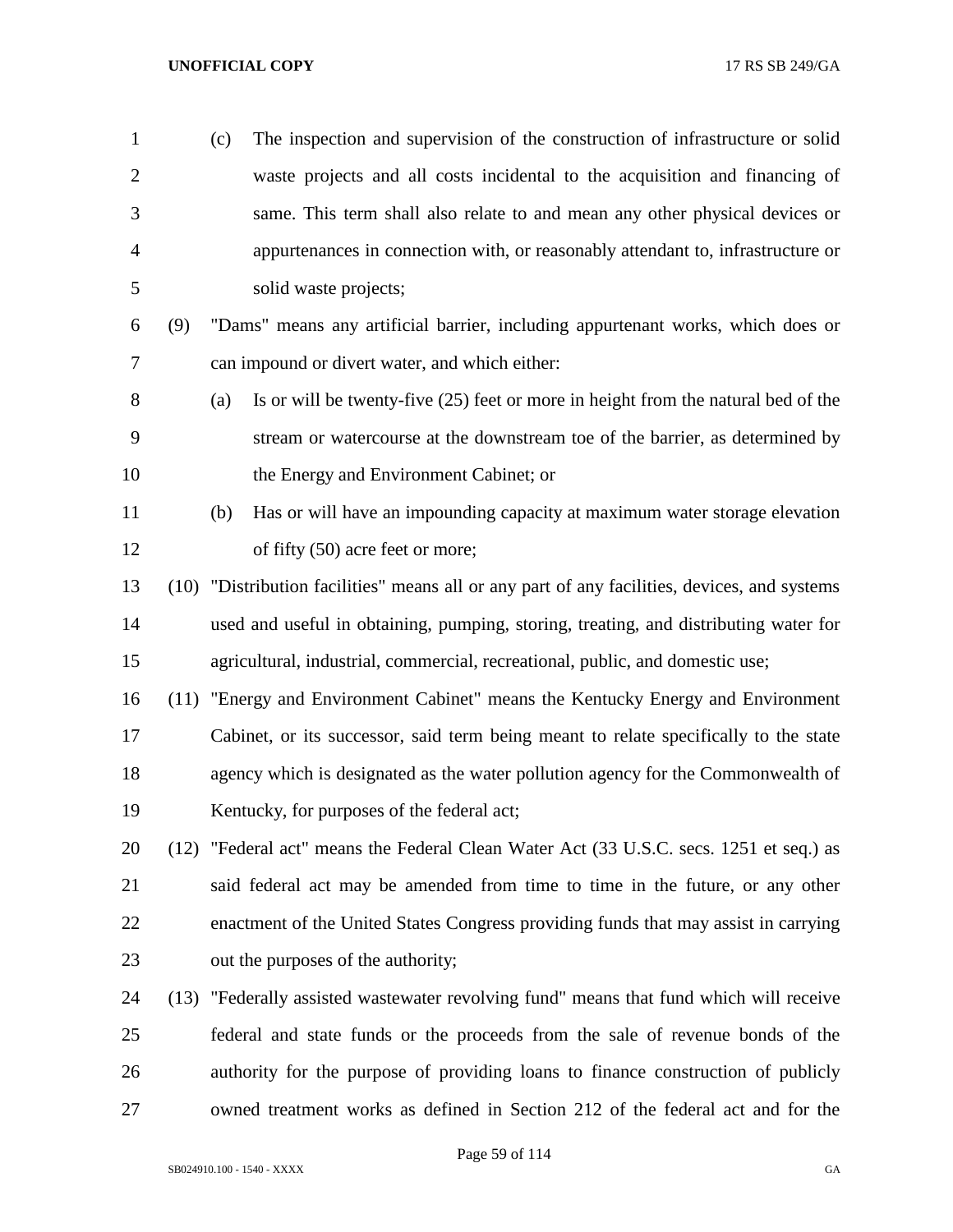implementation of a management program established under Section 319 of the federal act and for the development and implementation of a conservation and management plan under Section 320 of the federal act;

 (14) "Governmental agency" means any incorporated city or municipal corporation, or other agency, or unit of government within or a department or a cabinet of the Commonwealth of Kentucky, now having or hereafter granted, the authority and power to finance, acquire, construct, or operate infrastructure or solid waste projects. This definition shall specifically apply but not by way of limitation to incorporated cities; counties, including any counties containing a metropolitan sewer district; sanitation districts; water districts; water associations if these associations are permitted to issue interest-bearing obligations which interest would be excludable from gross income under Section 103 of the Internal Revenue Code of 1986 as amended; sewer construction districts; metropolitan sewer districts; sanitation taxing districts; a regional wastewater commission established under KRS 65.8901 to 65.8923; and any other agencies, commissions, districts, or authorities (either acting alone, or in combination with one another in accordance with any regional or area compact, or intergovernmental cooperative agreements), now or hereafter established in accordance with the laws of the Commonwealth of Kentucky having and possessing the described powers described in this subsection;

 (15) "Industrial waste" means any liquid, gaseous, or solid waste substances resulting from any process of industry, manufacture, trade, or business, or from the mining or taking, development, processing, or recovery of any natural resources, including heat and radioactivity, together with any sewage as is present therein, which pollutes the waters of the state, and specifically, but not by way of limitation, means heat or thermal differentials created in the waters of the state by any industrial processing, generating, or manufacturing processes;

(16) "Infrastructure project" means any construction or acquisition of treatment works,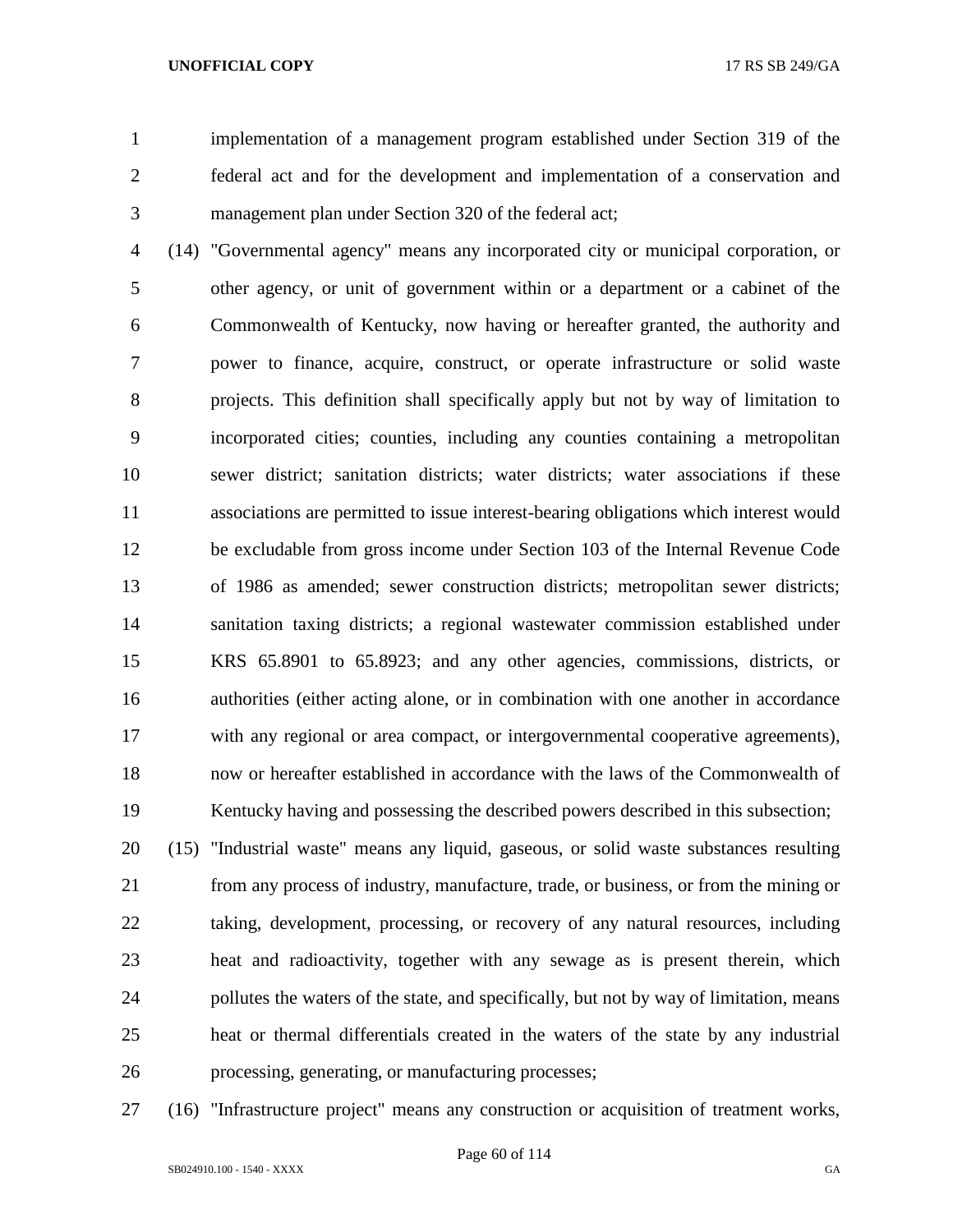facilities related to the collection, transportation, and treatment of wastewater as defined in KRS 65.8903, distribution facilities, or water resources projects instituted by a governmental agency or an investor-owned water utility which is approved by the authority and, if required, by the Energy and Environment Cabinet, Public Service Commission, or other agency; solid waste projects; dams; storm water control and treatment systems; gas or electric utility; broadband deployment project; or any other public utility or public service project which the authority finds would assist in carrying out the purposes set out in KRS 224A.300;

 (17) "Infrastructure revolving fund" means that fund which will receive state funds, the proceeds from the sale of revenue bonds of the authority or other moneys earmarked for that fund for the purpose of providing loans or grants to finance construction or acquisition of infrastructure projects as defined in this section;

 (18) "Loan or grant" means moneys to be made available to governmental agencies by the authority for the purpose of defraying all or any part of the total costs incidental to construction or acquisition of any infrastructure project;

 (19) "Market interest rate" means the interest rate determined by the authority under existing market conditions at the time the authority shall provide financial assistance to a governmental agency;

 (20) "Obligation of a governmental agency" means a revenue bond, bond anticipation note, revenue anticipation note, lease, or other obligation issued by a governmental agency under KRS 58.010 et seq. or other applicable statutes;

 (21) "Person" means any individual, firm, partnership, association, corporation, or governmental agency;

 (22) "Pollution" means the placing of any noxious or deleterious substances ("pollutants"), including sewage and industrial wastes, in any waters of the state or affecting the properties of any waters of the state in a manner which renders the waters harmful or inimical to the public health or to animal or aquatic life, or to the

Page 61 of 114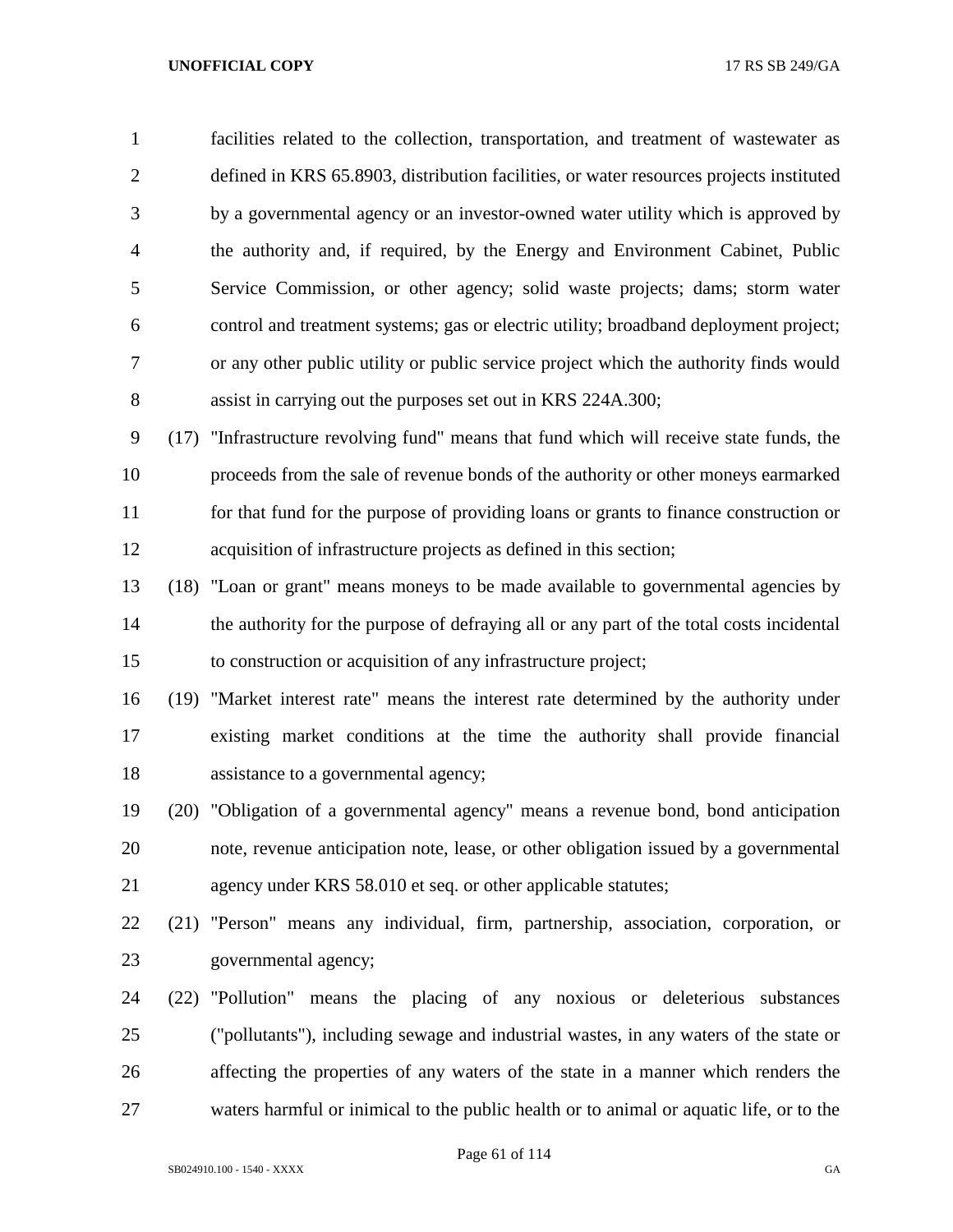- 
- 

 use, present or future, of these waters for domestic water supply, industrial or agricultural purposes, or recreational purposes;

 (23) "Prioritization schedules" means the list of wastewater treatment works, distribution facilities and water resources projects which the Energy and Environment Cabinet has evaluated and determined to be of priority for receiving financial assistance from the federally assisted wastewater revolving fund and the federally assisted drinking water revolving fund, or the list of infrastructure projects which the authority has evaluated and determined to be of priority for receiving financial aid from the infrastructure revolving fund. The evaluation by the authority of infrastructure projects for water systems shall be undertaken with input from the appropriate area development district. The evaluation by the authority of infrastructure for broadband deployment projects shall be undertaken with consideration given to input from area development districts, telecommunications businesses, information services, technology industries, governmental entities, and Kentucky-based nonprofit organizations, including ConnectKentucky;

 (24) "Solid waste project" means construction, renovation, or acquisition of a solid waste facility which shall be instituted and owned by a governmental agency;

 (25) "Recovered material" means those materials which have known current use, reuse, or recycling potential, which can be feasibly used, reused, or recycled, and which have been diverted or removed from the solid waste stream for sale, use, reuse, or recycling, whether or not requiring subsequent separation and processing but does not include materials diverted or removed for purposes of energy recovery or combustion except refuse-derived fuel (RDF), which shall be credited as a recovered material in an amount equal to that percentage of the municipal solid waste received on a daily basis at the processing facility and processed into RDF; but not to exceed fifteen percent (15%) of the total amount of the municipal solid waste received at the processing facility on a daily basis;

Page 62 of 114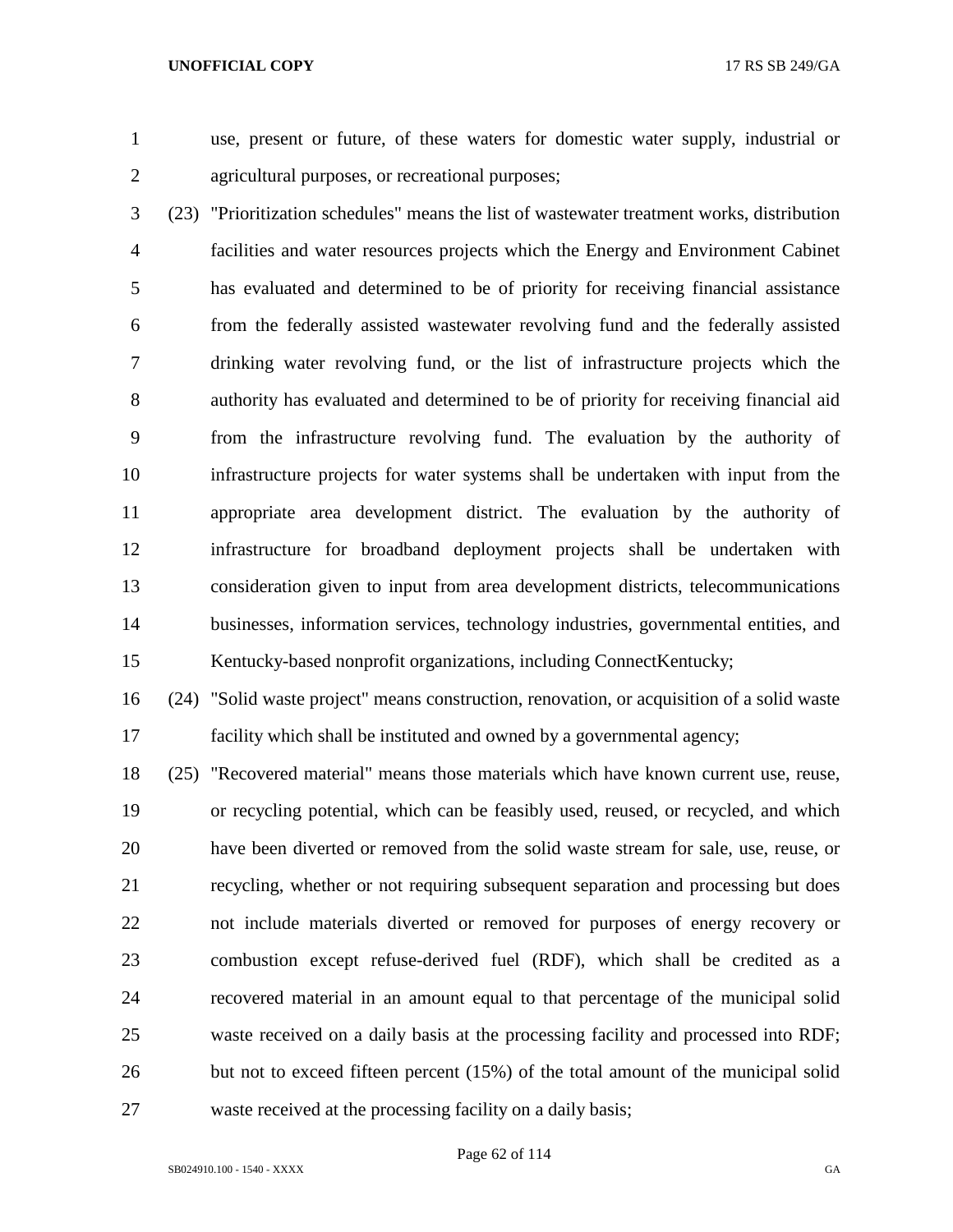(26) "Recovered material processing facility" means a facility engaged solely in the storage, processing, and resale or reuse of recovered material but does not mean a solid waste facility if solid waste generated by a recovered material processing facility is managed in accordance with KRS Chapter 224 and administrative regulations adopted by the cabinet;

 (27) "Revenue bonds" means special obligation bonds issued by the authority as provided by the provisions of this chapter, which are not direct or general obligations of the state, and which are payable only from a pledge of, and lien upon, authority revenues as provided in the resolution authorizing the issuance of the bonds, and shall include revenue bond anticipation notes;

 (28) "Service charge" means any monthly, quarterly, semiannual, or annual charge to be imposed by a governmental agency, or by the authority, for any infrastructure project financed by the authority, which service charge arises by reason of the existence of, and requirements of, any assistance agreement;

 (29) "Sewage" means any of the waste products or excrements, or other discharges from 16 the bodies of human beings or animals, which pollute the waters of the state;

(30) "Solid waste" means "solid waste" as defined by KRS 224.1-010*(30)*[(31)](a);

 (31) "Solid waste facility" means any facility for collection, handling, storage, transportation, transfer, processing, treatment, or disposal of solid waste, whether the facility is associated with facilities generating the waste or otherwise, but does not include a container located on property where the waste is generated and which is used solely for the purpose of collection and temporary storage of that solid waste prior to off-site disposal, or a recovered material processing facility;

 (32) "Solid waste revolving fund" means that fund which shall receive state funds, the proceeds from the sale of revenue bonds of the authority, or other moneys earmarked for the purpose of providing loans or grants to finance solid waste projects defined in this section;

SB024910.100 - 1540 - XXXX GA

Page 63 of 114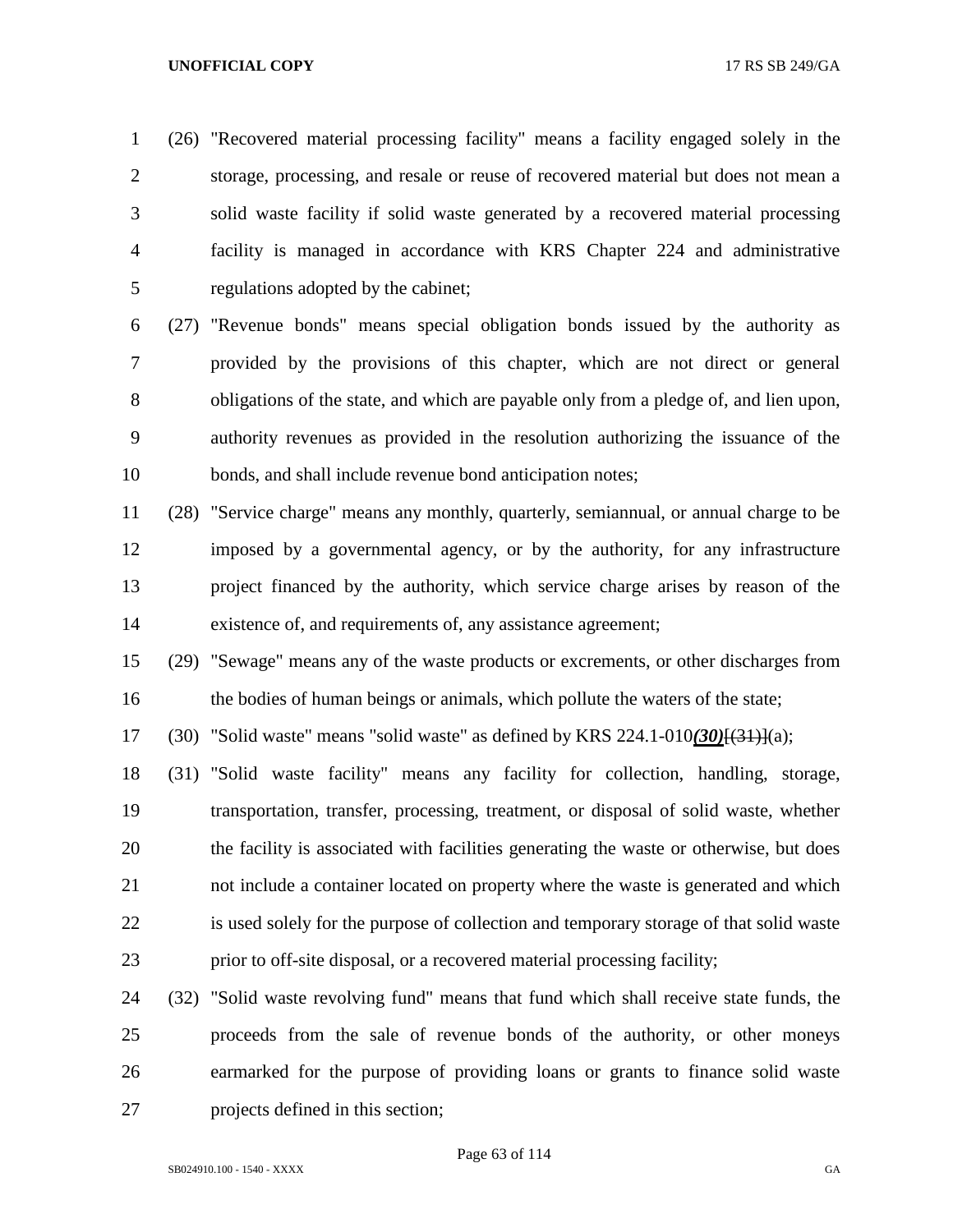- (33) "State" means the Commonwealth of Kentucky;
- (34) "System" means the system owned and operated by a governmental agency with respect to solid waste projects, treatment works, or infrastructure projects financed as provided by the assistance agreement between the governmental agency and the authority;

 (35) "Treatment works" or "wastewater treatment works" means all or any part of any facilities, devices, and systems used and useful in the storage, treatment, recycling, and reclamation of wastewater or the abatement of pollution, including facilities for the treatment, neutralization, disposal of, stabilization, collecting, segregating, or holding of wastewater, including without limiting the generality of the foregoing, intercepting sewers, outfall sewers, pumping power stations, and other equipment and their appurtenances; extensions, improvements, remodeling, additions, and alterations thereof, and any wastewater treatment works, including site acquisition of the land that will be an integral part of the wastewater treatment process, or is used for ultimate disposal of residues resulting from wastewater treatment, together with any other facilities which are deemed to be treatment works in accordance with the federal act;

 (36) "Variable rate revenue bonds" means revenue bonds the rate of interest on which fluctuates either automatically by reference to a predetermined formula or index or in accordance with the standards set forth in KRS 224A.120;

 (37) "Wastewater" means any water or liquid substance containing sewage, industrial waste, or other pollutants or contaminants derived from the prior use of these waters;

 (38) "Water resources" means all waters of the state occurring on the surface, in natural or artificial channels, lakes, reservoirs, or impoundments, and in subsurface aquifers, which are available, or which may be made available to agricultural, industrial, commercial, recreational, public, and domestic users;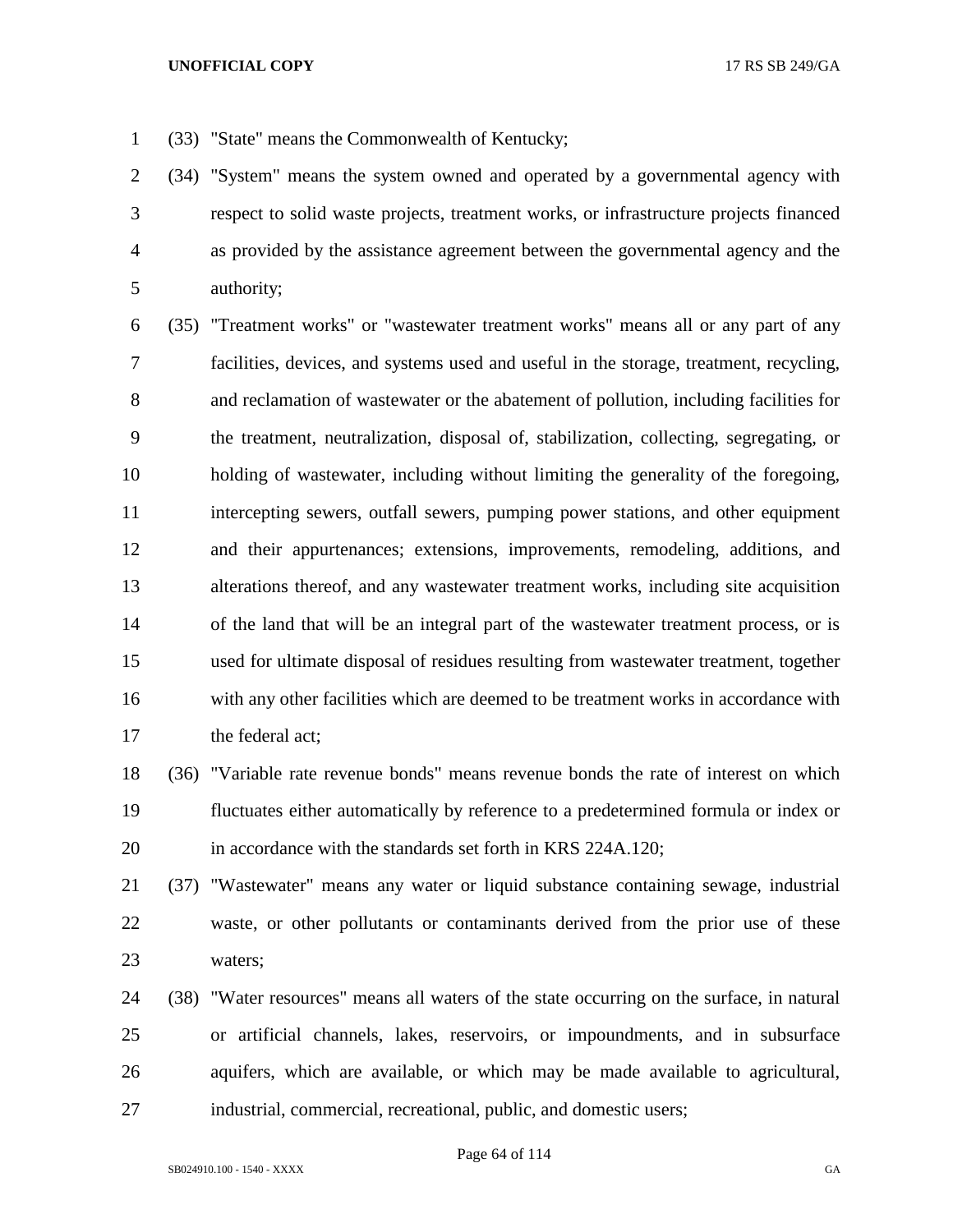(39) "Water resources project" means any structural or nonstructural study, plan, design, construction, development, improvement, or any other activity including programs for management, intended to conserve and develop the water resources of the state and shall include all aspects of water supply, facilities to collect, transport, and treat wastewater as defined in KRS 65.8903, flood damage abatement, navigation, water-related recreation, and land conservation facilities and measures;

 (40) "Waters of the state" means all streams, lakes, watercourses, waterways, ponds, marshes, wells, springs, irrigation systems, drainage systems, and all other bodies or accumulations of water, surface and underground, natural or artificial, which are situated wholly or partly within, or border upon, this state, or are within its 11 jurisdiction, except those private waters which do not combine or effect a junction with natural, surface, or underground waters;

- (41) "Utility tax" means the tax which may be imposed by the authority on every purchase of water or sewer service in the Commonwealth of Kentucky;
- (42) "Broadband deployment project" means the construction, provision, development, operation, maintenance, leasing, or improvement of broadband infrastructure, broadband services, or technologies that constitute a part of, or are related to, broadband infrastructure or broadband services, to provide for broadband service in unserved areas of the Commonwealth; and

(43) "Unserved area" means any place where broadband service is not available.

21 Section 28. KRS 349,010 is amended to read as follows:

As used in this chapter:

 (1) "Abandoned" when used in connection with a well or hole means a well or hole which has never been used, or which, in the opinion of the department, will no longer be used for the production of coalbed methane or the injection or disposal of fluid therein;

(2) "Coal interest holder" means every record coal owner, record coal lessee, mine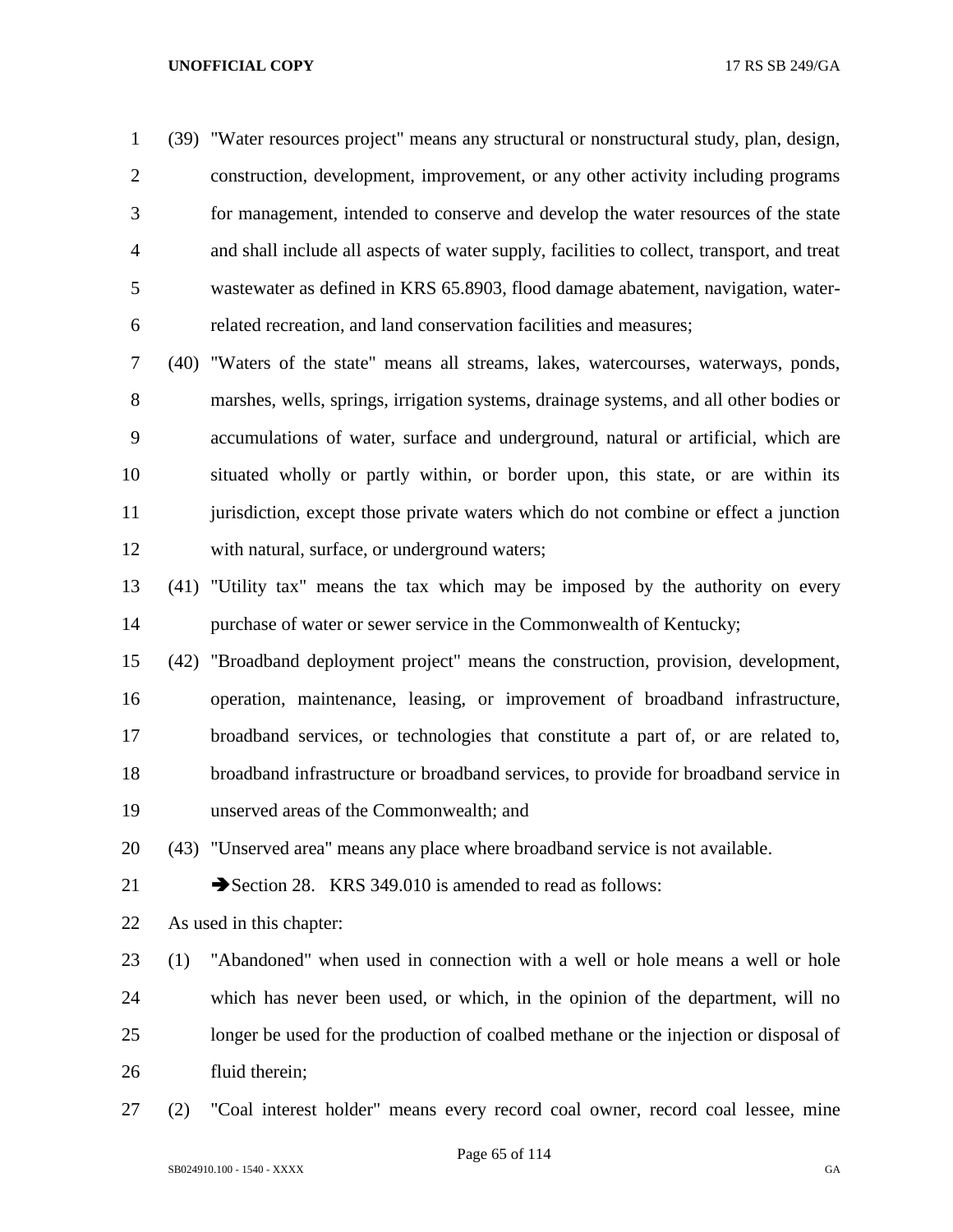- licensee as defined in KRS 352.010(1)*(r)*[(s)] and mine permittee as defined in KRS 2 350.010(21) whose coalbed is penetrated, or proposed to be penetrated, by a coalbed methane well;
- (3) "Coalbed" or "coal seam" means a seam of coal, whether workable or unworkable;
- (4) "Coalbed methane" means gas produced from a reservoir found in a coalbed, a mined-out area, or gob;
- (5) "Coalbed methane well" means any well drilled, deepened, converted, or reopened for the purpose of capturing coalbed methane for sale or use. Any well initially used for a coal mining-related purpose, such as a vent well, but which is subsequently used for the purpose of recovering coalbed methane for sale or use, shall then be deemed to be a coalbed methane well and shall comply with the provisions of this chapter at the time that the well is converted or used for the purpose of recovering coalbed methane for sale or use;
- (6) "Commissioner" means the commissioner of the Department for Natural Resources;
- (7) "Correlative rights" means the reasonable opportunity of each person entitled to recover, without waste, the coalbed methane in and under his or her tract or tracts, or the equivalent thereof;
- (8) "Department" means the Department for Natural Resources;
- (9) "Director" means the director of the Division of Oil and Gas as established in KRS 353.530;
- (10) "Drilling unit" means the maximum area in a pool which may be drained efficiently by one (1) well so as to produce the reasonable maximum recoverable coalbed methane in the area. Where the department has provided rules for the establishment of a drilling unit and an operator, proceeding within the framework of the rules so prescribed, has taken the action necessary to have a specified area established for production from a well, the area shall be a drilling unit;
- (11) "Division" means the Division of Mine Permits in the Department for Natural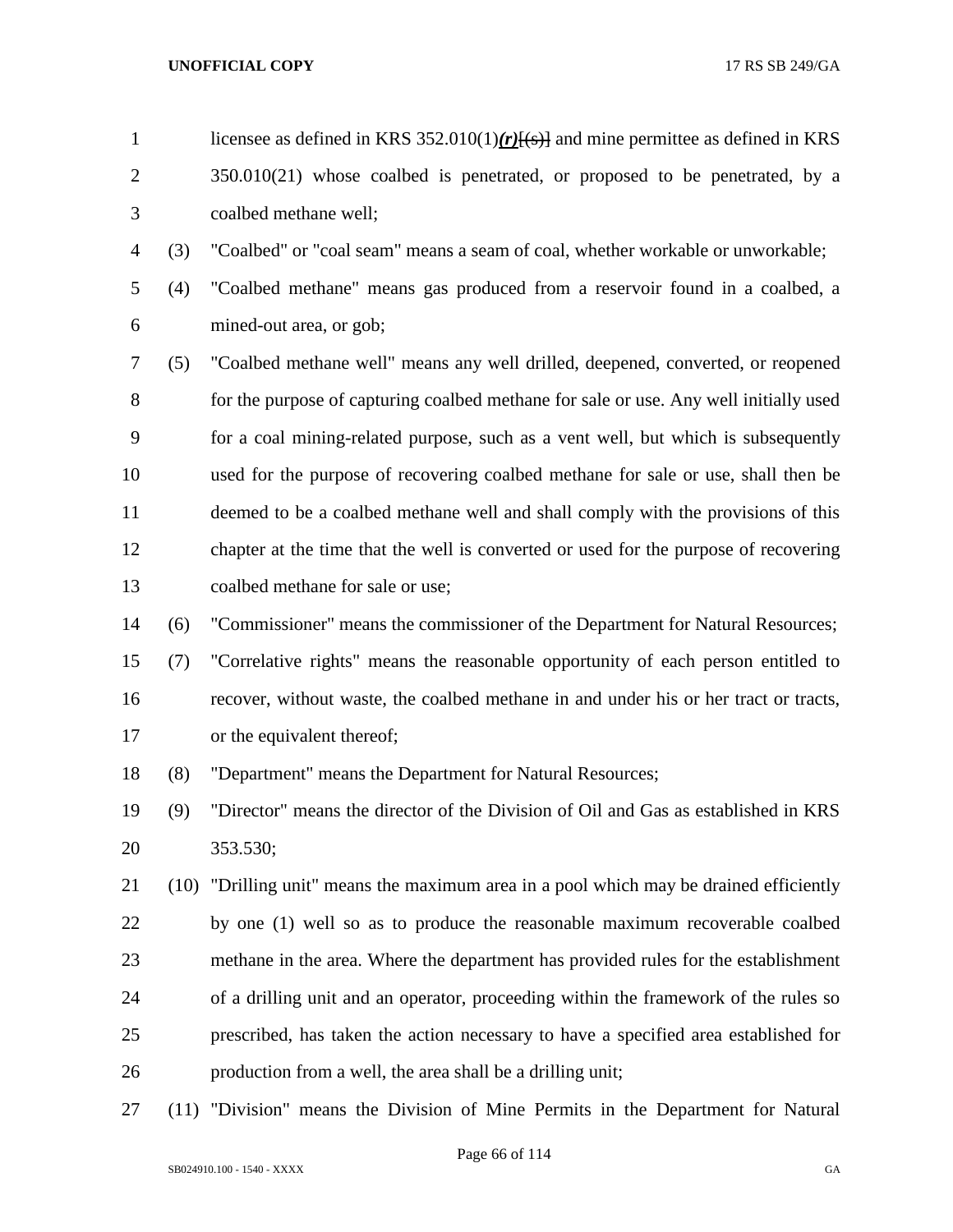| $\mathbf{1}$   |      | Resources;                                                                                 |
|----------------|------|--------------------------------------------------------------------------------------------|
| $\overline{c}$ |      | (12) "Field rules" means rules established by orders of the review board relating to the   |
| 3              |      | drilling, completion, production of, and specifications for coalbed methane wells in       |
| 4              |      | a particular geographic area as defined by an order;                                       |
| 5              |      | (13) "Gob" means the de-stressed zone associated with any full-seam extraction of coal     |
| 6              |      | that extends above and below the mined-out coalbed;                                        |
| 7              |      | (14) "Gob well" means a well drilled or a vent hole converted to a well pursuant to this   |
| 8              |      | chapter which produces or is capable of producing coalbed methane for sale or use,         |
| 9              |      | from a de-stressed zone associated with any full seam extraction of coal that              |
| 10             |      | extends above or below a mined-out coalbed;                                                |
| 11             |      | (15) "Horizontally drill" or "horizontal drilling" means the intentional act of drilling a |
| 12             |      | borehole, shaft, or hole, which deviates from vertical for the purpose of penetrating      |
| 13             |      | a coal seam to produce coalbed methane;                                                    |
| 14             | (16) | "Mine licensee" means the mine licensee as defined in KRS $352.010(1)(r)(s)$ ;             |
| 15             | (17) | "Mine permittee" means the permittee as defined in KRS 350.010(21);                        |
| 16             |      | (18) "Nonparticipating working interest owner" means a coalbed methane owner or            |
| 17             |      | lessee of a tract included in a drilling unit who elects to share in the operation of the  |
| 18             |      | coalbed methane well on a carried basis by agreeing to have his or her proportionate       |
| 19             |      | share of the costs allocable to his or her interest charged against his or her share of    |
| 20             |      | production from the coalbed methane well;                                                  |
| 21             | (19) | "Nonparticipating operator" means a nonparticipating working interest owner who            |
| 22             |      | is also the operator of the coalbed methane well;                                          |
| 23             | (20) | "Operator" means any owner of the right to drill, develop, operate, and produce            |
| 24             |      | coalbed methane from a pool and to appropriate the coalbed methane produced                |
| 25             |      | therefrom, either for himself or herself, or for himself, herself, and others; in the      |
| 26             |      | event there is no coalbed methane lease in existence with respect to the tract in          |
| 27             |      | question, the owner of the coalbed methane rights therein shall be considered as an        |

Page 67 of 114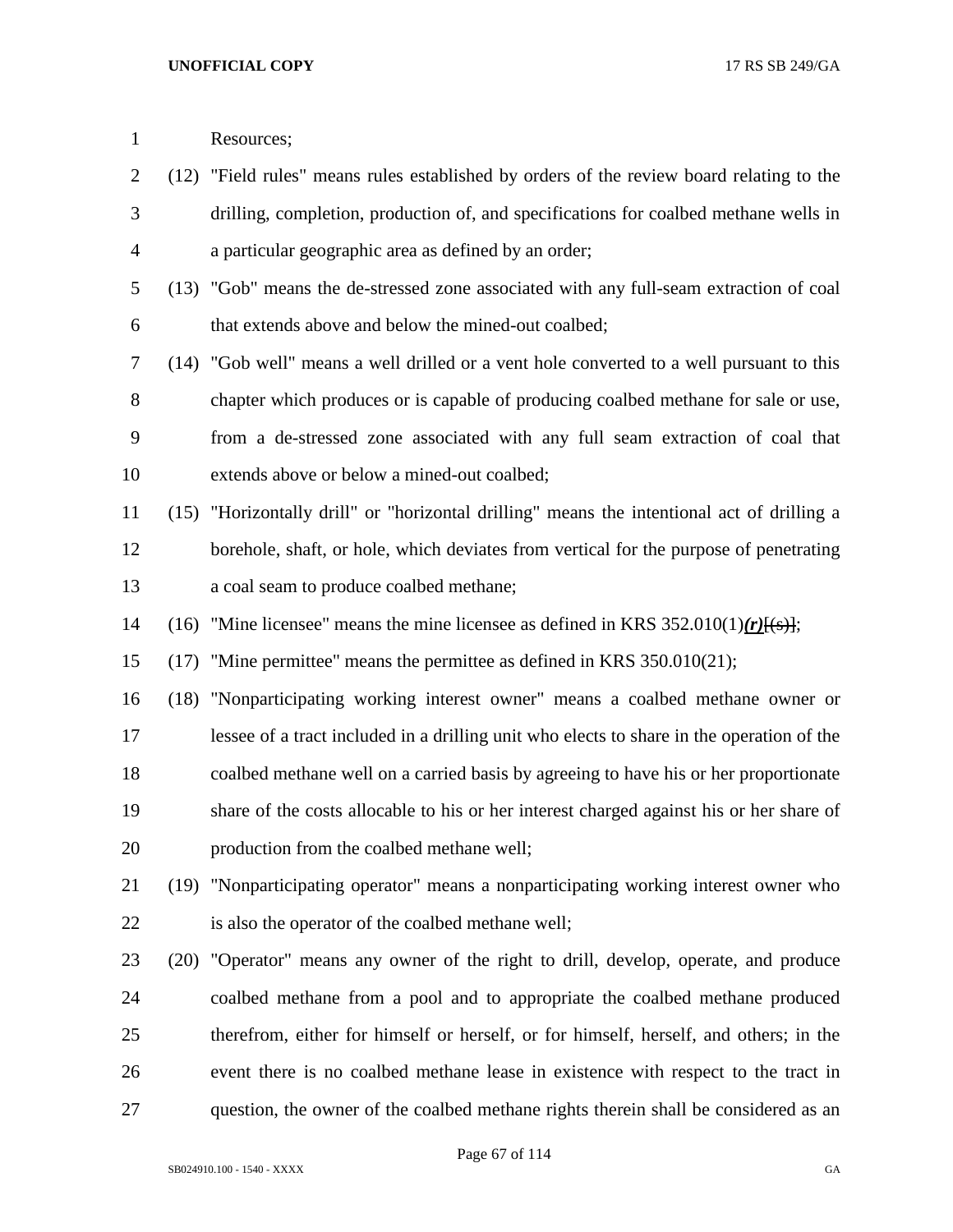"operator" to the extent of seven-eighths (7/8) of the coalbed methane in that portion of the pool underlying the tract owned by that owner, and as a "royalty owner" as to one-eighth (1/8) interest in that coalbed methane;

 (21) "Other interested coalbed methane parties" means all working interest owners other than the operator, all royalty and overriding royalty interest owners or holders, and any other party who owns or holds a right or interest in a drilling unit, coalbed methane well site for which a drilling permit has been issued or is pending, and all associated equipment, facilities, infrastructure, and improvements;

 (22) "Participating working interest owner" means a coalbed methane owner or lessee who elects to bear a share of the risks and costs of drilling, completing, equipping, operating, plugging, and abandoning a coalbed methane well equal to the proportion which the acreage in the drilling unit he or she owns or holds under lease bears to the total acreage of the drilling unit;

 (23) "Participating operator" means a participating working interest owner who is also the operator of the coalbed methane well;

 (24) "Person" means any person, corporation, association, partnership, limited liability company, receiver, governmental agency subject to this chapter, trustee, so-called common law or statutory trust, guardian, executor, administrator, or fiduciary of any kind, federal agency, state agency, city, commission, political subdivision of the Commonwealth, or any interstate body;

(25) "Plat" means a map, drawing, or print showing the location of a well;

(26) "Review board" means the Coalbed Methane Well Review Board;

 (27) "Royalty owner" means any owner of coalbed methane in place, or coalbed methane rights, to the extent that the owner is not an operator as defined in subsection (20) of this section;

 (28) "Stimulate" means any action taken to increase the flow of coalbed methane, or the inherent productivity of a coalbed methane well, including but not limited to

Page 68 of 114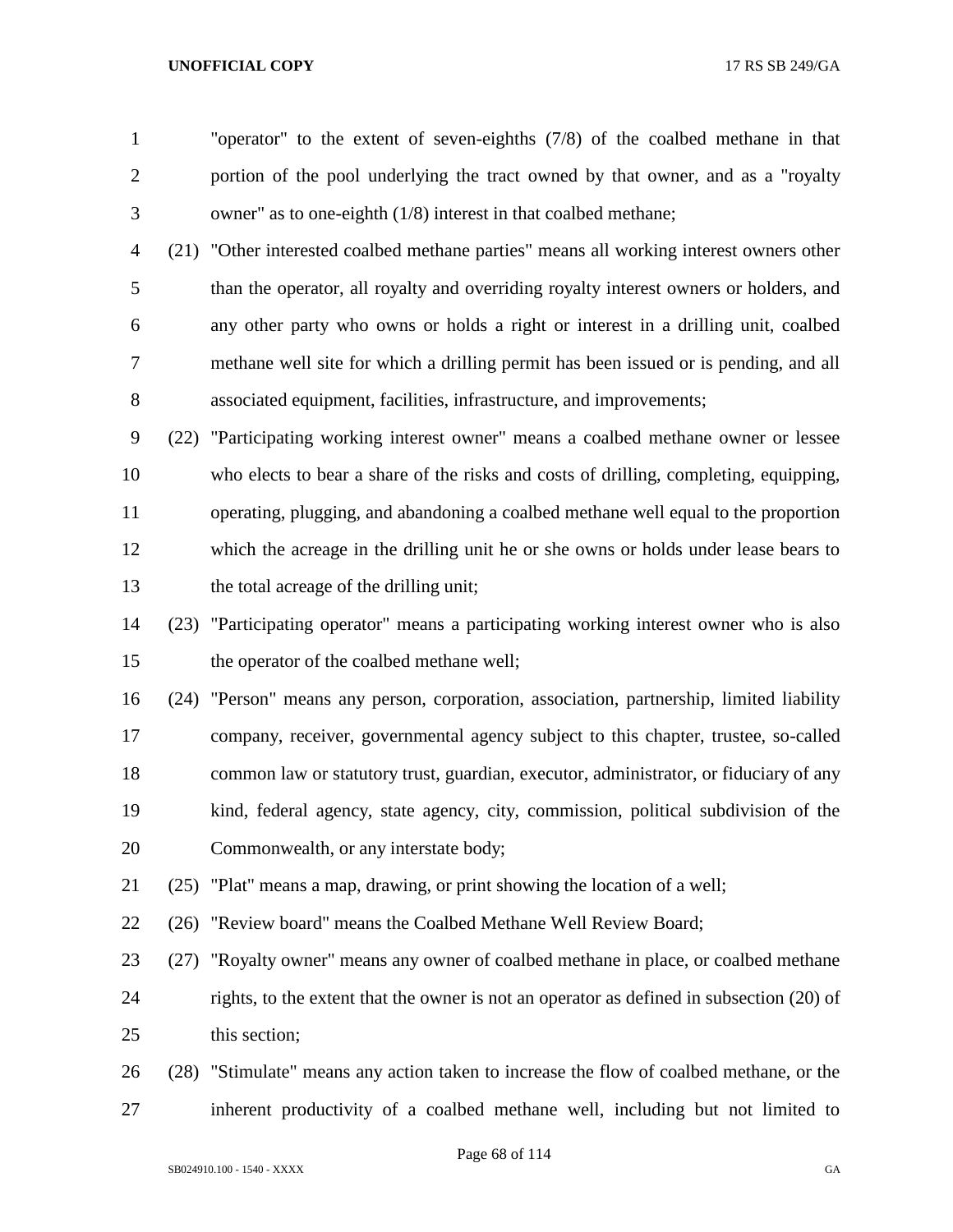| $\mathbf{1}$   | fracturing, shooting, acidizing, or waterflooding, but excluding cleaning out,          |
|----------------|-----------------------------------------------------------------------------------------|
| $\overline{2}$ | bailing, or workover operations;                                                        |
| 3              | (29) "Surface owner" means the person in whose name the surface of the land is assessed |
| $\overline{4}$ | for purposes of taxes imposed according to the property valuation administrator;        |
| 5              | (30) "Unit" means any tract or tracts which the department has determined are underlaid |
| 6              | by a pool or pools of coalbed methane and are not drilling units as defined in          |
| 7              | subsection $(10)$ of this section;                                                      |
| 8              | (31) "Unitization" means the act of combining separately owned tracts or separate       |
| 9              | interests therein into a unit constituting all or some portion of a coalbed that        |
| 10             | produces or is capable of producing coalbed methane and the joint operation of that     |
| 11             | unit;                                                                                   |
| 12             | (32) "Unit operator" means the party designated in a pooling order to develop a unit by |
| 13             | the drilling of one (1) or more coalbed methane wells;                                  |
| 14             | (33) "Vent hole" means a borehole, shaft driven, or hole dug, drilled, deepened,        |
| 15             | converted or reopened, which is used for the purpose of releasing or venting            |
| 16             | coalbed methane to the atmosphere and not for the purpose of capturing or               |
| 17             | producing coalbed methane for sale or use;                                              |
| 18             | (34) "Venting" means the act of releasing coalbed methane to the atmosphere;            |
| 19             | (35) "Well" means any borehole, shaft driven, or hole dug, drilled, deepened, converted |
| 20             | or reopened for the purpose of capturing or producing coalbed methane for sale or       |
| 21             | use; and                                                                                |
| 22             | (36) "Workable coalbed" means:                                                          |
| 23             | Any coalbed twenty-four (24) inches or more in thickness;<br>(a)                        |
| 24             | Any coalbed actually being operated commercially;<br>(b)                                |
| 25             | Any coalbed that the department decides can be operated commercially, and<br>(c)        |
| 26             | the operation of which can reasonably be expected to commence within not                |
| 27             | more than ten $(10)$ years; or                                                          |

Page 69 of 114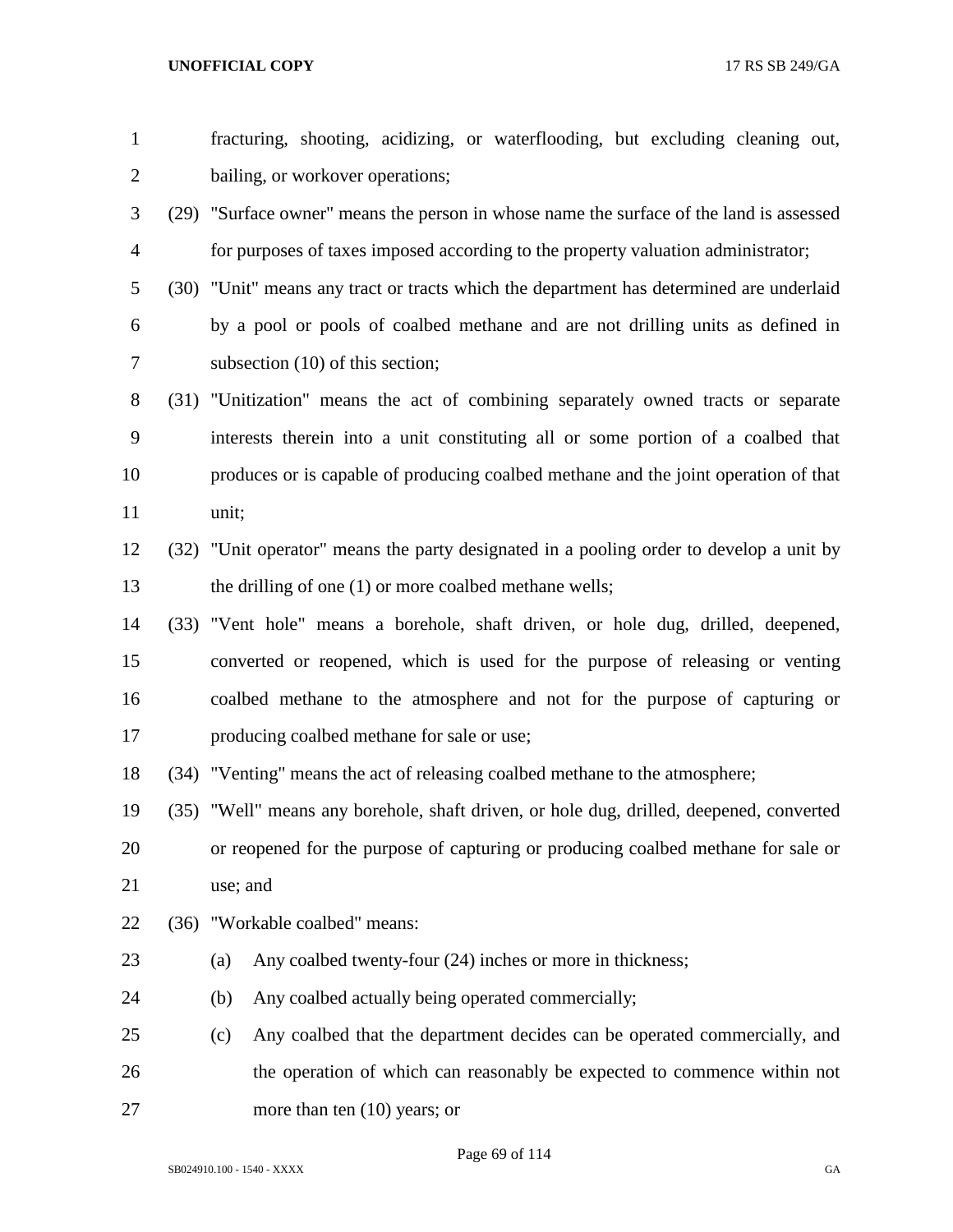| $\mathbf{1}$   |     | (d)                                     | Any coalbed that, from outcrop indication or other definite evidence, proves to  |
|----------------|-----|-----------------------------------------|----------------------------------------------------------------------------------|
| $\overline{2}$ |     |                                         | the satisfaction of the department to be workable and, when operated, will       |
| 3              |     |                                         | require protection if wells are drilled through or into it.                      |
| $\overline{4}$ |     |                                         | Section 29. KRS 351.010 is amended to read as follows:                           |
| 5              | (1) |                                         | As used in this chapter, unless the context requires otherwise:                  |
| 6              |     | (a)                                     | "Adulterated specimen" means a specimen containing a substance that is not a     |
| 7              |     |                                         | normal constituent or containing an endogenous substance at a concentration      |
| $8\,$          |     |                                         | that is not a normal physiological concentration;                                |
| 9              |     | (b)                                     | "Approved" means that a device, apparatus, equipment, or machinery, or           |
| 10             |     |                                         | practice employed in the mining of coal has been approved by the                 |
| 11             |     |                                         | commissioner of the Department for Natural Resources;                            |
| 12             |     | (c)                                     | "Assistant mine foreman" means a certified person designated to assist the       |
| 13             |     |                                         | mine foreman in the supervision of a portion or the whole of a mine or of the    |
| 14             |     |                                         | persons employed therein;                                                        |
| 15             |     | (d)                                     | ["Board" means the Mining Board created in KRS 351.105;                          |
| 16             |     | (e)                                     | "Commercial mine" means any coal mine from which coal is mined for sale,         |
| 17             |     |                                         | commercial use, or exchange. This term shall in no instance be construed to      |
| 18             |     |                                         | include a mine where coal is produced for own use;                               |
| 19             |     | $(e)$ [(f)]                             | "Commission" means the Mine Safety Review Commission created by                  |
| 20             |     |                                         | KRS 351.1041;                                                                    |
| 21             |     | $\langle \underline{f}(\underline{e}) $ | "Commissioner" means commissioner of the Department for Natural                  |
| 22             |     |                                         | Resources;                                                                       |
| 23             |     | $(g)$ $(h)$                             | "Department" means the Department for Natural Resources;                         |
| 24             |     | $(h)$ [(i)]                             | "Drift" means an opening through strata or coal seams with opening               |
| 25             |     |                                         | grades sufficient to permit coal to be hauled therefrom or which is used for the |
| 26             |     |                                         | purpose of ventilation, drainage, ingress, egress, and other purposes in         |
| 27             |     |                                         | connection with the mining of coal;                                              |

Page 70 of 114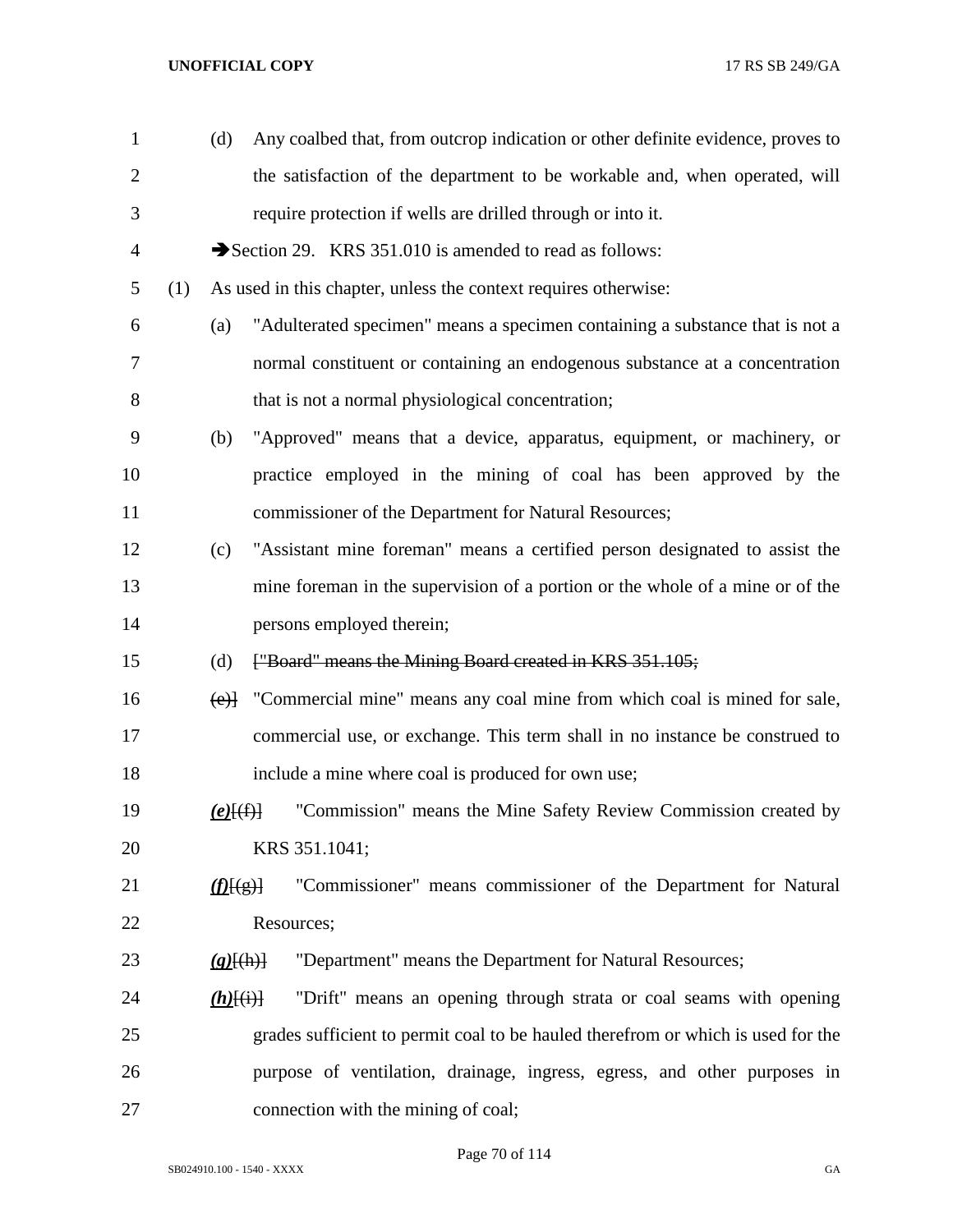| $\mathbf{1}$   | "Excavations and workings" means the excavated portions of a mine;<br>$(i)$ $(i)$ $(i)$ $(i)$                         |
|----------------|-----------------------------------------------------------------------------------------------------------------------|
| $\overline{2}$ | "Fire boss" (often referred to as mine examiner) means a person certified<br>$\underline{\textbf{(i)}[\textbf{(k)}]}$ |
| 3              | as a mine foreman or assistant mine foreman who is designated by                                                      |
| 4              | management to examine a mine or part of a mine for explosive gas or other                                             |
| 5              | dangers before a shift crew enters;                                                                                   |
| 6              | "Gassy mine." All mines shall be classified as gassy or gaseous;<br>$(k)$ $(\cdot)$                                   |
| 7              | "Illicit substances" includes prescription drugs used illegally or in excess<br>$\underline{(l)}\overline{[m]}$       |
| 8              | of therapeutic levels as well as illegal drugs;                                                                       |
| 9              | "Intake air" means air that has not passed through the last working place<br>$(m)$ $\left\{ (m) \right\}$             |
| 10             | of the split or by the unsealed entrances to abandoned workings and by                                                |
| 11             | analysis contains not less than nineteen and one-half percent (19.5%) oxygen,                                         |
| 12             | no dangerous quantities of flammable gas, and no harmful amounts of                                                   |
| 13             | poisonous gas or dust;                                                                                                |
| 14             | "Licensee" means any owner, operator, lessee, corporation, partnership,<br>$(n)$ [ $\Theta$ ]                         |
| 15             | or other person who procures a license from the department to operate a coal                                          |
| 16             | mine;                                                                                                                 |
| 17             | "Medical review officer" or "MRO" means a licensed physician with<br>$(o)$ [ $(p)$ ]                                  |
| 18             | knowledge of substance abuse disorders, laboratory testing, chain of custody,                                         |
| 19             | collection procedures, and the ability to verify positive, confirmed test results.                                    |
| 20             | The MRO shall possess the necessary medical training to interpret and                                                 |
| 21             | evaluate a positive test result in relation to the person's medical history or any                                    |
| 22             | other relevant biomedical information;                                                                                |
| 23             | "Mine" means any open pit or any underground workings from which<br>$(p)$ $(q)$                                       |
| 24             | coal is produced for sale, exchange, or commercial use, and all shafts, slopes,                                       |
| 25             | drifts, or inclines leading thereto, and includes all buildings and equipment,                                        |
| 26             | above or below the surface of the ground, used in connection with the                                                 |
| 27             | workings. Workings that are adjacent to each other and under the same                                                 |

Page 71 of 114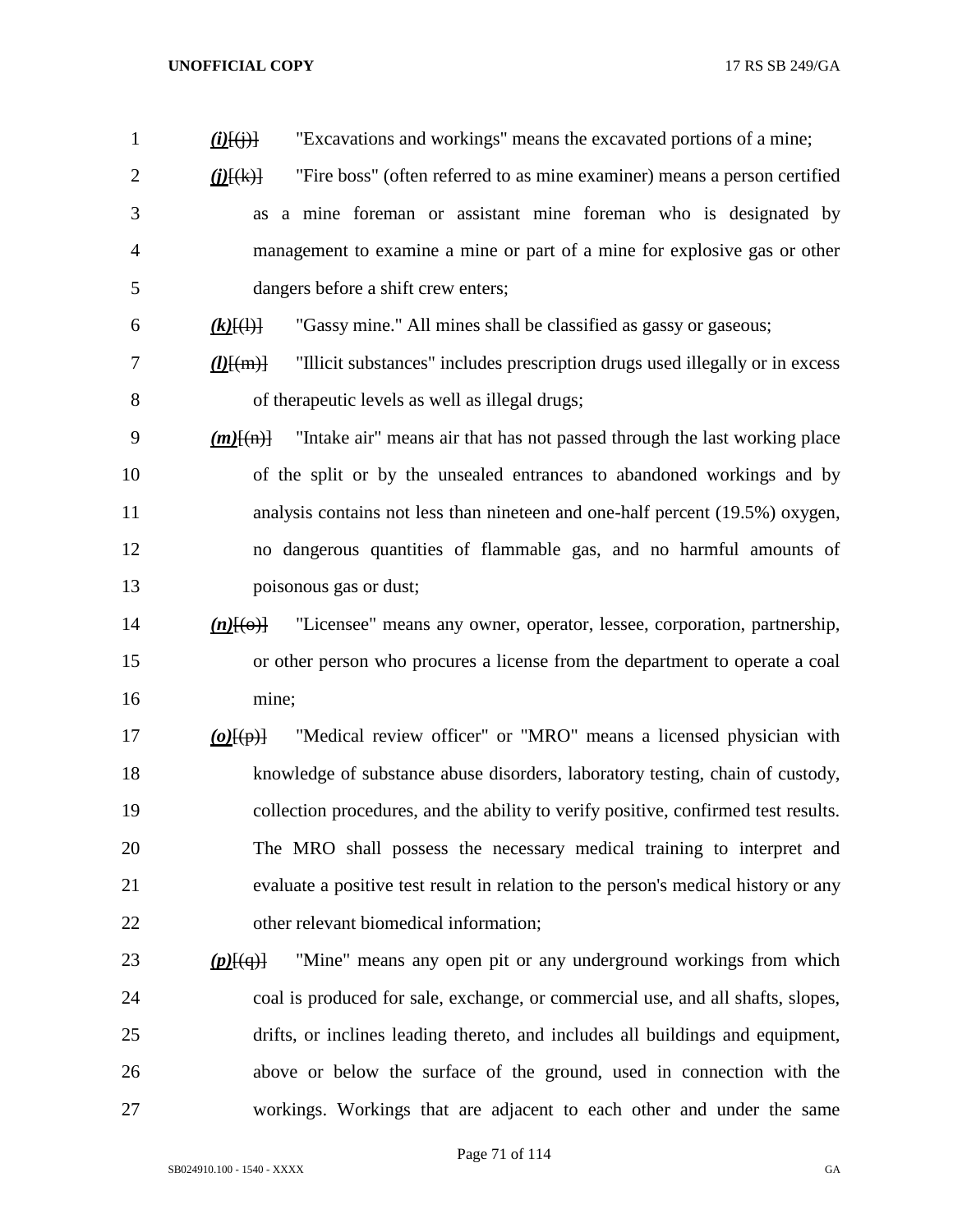| 1              | management, but which are administered as distinct units, shall be considered                            |
|----------------|----------------------------------------------------------------------------------------------------------|
| $\overline{2}$ | a separate mine;                                                                                         |
| 3              | "Mine foreman" means a certified person whom the licensee or<br>$(q)$ $(r)$ $\frac{1}{r}$                |
| $\overline{4}$ | superintendent places in charge of the workings of the mine and of the persons                           |
| 5              | employed therein;                                                                                        |
| 6              | "Mine manager" means a certified or noncertified person whom the<br>$(r)$ $(s)$                          |
| $\overline{7}$ | licensee places in charge of a mine or mines and whose duties include but are                            |
| 8              | not limited to operations at the mine or mines and supervision of personnel                              |
| 9              | when qualified to do so;                                                                                 |
| 10             | "Open-pit mine" shall include open excavations and open-cut workings,<br>$(s)$ [(t)]                     |
| 11             | including but not limited to auger operations and highwall mining systems for                            |
| 12             | the extraction of coal;                                                                                  |
| 13             | "Operator" means the licensee, owner, lessee, or other person who<br>$(t)$ $\{(\mathrm{u})\}$            |
| 14             | operates or controls a coal mine;                                                                        |
| 15             | "Permissible" refers to any equipment, device, or explosive that has been<br>$(u)$ $\{(\vee\)}$          |
| 16             | approved by the United States Bureau of Mines, the Mining Enforcement and                                |
| 17             | Safety Administration, or the Mine Safety and Health Administration and that                             |
| 18             | meets all requirements, restrictions, exceptions, limitations, and conditions                            |
| 19             | attached to the classification by the approving agency;                                                  |
| 20             | "Preshift examination" means the examination of a mine or any portion<br>$(v)$ $\overline{(\mathbf{w})}$ |
| 21             | thereof where miners are scheduled to work or travel, which shall be                                     |
| 22             | conducted not more than three (3) hours before any oncoming shift;                                       |
| 23             | "Return air" means air that has passed through the last active working<br>$(w)$ $(x)$                    |
| 24             | place on each split, or air that has passed through abandoned, inaccessible, or                          |
| 25             | pillared workings;                                                                                       |
| 26             | "Serious physical injury" means an injury which has a reasonable<br>$(x)$ [(y)]                          |
| 27             | potential to cause death;                                                                                |

Page 72 of 114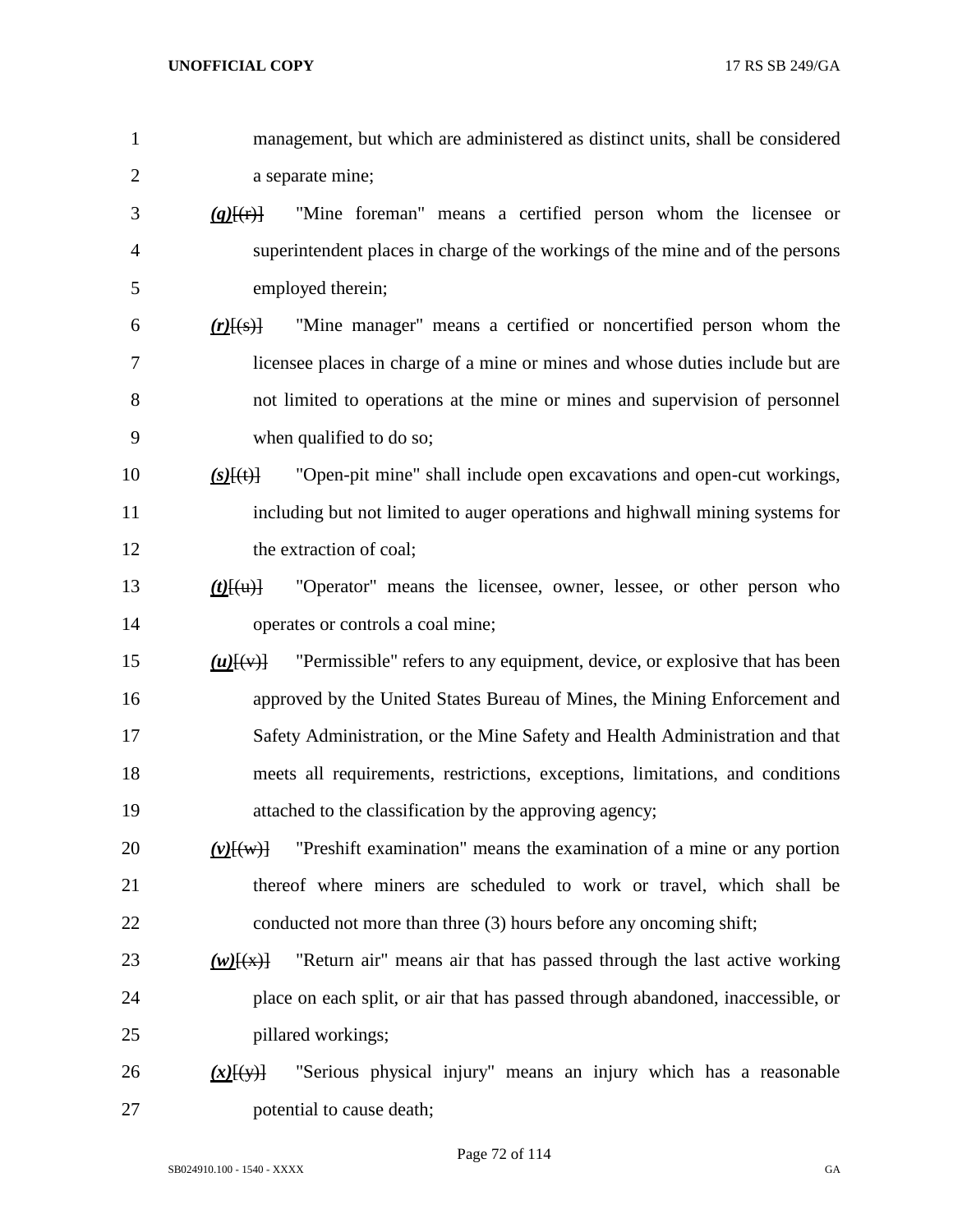| 1              |     | "Shaft" means a vertical opening through the strata that is used in<br>$(y)$ [ $(z)$ ]                          |
|----------------|-----|-----------------------------------------------------------------------------------------------------------------|
| $\overline{2}$ |     | connection with the mining of coal, for the purpose of ventilation or drainage,                                 |
| 3              |     | or for hoisting men, coal, or materials;                                                                        |
| $\overline{4}$ |     | "Slope" means an inclined opening used for the same purpose as a shaft;<br>$(z)$ $\{aa\}$                       |
| 5              |     | $(a\alpha)$ { $(a\alpha)$ } "Superintendent" means the person who, on behalf of the licensee, has               |
| 6              |     | immediate supervision of one (1) or more mines;                                                                 |
| 7              |     | $(ab)$ [(ae)] "Supervisory personnel" means a person certified under the provisions                             |
| 8              |     | of this chapter to assist in the supervision of a portion or the whole of the                                   |
| 9              |     | mine or of the persons employed therein;                                                                        |
| 10             |     | $(ac)$ [(ad)] "Division" means the Division of Mine Safety;                                                     |
| 11             |     | $(ad)$ [(ae)] "Director" means the director of the Division of Mine Safety;                                     |
| 12             |     | $(ae)$ [(af)] "Probation" means the status of a certification or license issued by the                          |
| 13             |     | Division of Mine Safety that conditions the validity of the certification or                                    |
| 14             |     | license upon compliance with orders of the Mine Safety Review Commission;                                       |
| 15             |     | and                                                                                                             |
| 16             |     | "Final order of the commission" means an order which has not been<br>$\left(\frac{af}{\text{tan}\theta}\right)$ |
| 17             |     | appealed to the Franklin Circuit Court within thirty (30) days of entry, or an                                  |
| 18             |     | order affirming the commission's order that has been entered by any court                                       |
| 19             |     | within the Commonwealth and for which all appeals have been exhausted.                                          |
| 20             | (2) | Except as the context otherwise requires, this chapter applies only to commercial                               |
| 21             |     | coal mines.                                                                                                     |
| 22             | (3) | The definitions in KRS 352.010 apply also to this chapter, unless the context                                   |
| 23             |     | requires otherwise.                                                                                             |
| 24             |     | Section 30. KRS 351.070 is amended to read as follows:                                                          |
| 25             | (1) | The commissioner shall have full authority over the department and shall                                        |
| 26             |     | superintend and direct the activities of the mine safety specialists and other                                  |
| 27             |     | personnel of the department. There is created within the Department for Natural                                 |
|                |     |                                                                                                                 |

Page 73 of 114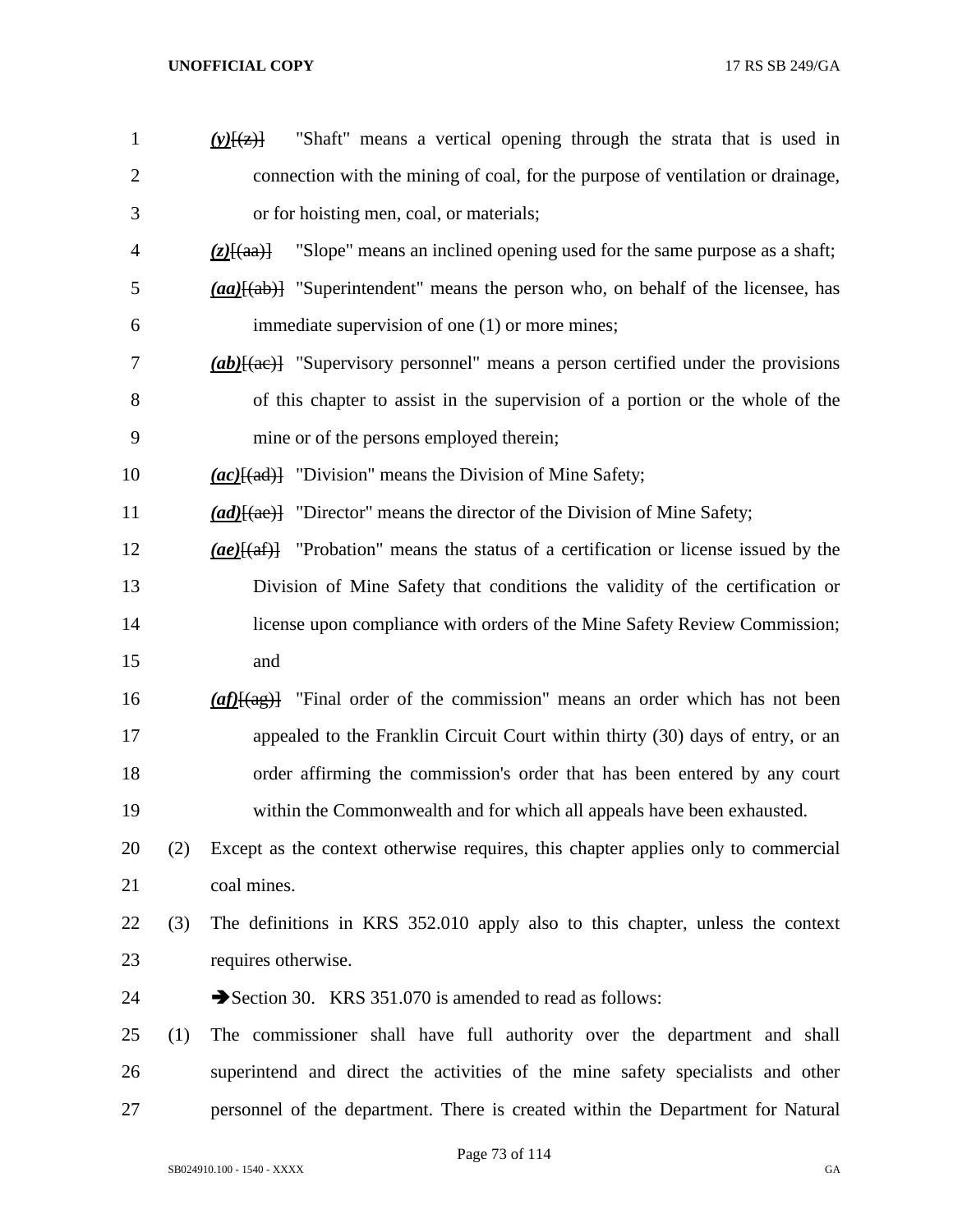Resources a Division of Mine Safety.

- (2) The secretary shall appoint a director to the Division of Mine Safety in accordance with KRS 224.10-020(2) and prescribe his or her powers and duties.
- (3) The commissioner may, whenever necessary, divide the coal fields of the state into as many inspection regions as necessary, so as to equalize as nearly as practicable the work of each mine safety specialist, and may assign to the specialists their respective regions.
- (4) The commissioner may, whenever he or she deems it necessary in the interest of efficient supervision of the mines, temporarily employ the services of additional mine safety specialists or change specialists from one (1) region to another.
- (5) The commissioner shall superintend and direct the inspection of mines and cause to be investigated the character and quality of air in mines whenever conditions indicate the necessity of doing so.
- (6) The commissioner shall collect statistics relating to coal mining in the state and make an annual report of the statistics.
- (7) The commissioner shall see that maps, plans, projections, and proposed developments of all underground coal mines are made and filed in his office.
- (8) The commissioner shall keep a properly indexed, permanent record of all inspections made by himself and the personnel of the department.
- (9) The commissioner shall exercise general supervision over the training of officials and workmen in safety and first aid and mine rescue methods, and may conduct demonstrations in safety whenever he deems it advisable.
- (10) The commissioner shall exercise general supervision over the dissemination of information among officials and employees concerning mine ventilation, mining methods, and mine accidents and their prevention, and shall assume full charge in the event of mine fire or explosion or other serious accident at any mine in the state.
- (11) The commissioner may assist in the resumption of operations of any mine or gather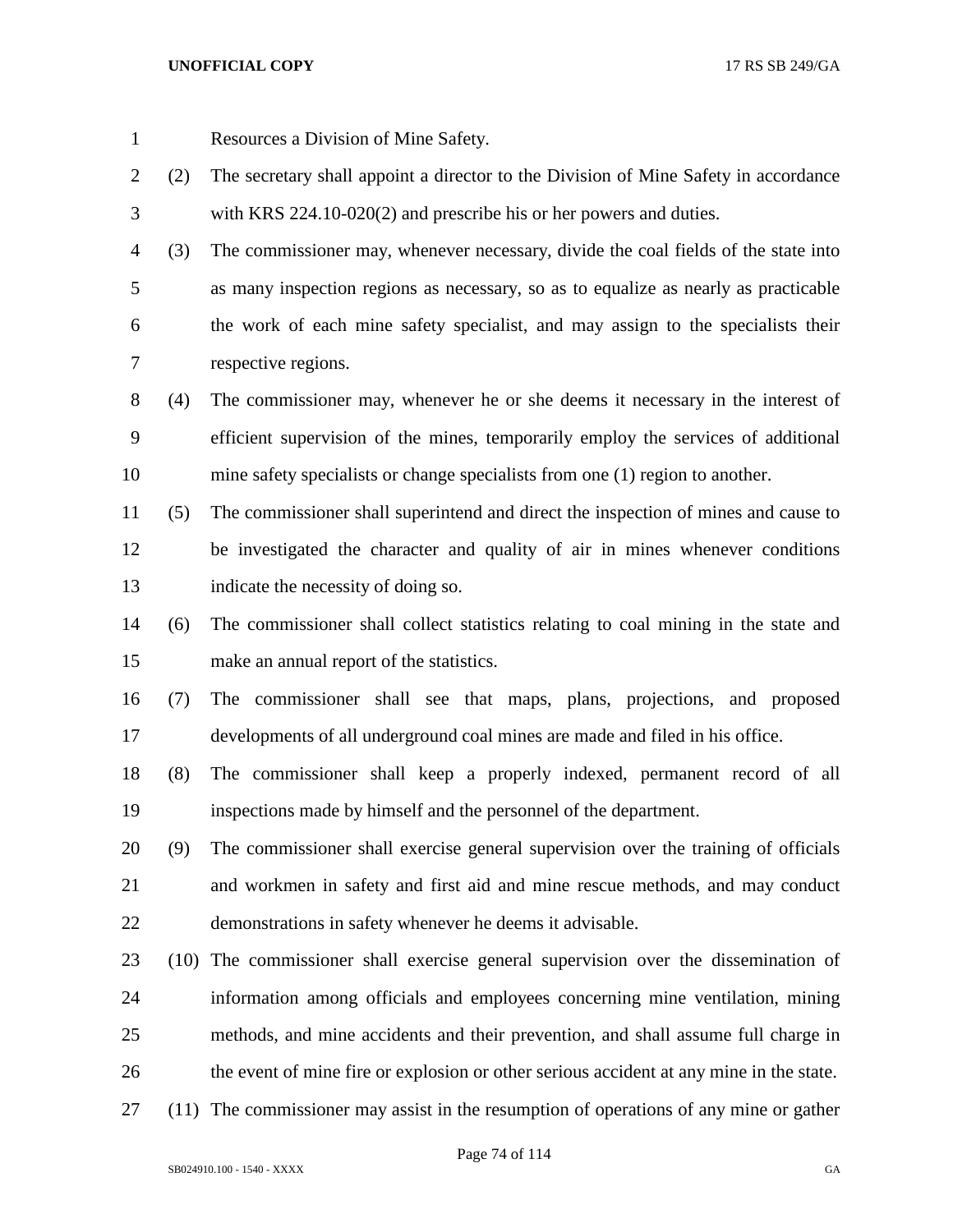data for the development of any coal seams that would be of any benefit to the state or create new employment.

 (12) The commissioner may prescribe reasonable safety standards governing the use of explosives, and electrical and mechanical equipment in the operation of open-pit or surface mines.

 (13) The secretary of the Energy and Environment Cabinet shall have the power and authority to promulgate, amend, or rescind any administrative regulations he or she deems necessary and suitable for the proper administration of this chapter. Administrative regulations may be promulgated, amended, or rescinded by the secretary only after public hearing or an opportunity to be heard thereon of which proper notice by publication pursuant to KRS Chapter 424, has been given. Administrative regulations so promulgated shall carry the full force and effect of law.

- (14) The commissioner shall ascertain the cause or causes of any coal mining fatality and any accidents involving serious physical injury and, within sixty (60) days of completion of the investigation, shall report his or her findings and 17 recommendations to the Governor, the Mine Safety Review Commission, the 18 Mining Board, land the Legislative Research Commission. Accident interviews conducted by the division shall be closed proceedings. The recommendations may include without being limited to the need to promulgate or amend administrative regulations to prevent the recurrence of the conditions causing the fatality. Effective January 1, 2009, the division shall appoint an existing full-time employee to act as a family liaison. The family liaison shall have the responsibility during an accident investigation to keep the families of miners informed of the progress and findings of the accident investigation. The family liaison shall be trained in mining and in grief counseling.
- 

(15) The commissioner shall assess civil monetary penalties against licensed facilities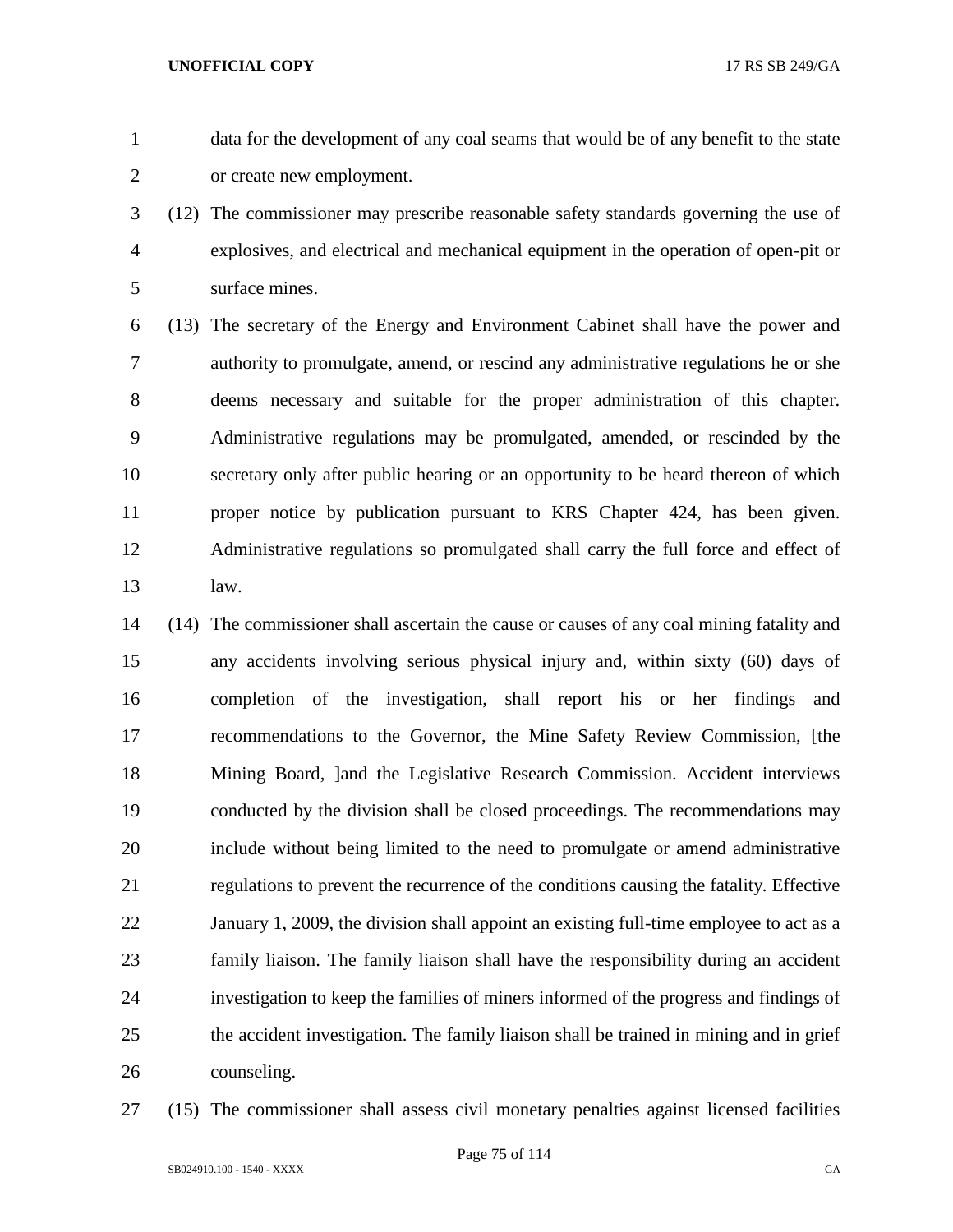for violations of laws in this chapter and KRS Chapter 352 pertaining to roof control plans, mine seal construction plans, unsafe working conditions, and mine ventilation plans that could lead to imminent danger or serious physical injury. The Energy and Environment Cabinet shall promulgate administrative regulations within ninety (90) days of July 12, 2006, providing for the manner and method of the assessment of the penalties and appeals therefrom. In no event shall the civil penalty assessed pursuant to this subsection for the violation exceed five thousand dollars (\$5,000). Nothing contained in this subsection shall be construed to impair or contravene the authority granted under KRS 351.025(2) for imposing penalties against licensed facilities.

11 Section 31. KRS 351.090 is amended to read as follows:

 (1) The Governor shall appoint an adequate number of mine safety specialists to ensure at least two (2) inspections annually at all surface mines, provided the mine is in operation the entire year or the proportionate thereof, of all mines in the Commonwealth and sufficient additional mine safety specialists to enable the commissioner to provide adequate surveillance of coal mines where conditions or management policy dictate that more inspections are needed to ensure the safety of miners; except the commissioner shall inspect all underground coal mines not less than six (6) times annually. Two (2) of the six (6) general inspections of underground mines shall be full electrical inspections. One (1) or more of the appointees shall be designated as electrical mine inspectors. The Governor shall also appoint an adequate number of mine safety specialists to perform safety analysis and safety instruction. The term of office of each mine safety specialist shall be during the period of capable, efficient service and good behavior.

 (2) All mine safety specialists shall have a thorough knowledge of first aid and mine rescue and be able to instruct in first aid and mine rescue, and shall possess 27 thoroughly the knowledge required of the commissioner by KRS 351.060, and shall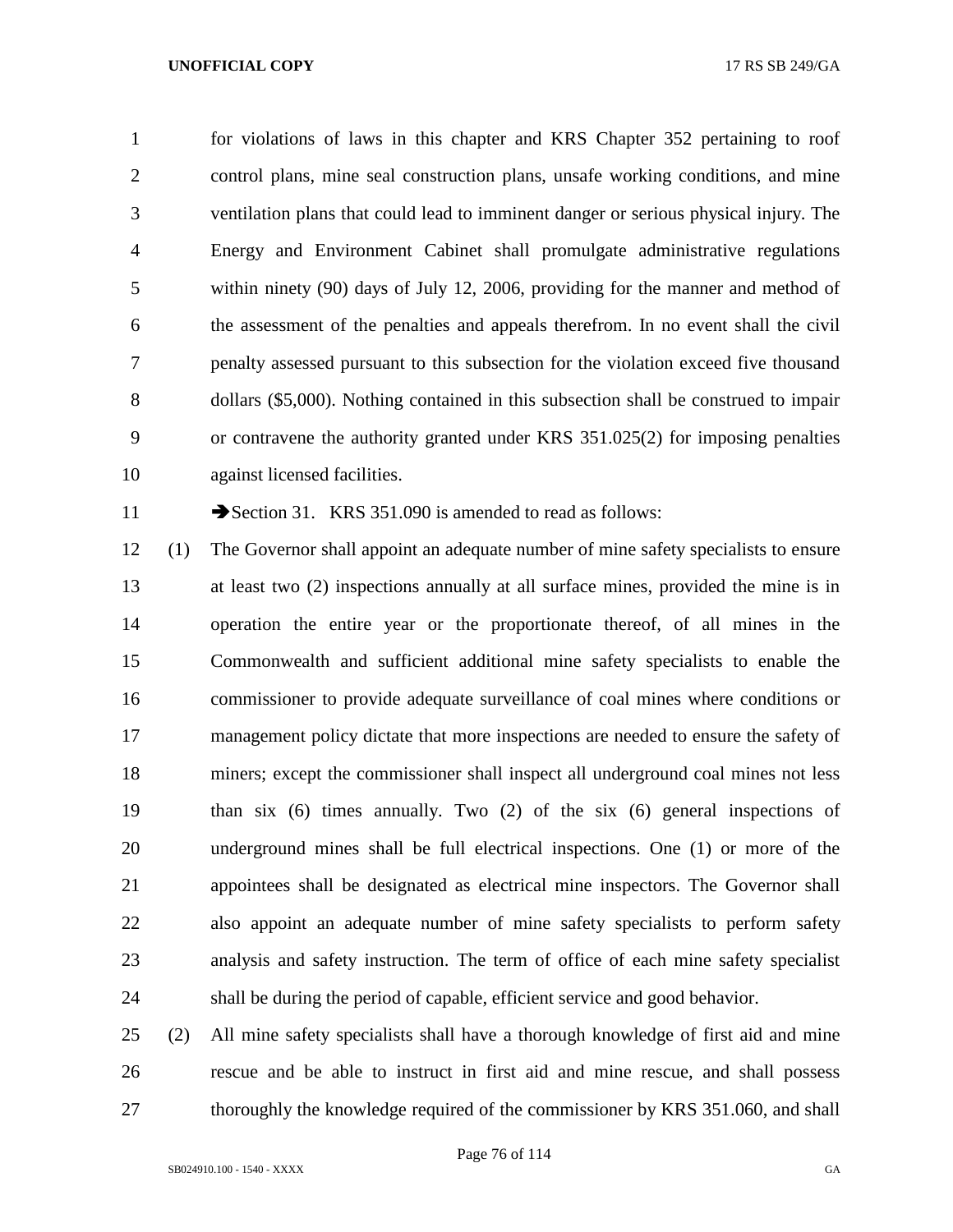have a thorough and practical knowledge of mining gained by at least five (5) years' experience in coal mines in the Commonwealth. For the purposes of this subsection, a degree in mining engineering from a recognized institution shall be deemed equivalent to two (2) years of practical experience in coal mines or an associate degree in mining technology from a recognized institution shall be deemed equivalent to one (1) year practical experience in coal mines. A person desiring to use a mining engineering or technology degree for practical experience credit shall file proof of having received a degree prior to examination.

 (3) No person shall be appointed to the office of mine safety specialist unless he or she holds a current mine foreman's certificate. A person appointed as mine safety specialist shall pass an examination administered by the *department*[board]. The commissioner may recommend to the Governor applicants for the positions of mine safety specialist who have successfully passed the examination and are proved by worth, training, and experience to be the most competent of the applicants.

 (4) Mine safety specialists shall be of good moral character and temperate habits and shall not, while holding office, act in any official capacity in operating any coal mine.

 (5) No reimbursement for traveling expenses shall be made except on an itemized accounting for the expenses submitted by mine safety specialists who shall verify upon oath that the expenses were incurred in the discharge of their official duties.

 (6) Each mine safety specialist shall take oath, which shall be certified by the officer 22 administering it. The oath, in writing, and the certificate, shall be filed in the office of the Secretary of State.

 (7) Each mine inspector, mine safety analyst, electrical inspector, and mine safety instructor shall give bond with surety approved by the Governor.

 (8) Each mine safety specialist shall provide authorization to the division to perform a criminal background check by means of a fingerprint check by the Department of

Page 77 of 114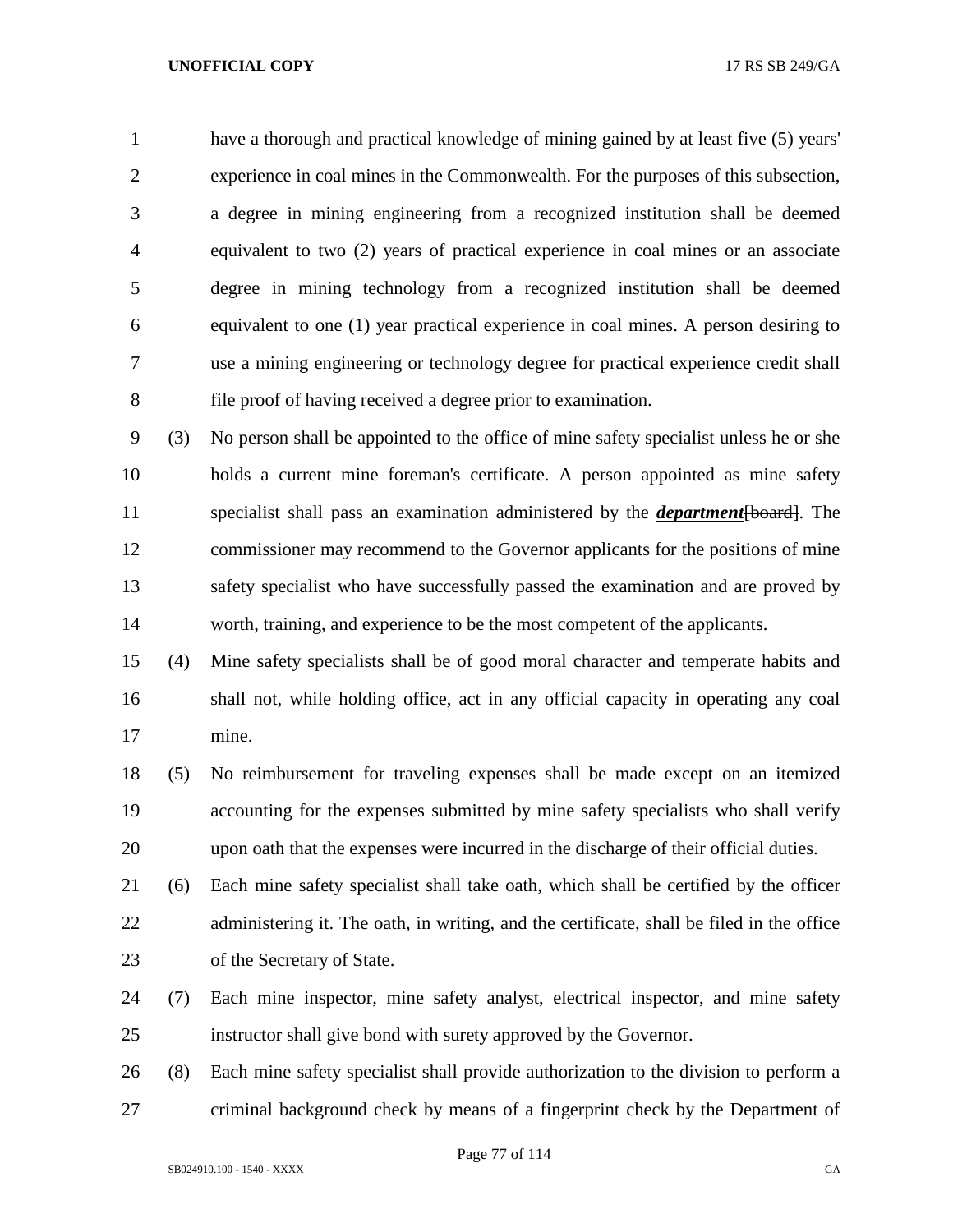Kentucky State Police. The results of the state criminal background check shall be sent to the director of the division. Any fee charged by the Department of Kentucky State Police shall be an amount no greater than the actual cost of processing the request and conducting the search.

5 Section 32. KRS 351.102 is amended to read as follows:

 (1) No person shall be assigned mining duties by a licensee as a laborer or supervisor unless the person holds a valid certificate of competency and qualification or a valid permit as trainee issued in accordance with this section.

 (2) The division shall require that all applicants for certified miner and initial applicants 10 for other mining certifications pursuant to this chapter shall submit proof that he or she is drug and alcohol free. The proof shall be submitted in accordance with KRS 351.182 and 351.183.

 (3) A permit as trainee miner shall be issued by the commissioner to any person who has submitted proof that he or she is drug and alcohol free in accordance with KRS 351.182 and 351.183, and has completed a program of education of a minimum of forty (40) hours for underground mining or twenty-four (24) hours for surface mining comprised of sixteen (16) hours of classroom training and eight (8) hours of mine specifics or who has completed a certified mine technology program and has passed an examination approved by the commissioner. An additional eight (8) hours of mine-specific training shall be administered to the trainee miner by the licensee, which training shall be documented on a form approved by the commissioner. This education and training program shall be determined and established by the *department* [board], as provided in KRS 351.106. A requirement for a permit as a trainee miner shall be one (1) hour of classroom training dedicated to alcohol and substance abuse education.

(4) Trainee miners shall work within the sight and sound of a certified miner.

(5) Any miner holding a certificate of competency and qualification may have one (1)

Page 78 of 114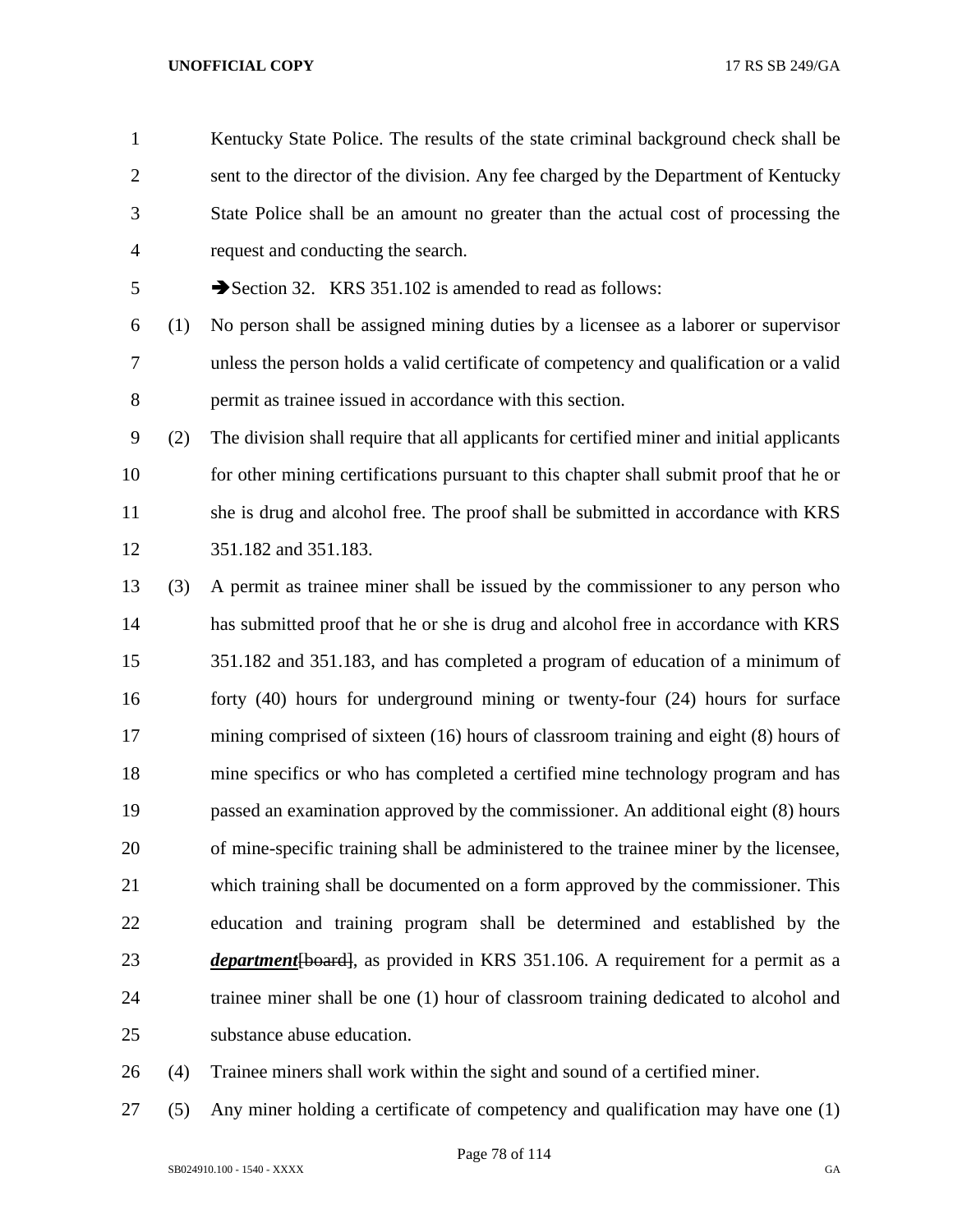person working with him and under his direction as a trainee miner. Any person certified as a mine foreman or assistant mine foreman shall have no more than five (5) persons working under his supervision or direction as trainee miners for the purpose of learning and being instructed in the duties of underground coal mining.

 (6) A certificate of competency and qualification as a miner shall be issued by the commissioner to any person who has a minimum of forty-five (45) working days' experience within a thirty-six (36) month period as a trainee miner and demonstrated competence as a miner. Any trainee miner who exceeds six (6) months in obtaining the forty-five (45) working days of experience required in this section, shall submit proof of alcohol- and drug-free status in accordance with the provisions of KRS 351.182 and 351.183.

 (7) All examinations for the certification of a miner shall be of a practical nature and shall determine the competency and qualification of the applicant to engage in the mining of coal with reasonable safety to himself and his fellow employees. The examination may be given orally, upon approval by the commissioner, if the miner is unable to read or comprehend a written examination.

(8) Examinations shall be held in any regional office during regular business hours.

 (9) If the commissioner or his authorized representative finds that an applicant is not qualified and competent, he shall notify the applicant as soon as possible, but in no case more than thirty (30) days after the date of examination.

 (10) Any applicant aggrieved by an action of the commissioner or his authorized representative in failing or refusing to issue a certificate of qualification and competency shall, within ten (10) days of notice of the action complained of, appeal to the commissioner who shall either affirm the action or issue the certificate to the applicant.

 (11) If the applicant is aggrieved by the action of the commissioner, he may appeal to the commission which shall hold a hearing on the matter in accordance with KRS

Page 79 of 114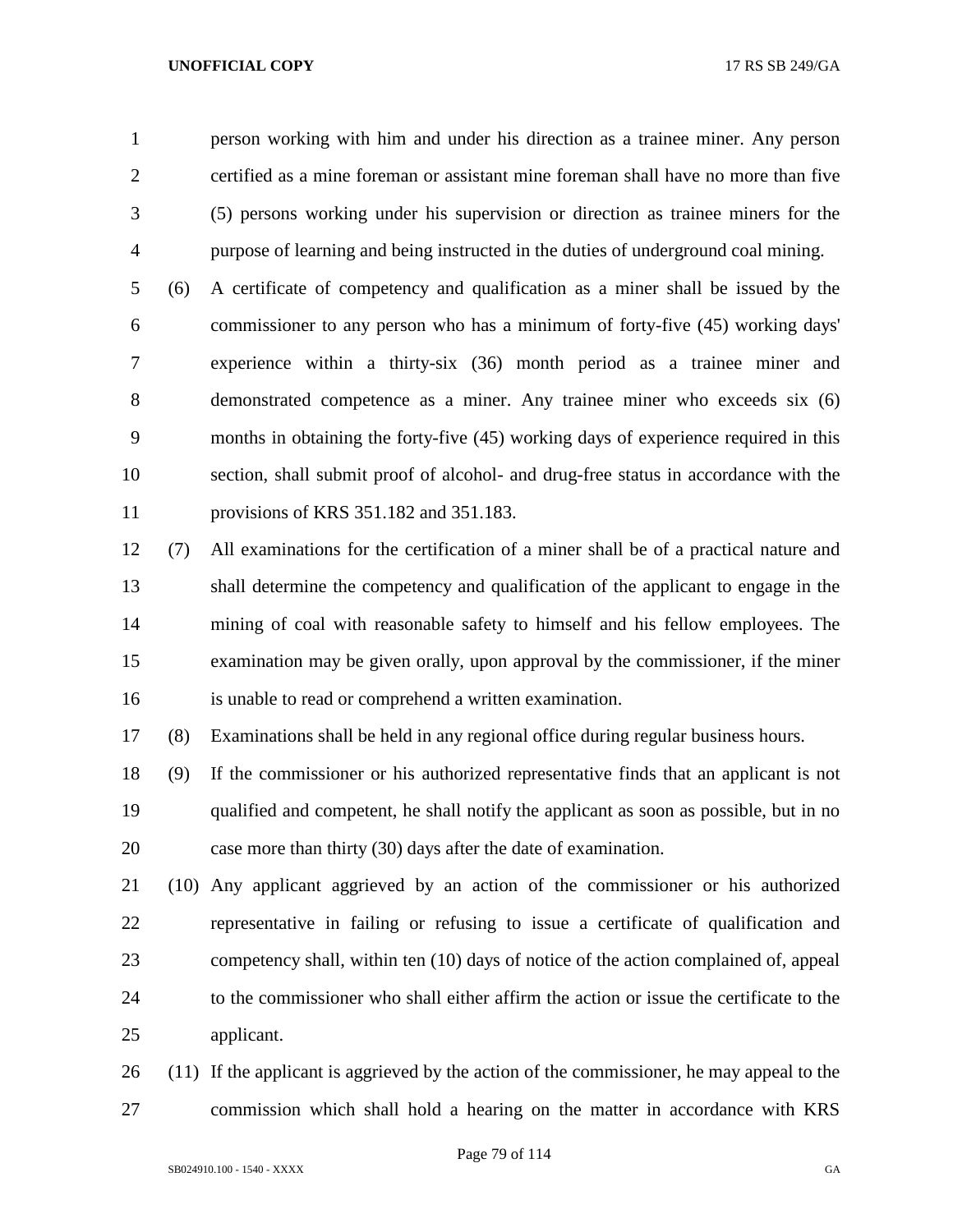- (12) The applicant may appeal from the final order of the commission by filing in the Franklin Circuit Court a petition for appeal in accordance with KRS Chapter 13B.
- 4 Section 33. KRS 351.103 is amended to read as follows:
- (1) All persons possessing valid certificates as mine inspectors, electrical inspectors, mine safety instructors, assistant mine foreman, mine foreman, shotfirer, and other 7 mining specialties as established by the *department* [board], or certified miner shall be eligible to work at any time as miners, provided they fulfill the annual requirements for retraining and reeducation as provided in KRS 351.106.
- (2) Supervisory, clerical, and technically trained employees of the mine operator whose work contributes only indirectly to mine operations shall not be required to possess a miner's certificate of competency and qualification.
- 13 Section 34. KRS 351.1041 is amended to read as follows:
- (1) The Mine Safety Review Commission is created as an independent governmental entity attached to the Energy and Environment Cabinet, Office of the Secretary, for administrative purposes. The commission shall:
- (a) Conduct hearings and issue orders regarding a licensee, coal operation, or other person involved in the mining of coal in accordance with KRS 351.194;
- (b) Jointly with the department establish a process for the department's referral of allegations of mine safety violations, allegations of unsafe working conditions, violation of a miner's drug- and alcohol-free condition of certification, or supervisory personnel's failure to immediately report a fatal accident or an accident involving serious physical injury to the commission for adjudication;
- (c) Make any recommendations to the department that it believes appropriate upon its review, consideration, and analysis of:
- 1. All reports of coal mining fatalities and serious physical injuries provided by the commissioner under KRS 351.070(14);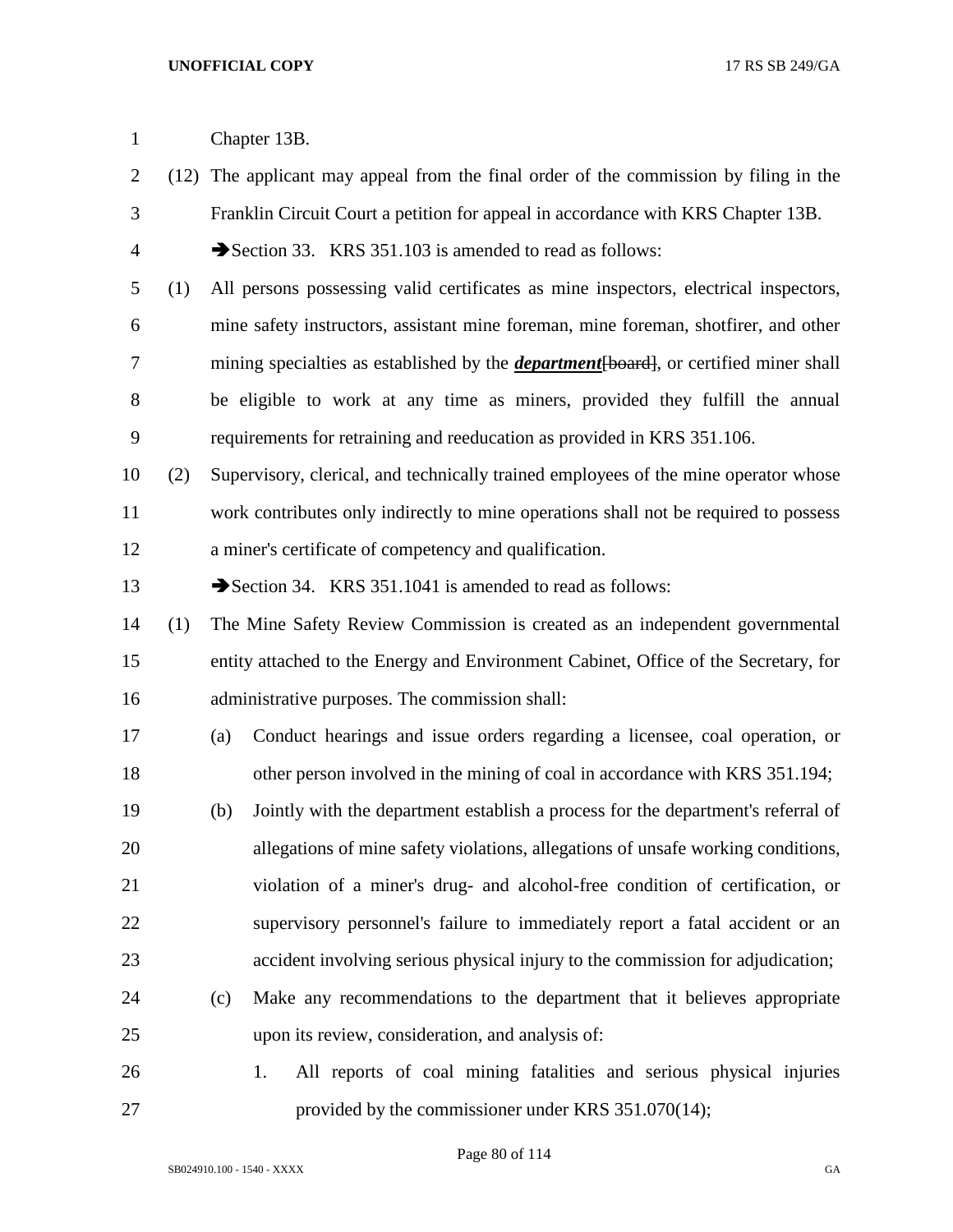- 2. Any case in which a miner or a mine owner or operator, in the professional opinion of the department has a history of significant and substantial safety violations even though there has been no serious physical injury or death resulting from the violations;
- 3. Any case in which a miner or a mine owner or operator has been convicted of a criminal charge for a violation of a federal mine safety standard or standards; and
- 4. Any case in which the Federal Mine Safety and Health Administration has made a recommendation relating to certification of an individual certified under this chapter.

 (2) The Mine Safety Review Commission shall consist of three (3) members appointed by the Governor subject to the consent of the Senate and the House of Representatives in accordance with KRS 11.160. Of the members of the Mine Safety Review Commission first appointed under this section, one (1) shall be appointed for a term of one (1) year; one (1) shall be appointed for a term of two (2) years; and one (1) shall be appointed for a term of three (3) years. After the initial appointments, members of the *commission*[board] shall be appointed for terms of four (4) years. A member may be reappointed at the expiration of his or her previous term. Members shall continue to serve until a successor is appointed and qualified.

- (3) The members of the Mine Safety Review Commission shall have the qualifications required of Judges of the Court of Appeals, except for residence in a district, and shall be subject to the same standards of conduct made applicable to a part-time judge by the Rules of the Kentucky Supreme Court. The members shall receive the per diem equivalent of the salary of a Judge of the Court of Appeals for each day spent in conducting the business of the commission.
- (4) The Governor shall designate a member of the Mine Safety Review Commission to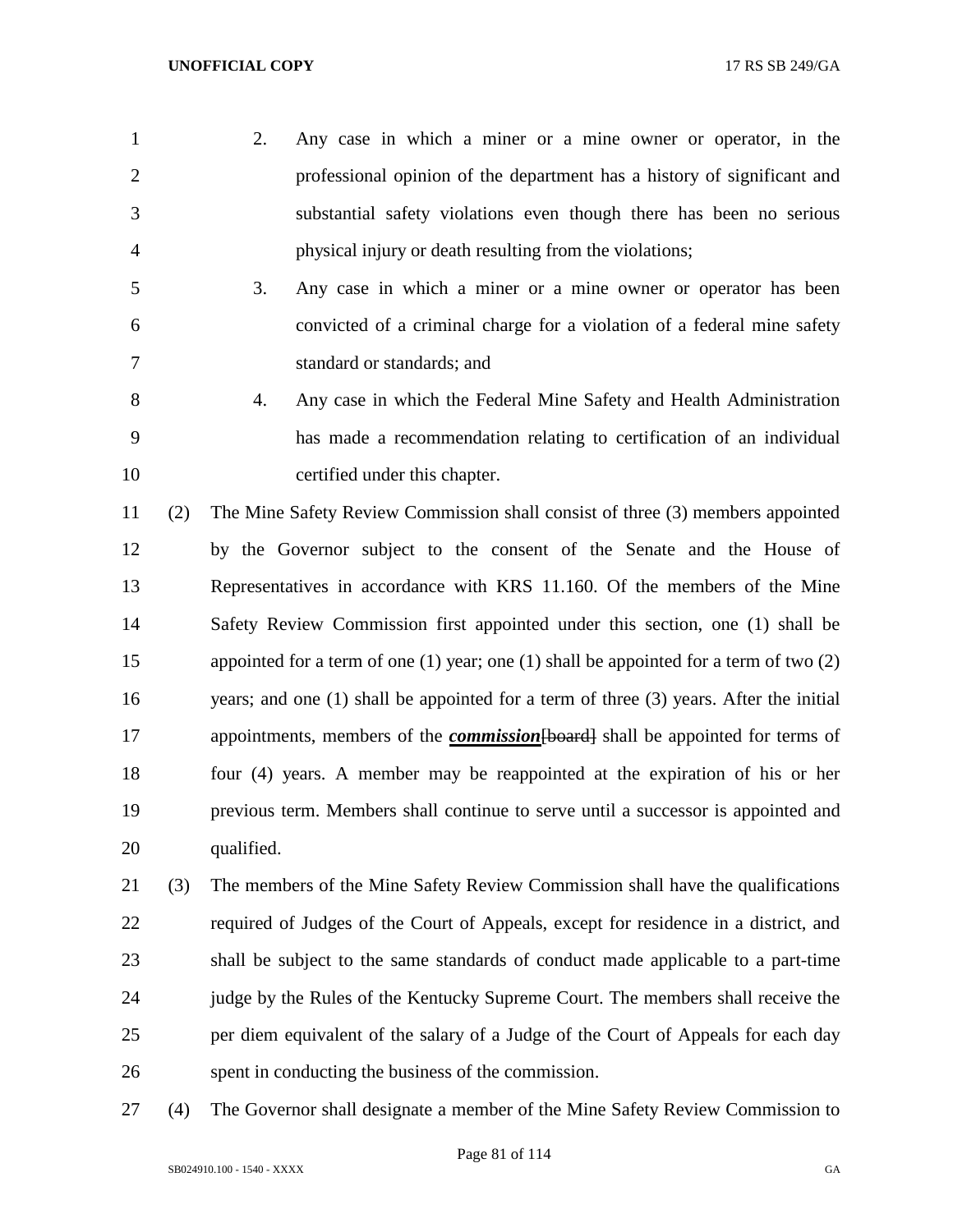| $\mathbf{1}$   |     | serve as chair and shall fill any vacancy in the office of chair.                         |
|----------------|-----|-------------------------------------------------------------------------------------------|
| $\overline{2}$ | (5) | The Governor may remove any member for good cause, including violation of the             |
| 3              |     | Code of Judicial Conduct and repeated failure to perform satisfactorily the specific      |
| 4              |     | duties assigned in this chapter or KRS Chapter 352. The Governor may remove the           |
| 5              |     | member only after furnishing him or her with a written copy of the charges against        |
| 6              |     | that member and holding a public hearing if requested by the member.                      |
| 7              | (6) | The commission shall meet on the call of the chair or a majority of the members of        |
| 8              |     | the commission.                                                                           |
| 9              | (7) | The Energy and Environment Cabinet shall provide administrative services to the           |
| 10             |     | Mine Safety Review Commission. If the commission deems it necessary to employ             |
| 11             |     | hearing officers to assist it, the Energy and Environment Cabinet shall employ            |
| 12             |     | hearing officers to assist the commission in accordance with KRS Chapter 13B and          |
| 13             |     | this chapter, notwithstanding the provisions of KRS 13B.030(2)(b).                        |
| 14             | (8) | The commission may conduct hearings, compel the attendance of witnesses,                  |
| 15             |     | administer oaths, and conduct oversight activities as may be required to ensure the       |
| 16             |     | full implementation of its duties.                                                        |
| 17             | (9) | The department shall provide the Mine Safety Review Commission with all                   |
| 18             |     | information requested by the commission for the fulfillment of its responsibilities       |
| 19             |     | under this chapter and KRS Chapter 352.                                                   |
| 20             |     | (10) The secretary of the Energy and Environment Cabinet shall effectuate the hiring of   |
| 21             |     | any staff deemed necessary and affordable for the efficient operations of the Mine        |
| 22             |     | Safety Review Commission. This may include an executive director, general                 |
| 23             |     | counsel, or other administrative support positions, to be appointed in accordance         |
| 24             |     | with KRS 12.010 and 12.050.                                                               |
| 25             |     | Section 35. KRS 351.1045 is amended to read as follows:                                   |
| 26             |     | The members of the Mine Safety Review Commission <del>[ and the Mining Board]</del> shall |
| 27             |     | complete a forty (40) hour new miner training course if they have not completed the       |

Page 82 of 114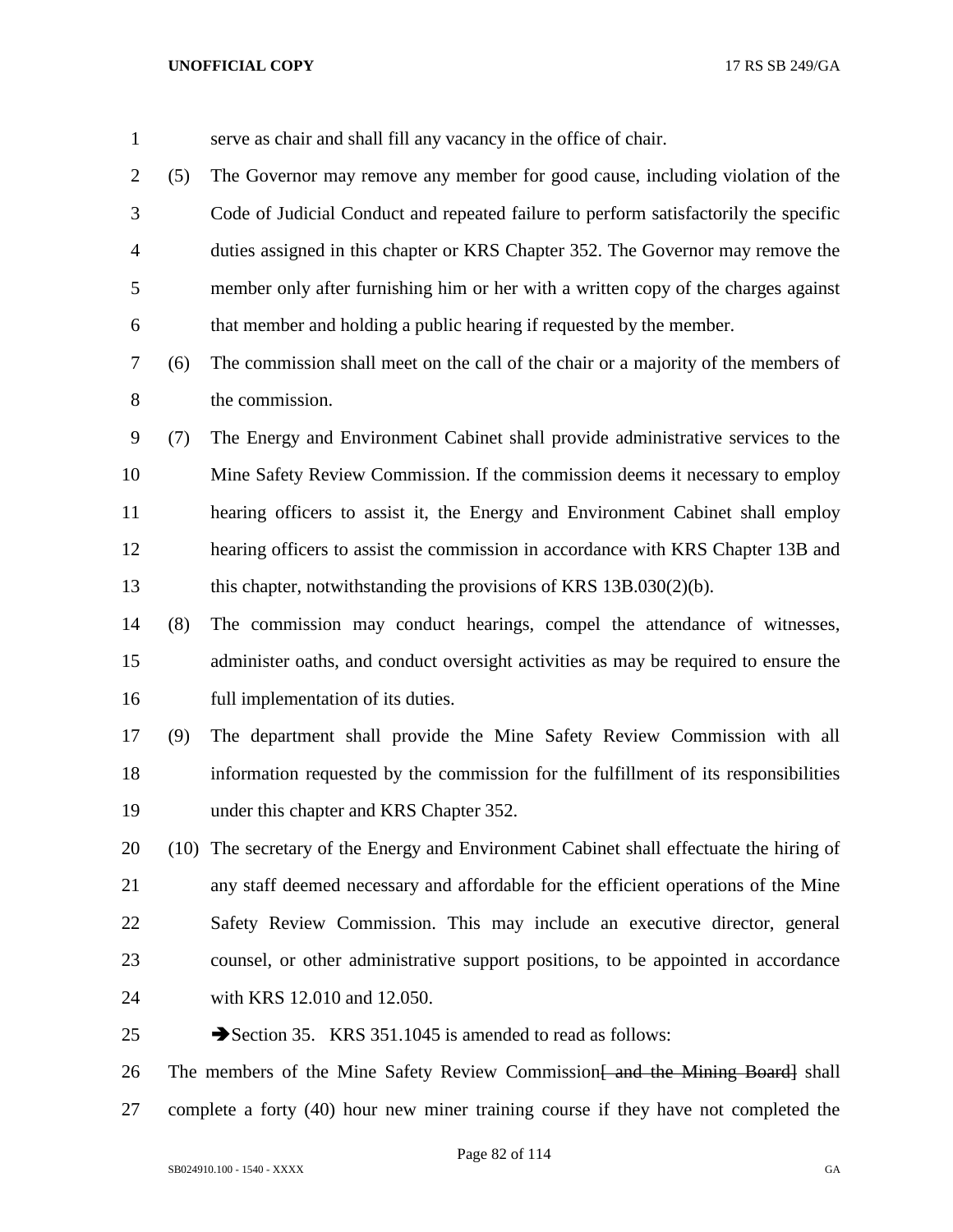course within the previous two (2) years. In addition, they shall participate in a site visit of an underground mine and a surface coal mine and thereafter make a site visit of an underground mine at least every three (3) years.

4 Section 36. KRS 351.106 is amended to read as follows:

 (1) The *department*[Mining Board] shall establish criteria and standards for a program of education and training to be required of prospective miners, miners, and all certified persons. This education and training shall be provided in a manner determined by the commissioner to be adequate to meet the standards established by the *department*[board], which shall include as a minimum the requirements of KRS 351.102 and the requirements of the federal government for the training of miners for new work assignments, and at least sixteen (16) hours of annual retraining and reeducation for all certified persons, of which thirty (30) minutes annually shall be dedicated to alcohol and substance abuse education. Effective January 1, 2009, in addition, six (6) hours of annual training on changes in mine safety laws, safe retreat mining practices, disciplinary cases litigated before the Mine Safety Review Commission, changes in mine safety technology, and ways to improve safe working procedures shall be required for all mine foremen. This annual training for mine foremen shall be provided exclusively by the division.

 (2) One (1) hour of initial substance abuse training and education shall be required as part of the certified miner's first annual retraining conducted in a classroom that occurs after August 1, 2006. This requirement shall not apply to certified persons who received the one (1) hour initial substance abuse training and education as part of their forty (40) hour or twenty-four (24) hour new miner training.

 (3) In addition to the thirty (30) minutes of annual alcohol and substance abuse education required for certified miners, supervisory personnel shall be required to receive an additional thirty (30) minutes of alcohol and substance abuse awareness 27 training annually.

Page 83 of 114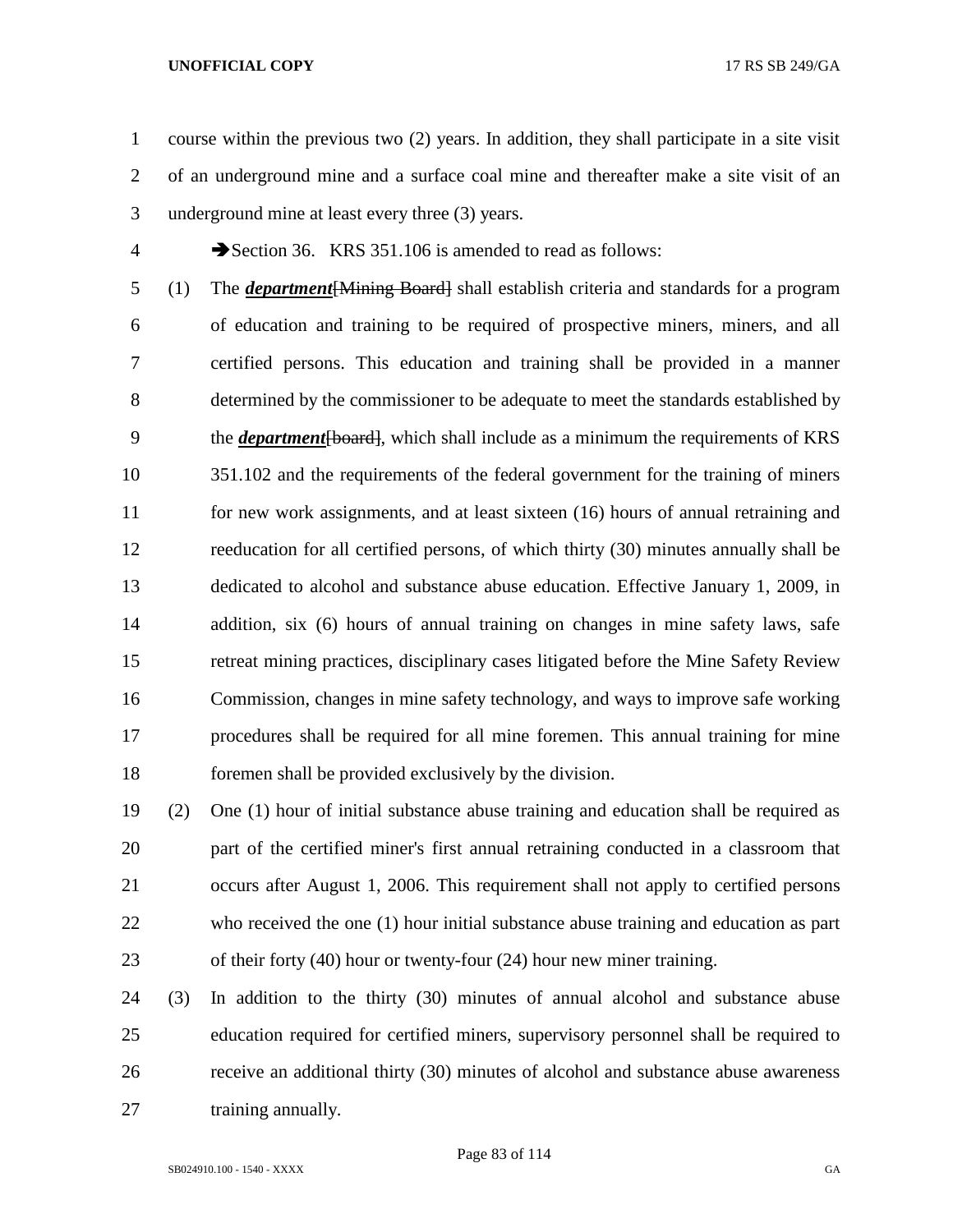| $\mathbf{1}$   | (4)  | Beginning with the first full calendar year after the effective date established by the      |
|----------------|------|----------------------------------------------------------------------------------------------|
| $\overline{c}$ |      | <i>department</i> [board] and during each calendar year thereafter, each certified miner     |
| 3              |      | shall receive at least sixteen (16) hours of retraining and reeducation.                     |
|                |      |                                                                                              |
| 4              | (5)  | Newly hired experienced miner training shall satisfy the miner's annual retraining           |
| 5              |      | requirement if a time lapse occurs between the miner's last training anniversary date        |
| 6              |      | and the next scheduled training anniversary date for the mine where he is newly              |
| 7              |      | employed, if the miner has complied with the annual retraining requirements within           |
| 8              |      | the last twelve (12) months from the date of his newly hired experienced miner               |
| 9              |      | training.                                                                                    |
| 10             | (6)  | Retraining and reeducation sessions shall be conducted at times and in numbers to            |
| 11             |      | reasonably assure each certified miner an opportunity to attend.                             |
| 12             | (7)  | The licensee shall pay all certified miners their regular wages and benefits while           |
| 13             |      | they receive training required by the department.                                            |
| 14             | (8)  | Willful failure of a working miner to complete annual retraining and reeducation             |
| 15             |      | requirements shall constitute grounds for revocation, suspension, or probation of his        |
| 16             |      | certificate.                                                                                 |
| 17             | (9)  | If the department discovers a miner working without proper training or the licensee          |
| 18             |      | cannot provide proof of training, the miner shall be withdrawn immediately from              |
| 19             |      | the mine and the licensee shall pay the miner his regular wages until the training is        |
| 20             |      | administered and properly documented.                                                        |
| 21             |      | (10) When employment is terminated, the licensee shall provide the employee a copy of        |
| 22             |      | his training records, upon request. If the employee does not request his training            |
| 23             |      | records immediately, the licensee shall, within fifteen (15) days, provide the               |
| 24             |      | employee with those training records.                                                        |
| 25             | (11) | The <b><i>department</i></b> [board] may, upon its own motion or whenever requested to do so |
| 26             |      | by the commissioner, deem applicable certificates issued by other states to be proof         |
| 27             |      | of training and education equal to the requirements of KRS 351.102 or deem                   |

Page 84 of 114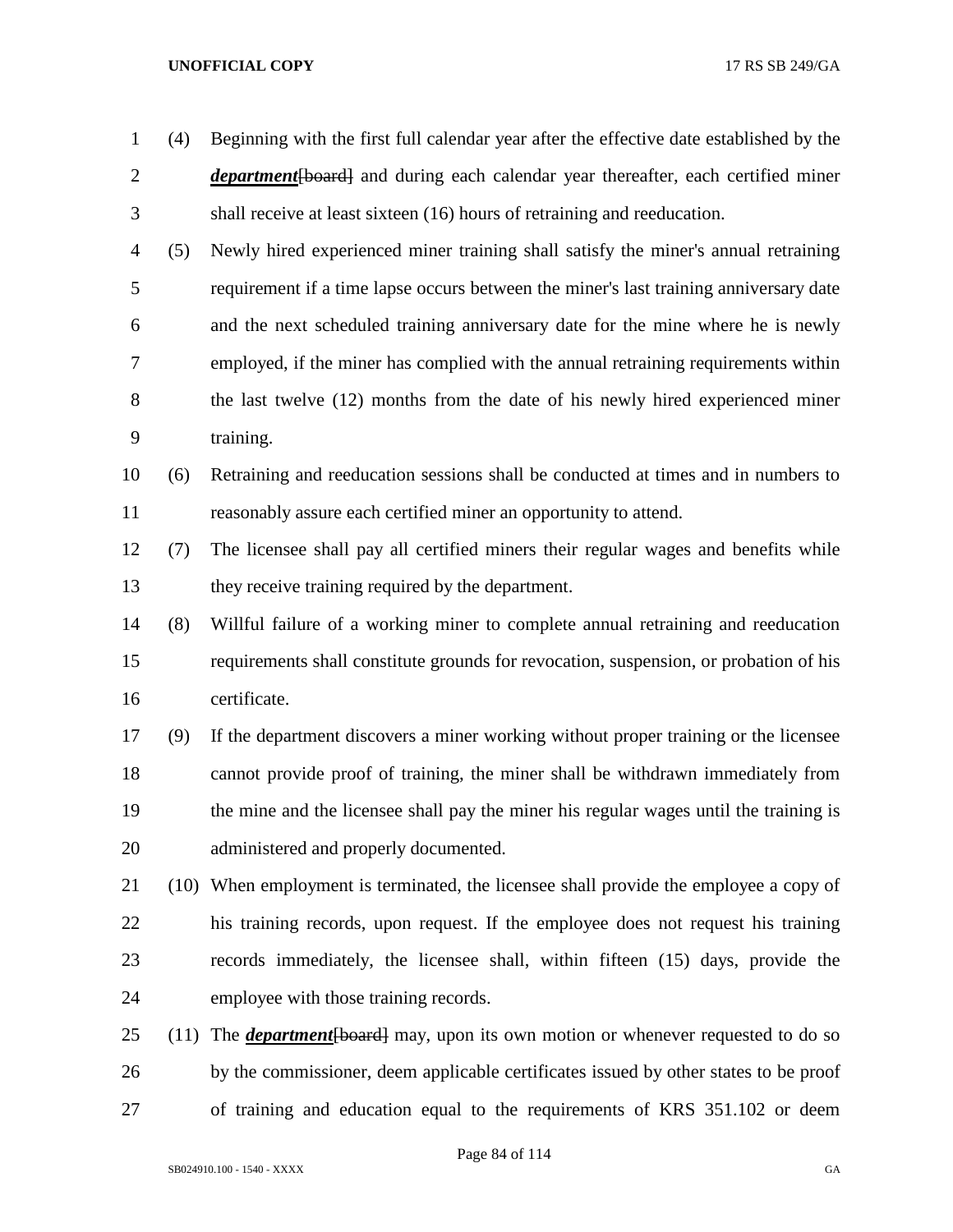training provided by appropriate federal agencies to be adequate to meet training and education requirements established by the *department*[board], if the training and education meet the minimum requirements of this chapter.

 (12) The secretary may promulgate administrative regulations necessary to establish a program to implement the provisions of this chapter according to the criteria and standards established by the *department*[board]. This program shall include but not be limited to implementation of a program of instruction and the conduct of examinations to test each applicant's knowledge and understanding of the training and instruction.

 (13) The commissioner shall keep and maintain current records on all certified miners, all of which shall be maintained by computer for ready access. The commissioner shall not grant certification to any person that, at the time of application, had his or her miner certification, foreman certification, electrician certification, or any other mining specialty certification suspended or revoked by another state. If a person has his or her miner certification, foreman certification, electrician certification, or other 16 mining specialty certification probated in another state, the commissioner or the 17 Mining Board may, at his or *her* [its] discretion, grant the equivalent certification. However, that certification shall be placed on probation in Kentucky until the probationary period in the other state has expired.

 (14) The commissioner is authorized and directed to utilize state mine safety specialists, private and public institutions of education, and other qualified persons available to him in implementing the program of instruction and examination.

23 (15) *FFR commissioner may make recommendations to the board as he may deem*  appropriate. The commissioner shall provide information to the board at the board's 25 request. The commissioner is authorized and directed to utilize state and federal moneys and personnel that may be available to the department for educational and training purposes in the implementation of the provisions of this chapter.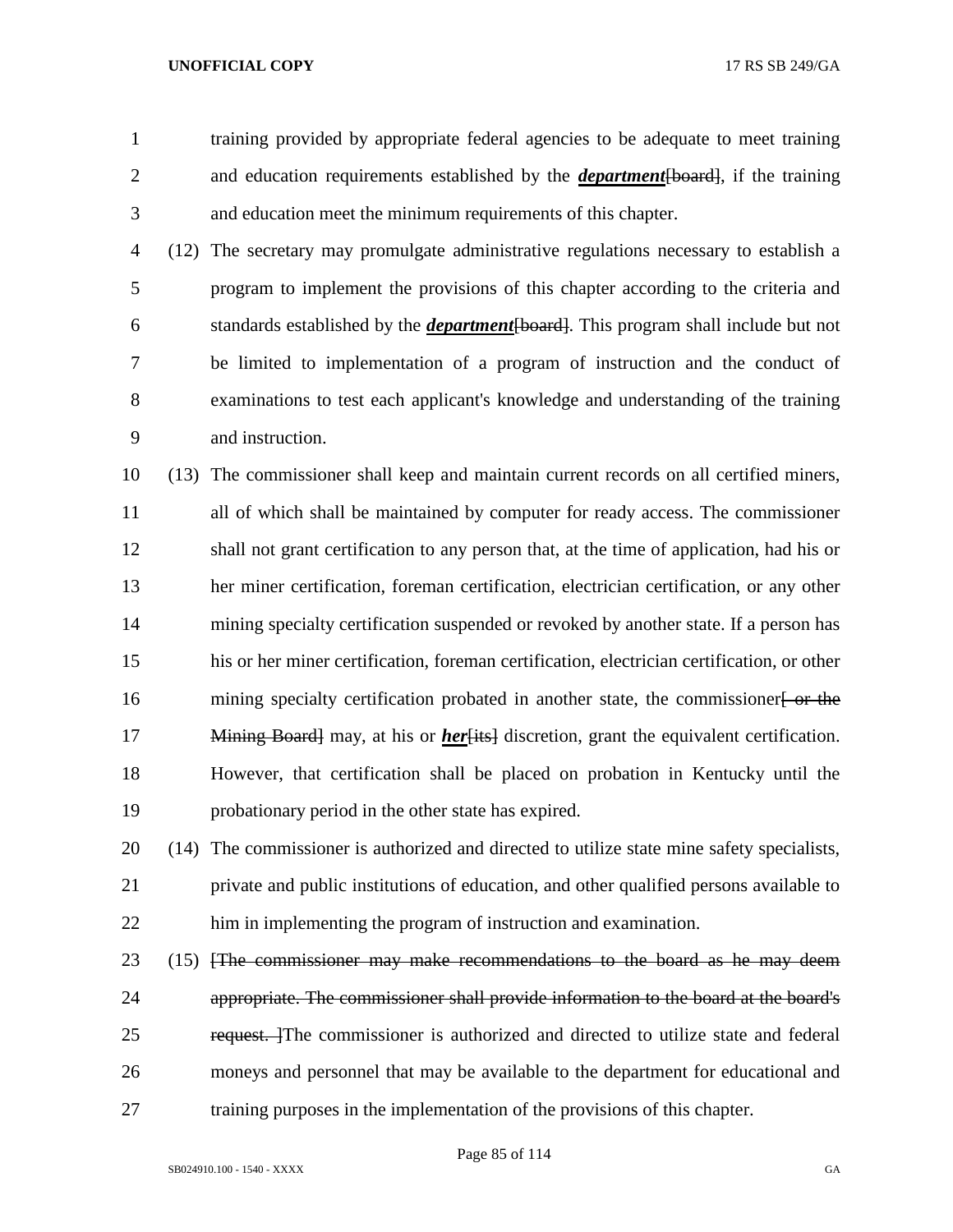- (16) All training and education required by this section may be conducted in classrooms, on the job, or in simulated mines.
- 3 Section 37. KRS 351.110 is amended to read as follows:
- (1) The *department*[board] shall not admit any applicant for certification as a mine inspector, mine safety analyst, electrical inspector, mine safety instructor, mine foreman, or assistant mine foreman to take an examination given by it unless the applicant has the experience required by this chapter, and has submitted proof that he or she is drug and alcohol free in accordance with KRS 351.182 and 351.183, and has presented to the examiner at the time of registration for the examination a United States postal money order or certified check in the amount of fifty dollars (\$50). All money orders or certified checks required herein shall be made payable to the State Treasurer, Frankfort, Kentucky.
- (2) All money paid to the State Treasurer for licenses and fees required by this chapter shall be for the sole use of the department and shall be in addition to any moneys appropriated by the General Assembly for the use of the department.
- (3) The *department*[board] may refuse to examine any applicant who cannot readily understand the written English language or cannot express himself intelligently in English, or who is obviously intoxicated.
- 19 Section 38. KRS 351.120 is amended to read as follows:
- (1) The commissioner shall issue a certificate to each person who possesses the qualifications required by law for mine inspector, electrical inspector, surface or underground mine safety instructor, surface mine safety analyst, assistant mine foreman, mine foreman, shotfirer, and other mining specialties as established by the *department*[board], or miner who has passed the examination given by direction of 25 the *department* [board] for that position, and who has met the requirements for drug-and alcohol-free status.
- (2) The certificate shall be in such form as the commissioner prescribes, shall be signed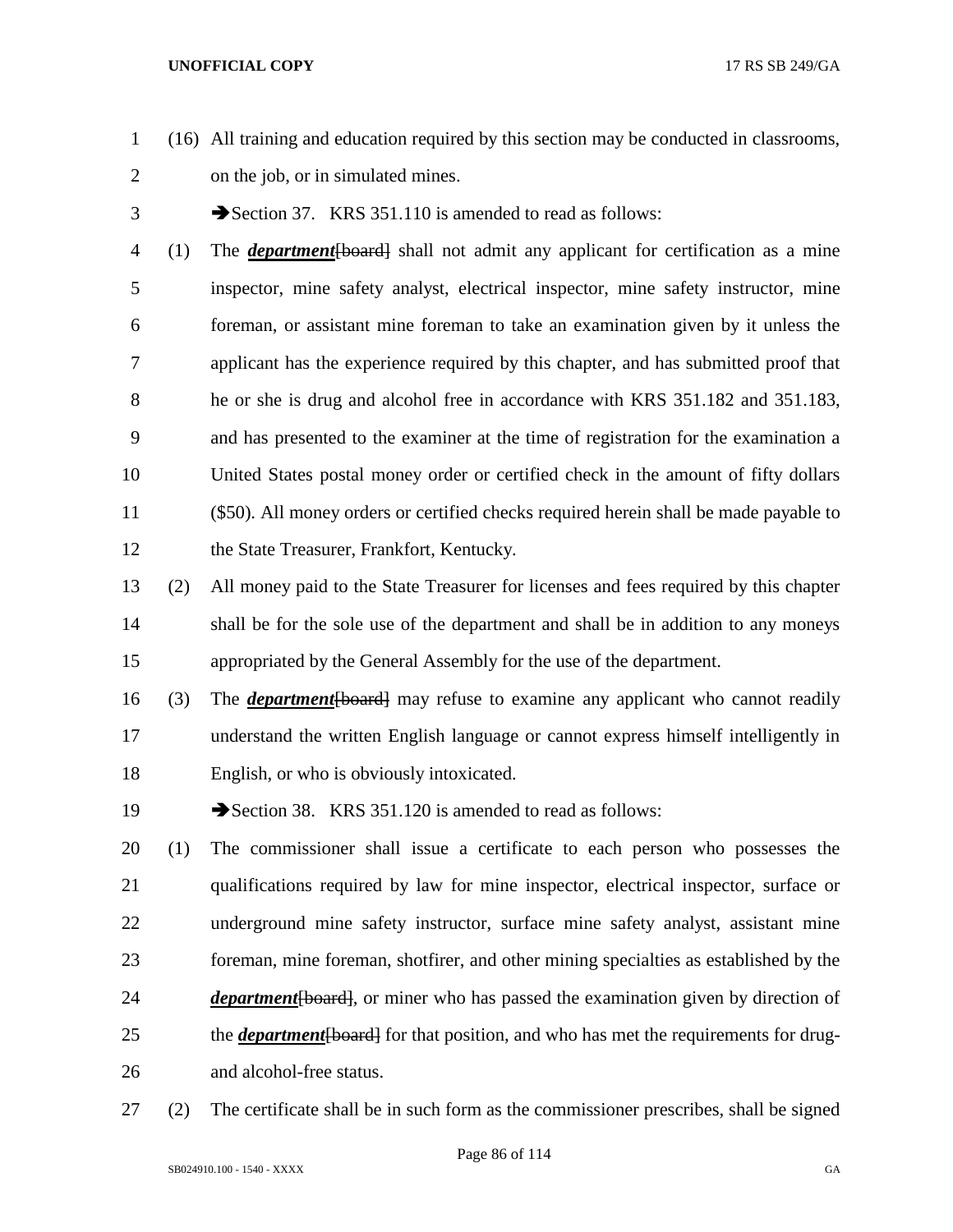by the commissioner, and shall show that the holder has passed the required examination and possesses the qualifications required by law for mine inspector, electrical inspector, surface or underground mine safety instructor, surface mine safety analyst, assistant mine foreman, mine foreman, shotfirer, and other mining specialties as established by the *department*[board], or miner and is authorized to act as such.

- (3) Certificates issued to mine foremen and assistant mine foremen shall be classified as follows:
- (a) Mine foreman certificates, authorizing the holder to act as foreman for all classes of coal mines; and
- 
- (b) Assistant mine foreman certificates, authorizing the holder to act as assistant foreman.
- (4) Any mine foreman or assistant mine foreman may act as a fire boss or mine examiner. This shall not apply to persons holding a second class mine foreman certificate issued before June 16, 1972.
- (5) The class of mine foreman's certificate awarded shall be determined by the *department* [board] according to the experience of the applicant.
- (6) No certificate shall be granted to any person who does not present to the *department* [board] satisfactory evidence, in the form of affidavits, that the applicant has had the required practical experience in underground or surface coal mines. A data sheet shall be filed by each applicant showing places of employment, beginning month and year and ending month and year employed by each company and list jobs performed, showing at least the number of required years. Affidavit and data sheet forms shall be furnished by the department. The applicant also shall submit proof that he or she is drug and alcohol free. The proof shall be submitted in accordance with KRS 351.182 and 351.183. For the purpose of this section, persons holding a four (4) year degree in mining engineering from a recognized institution shall be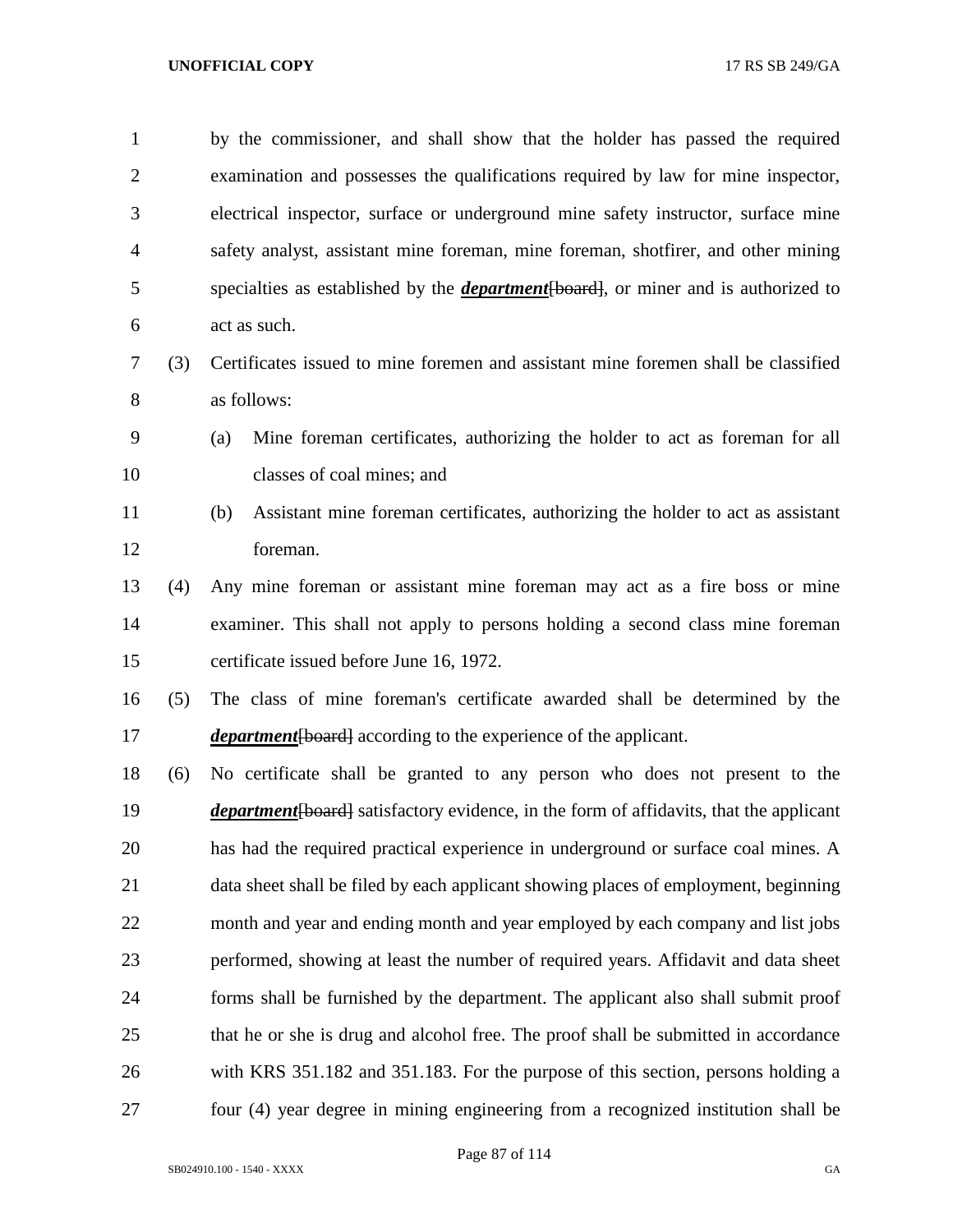credited with the equivalent of two (2) years of practical experience in coal mines when applying for any mine foreman or assistant mine foreman certificate. Persons holding an associate degree in mining from a recognized institution shall be credited with the equivalent of two (2) years' experience when applying for a mine foreman certificate and one (1) year when applying for an assistant mine foreman certificate. Persons desiring to use their mining engineering or mining technology degree as credit for practical experience toward a mine foreman or assistant mine foreman certificate shall file proof of having received their degree prior to the examination.

 (7) Applicants for an underground mine foreman certificate shall have five (5) years' practical underground coal mining experience acquired after achieving the age of eighteen (18), with at least one (1) year of this experience acquired on an active working section of an underground mine. Applicants for an underground assistant mine foreman certificate shall have three (3) years' practical underground experience acquired after achieving the age of eighteen (18), with at least one (1) year of this experience acquired on an active working section of an underground mine.

 (8) Applicants for surface mine foremen certification shall have three (3) years' practical surface mine experience acquired after achieving the age of eighteen (18); for surface mine foreman certification with a specialty in coal extraction, at least one (1) year of the required practical experience shall have been acquired from direct involvement in the mining or extraction of coal at a surface mine. For a surface mine foreman certification with a specialty in postmining activities, at least one (1) year of the required experience shall have been acquired from direct involvement in the performance of such activities at a surface or underground mine, coal preparation plant, or other coal-handling facility. Notwithstanding any requirement in this subsection to the contrary, a person having three (3) years' of underground or surface mining experience shall qualify for a surface mine foreman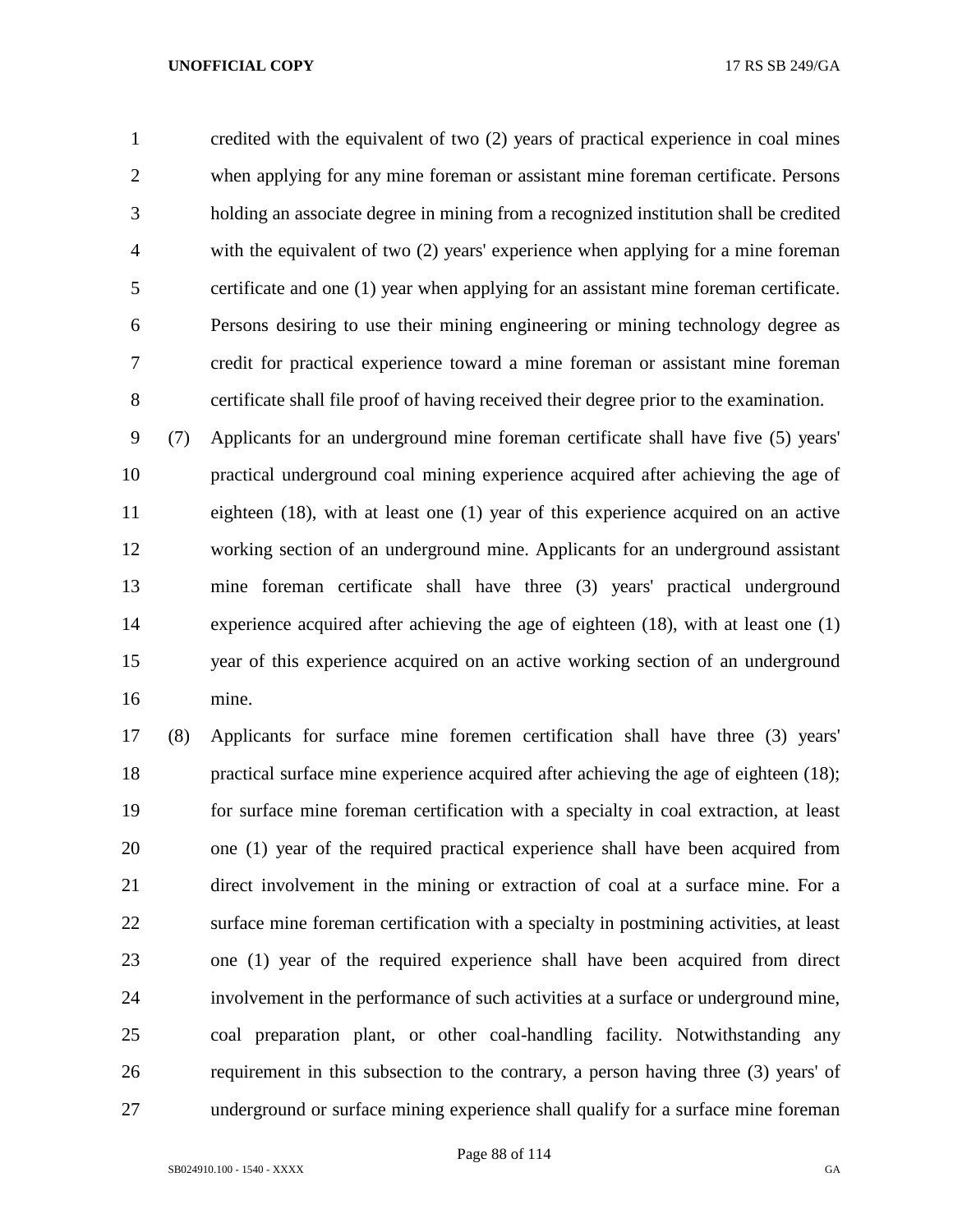| $\mathbf{1}$   |     |     |                  | certification with a specialty in postmining activities if the person has documented          |
|----------------|-----|-----|------------------|-----------------------------------------------------------------------------------------------|
| $\overline{2}$ |     |     |                  | experience of at least one (1) year in the performance of these activities. Persons           |
| 3              |     |     |                  | holding a surface mine foreman certificate prior to July 15, 1998, are not affected by        |
| $\overline{4}$ |     |     | this section.    |                                                                                               |
| 5              | (9) |     |                  | Persons possessing certificates of qualifications to act as mine inspector, mine              |
| 6              |     |     |                  | foreman, assistant mine foreman, or fire boss prior to July 15, 1982, are not affected        |
| 7              |     |     | by this section. |                                                                                               |
| $8\,$          |     |     |                  | (10) When approved by the commissioner, a person who has successfully completed any           |
| 9              |     |     |                  | mine foreman or assistant mine foreman examination and submitted proof that he or             |
| 10             |     |     |                  | she is drug and alcohol free in accordance with KRS 351.182 and 351.183 may be                |
| 11             |     |     |                  | granted a temporary certification that is valid only until the <i>department</i> [board] acts |
| 12             |     |     |                  | upon his or her certification at its next regularly scheduled meeting.                        |
| 13             |     |     |                  | (11) A member of the supervisory personnel shall be present at the working section            |
| 14             |     |     |                  | except in cases of emergencies at all times employees under his supervision are at            |
| 15             |     |     |                  | the working section on coal-producing shifts.                                                 |
| 16             |     |     |                  | (12) The commissioner immediately shall suspend any certification for violation of drug-      |
| 17             |     |     |                  | and alcohol-free status or for failure or refusal to submit to a drug and alcohol test        |
| 18             |     |     |                  | authorized by KRS 351.182, 351.183, 351.184, 351.185, and 352.180. The                        |
| 19             |     |     |                  | commissioner shall, by certified mail, notify the holder of the certification of his or       |
| 20             |     |     |                  | her suspension and of the following:                                                          |
| 21             |     | (a) |                  | The right to pursue one $(1)$ of the following options:                                       |
| 22             |     |     | 1.               | Appeal the suspension to the Mine Safety Review Commission within                             |
| 23             |     |     |                  | thirty (30) days of the notification; or                                                      |
| 24             |     |     | 2.               | Notify the commissioner of the Department for Natural Resources or the                        |
| 25             |     |     |                  | director of the Division of Mine Safety within thirty (30) days of the                        |
| 26             |     |     |                  | notification that the holder intends to be evaluated by a medical                             |
| 27             |     |     |                  | professional trained in substance treatment, to complete any prescribed                       |

Page 89 of 114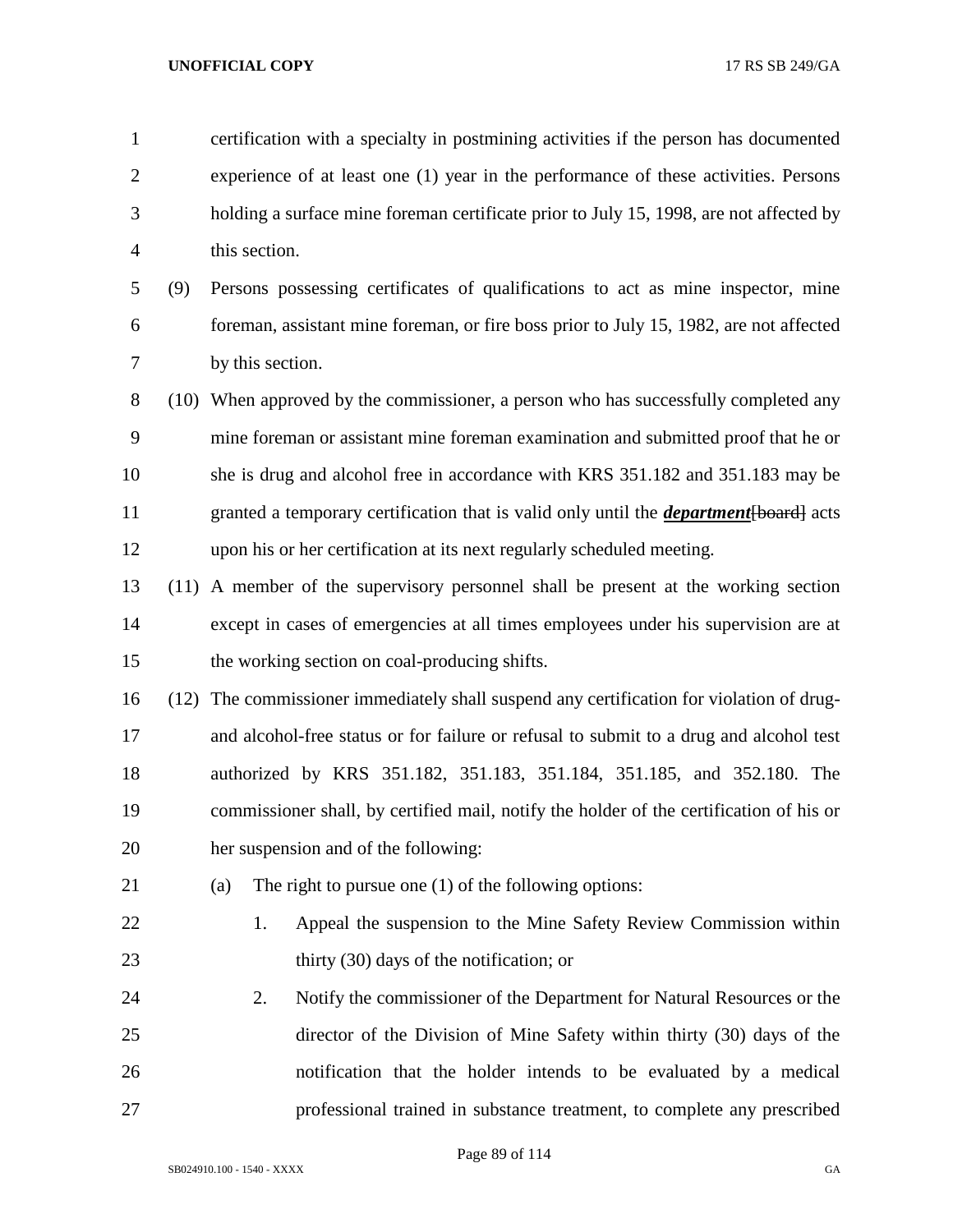treatment, and to submit an acceptable result from a drug and alcohol 2 test as required by KRS 351.182;

- (b) Failure to file an appeal or failure to notify the commissioner of the Department for Natural Resources or the director of the Division of Mine Safety of the holder's intent to comply with paragraph (a)2. of this subsection within thirty (30) days of the notification shall result in the revocation of all licenses and certifications issued by the Division of Mine Safety for a period of not less than three (3) years, and the holder shall remain ineligible for any other certification issued by the Division of Mine Safety during the revocation period. Certifications and licenses revoked under this paragraph may be 11 reissued by:
- 
- 12 1. Compliance with all training and testing requirements;
- 2. Satisfying the requirements of KRS 351.182 and 351.183; and
- 3. Compliance with all orders of the Mine Safety Review Commission; and (c) The completion of the evaluation, treatment, and submission of an acceptable drug test pursuant to paragraph (a)2. of this subsection or the revocation described under paragraph (b) of this subsection shall be considered a first offense.
- (13) The licenses and certifications of a miner who notifies the commissioner of the Department for Natural Resources or the director of the Division of Mine Safety of his or her intent to comply with subsection (12)(a)2. of this section shall remain suspended until the miner has provided proof of the evaluation and successful completion of any prescribed treatment and has submitted a negative drug and alcohol test as required by KRS 351.182 to the division. The drug and alcohol test shall be taken no more than thirty (30) days prior to the submission of the proof required by this section. Upon receipt and review of the proof by the division, the miner's licenses and certifications shall be restored. In the event that the miner fails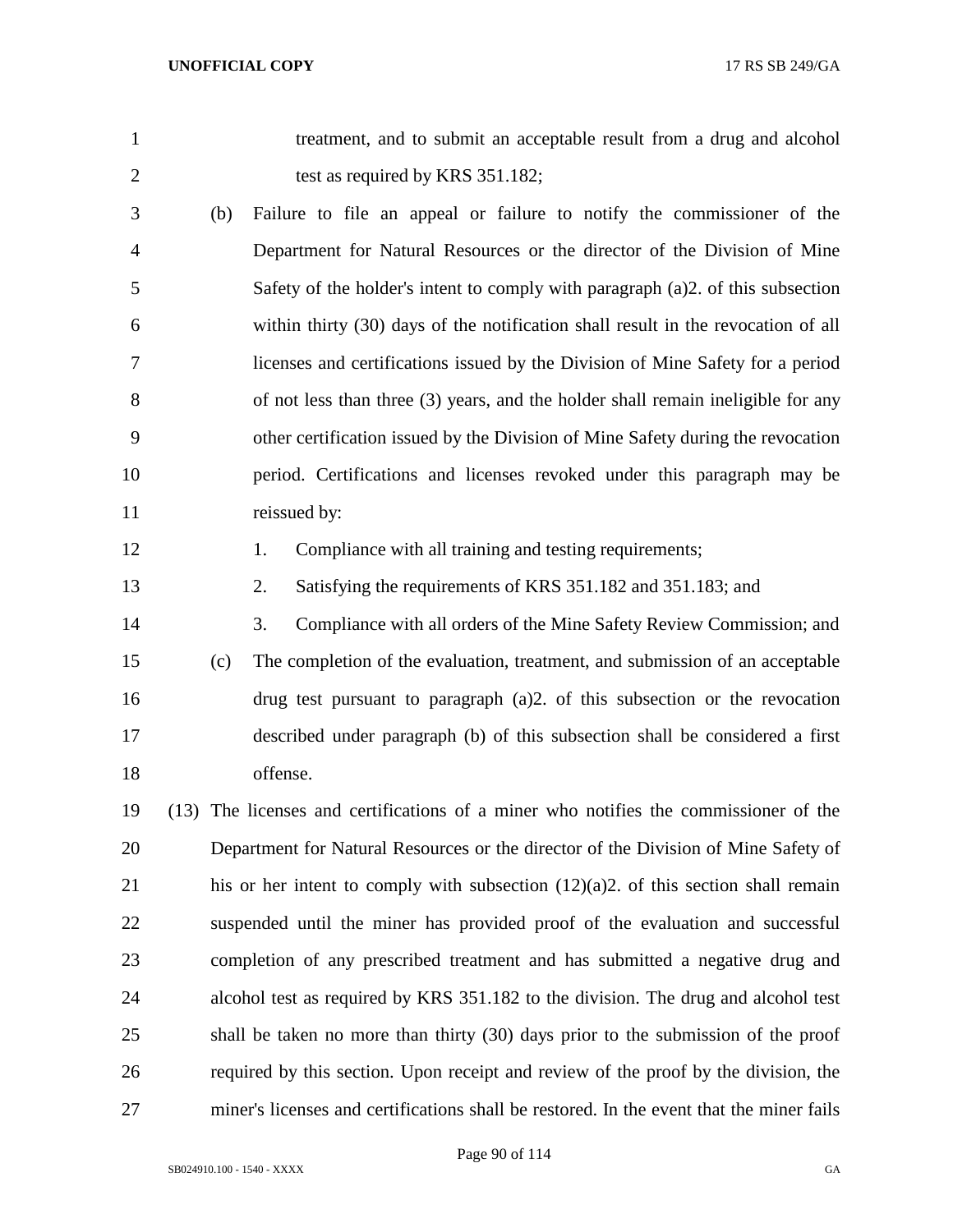to successfully complete the evaluation, treatment, and drug test within one hundred 2 twenty (120) days of his or her notification pursuant to subsection (12)(a)2. of this section, the miner's licenses and certifications issued by the division shall be revoked for a period prescribed under KRS 351.990(8). The one hundred twenty (120) day time period set out in this section shall be extended upon proof that the miner is complying with the recommendations of the medical professional.

 (14) If the suspension described in subsection (12) of this section occurs following the miner's first offense as described in this section or KRS 351.184, the notification sent to the miner shall not include the option of notifying the division of the miner's intent to seek an evaluation and treatment. The miner shall only have the right to appeal the suspension to the Mine Safety Review Commission within thirty (30) days of notification. If the miner fails to appeal the suspension, the penalty shall be assessed according to KRS 351.990(8)(b) or (c).

14 Section 39. KRS 351.122 is amended to read as follows:

 (1) In lieu of an examination prescribed by law or regulation, the *department*[board] may enter into a reciprocal agreement with another state regarding the certification of miners. The *department*[board] may, pursuant to a reciprocal agreement, issue to any person holding a certificate issued by another state a certificate permitting him or her to perform similar tasks in the Commonwealth if:

- (a) The *department*[board] finds that the requirements for certification in the other state are substantially equivalent to those of Kentucky;
- (b) The person passes only the applicable part of the examination with regard to 23 Kentucky law which is uniquely different from the other state;
- (c) The person has submitted proof, in accordance with KRS 351.182, that he or she is drug and alcohol free;
- (d) The person's retraining is sufficient to meet Kentucky requirements; and
- (e) The person's certification in Kentucky or in any other state has not been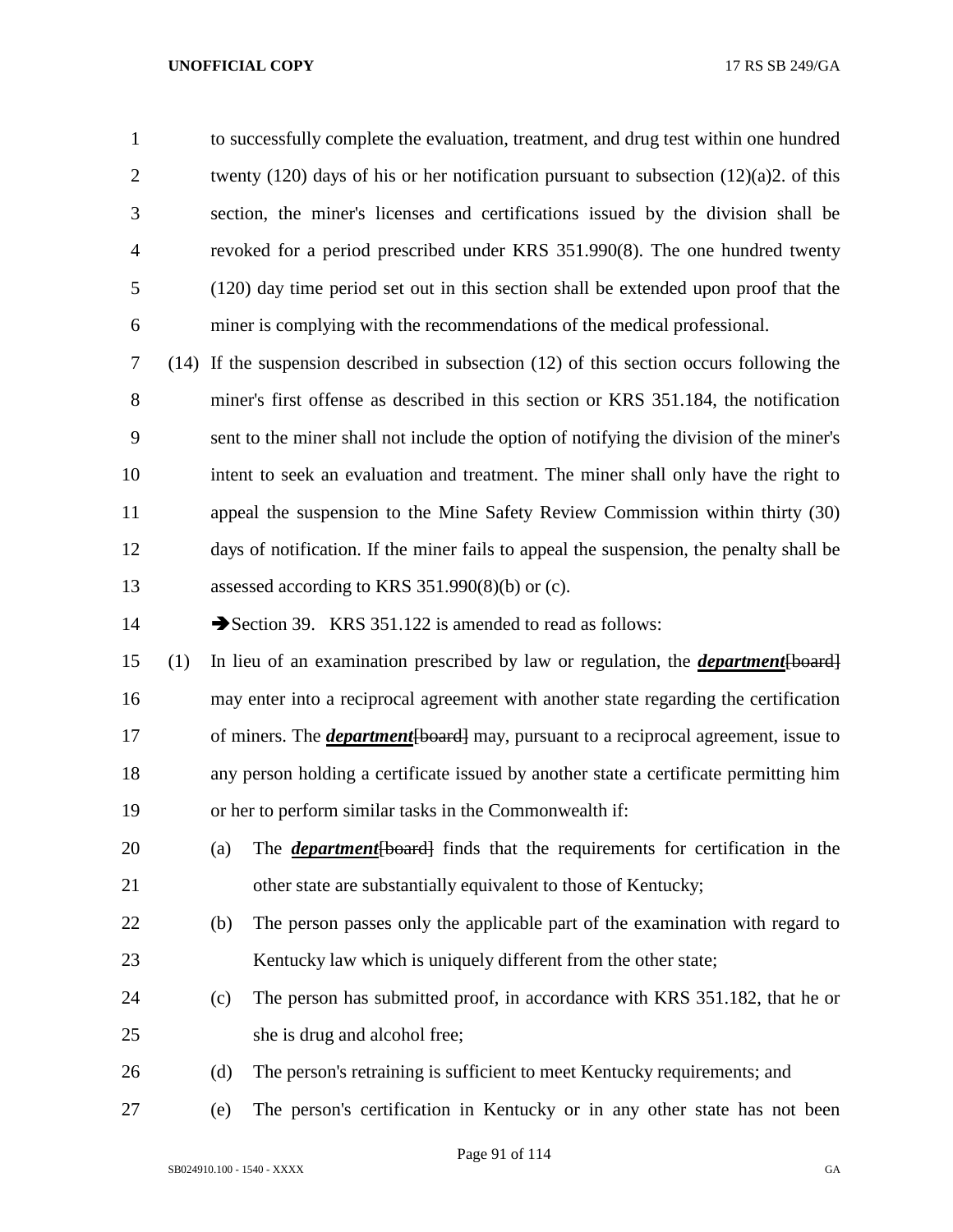suspended, revoked, or probated.

 (2) Upon receipt of notice from a reciprocal state of a disciplinary action relating to any of the certifications or licenses issued to a miner who also holds corresponding licenses or certifications issued by the Division of Mine Safety, the commissioner shall impose analogous sanctions against the miner's Kentucky licenses or certifications. These sanctions shall terminate upon proof of compliance with the orders from the reciprocal state.

8 Section 40. KRS 351.125 is amended to read as follows:

 The department shall provide first-aid training incorporating all training required by the state's approved program for emergency medical technicians or the department's mine emergency technician program which is applicable to mines. Each candidate for certification as a mine foreman shall complete the department's first-aid course of instruction and shall pass an examination on the course as a prerequisite for certification.[

14 The course of instruction and examination shall have prior approval of the board.

15 Section 41. KRS 352.010 is amended to read as follows:

(1) As used in this chapter, unless the context requires otherwise:

- (a) "Abandoned workings" means excavations, either caved or sealed, that are deserted and in which further mining is not intended, or open workings which are ventilated and not inspected regularly;
- (b) "Active workings" means all places in a mine that are ventilated and inspected 21 regularly;
- (c) "Approved" means that a device, apparatus, equipment, machinery, or practice employed in the mining of coal has been approved by the commissioner of the Department for Natural Resources;
- (d) "Assistant mine foreman" means a certified person designated to assist the mine foreman in the supervision of a portion or the whole of a mine or of the persons employed therein;

Page 92 of 114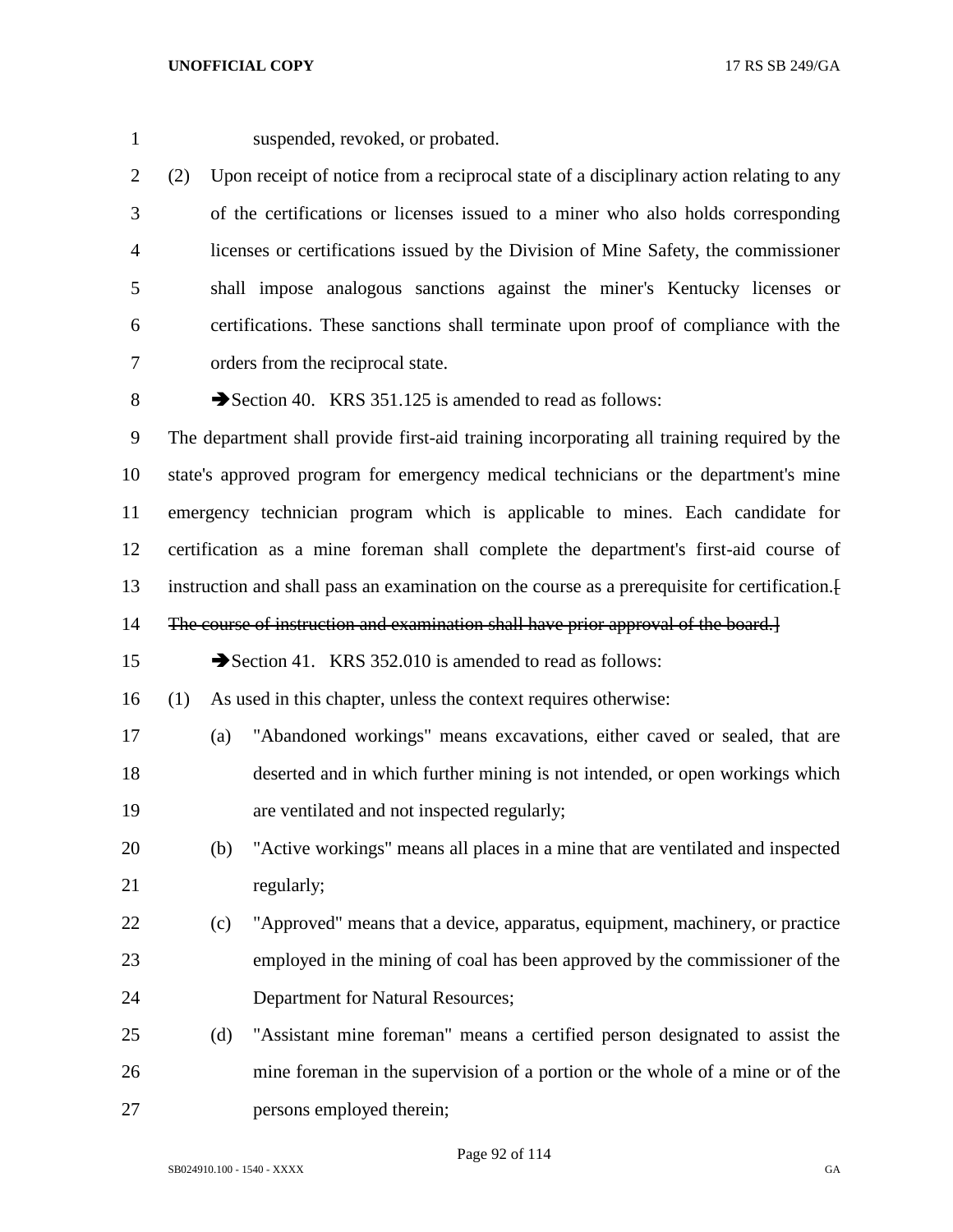| $\mathbf{1}$   | ["Board" means the Mining Board created in KRS 351.105;<br>(e)                                       |
|----------------|------------------------------------------------------------------------------------------------------|
| $\overline{2}$ | +"Commercial mine" means any coal mine from which coal is mined for sale,<br>$\bigoplus$             |
| 3              | commercial use, or exchange. This term shall in no instance be construed to                          |
| 4              | include a mine where coal is produced for own use;                                                   |
| 5              | "Commissioner" means commissioner of the Department for Natural<br>f(E(g))                           |
| 6              | Resources;                                                                                           |
| 7              | "Department" means the Department for Natural Resources;<br>$(g)$ $(h)$ }                            |
| 8              | "Drift" means an opening through strata or coal seams with opening<br>$(h)$ $(i)$                    |
| 9              | grades sufficient to permit coal to be hauled therefrom, or which is used for                        |
| 10             | the purpose of ventilation, drainage, ingress, egress, and other purposes in                         |
| 11             | connection with the mining of coal;                                                                  |
| 12             | "Director" means the director of the Division of Mine Safety;<br>$\underline{(i)}\overline{(\cdot)}$ |
| 13             | "Excavations and workings" means the excavated portions of a mine;<br>$(j)$ $(k)$                    |
| 14             | "Face equipment" means mobile or portable mining machinery having<br>$(k)$ $(\cdot)$                 |
| 15             | electric motors or accessory equipment normally installed or operated inby the                       |
| 16             | last open crosscut in any entry or room;                                                             |
| 17             | "Fire boss" (often referred to as mine examiner) means a person certified<br>$(l)$ $\{ (m) \}$       |
| 18             | a mine foreman or assistant mine foreman who is designated by<br>as                                  |
| 19             | management to examine a mine or part of a mine for explosive gas or other                            |
| 20             | dangers before a shift crew enters;                                                                  |
| 21             | "Gassy mine." All underground mines shall be classified as gassy or<br>$(m)$ $\{(m)\}$               |
| 22             | gaseous;                                                                                             |
| 23             | "High voltage" means any voltage of one thousand (1,000) volts or<br>$(n)$ [(o)]                     |
| 24             | more;                                                                                                |
| 25             | "Imminent danger" means the existence of any condition or practice<br>$\omega(\varphi)$              |
| 26             | which could reasonably be expected to cause death or serious physical injury                         |
| 27             | before the condition or practice can be abated;                                                      |

Page 93 of 114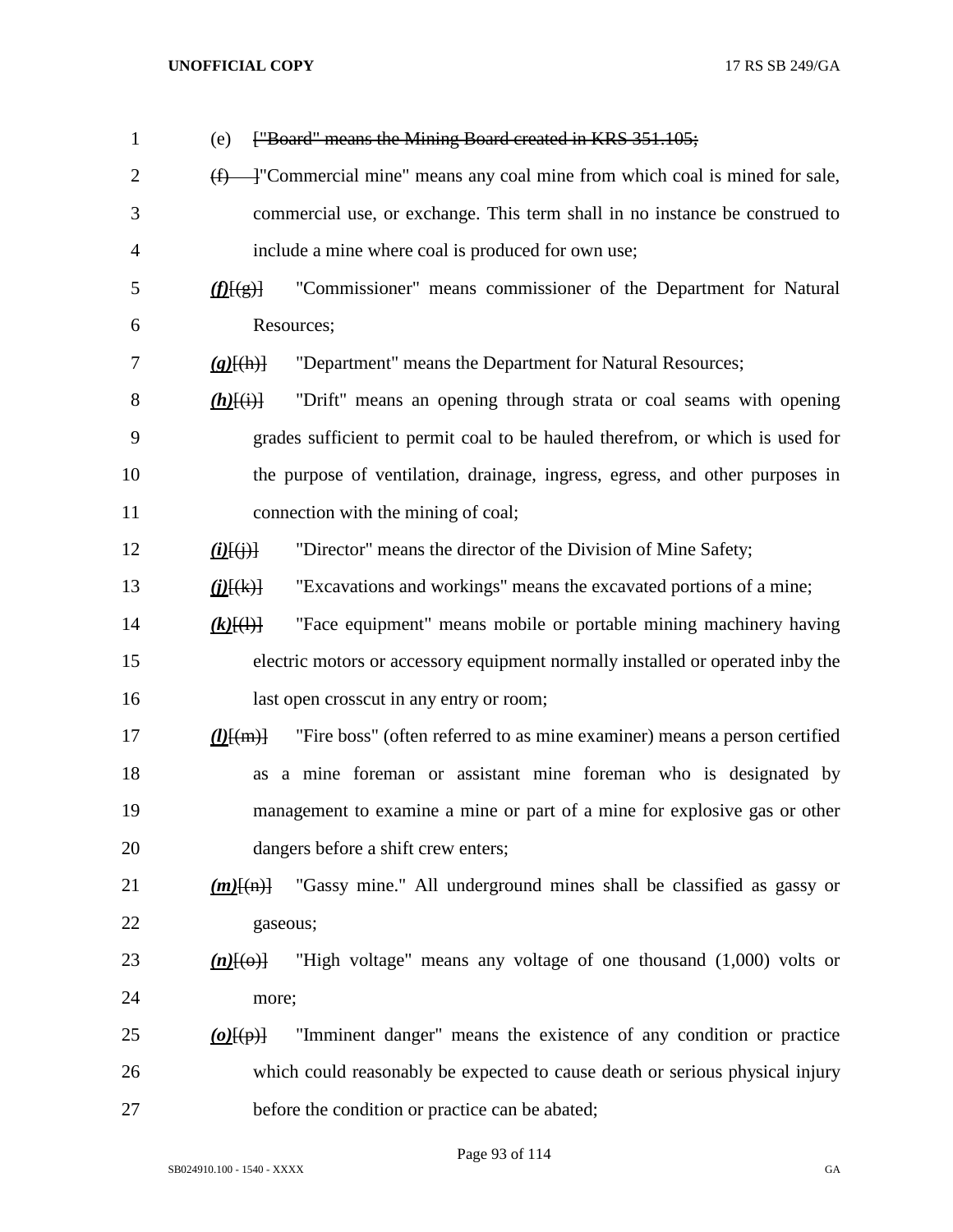*(p)*[(q)] "Inactive workings" shall include all portions of a mine in which operations have been suspended for an indefinite period, but have not been abandoned;

- *(q)*[(r)] "Intake air" means air that has not passed through the last working place of the split or by the unsealed entrances to abandoned workings and by analysis contains not less than nineteen and one-half percent (19.5%) of oxygen, no dangerous quantities of flammable gas, and no harmful amounts of poisonous gas or dust;
- *(r)*[(s)] "Licensee" means any owner, operator, lessee, corporation, partnership, or other person who procures a license from the department to operate a coal mine;
- *(s)*[(t)] "Low voltage" means up to and including six hundred sixty (660) volts;
- *(t)*[(u)] "Medium voltage" means voltages greater than six hundred sixty (660) 14 and up to nine hundred ninety-nine (999) volts;
- *(u)*[(v)] "Mine" means any open pit or any underground workings from which coal is produced for sale, exchange, or commercial use, and all shafts, slopes, drifts, or inclines leading thereto, and includes all buildings and equipment, above or below the surface of the ground, used in connection with the workings. Workings that are adjacent to each other and under the same management and which are administered as distinct units shall be considered 21 separate mines;

# *(v)*[(w)] "Mine foreman" means a certified person whom the licensee, mine manager, or superintendent places in charge of the workings of the mine and of persons employed therein;

 *(w)* $\frac{f(x)}{g}$  "Mine manager" means a certified or noncertified person whom the licensee places in charge of a mine or mines and whose duties include but are not limited to operations at the mine or mines and supervision of personnel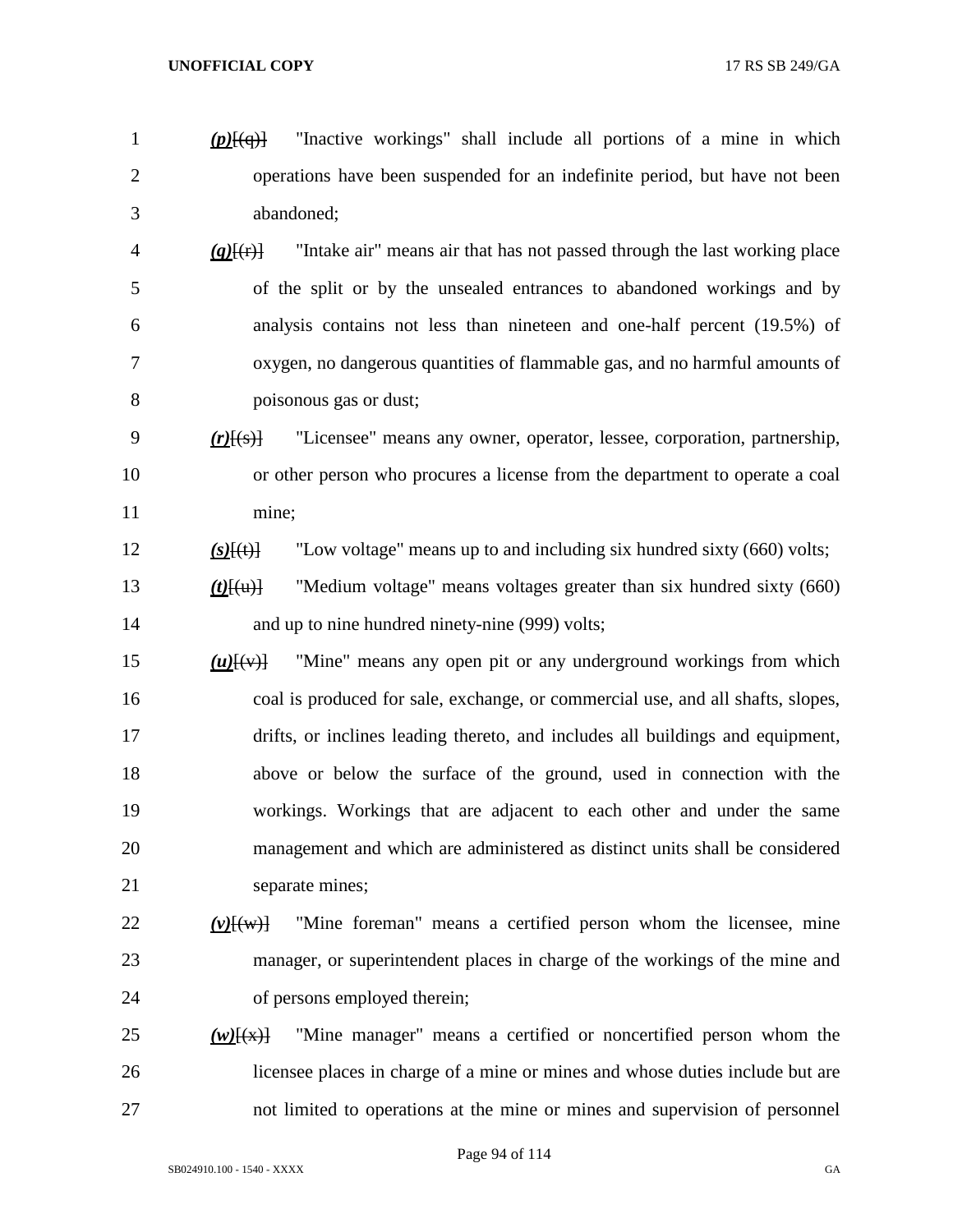when qualified to do so; *(x)*[(y)] "NAD 83" means the North American Datum, 1983 version, in feet units; *(y)*[(z)] "Open-pit mine" shall include open excavations and open-cut workings including auger operations and highwall mining systems for the extraction of coal; *(z)*[(aa)] "Operator" means the licensee, owner, lessee, or other person who operates or controls a coal mine; *(aa)*[(ab)] "Permissible" means that any equipment, device, or explosive that has been approved by the United States Bureau of Mines, the Mining Enforcement and Safety Administration, or the Mine Safety and Health Administration meets all requirements, restrictions, exceptions, limitations, and conditions attached to the classification; *(ab)* $\frac{1}{2}$  <sup>"</sup>Preshift examination" refers to the examination of an underground mine or part of a mine where miners are scheduled to work or travel, and shall be conducted not more than three (3) hours before any oncoming shift; *(ac)*[(ad)] "Return air" means air that has passed through the last active working place on each split, or air that has passed through abandoned, inaccessible, or pillared workings; *(ad)*[(ae)] "Serious physical injury" means an injury which has a reasonable **potential to cause death;**  *(ae)*[(af)] "Shaft" means a vertical opening through the strata that is or may be used, in connection with the mining of coal, for the purpose of ventilation or drainage, or for hoisting men, coal, or materials; *(af)*[(ag)] "Single Zone Projection" means the Kentucky Single Zone State Plane Coordinate System of 1983, based on the Lambert Conformal Conical map projection with double standard parallels on the North American Datum, 1983

Page 95 of 114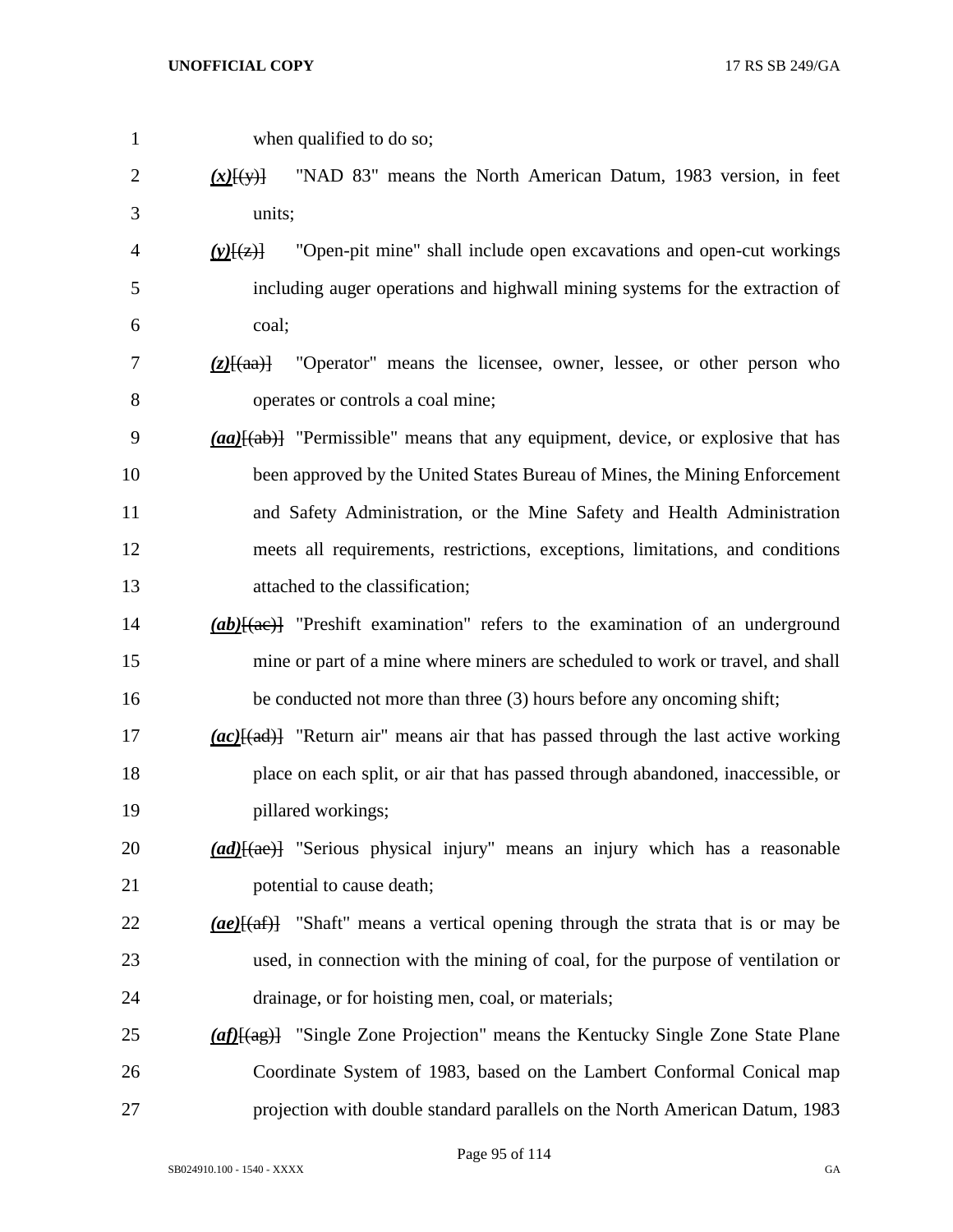| $\mathbf{1}$ |     | version, as established in 10 KAR 5:010;                                                                        |
|--------------|-----|-----------------------------------------------------------------------------------------------------------------|
| 2            |     | $\frac{qg}{(ag)}$ "Slope" means an inclined opening used for the same purpose as a shaft;                       |
| 3            |     | $(ah)$ [(ai)] "Superintendent" means the person who, on behalf of the licensee, has                             |
| 4            |     | immediate supervision of one (1) or more mines;                                                                 |
| 5            |     | $\overline{(ai)}$ [(aj)] "Supervisory personnel" shall mean a person or persons certified under                 |
| 6            |     | the provisions of KRS Chapter 351 to assist in the supervision of a portion or                                  |
| 7            |     | the whole of the mine or of the persons employed therein;                                                       |
| 8            |     | $\frac{a}{b}$ ( <i>aj</i> ) $\frac{a}{b}$ "Tipple or dumping point" means the structure where coal is dumped or |
| 9            |     | unloaded from the mine car into railroad cars, trucks, wagons, or other means                                   |
| 10           |     | of conveyance;                                                                                                  |
| 11           |     | $(\alpha k)$ [(al)] "Working face" means any place in a coal mine at which the extraction                       |
| 12           |     | of coal from its natural deposit in the earth is performed during the mining                                    |
| 13           |     | cycle;                                                                                                          |
| 14           |     | $\frac{a}{\text{ln}(a)}$ "Working place" means the area of a coal mine inby the last open                       |
| 15           |     | crosscut;                                                                                                       |
| 16           |     | $(\alpha m)$ [(an)] "Working section" means all areas of a coal mine from the loading point                     |
| 17           |     | to and including the working faces; and                                                                         |
| 18           |     | $(an)$ "Workmanlike manner" means consistent with established practices and                                     |
| 19           |     | methods utilized in the coal industry.                                                                          |
| 20           | (2) | The definitions in KRS 351.010 apply also to this chapter, unless the context                                   |
| 21           |     | requires otherwise.                                                                                             |
| 22           | (3) | Except as the context otherwise requires, this chapter applies only to commercial                               |
| 23           |     | mines as defined in KRS 351.010 and shall not apply to electrical facilities owned,                             |
| 24           |     | operated, or otherwise controlled by a retail electric supplier or generation and                               |
| 25           |     | transmission cooperative as defined in KRS 278.010 or organized under KRS                                       |
| 26           |     | Chapter 279 for the purpose of communication, metering, or for the generation,                                  |
| 27           |     | control, transformation, transmission, and distribution of electric energy located in                           |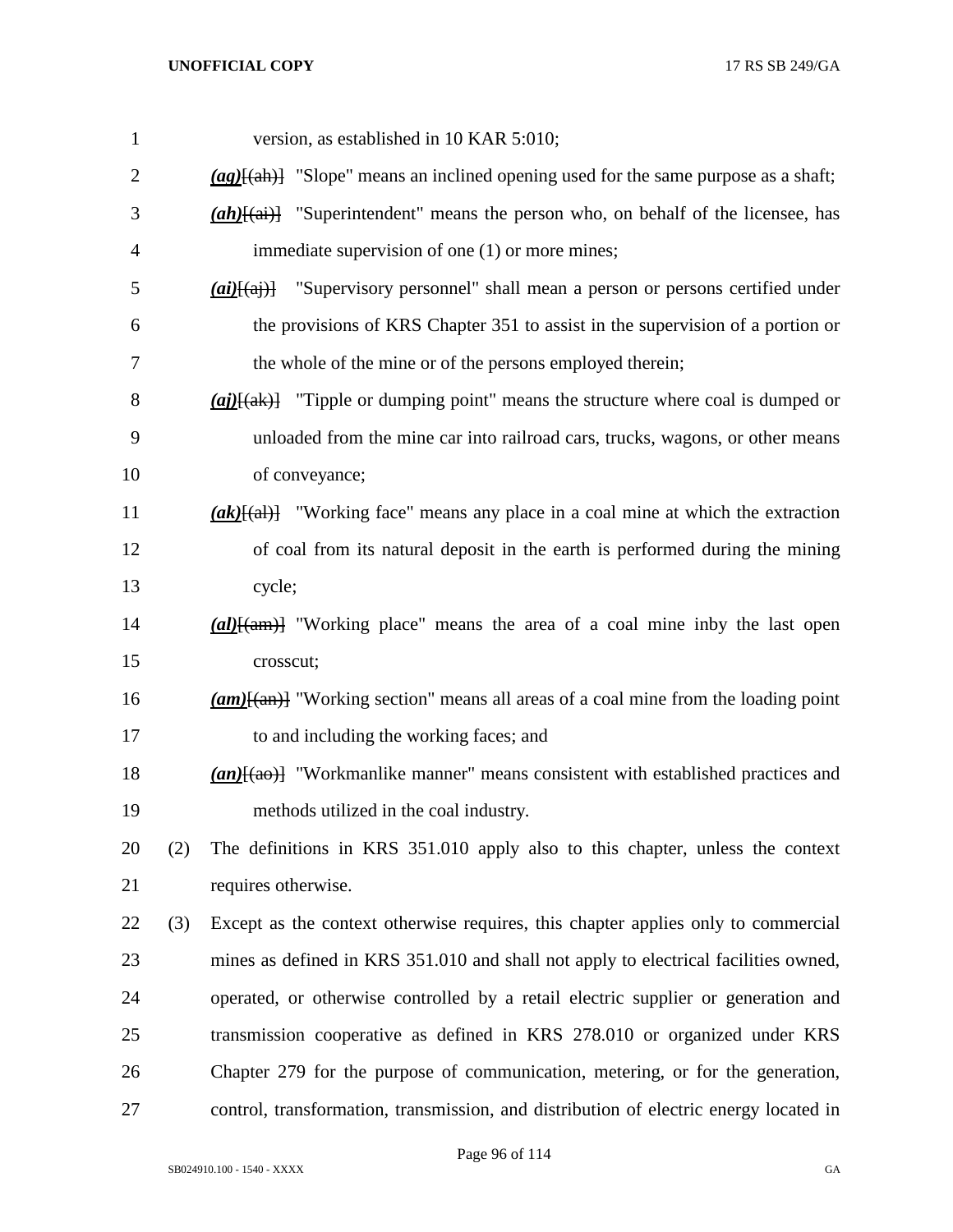buildings used exclusively by utilities for such purposes or located outdoors on property owned or leased by the utility or on public highways, streets, roads, or outdoors by established easement rights on private property and that are covered by the National Electric Safety Code (NESC) or other applicable safety codes, or other authorities having jurisdiction and shall not apply to installations under the exclusive control of utilities for the purpose of communication, metering, or for the generation, control, transformation, transmission, and distribution of electric energy located in buildings used exclusively by utilities for such purposes or located outdoors on property owned or leased by the utility or on public highways, streets, roads, or outdoors by established rights on private property. 11 Section 42. KRS 352.310 is amended to read as follows: Any fire boss who fails to perform his duties, or who makes a false report of the condition of any place in the portion of the mine allotted to him for examination, shall be suspended by the mine foreman, and his name shall be given to the mine inspector for prosecution. If

 he is found guilty by the *Mine Safety Review Commission*[board], he shall return his certificate of qualification to the department.

17 Section 43. KRS 224.10-100 is amended to read as follows:

 In addition to any other powers and duties vested in it by law, the cabinet shall have the authority, power, and duty to:

 (1) Exercise general supervision of the administration and enforcement of this chapter, and all rules, regulations, and orders promulgated thereunder;

 (2) Prepare and develop a comprehensive plan or plans related to the environment of the Commonwealth;

 (3) Encourage industrial, commercial, residential, and community development which provides the best usage of land areas, maximizes environmental benefits, and minimizes the effects of less desirable environmental conditions;

(4) Develop and conduct a comprehensive program for the management of water, land,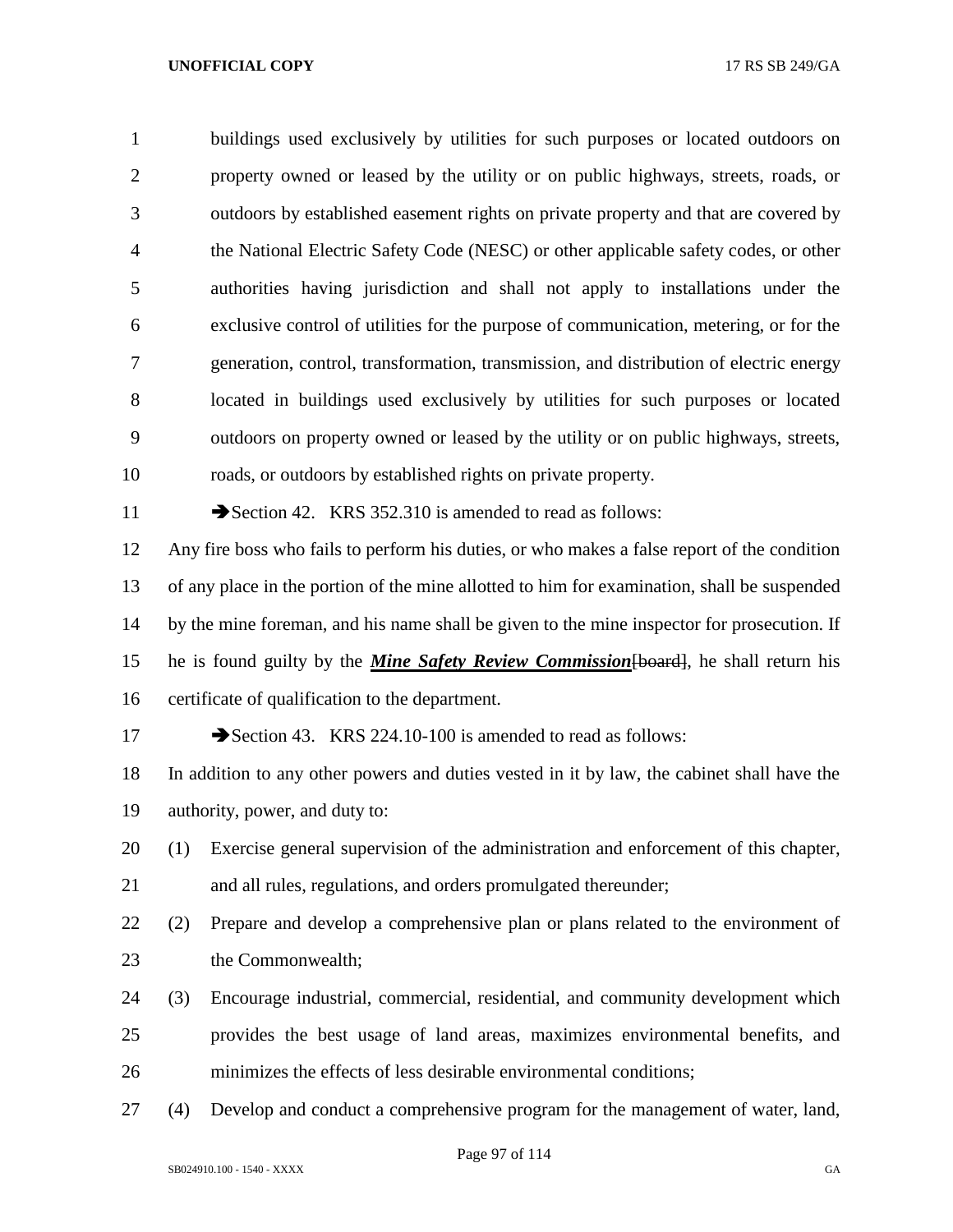| $\mathbf{1}$   |      | and air resources to assure their protection and balance utilization consistent with     |
|----------------|------|------------------------------------------------------------------------------------------|
| $\overline{c}$ |      | the environmental policy of the Commonwealth;                                            |
| 3              | (5)  | Provide for the prevention, abatement, and control of all water, land, and air           |
| $\overline{4}$ |      | pollution, including but not limited to that related to particulates, pesticides, gases, |
| 5              |      | dust, vapors, noise, radiation, odor, nutrients, heated liquid, or other contaminants;   |
| 6              | (6)  | Provide for the control and regulation of surface coal mining and reclamation in a       |
| 7              |      | manner to accomplish the purposes of KRS Chapter 350;                                    |
| 8              | (7)  | Secure necessary scientific, technical, administrative, and operational services,        |
| 9              |      | including laboratory facilities, by contract or otherwise;                               |
| 10             | (8)  | Collect and disseminate information and conduct educational and training programs        |
| 11             |      | relating to the protection of the environment;                                           |
| 12             | (9)  | Appear and participate in proceedings before any federal regulatory agency               |
| 13             |      | involving or affecting the purposes of the cabinet;                                      |
| 14             |      | (10) Enter and inspect any property or premises for the purpose of investigating either  |
| 15             |      | actual or suspected sources of pollution or contamination or for the purpose of          |
| 16             |      | ascertaining compliance or noncompliance with this chapter, or any regulation            |
| 17             |      | which may be promulgated thereunder;                                                     |
| 18             |      | (11) Conduct investigations and hold hearings and compel the attendance of witnesses     |
| 19             |      | and the production of accounts, books, and records by the issuance of subpoenas;         |
| 20             |      | (12) Accept, receive, and administer grants or other funds or gifts from public and      |
| 21             |      | private agencies including the federal government for the purpose of carrying out        |
| 22             |      | any of the functions of the cabinet. The funds received by the cabinet shall be          |
| 23             |      | deposited in the State Treasury to the account of the cabinet;                           |
| 24             | (13) | Request and receive the assistance of any state or municipal educational institution,    |
| 25             |      | experiment station, laboratory, or other agency when it is deemed necessary or           |
| 26             |      | beneficial by the cabinet in the performance of its duties;                              |
|                |      |                                                                                          |

(14) Advise, consult, and cooperate with other agencies of the Commonwealth, other

Page 98 of 114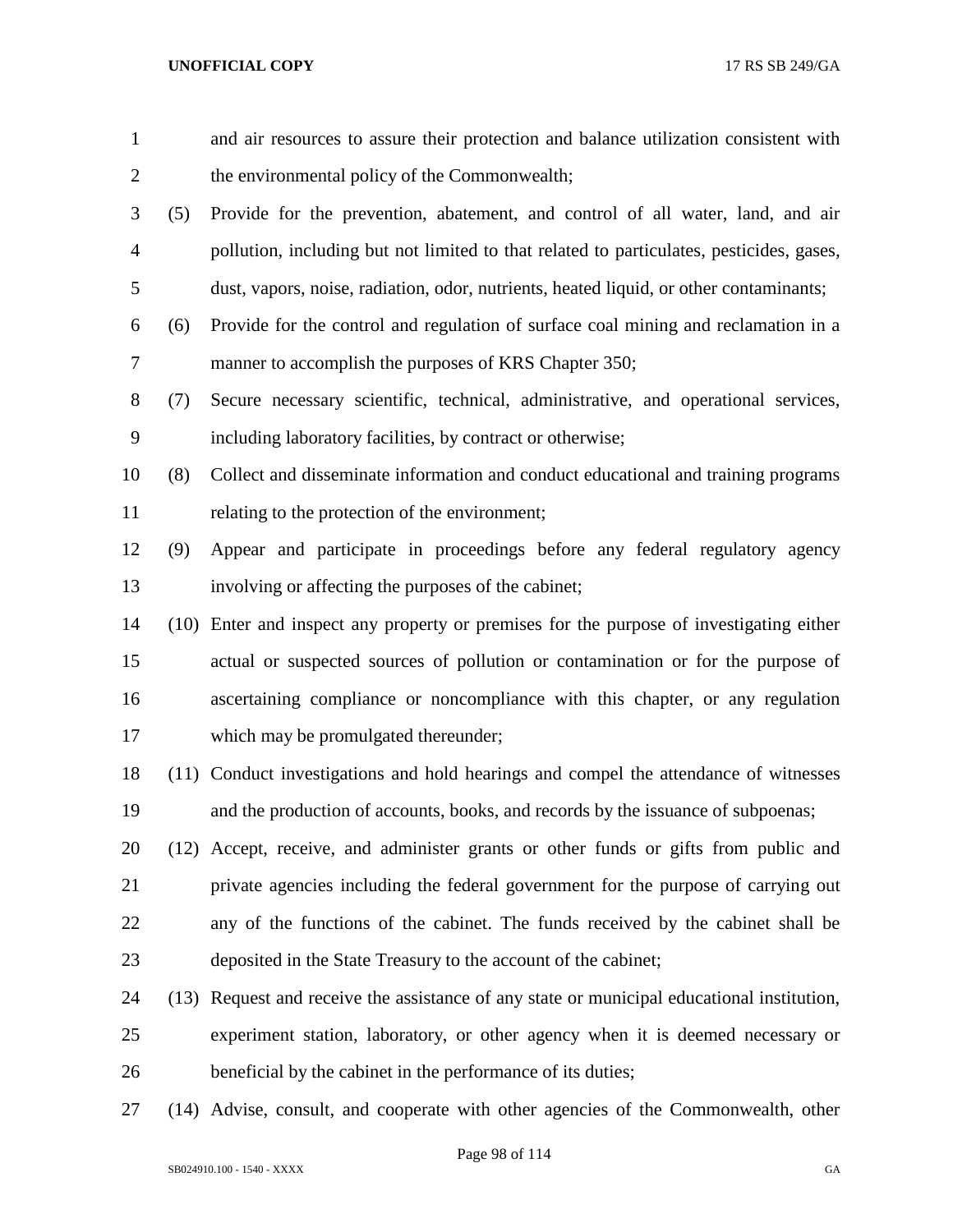| $\mathbf{1}$   |      |                                                                                      | states, the federal government, and interstate and interlocal agencies, and affected      |  |  |
|----------------|------|--------------------------------------------------------------------------------------|-------------------------------------------------------------------------------------------|--|--|
| $\overline{2}$ |      |                                                                                      | persons, groups, and industries;                                                          |  |  |
| 3              |      |                                                                                      | (15) Formulate guides for measuring presently unidentified environmental values and       |  |  |
| $\overline{4}$ |      |                                                                                      | relationships so they can be given appropriate consideration along with social,           |  |  |
| 5              |      |                                                                                      | economic, and technical considerations in decision making;                                |  |  |
| 6              |      |                                                                                      | (16) Monitor the environment to afford more effective and efficient control practices, to |  |  |
| 7              |      |                                                                                      | identify changes and conditions in ecological systems, and to warn of emergency           |  |  |
| 8              |      |                                                                                      | conditions;                                                                               |  |  |
| 9              |      |                                                                                      | (17) Adopt, modify, or repeal with the recommendation of the commission any standard,     |  |  |
| 10             |      |                                                                                      | regulation, or plan <del>[ specified in KRS 224.1-110(5) and (6)]</del> ;                 |  |  |
| 11             |      |                                                                                      | (18) Issue, after hearing, orders abating activities in violation of this chapter, or the |  |  |
| 12             |      |                                                                                      | provisions of this chapter, or the regulations promulgated pursuant thereto and           |  |  |
| 13             |      | requiring the adoption of the remedial measures the cabinet deems necessary;         |                                                                                           |  |  |
| 14             | (19) | Issue, continue in effect, revoke, modify, suspend, or deny under such conditions as |                                                                                           |  |  |
| 15             |      |                                                                                      | the cabinet may prescribe and require that applications be accompanied by plans,          |  |  |
| 16             |      |                                                                                      | specifications, and other information the cabinet deems necessary for the following       |  |  |
| 17             |      | permits:                                                                             |                                                                                           |  |  |
| 18             |      | (a)                                                                                  | Permits to discharge into any waters of the Commonwealth, and for the                     |  |  |
| 19             |      |                                                                                      | installation, alteration, expansion, or operation of any sewage system;                   |  |  |
| 20             |      |                                                                                      | however, the cabinet may refuse to issue the permits to any person, or any                |  |  |
| 21             |      |                                                                                      | partnership, corporation, etc., of which the person owns more than ten percent            |  |  |
| 22             |      |                                                                                      | (10%) interest, who has improperly constructed, operated, or maintained a                 |  |  |
| 23             |      |                                                                                      | sewage system willfully, through negligence, or because of lack of proper                 |  |  |
| 24             |      |                                                                                      | knowledge or qualifications until the time that person demonstrates proper                |  |  |
| 25             |      |                                                                                      | qualifications to the cabinet and provides the cabinet with a performance                 |  |  |
| 26             |      |                                                                                      | bond;                                                                                     |  |  |
|                |      |                                                                                      |                                                                                           |  |  |

(b) Permits for the installation, alteration, or use of any machine, equipment,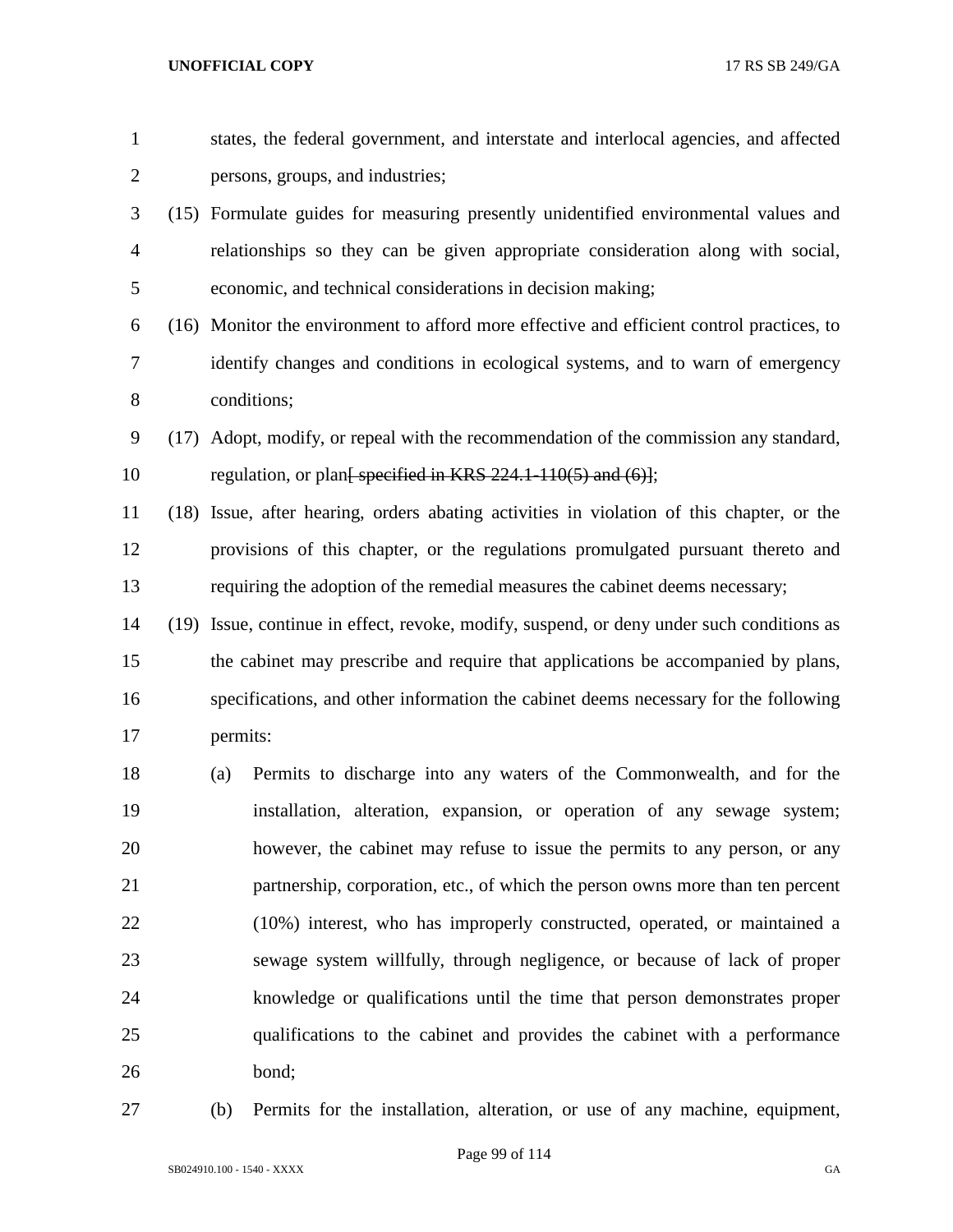device, or other article that may cause or contribute to air pollution or is intended primarily to prevent or control the emission of air pollution; or

 (c) Permits for the establishment or construction and the operation or maintenance of waste disposal sites and facilities;

 (20) May establish, by regulation, a fee or schedule of fees for the cost of processing applications for permits authorized by this chapter, and for the cost of processing applications for exemptions or partial exemptions which may include but not be limited to the administrative costs of a hearing held as a result of the exemption application, except that applicants for existing or proposed publicly owned facilities shall be exempt from any charge, other than emissions fees assessed pursuant to KRS 224.20-050, and that certain nonprofit organizations shall be charged lower fees to process water discharge permits under KRS 224.16-050(5);

 (21) May require for persons discharging into the waters or onto the land of the Commonwealth, by regulation, order, or permit, technological levels of treatment and effluent limitations;

 (22) Require, by regulation, that any person engaged in any operation regulated pursuant to this chapter install, maintain, and use at such locations and intervals as the cabinet may prescribe any equipment, device, or test and the methodologies and procedures for the use of the equipment, device, or test to monitor the nature and amount of any substance emitted or discharged into the ambient air or waters or land of the Commonwealth and to provide any information concerning the monitoring to the cabinet in accordance with the provisions of subsection (23) of this section;

 (23) Require by regulation that any person engaged in any operation regulated pursuant to this chapter file with the cabinet reports containing information as to location, size, height, rate of emission or discharge, and composition of any substance discharged or emitted into the ambient air or into the waters or onto the land of the

Page 100 of 114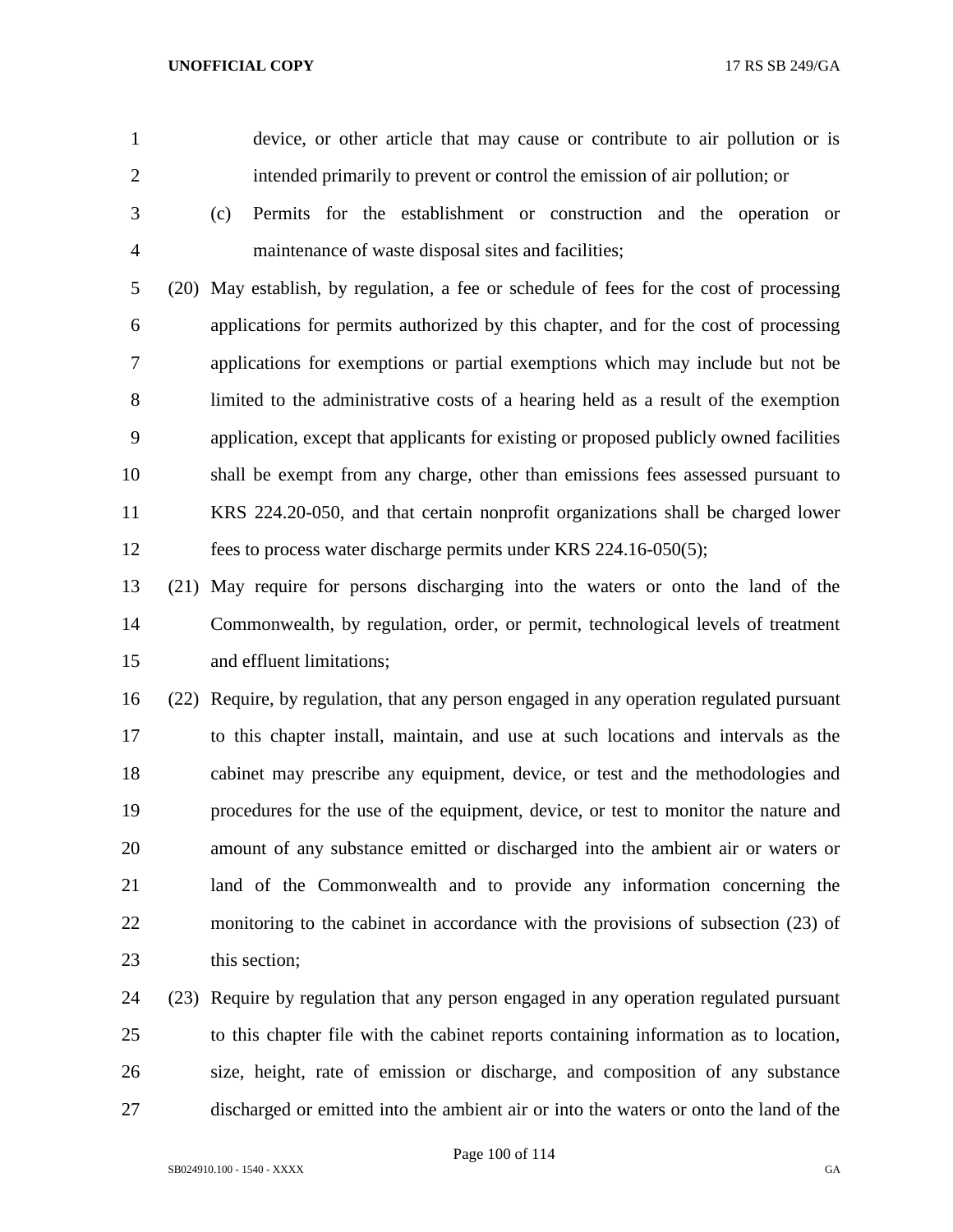Commonwealth, and such other information the cabinet may require; (24) Promulgate regulations, guidelines, and standards for waste planning and management activities, approve waste management facilities, develop and publish a comprehensive statewide plan for nonhazardous waste management which shall contain but not be limited to the provisions set forth in KRS 224.43-345, and develop and publish a comprehensive statewide plan for hazardous waste management which shall contain but not be limited to the following: (a) A description of current hazardous waste management practices and costs, including treatment and disposal, within the Commonwealth; (b) An inventory and description of all existing facilities where hazardous waste 11 is being generated, treated, recycled, stored, or disposed of, including an inventory of the deficiencies of present facilities in meeting current hazardous waste management needs and a statement of the ability of present hazardous waste management facilities to comply with state and federal laws relating to hazardous waste; (c) A description of the sources of hazardous waste affecting the Commonwealth including the types and quantities of hazardous waste currently being generated and a projection of such activities as can be expected to continue for not less than twenty (20) years into the future; and

 (d) An identification and continuing evaluation of those locations within the Commonwealth which are naturally or may be engineered to be suitable for the establishment of hazardous waste management facilities, and an identification of those general characteristics, values, and attributes which would render a particular location unsuitable, consistent with the policy of minimizing land disposal and encouraging the treatment and recycling of the wastes.

The statewide waste management plans shall be developed consistent with state and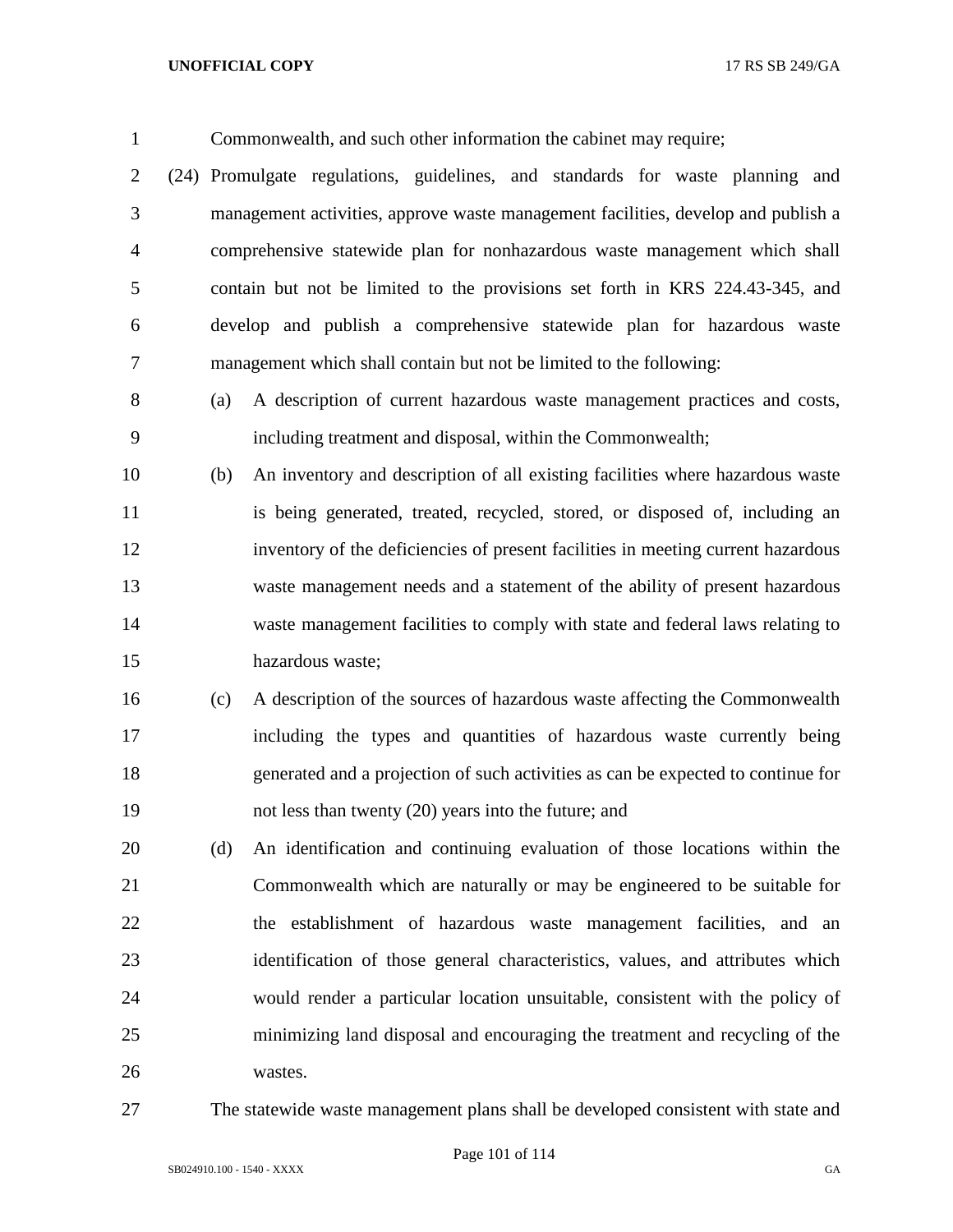- federal laws relating to waste;
- (25) Perform other acts necessary to carry out the duties and responsibilities described in this section;

 (26) Preserve existing clean air resources while ensuring economic growth by issuing regulations, which shall be no more stringent than federal requirements, setting maximum allowable increases from stationary sources over baseline concentrations of air contaminants to prevent significant deterioration in areas meeting the state and national ambient air quality standards;

 (27) Promulgate regulations concerning the bonding provisions of subsection (19)(a) of this section, setting forth bonding requirements, including but not limited to requirements for the amount, duration, release, and forfeiture of the bonds. All funds from the forfeiture of bonds required pursuant to this section shall be placed in the State Treasury and credited to a special trust and agency account which shall not lapse. The account shall be known as the "sewage treatment system rehabilitation fund" and all moneys placed in the fund shall be used for the elimination of nuisances and hazards created by sewage systems which were improperly built, operated, or maintained, and insofar as practicable be used to correct the problems at the same site for which the bond or other sureties were originally provided;

 (28) Promulgate administrative regulations not inconsistent with the provisions of law 21 administered by the cabinet; and

 (29) Through the secretary or designee of the secretary, enter into, execute, and enforce reciprocal agreements with responsible officers of other states relating to compliance with the requirements of KRS Chapters 350, 351, and 352 and the administrative regulations promulgated under those chapters.

26 Section 44. KRS 350.240 is amended to read as follows:

27 The Energy and Environment Cabinet may adopt<del> in the manner provided in subsection</del>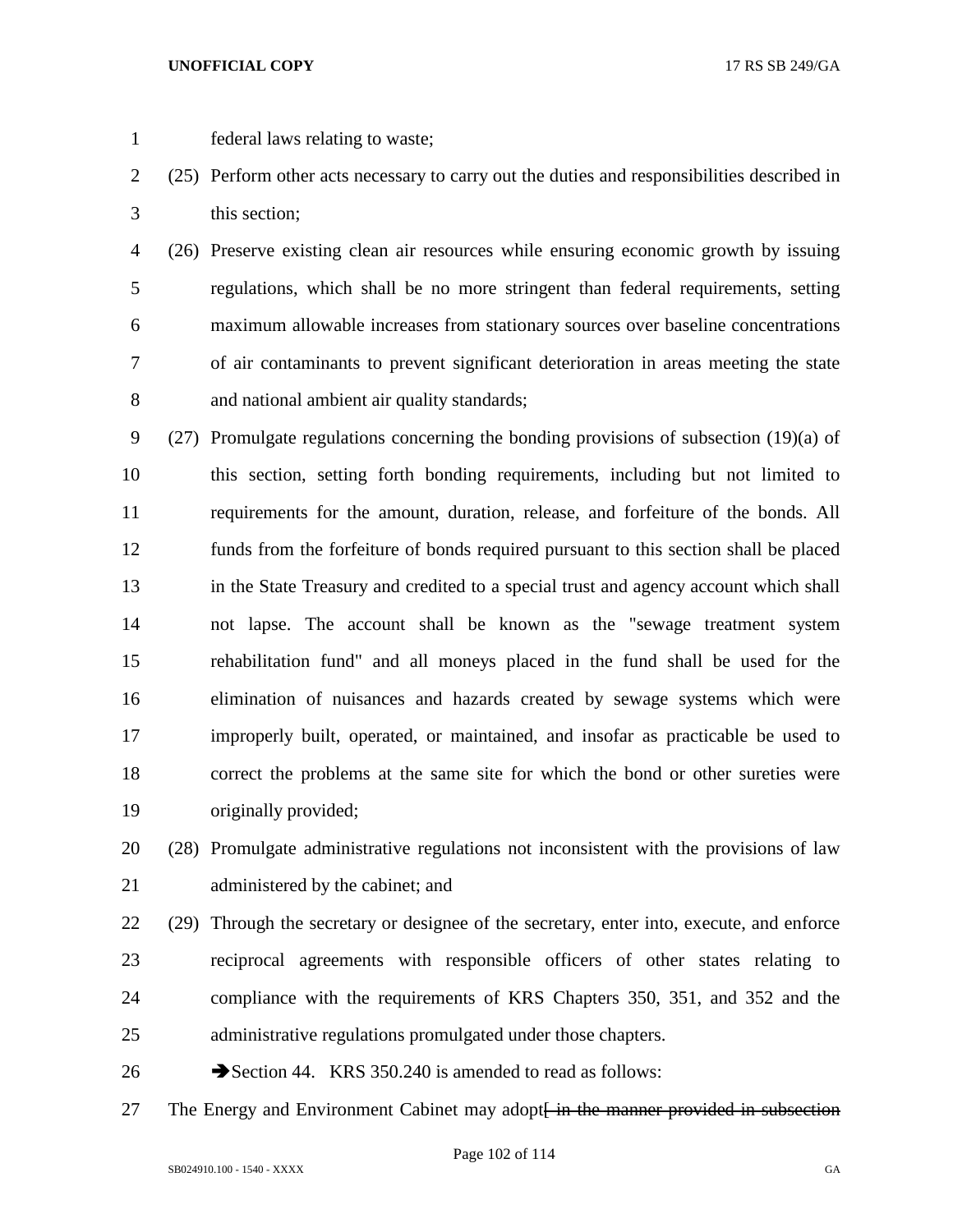(17) of KRS 224.10-100 and subsections (5) and (6) of KRS 224.1-110] reasonable regulations for the reclamation of land disturbed or removed in the mining of clay. Such regulations shall encourage water impoundments and shall follow the standards established in Article III of the Interstate Mining Compact. The cabinet shall have the authority to adopt such regulations prior to the effective date of the Interstate Mining Compact and irrespective of whether the state becomes a member or withdraws from membership in the Interstate Mining Compact.

8 Section 45. KRS 224.30-175 is amended to read as follows:

9 All local governments<del>, as defined in KRS 224.30-105,]</del> may develop, adopt, and maintain a comprehensive program of noise regulation. *A*[Such] program may include a study of the noise problems resulting from uses and activities within its jurisdiction and the development and adoption of a noise control plan.

13 Section 46. KRS 224.43-815 is amended to read as follows:

 [(1)] The secretary of the Cabinet for Economic Development and the special assistant to the Governor for coal and energy policy, with the approval of the Governor and the Legislative Research Commission, may execute contracts pursuant to KRS 224.43- 810.

 [(2) No agreements or contracts may be entered into before a regional integrated waste treatment and disposal demonstration facility has received a certificate of environmental safety and public necessity from the board established in KRS 224.46-820.]

22 Section 47. KRS 224.46-520 is amended to read as follows:

 (1) No person shall engage in the storage, treatment, recycling, or disposal of hazardous waste without first notifying the cabinet and obtaining construction and operation permits from the cabinet. The cabinet shall promulgate regulations establishing standards for such permits but in no case shall a permit to construct or operate a hazardous waste site or facility or a regional integrated waste treatment and disposal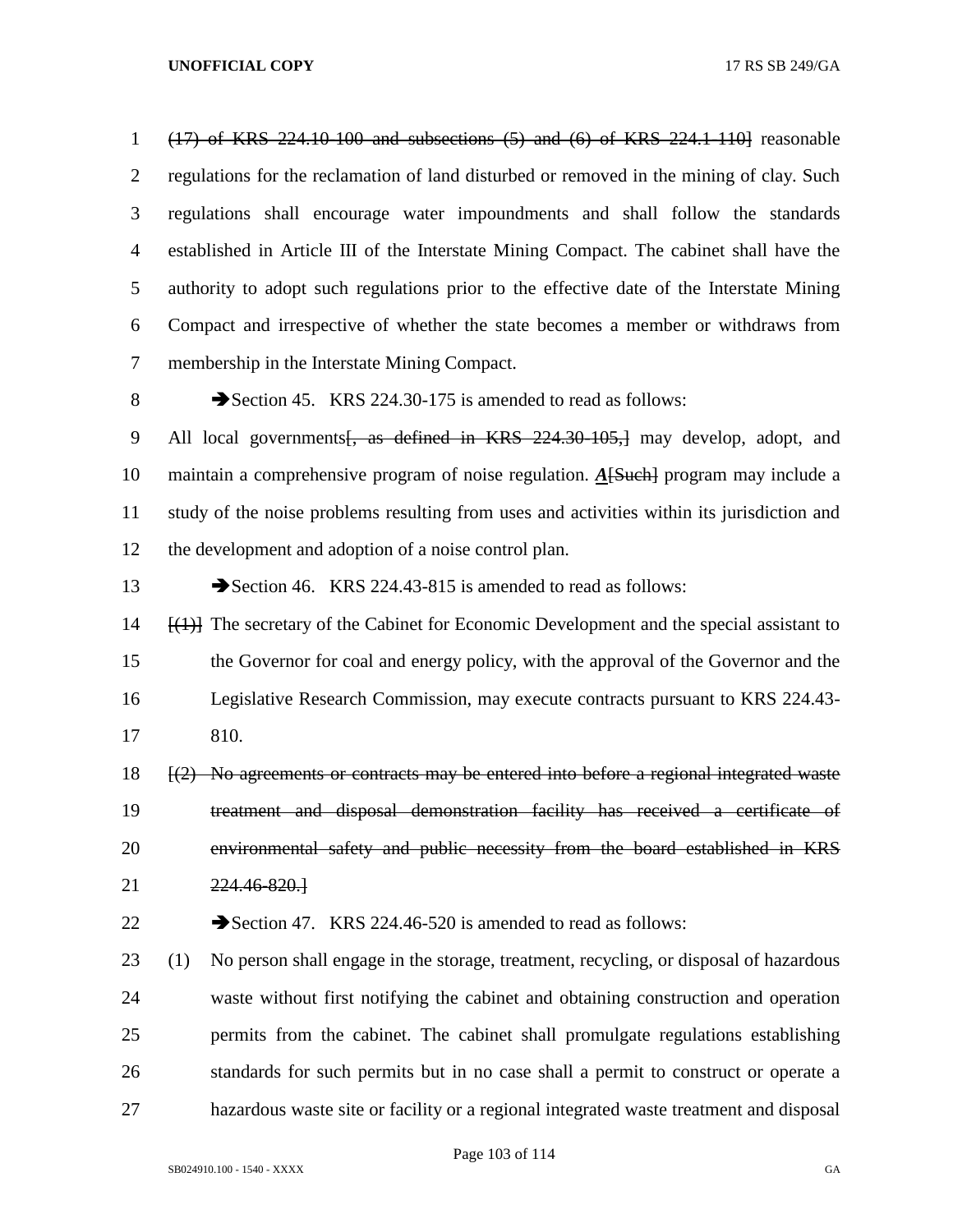demonstration facility be issued unless it can be demonstrated that the proposed facility can be integrated into the surroundings in an environmentally compatible manner, including but not limited to, insuring that hydrologic, seismologic, geologic, and soil considerations have been adequately addressed in the permit application and in an operational plan. In no case shall a permit to construct a hazardous waste incinerator, landfill, or other site or facility for the land disposal of hazardous waste be approved or issued prior to notification of the cabinet by the 8 local unit of government of its actions pursuant to KRS 224.40-310(6). The cabinet shall not issue a construction permit to a regional integrated waste treatment and disposal demonstration facility until it has been issued a certificate of environmental safety and public necessity. A person desiring a construction permit shall file an application on forms supplied by the cabinet which shall contain such information as the cabinet deems necessary and provide evidence that the hazardous waste shall be treated, stored or disposed of in the manner prescribed by the cabinet. The applicant shall not initiate construction at the proposed site of a new facility for the storage, treatment, or disposal of hazardous waste until notice has been given to that portion of the public most likely to be affected by the operation of the proposed facility pursuant to KRS 224.40-310(1) to (5) and until a construction permit for said facility has been issued by the cabinet. The cabinet may consider past performance in this or related fields by the applicant. The cabinet, in making a determination to issue, deny, or condition a construction permit, shall consider the following:

 (a) An evaluation of alternatives, to include other locations and other treatment, storage, and disposal approaches, different from those proposed, available to 25 the applicant;

 (b) An evaluation of the public health, safety, and environmental aspects of the proposals;

Page 104 of 114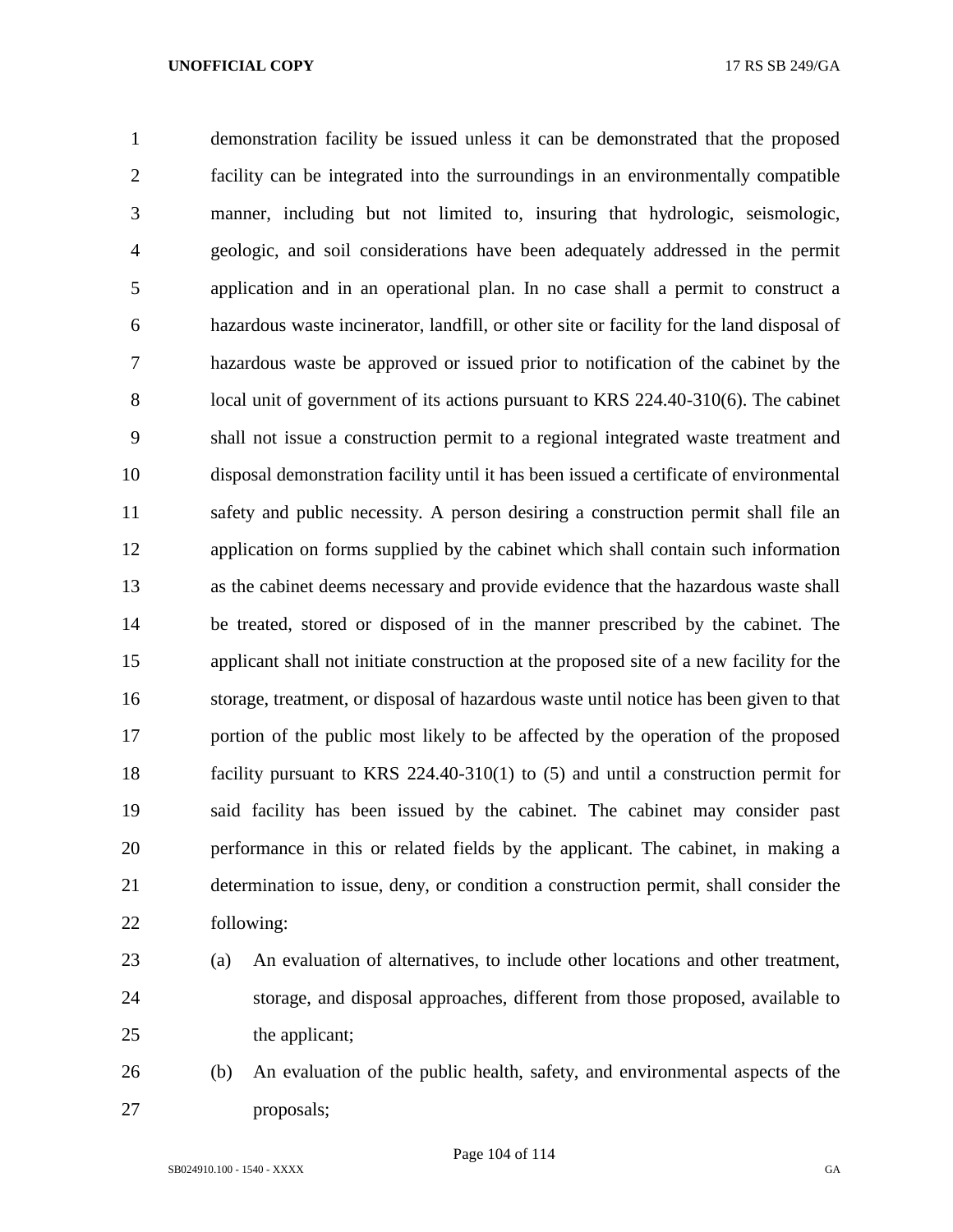(c) An evaluation of the social and economic impacts of the proposed action on the affected community, to include, at a minimum, changes in property values, community perception and other psychic costs, and the costs and availability of public services, facilities and improvements required to support the facility and protect public health, safety, and the environment;

 (d) An evaluation of mitigation measures to alleviate problems identified in paragraphs (b) and (c) of this subsection; and

 (e) The relationship of the proposal to local planning and existing development. Except that in the case of hazardous waste incinerators, landfills, or other sites or facilities for the land disposal of hazardous waste, the provisions of paragraphs (c) and (e) of this subsection shall be determined by the local unit of government 12 pursuant to KRS  $224.40-310(6)$ ; in the case of a regional integrated waste treatment and disposal demonstration facility the provisions of paragraphs (c) and (e) of this subsection shall be determined by the siting board established pursuant to KRS 224.46-820].

 (2) The cabinet may prohibit the land disposal of any hazardous wastes. The criteria and list of hazardous waste to be prohibited by the cabinet from land disposal shall be identical to any such criteria and list promulgated by the United States Environmental Protection Agency pursuant to the Resource Conservation and Recovery Act of 1976, as amended, (Public Law 94-580). The land disposal of hazardous waste may be permitted for methods determined by the cabinet to be protective of human health and the environment for as long as the waste remains hazardous.

- (3) In conjunction with the application for permits under this section, the applicant shall establish adequate financial responsibility as follows:
- (a) The applicant shall file as part of his application for a permit to construct the facility an estimate of the cost of closing the facility after its capacity is

Page 105 of 114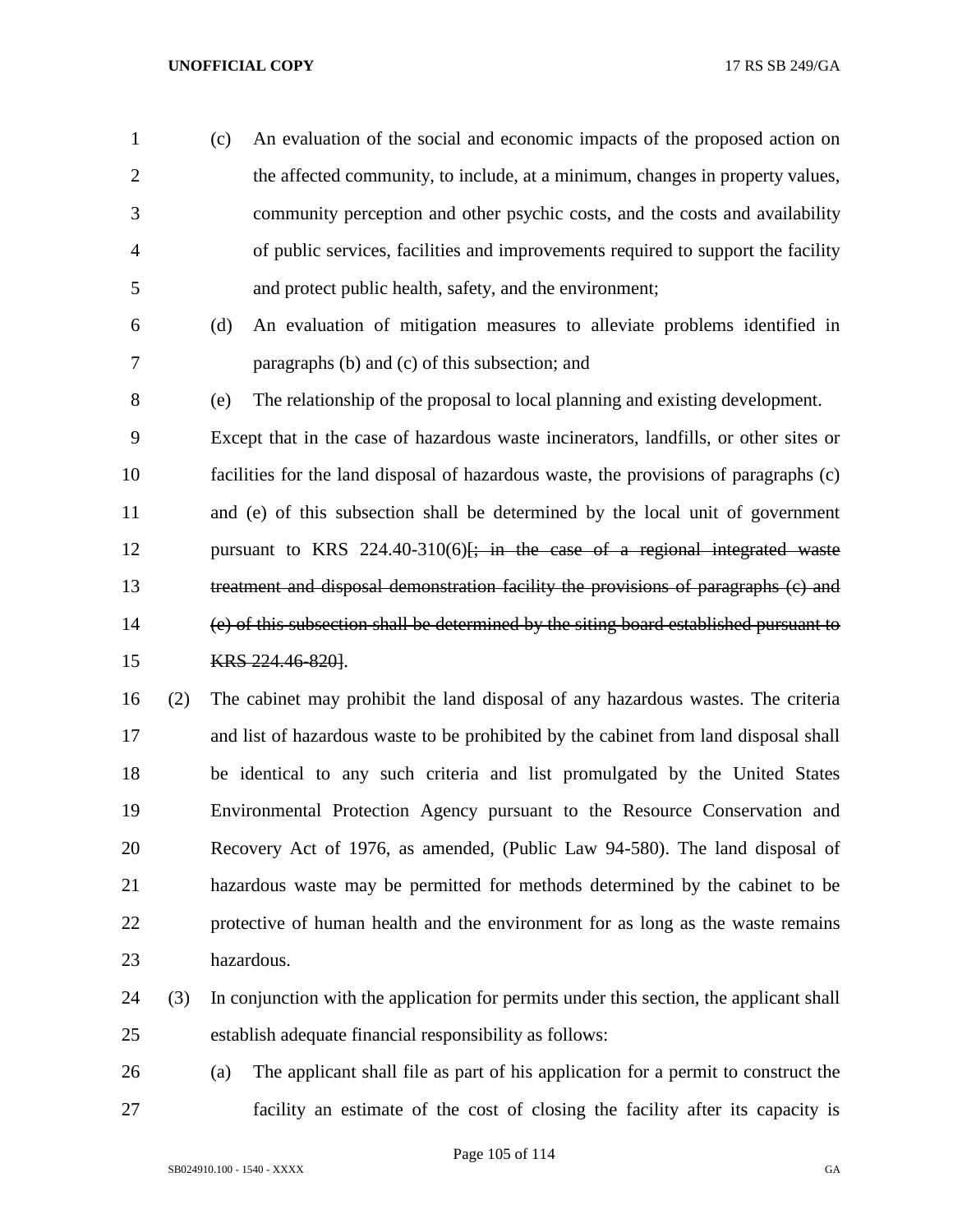reached or operations have otherwise ceased and an estimate of the cost of post-closure care. In the case of storage facilities, the cost of closing shall include the cost of properly disposing of the hazardous waste stored. The cabinet shall evaluate this cost estimate and either accept the estimate as made or shall revise it in accordance with acceptable guidelines, using, where available, actual data on closure costs associated with similar existing facilities. Before a permit to operate can be issued, the applicant for any hazardous waste permit shall assure that the funds needed to close the facility are available by establishing assurance through one (1) or more of the following mechanisms: cash, certificates of deposit, irrevocable credit, or other sureties satisfactory to the cabinet and the mechanism shall be established by agreement with the cabinet. The agreement shall provide that disbursement is permissible only upon written approval of the cabinet and whenever, on the basis of any information, the cabinet determines that the owner or operator is in violation of any of the closure requirements for the facility, that the cabinet shall have the right to use part or all of the closure fund to carry out the closure requirements. The financial institution, surety company, or escrow agent shall release these funds upon receiving a forfeiture order of the cabinet issued pursuant to an appropriate administrative hearing considering one (1) or more closure violations. Upon determination that closure has been satisfactorily accomplished, the cabinet shall release the applicant from further financial responsibility for closure;

 (b) Any applicant for a hazardous waste disposal permit shall file with the cabinet as part of his application an estimate of the annual cost of post-closure monitoring and routine maintenance at the site. The cabinet shall evaluate the cost estimate, and, after such modification as may be necessary in light of its evaluation, shall give notice of acceptance of the cost estimate. This cost

SB024910.100 - 1540 - XXXX GA

Page 106 of 114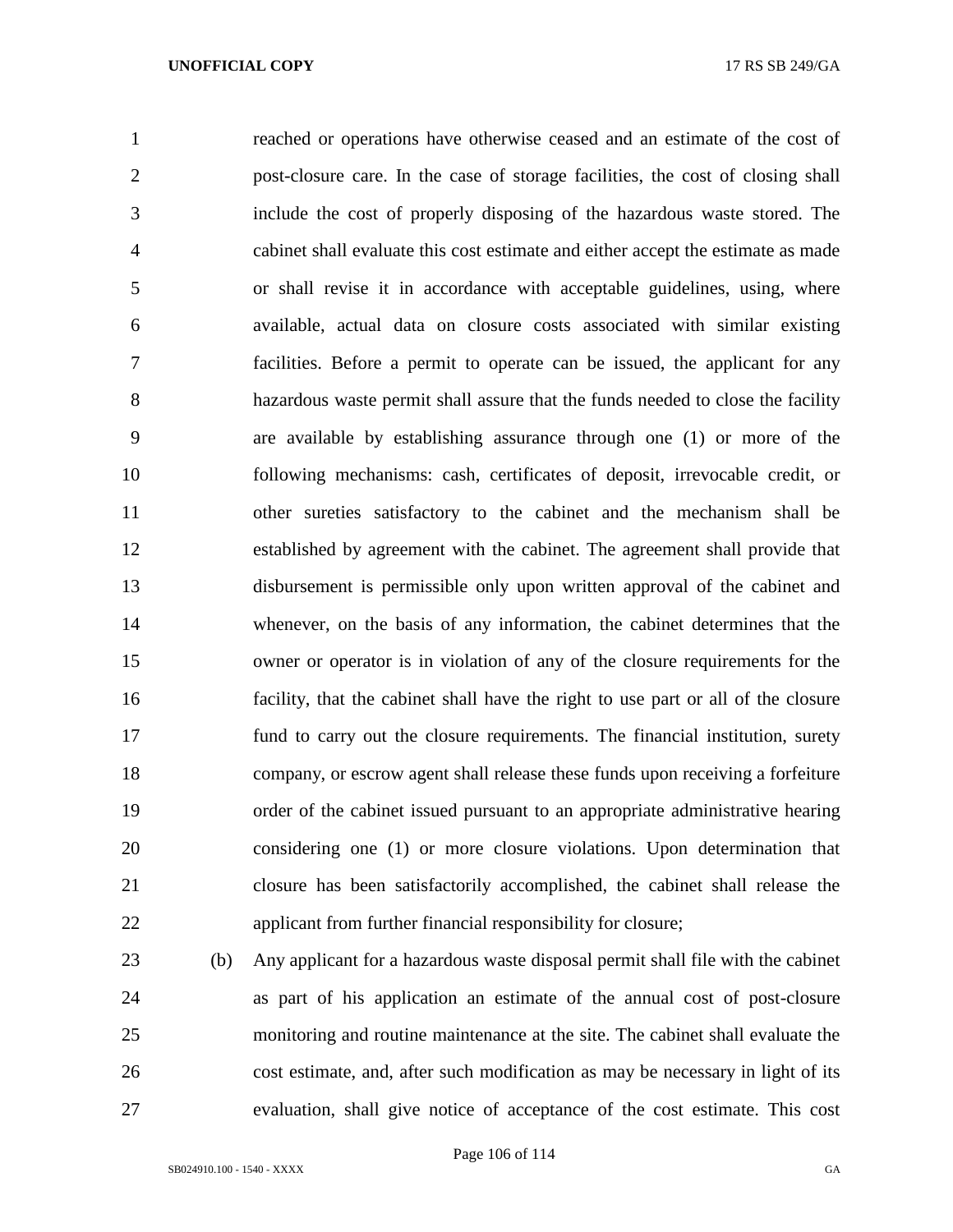estimate which will be referred to as the annual post-closure operating cost shall then be used to determine the amount of the post-closure monitoring and maintenance fund to be used for monitoring and maintenance for a period of a minimum of thirty (30) years after facility closure. The post-closure monitoring and maintenance fund shall be cash, irrevocable credit, or other sureties satisfactory to the cabinet and shall be established by an agreement with the cabinet. The agreement shall provide that whenever, on the basis of any information, the cabinet determines that the owner or operator of the facility is in violation of any of the post-closure monitoring and maintenance requirements, the cabinet shall have the right to use part or all of the funds to carry out the post-closure monitoring and maintenance for the facility. The funds shall be released upon receipt of a forfeiture order of the cabinet issued pursuant to an appropriate administrative hearing considering one (1) or more post-closure monitoring and maintenance violations. One (1) year after closure, and annually thereafter for a period of thirty (30) years, the applicant who has carried out all necessary post-closure maintenance and monitoring requirements may upon application to the cabinet be reimbursed out of the post-closure monitoring and maintenance fund an amount equal to the estimated costs for monitoring and routine maintenance for that year. Request for release of funds for reimbursement shall be accompanied by an itemized list of costs incurred. Upon determination that the expenditures incurred are in accordance with the approved plan, or otherwise justified, the cabinet may authorize the release of the funds to the applicant in writing. Any funds remaining in the account following a termination hearing in which the applicant is released of further responsibility shall likewise be released to the applicant; and

(c) All applicants for any hazardous waste permit shall provide evidence of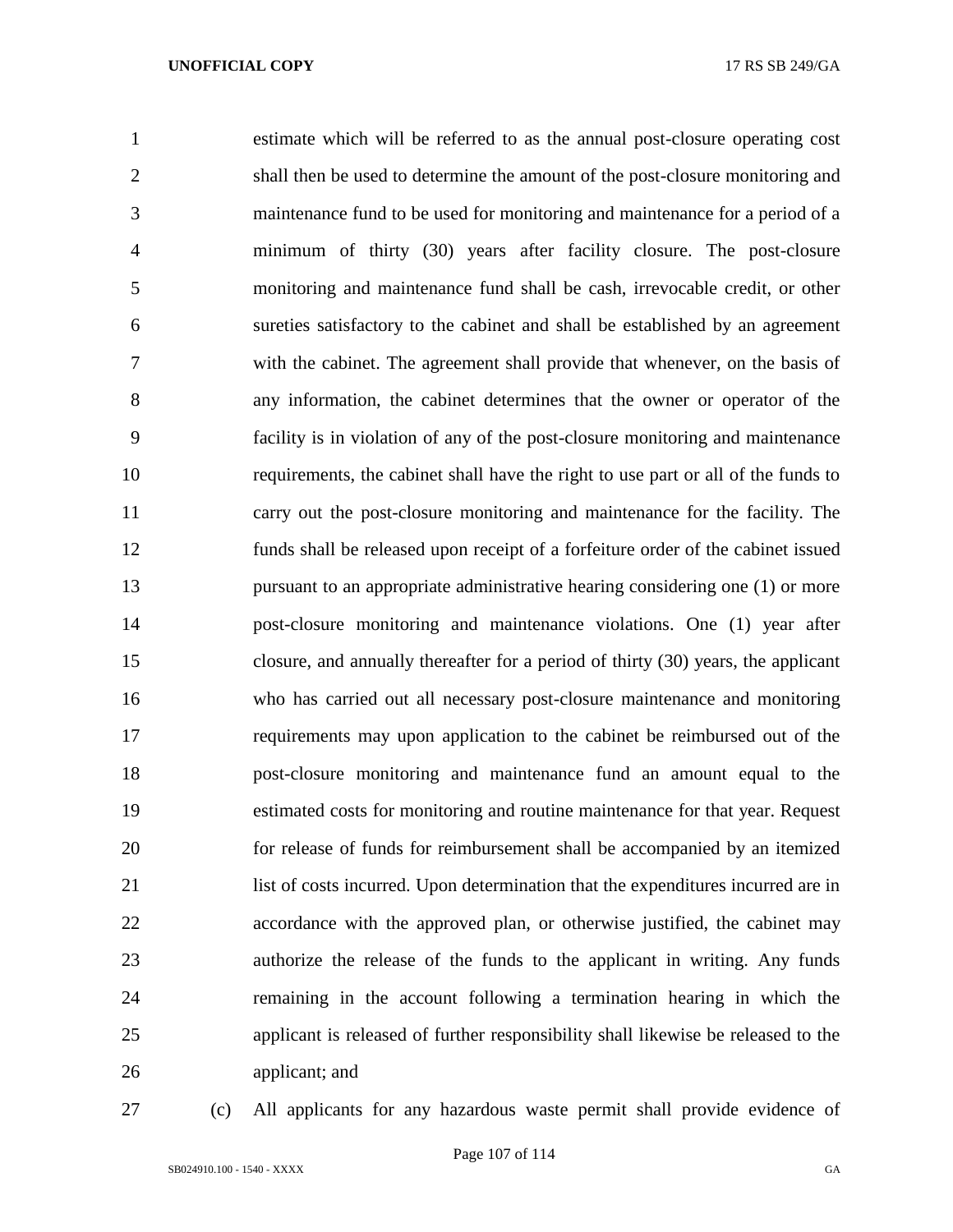financial responsibility in an amount and for a time period specified by the cabinet for the purpose of corrective action on and off-site and satisfying claims arising out of injury to persons or property resulting from the release or escape of hazardous waste into the environment. Such financial responsibility may be established by one (1) or a combination of evidence of liability insurance, self-insurance, or other evidence of financial responsibility acceptable to the cabinet. The level of self-insurance shall not exceed ten percent (10%) of equity, and financial responsibility shall be maintained during the entire operation of the facility and until termination. The minimum liability coverage for sudden occurrences, exclusive of legal defense costs, for a storage, treatment, or disposal facility shall be one million dollars (\$1,000,000) per occurrence with an annual aggregate of two million dollars (\$2,000,000). The minimum liability coverage for nonsudden occurrences, exclusive of legal defense costs, for a hazardous waste facility involving land disposal shall be three million dollars (\$3,000,000) per occurrence with an annual aggregate of six million dollars (\$6,000,000). Combined coverage for sudden and nonsudden occurrences shall be no less than the combined totals herein set forth for separate coverage. The cabinet shall accept a demonstration of financial responsibility during the post-closure period of a facility for a lesser amount for sudden or non-sudden occurrences where it is shown that a lesser amount of financial responsibility will be adequate to provide compensation for third-party injury or property damage and corrective action, considering site and facility conditions and other site-specific factors. Financial responsibility in post-closure for sudden and non-sudden occurrences and corrective action may be demonstrated through a letter of credit, surety or other bond, corporate guarantee, trust fund, liability insurance, self-insurance, or combination of these or other methods as

Page 108 of 114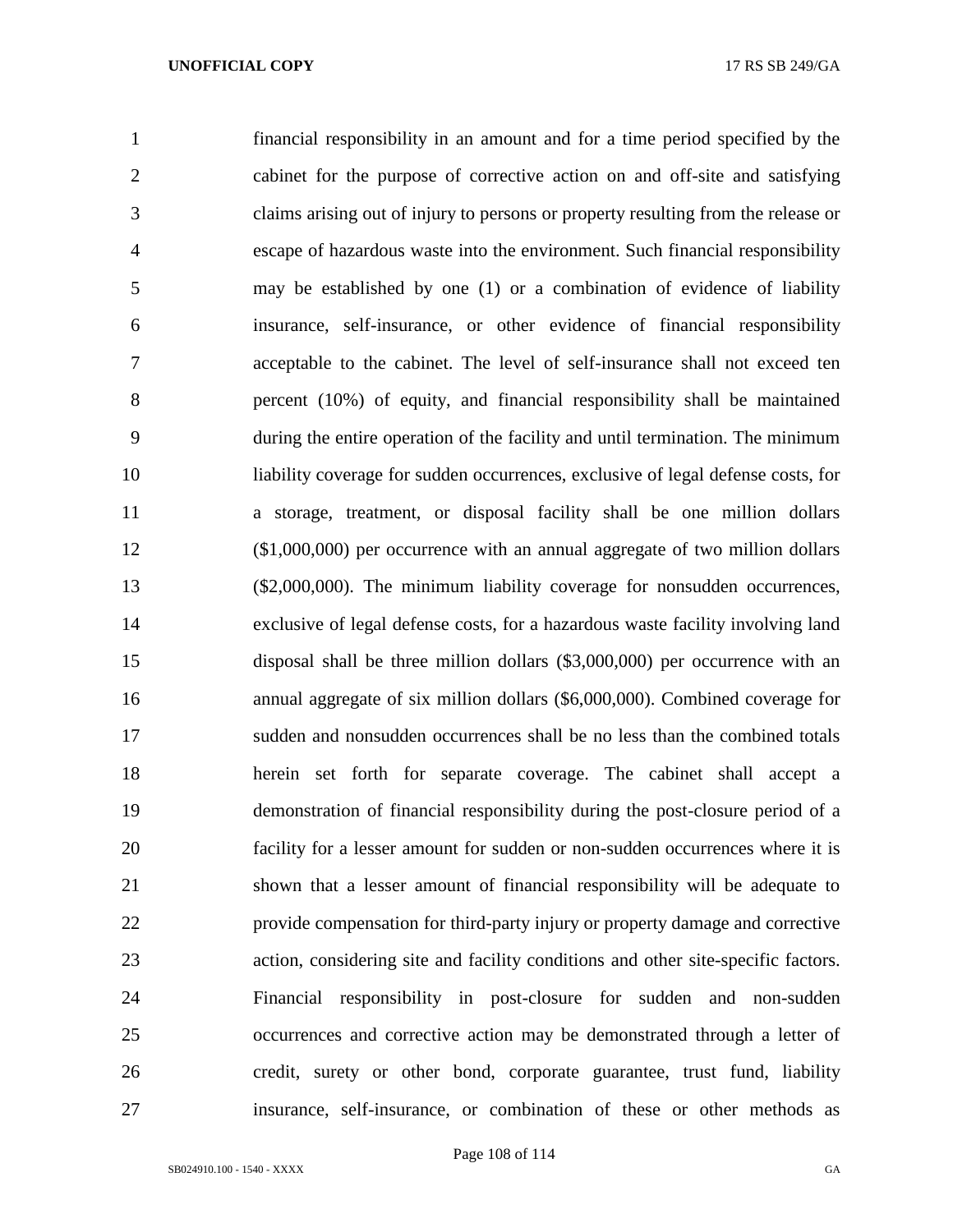approved by the cabinet.

 (4) The cabinet shall promulgate regulations establishing minimal standards for closure, post-closure monitoring and maintenance, and termination of sites for the disposal of hazardous waste. Any person who obtains a disposal permit for hazardous waste shall be responsible for the post-closure monitoring and maintenance of the permitted facility for a minimum of thirty (30) years after closure of the facility. The permittee may apply to the cabinet for termination of the responsibility for post- closure monitoring and maintenance at any time during the thirty (30) year post- closure monitoring and maintenance period. Upon receipt of such application, the cabinet shall provide notice to the public and to the owner or operator and an opportunity for a hearing on the termination of the site. In this proceeding, the burden shall be on the applicant to prove by clear and convincing evidence that additional post-closure monitoring and maintenance is not necessary for adequate protection of public health or the environment. The cabinet shall determine either that post-closure monitoring and maintenance of the site is no longer required, in which case the applicant shall be relieved of such responsibility; or that additional post-closure monitoring and maintenance of the site as specified in a plan of operation is still required, in which case the cabinet may order appropriate remedial measures, impose restrictive covenants as to future use of the property involved, or otherwise condition termination as may be necessary for adequate protection of public health and the environment. The cabinet may require additional monitoring, site maintenance, or remedial measures consistent with KRS Chapter 224 any time after termination of the post-closure monitoring and maintenance of the permitted facility in the event that the cabinet determines such actions are necessary for the protection of human health and the environment.

 (5) In any case where the owner or operator is in bankruptcy, reorganization, or arrangement pursuant to the Federal Bankruptcy Code or where jurisdiction cannot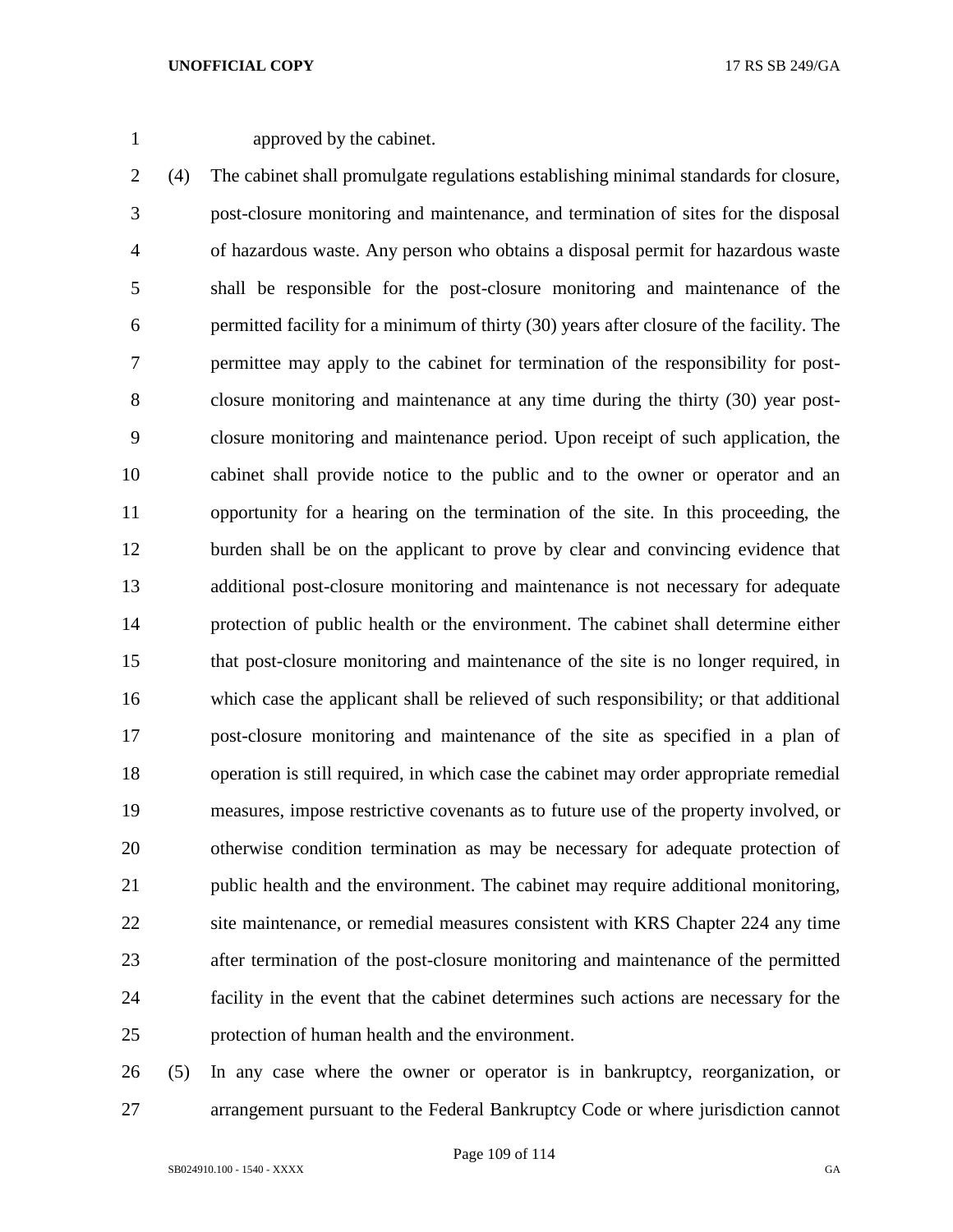be obtained with reasonable diligence in any state court or any federal court over an owner or operator likely to be insolvent at the time of judgment, any claim arising from conduct for which evidence of financial responsibility shall be provided under this section may be asserted directly against the guarantor providing such evidence of financial responsibility. In the case of any action pursuant to this subsection, such guarantor shall be entitled to invoke all rights and defenses which would have been available to the owner or operator if any action had been brought against the owner or operator by the claimant and which would have been available to the guarantor if an action had been brought against the guarantor by the owner or operator.

 (6) The total liability of any guarantor shall be limited to the aggregate amount which the guarantor has provided as evidence of financial responsibility to the owner or operator under this section. Nothing in this subsection shall be construed to limit any other federal statutory, contractual or common law liability of a guarantor to its owner or operator including, but not limited to, the liability of such guarantor for bad faith either in negotiating or in failing to negotiate the settlement of any claim. Nothing in this subsection shall be construed to diminish the liability of any person under Section 107 or 111 of the Comprehensive Environmental Response, Compensation and Liability Act of 1980 or other applicable law.

 (7) For the purpose of this subsection, the term guarantor means any person, other than the owner or operator, who provides evidence of financial responsibility for an owner or operator under this section.

 (8) Any hazardous waste treatment, storage, or disposal facility shall close in accordance with the permit and this chapter, if the site or facility has not been maintained in operational condition in conformance with this chapter, for any period of six (6) months or longer. The permittee shall be afforded an opportunity to be heard on the proposed termination of authorization to operate, and termination under this section shall not be required where the permittee demonstrates that steps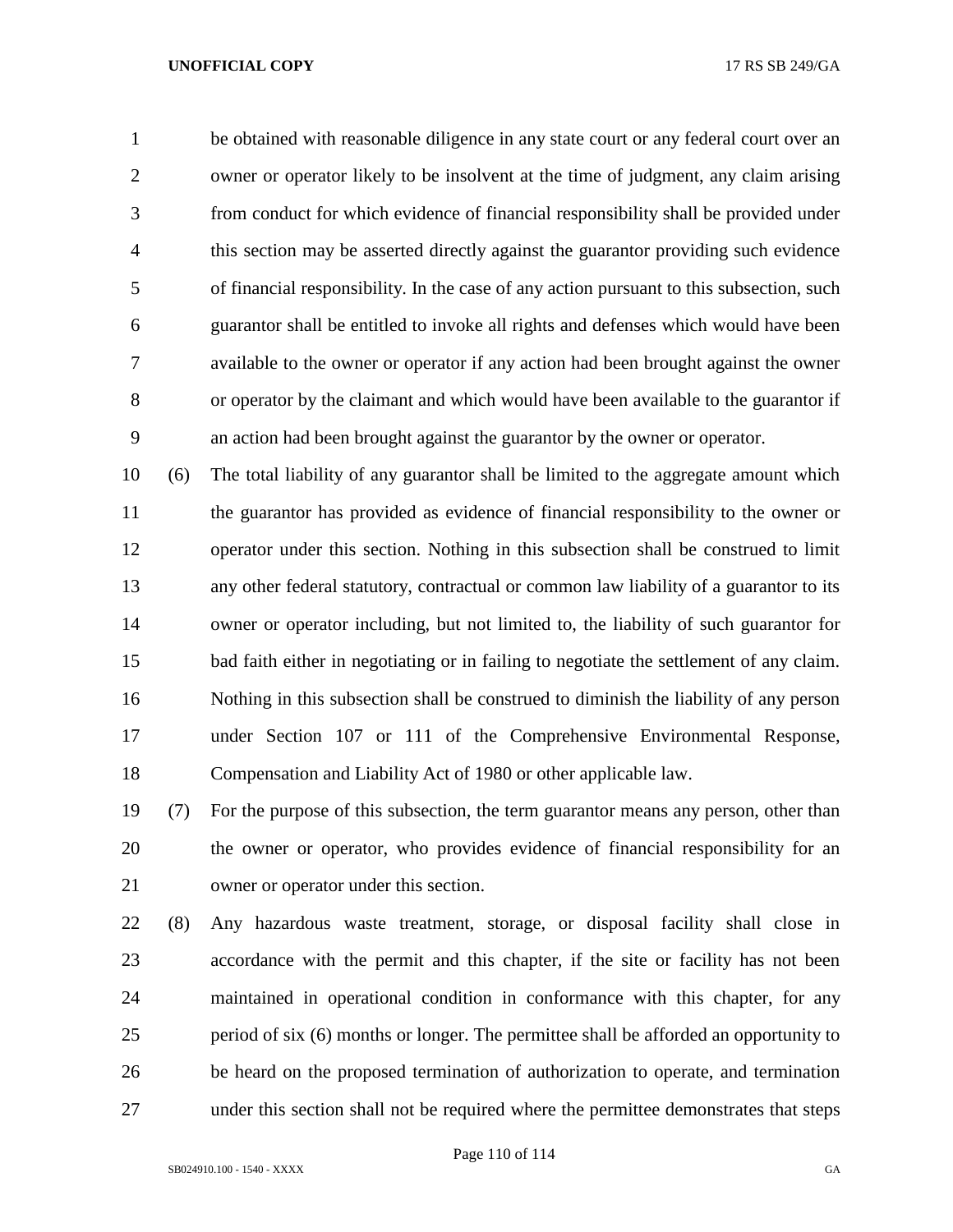| $\mathbf{1}$   |     | have been taken to bring the facility, within a reasonable time not to exceed ninety          |
|----------------|-----|-----------------------------------------------------------------------------------------------|
| $\overline{2}$ |     | (90) days, into full operational status in accordance with this chapter and applicable        |
| 3              |     | regulations. Within ninety (90) days, the cabinet shall review existing hazardous             |
| $\overline{4}$ |     | waste treatment, storage, or disposal permits to determine compliance with this               |
| 5              |     | section.                                                                                      |
| 6              |     | Section 48. KRS 350.054 is amended to read as follows:                                        |
| 7              | (1) | There is established a special fund to be known as the "Illegal Mining and                    |
| 8              |     | Conveyance Reclamation Fund" which shall be under the control of the Energy and               |
| 9              |     | <b>Environment Cabinet.</b>                                                                   |
| 10             | (2) | The fund shall consist of all moneys from the sale or forfeiture of all                       |
| 11             |     | instrumentalities used in violation of KRS 350.057(3) or 350.060(1) $\left\arrow$ as provided |
| 12             |     | for in KRS 350.053].                                                                          |
| 13             | (3) | Moneys in the fund may be used for the following purposes:                                    |
| 14             |     | To reclaim lands mined without a permit or authorization, as required by KRS<br>(a)           |
| 15             |     | $350.057$ or $350.060(1)$ , and not eligible for the abandoned mine lands                     |
| 16             |     | reclamation fund; and                                                                         |
| 17             |     | To defray all expenses associated with the seizure, storing, and sale of<br>(b)               |
| 18             |     | forfeited property <del>[ pursuant to KRS 350.053]</del> .                                    |
| 19             | (4) | Moneys contained in the illegal mining and conveyance reclamation fund shall be               |
| 20             |     | deemed a trust and agency account and shall not lapse.                                        |
| 21             | (5) | The cabinet shall have access to and control of the moneys held in the illegal mining         |
| 22             |     | and conveyance reclamation fund, but shall expend the moneys only for the                     |
| 23             |     | purposes set forth in subsection (3) of this section.                                         |
| 24             |     | Section 49. The following KRS sections are repealed:                                          |
| 25             |     | 151.232 Participation in development of administrative regulations.                           |
| 26             |     | 154.47-100 Definitions for KRS 154.47-105 to 154.47-120.                                      |
| 27             |     | 154.47-105 Legislative findings.                                                              |

Page 111 of 114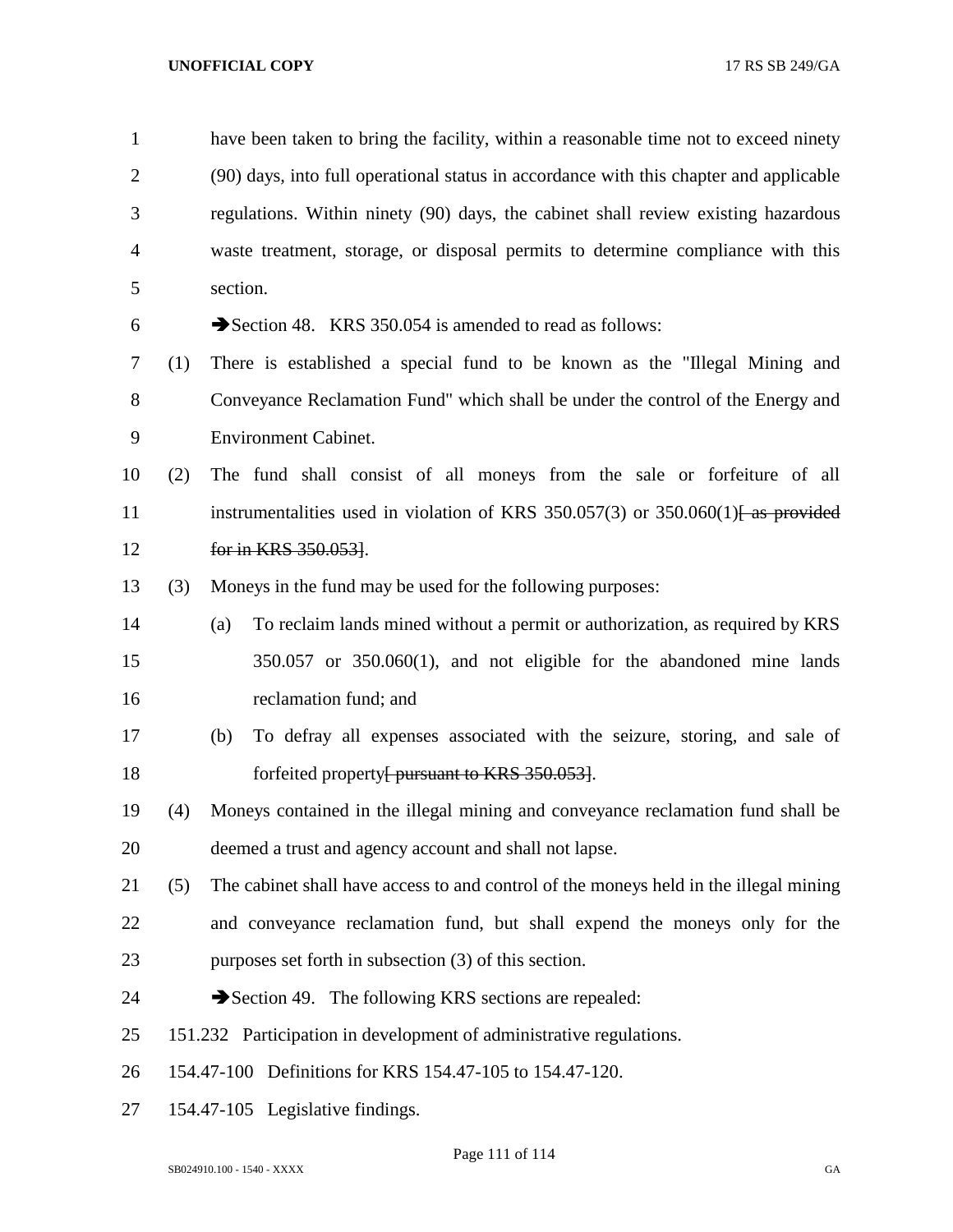- 154.47-110 Kentucky Forest Products Council.
- 154.47-120 Purposes of council.
- 224.1-100 Environmental Quality Commission: Membership, terms, compensation,
- officers, meetings.
- 224.1-105 Eligibility limitations on commission membership.
- 224.1-110 Powers and duties of commission.
- 224.1-115 Recommendation of adoption or rejection of proposals -- Adoption upon
- recommendation of rejection, statement of reason.
- 224.1-200 Environmental trust fund created.
- 224.1-205 Uses for environmental trust fund.
- 224.1-210 Environmental Board.
- 224.1-215 Powers and duties of Environmental Board.
- 224.1-220 Limitation on use of fund.
- 224.10-660 Kentucky Recycling and Marketing Assistance Program -- Advisory
- committee -- Report.
- 224.30-050 Noise emission prohibitions.
- 224.30-100 Findings and policy.
- 224.30-105 Definitions for KRS 224.30-100 to 224.30-190.
- 224.30-110 Agency cooperation and compliance with control requirements -- Review of
- standards or regulations -- Report to secretary.
- 224.30-115 Development and maintenance of comprehensive state-wide program of noise regulation.
- 224.30-120 Powers of secretary.
- 224.30-125 Certification of products -- Purchase or lease for state government --
- Periodic testing -- Procedure when level exceeds that on which certification is based.
- 224.30-130 Variances.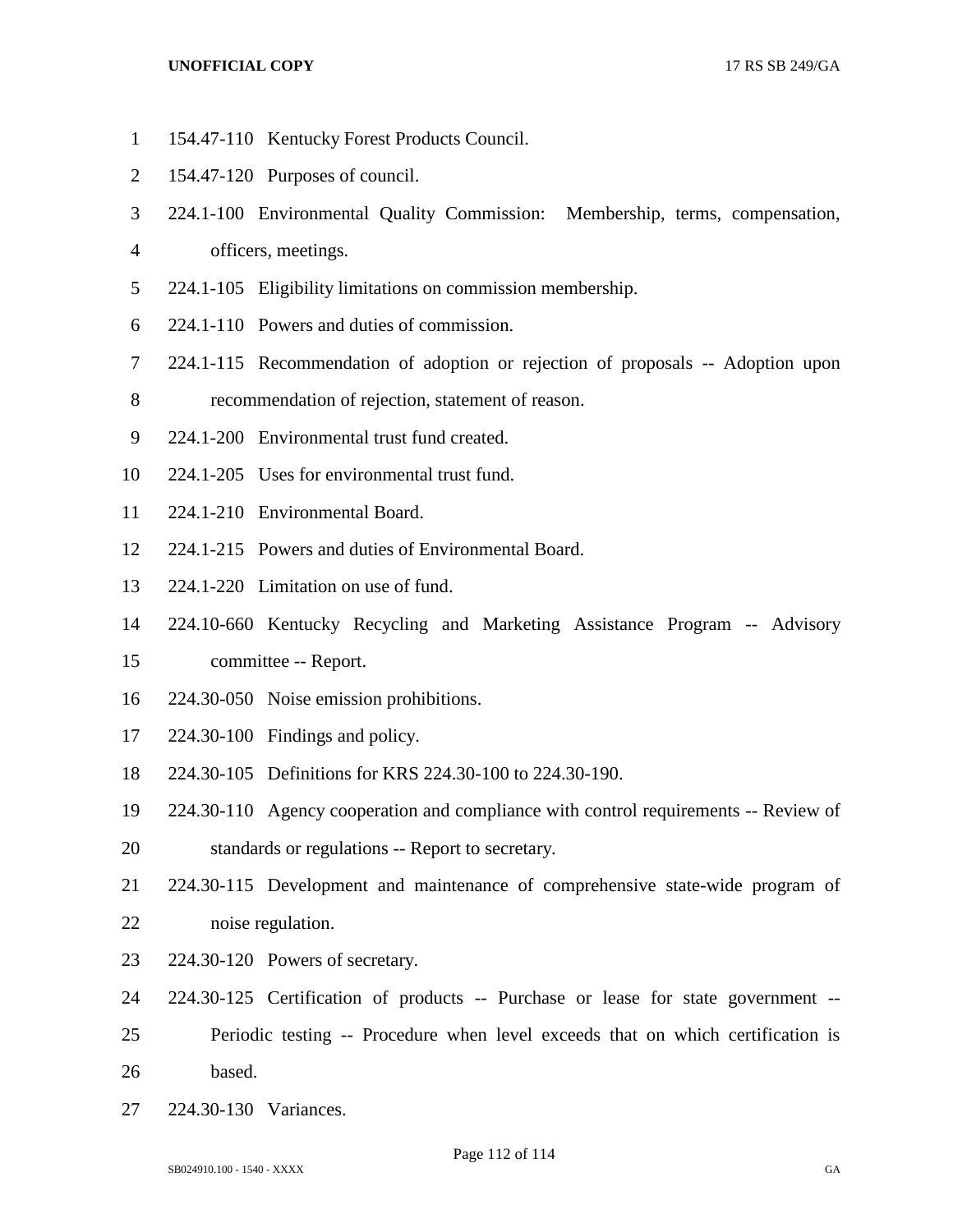- 224.30-135 Conditions imposed on granting variances -- Time limit -- Extension.
- 224.30-140 Variance petition -- Notice -- Hearing.
- 224.30-145 Annual report.
- 224.30-150 Standards -- Enforcement jurisdiction.
- 224.30-155 Applicability of KRS 224.10-420, 224.10-440 and 224.10-470.
- 224.30-160 Remedies additional to those available at law.
- 224.30-165 Prohibitions.
- 224.30-170 Exceptions.
- 224.30-180 Noise control plan -- Contents.
- 224.30-185 Adoption and enforcement of ordinances to implement plan.
- 224.30-195 Citation of KRS 224.30-100 to 224.30-190.
- 224.43-070 Solid Waste Management Legislative Task Force -- Composition -- Duties.
- 224.43-080 Newsprint Recycling Task Force -- Composition -- Duties.
- 224.43-320 Inspectors for municipal solid waste landfills -- Exception.
- 224.43-710 Technical and financial assistance for developing plans.
- 224.43-720 Amount of assistance.
- 224.43-730 Applications for assistance.
- 224.46-810 Definitions.
- 224.46-820 Kentucky Regional Integrated Waste Treatment and Disposal Facility Siting
- Board.
- 224.46-825 Powers and duties of board.
- 224.46-830 Certificate of environmental safety and public necessity -- Application --
- Factors considered -- Presentation of findings -- Appeals.
- 224.46-840 Site requirements -- Qualified hazardous waste.
- 224.46-850 Establishment of plan for industrial park component of site.
- 224.46-860 Operational report.
- 224.46-870 Planning for future needs.